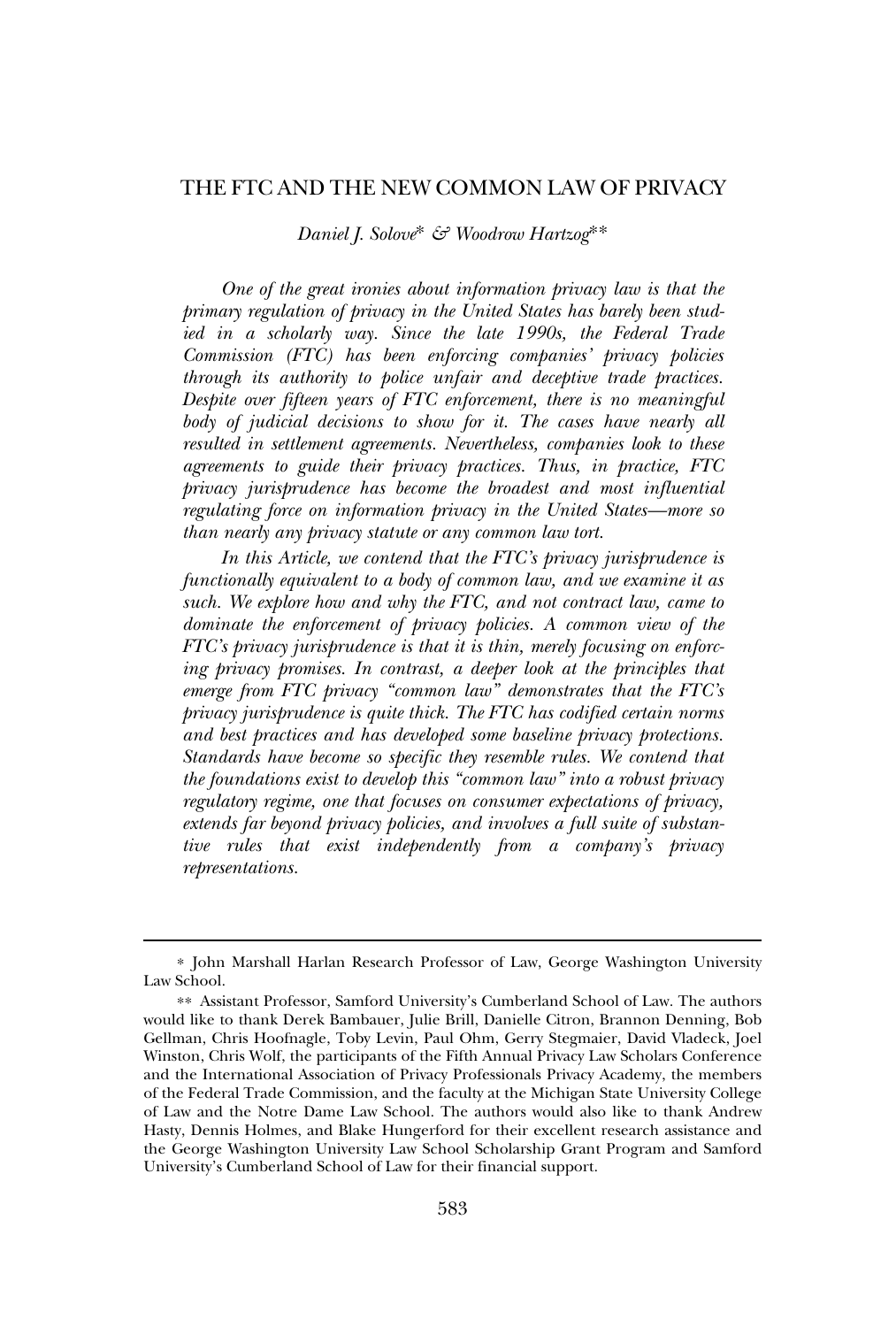| D. The Ascendency of the FTC as the De Facto Data Protection |  |
|--------------------------------------------------------------|--|
|                                                              |  |
|                                                              |  |
| 2. The Lynchpin Function of FTC Enforcement 604              |  |
|                                                              |  |
|                                                              |  |
|                                                              |  |
|                                                              |  |
|                                                              |  |
|                                                              |  |
| 4. Deleting Data or Refraining from Using It 616             |  |
|                                                              |  |
|                                                              |  |
| 7. Assessments by Independent Professionals 618              |  |
|                                                              |  |
| 9. Notification of Material Changes Affecting Compliance 619 |  |
|                                                              |  |
|                                                              |  |
|                                                              |  |
| III. JURISPRUDENCE OF THE NEW COMMON LAW OF PRIVACY 627      |  |
|                                                              |  |
|                                                              |  |
|                                                              |  |
|                                                              |  |
|                                                              |  |
|                                                              |  |
|                                                              |  |
|                                                              |  |
|                                                              |  |
|                                                              |  |
| d. Unfair Design or Unfair Default Settings 642              |  |
|                                                              |  |
| 3. Statutory and Safe Harbor Enforcement  643                |  |
|                                                              |  |
|                                                              |  |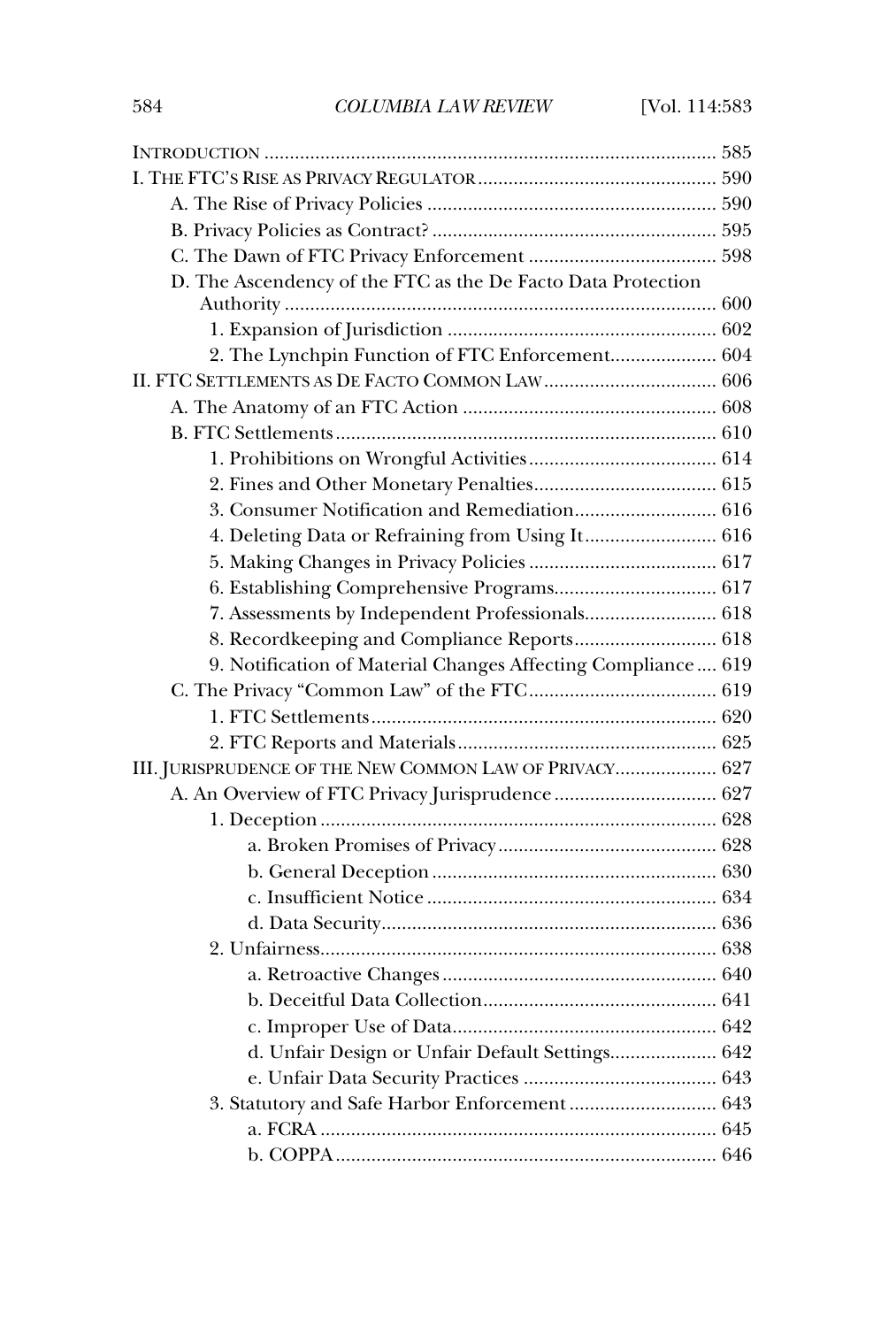| B. Developmental Patterns of FTC Privacy Jurisprudence  648 |  |
|-------------------------------------------------------------|--|
| 1. Evolution from General to Specific Standards 649         |  |
|                                                             |  |
|                                                             |  |
|                                                             |  |
| IV. TOWARD A MORE COMPLETE PRIVACY REGULATORY REGIME 666    |  |
| A. From Broken Promises to Broken Expectations  667         |  |
|                                                             |  |
|                                                             |  |
|                                                             |  |

## INTRODUCTION

One of the great ironies about information privacy law is that the primary regulation of privacy in the United States has barely been studprimary regulation of privacy in the United States has barely been stud-<br>ied in a scholarly way. Since the late 1990s, the Federal Trade primary regulation or privacy in the entities states has startly seen state<br>ied in a scholarly way. Since the late 1990s, the Federal Trade<br>Commission (FTC or "Commission") has been enforcing companies' private the sensitive of the late trees, the redefined rate<br>Commission (FTC or "Commission") has been enforcing companies'<br>privacy policies through its authority to police unfair and deceptive trade  $\frac{1}{2}$  The FTC has also been enforcing semplates by policies through its authority to police unfair and deceptive trade  $t_{\text{pred}}$  and  $t_{\text{pred}}$  are different that the enables compared privacy statutes and  $t_{\text{pred}}$  and  $t_{\text{pred}}$  are  $t_{\text{pred}}$  and  $t_{\text{pred}}$  are  $t_{\text{pred}}$  and  $t_{\text{pred}}$  are  $t_{\text{pred}}$  and  $t_{\text{pred}}$  are  $t_{\text{pred}}$  and  $t_{\text{pred}}$  the Safe Harbor Agreement that enables companies to transfer data ben the United States and the European Union. $^2$ 

tween the United States and the European Union.<sup>2</sup><br>Despite over fifteen years of FTC enforcement, there are hardly any<br>judicial decisions to show for it. The cases have nearly all resulted in setthe method of the cases have nearly all resulted in set-<br>tlement agreements. Nevertheless, companies look to these agreements the guide their decisions regarding privacy practices. Those involved with<br>to guide their decisions regarding privacy practices. Those involved with helping businesses comply with privacy practices. Those involved with helping businesses comply with privacy law—from chief privacy officers helping businesses comply with privacy law—from chief privacy officers to inside counsel to outside counsel—parse and analyze the FTC's set-<br>tlement agreements, reports, and activities as if they were pronouncement agreements, reports, and activities as if they were pronounce-<br>ments by the Chairman of the Federal Reserve. Thus, in practice, FTC ments by the Chairman of the Federal Reserve. Thus, in practice, FTC privacy jurisprudence has become the broadest and most influential reg-

1. See, e.g., Marcia Hofmann, Federal Hofmann, Federal Hofmann, Federal Hofmann, Federal Hofmann, Federal Hofman<br>1. September – Marcia Hofmann, Federal Hofmann, Federal Hofmann, Federal Hofmann, Federal Hofmann, Federal Ho

Trade Commission Enforcement of Privacy, *in*<br>1. See, e.g., Marcia Hofmann, Federal Trade Commission Enforcement of Privacy, *in* 1. See, e.g., Marcia Hofmann, Federal Trade Commission Enforcement of Privacy, *in*<br>Proskauer on Privacy § 4:1.2 (Kristen J. Mathews ed., 2012) (discussing FTC's authority to<br>ensure individuals and businesses do not engage Serwin, The Federal Trade Commission and Privacy: Defining Enforcement and Encouraging the Adoption of Best Practices, 48 San Diego L. Rev. 809, 811 (2011) (tracing Encouraging the Adoption of Best Practices, 48 San Diego L. Rev.<br>development of FTC's role in consumer protection enforcement). development of FTC's role in consumer protection enforcement).

development of FTC's role in consumer protection enforcement).<br>
2. A Brief Overview of the Federal Trade Commission's Investigative and Law<br>
Enforcement Authority, FTC (July 2008) [hereinafter Overview of FTC Authority], h Enforcement Authority, FTC (July 2008) [hereinafter Overview of FTC Authority], http:// www.ftc.gov/about-ftc/what-we-do/enforcement-authority (on file with the *Columbia Law* www.ftc.gov/about-ftc/what-we-do/enforcement-authority (on file with the *Columbia Law*<br>*Review*) (explaining "Commission enforces a variety of specific consumer protection<br>statutes ... prohibit[ing] specifically-defined t statutes . . . prohibit[ing] specifically-defined trade practices and generally specify[ing] that violations . . . be treated as if they were 'unfair or deceptive' acts or practices under that violations ... be treated as if they were 'unfair or deceptive' acts or practices under Section 5(a)," including Truth-in-Lending Act, Fair Credit Reporting Act, and Children's<br>Online Privacy Protection Act).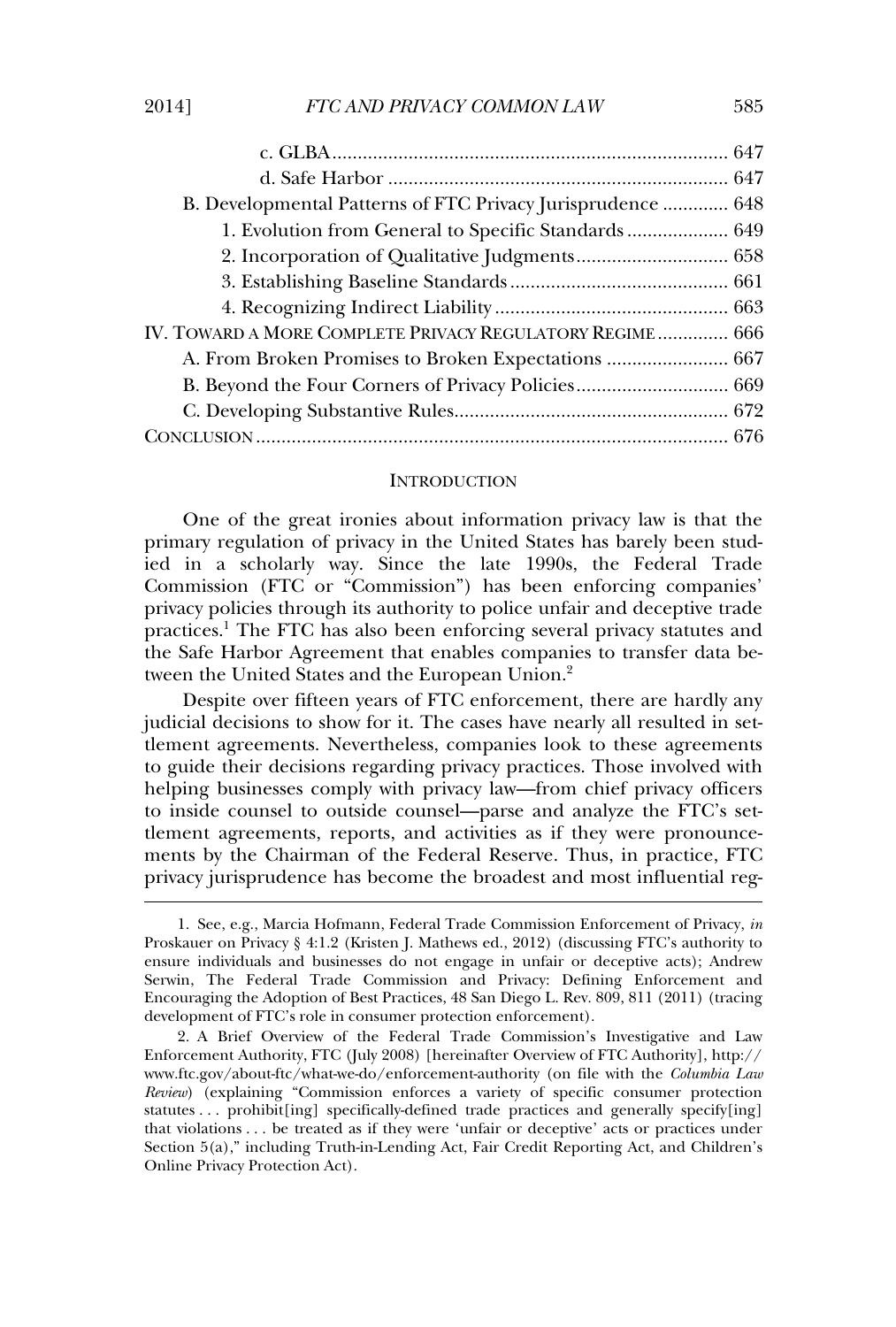ulating force on information privacy in the United States—more so than<br>nearly any privacy statute or common law tort. It is therefore quite surnearly any privacy statute or common law tort. It is therefore quite surprising that so little scholarly attention has been devoted to the FTC's icy jurisprudence. privacy jurisprudence.<br>In this Article, we endeavor to map this uncharted terrain. We ex-

enforcement of privacy policies. We seek to understand why the FTC and not contract law, came to dominate the procedulate the meaning the cost and the continuously called the way that it did and how it might develop in intervalsed the way that it did and how it might develop in jurisprudence developed the way that it did and how it might develop in ally equivalent to a body of common law, and we examine it as such.<br>ally equivalent to a body of common law, and we examine it as such. ally equivalent to a body of common law, and we examine it as such.

ally equivalent to a body of common law, and we examine it as such.<br>One reason for the scant focus on the FTC might be because of the<br>perception that the FTC's privacy jurisprudence is rather thin, merely perception that the FTC's privacy jurisprudence is rather thin, merely perception that the TTC's privacy jumperatures to rather thin, mercely<br>focusing on enforcing privacy promises. In contrast, a deeper look at the<br>principles that emerge from FTC privacy "common law" demonstrates that the FTC's privacy jurisprudence is quite thick. The FTC has codified<br>that the FTC's privacy iurisprudence is quite thick. The FTC has codified that the FTC's privacy jurisprudence is quite thick. The FTC has codified Figure 11 C C prince comprehensive to quite them. The 11 C has counted<br>certain norms and best practices and has developed some baseline pri-<br>vacy protections. Standards have become so specific they resemble rules. The FTC has thus developed a surprisingly rich jurisprudence. We con-<br>The FTC has thus developed a surprisingly rich jurisprudence. We conthe FTC has thus developed a surprisingly rich jurisprudence. We contend that the foundations exist to develop this "common law" into a tend that the foundations exist to develop this "common law" into a tions of privacy regulatory regime, one that focuses on consumer expecta-<br>tions of privacy, extends far beyond privacy policies, and involves a full suite privacy regalatory regime, one diac rocalises on constantor expectations of privacy, extends far beyond privacy policies, and involves a full suite of substantive rules that exist independently from a company's privacy of substantive representations. vacy representations. vacy representations.<br>
Comparisons between privacy regulation in the United States and

European Union have often pointed out E.U. law's comprehensiveness provide few limits on the collection, use, and disclosure of personal<br>provide few limits on the collection, use, and disclosure of personal  $\frac{1}{2}$  but such comparisons are increased as  $\frac{1}{2}$  and  $\frac{1}{2}$  and  $\frac{1}{2}$  and  $\frac{1}{2}$  and  $\frac{1}{2}$  and  $\frac{1}{2}$  and  $\frac{1}{2}$  and  $\frac{1}{2}$  and  $\frac{1}{2}$  and  $\frac{1}{2}$  and  $\frac{1}{2}$  and  $\frac{1}{2}$  and  $\frac{1$ provide fow minds on the concedent, take, and disclosure of personal<br>data.<sup>3</sup> But such comparisons are increasingly becoming outdated as FTC<br>privacy iurisprudence develops and thickens.

3. See, e.g., Robert Gellman, Robert Gellman, A Better Way to Better Way to Better Way to

Approach Privacy Policy in the United States: Establish a Non-Regulatory Privacy Protection Board, <sup>54</sup> Hastings L.J. 1183, 1205 (2003) ("The FTC's endorsement of a diluted version Board, 54 Hastings L.J. 1183, 1205<br>(2003) ("The FTC's endorsement of a diluted version of [Federal Information Processing (2003) ("The FTC's endorsement of a diluted version of [Federal Information Processing Standards] is one reason that the Commission is not a good candidate to serve a larger<br>role in privacy policy. The Commission's privacy vision is too limited . . . [and] does not role in privacy policy. The Commission's privacy vision is too limited . . . [and] does not<br>have jurisdiction over many private sector, non-profit, and governmental record have jurisdiction over many private sector, non-profit, and governmental record<br>keepers."): Allyson W. Haynes, Online Privacy Policies: Contracting Away Control over keepers."); Allyson W. Haynes, Online Privacy Policies: Contracting Away Control over<br>Personal Information?, 111 Penn St. L. Rev. 587, 606 (2007) (asserting focus of FTC and Personal Information?, 111 Penn St. L. Rev. 587, 606 (2007) (asserting focus of FTC and state enforcement is on "website's adherence to its promises, not a general standard of fairness"); Ryan Moshell, . . . And Then There Was One: The Outlook for a Selffairness"); Ryan Moshell, . . . And Then There Was One: The Outlook for a Self-<br>Regulatory United States Amidst a Global Trend Toward Comprehensive Data Protection, 37 Tex. Tech L. Rev. 357, 383 (2005) (discussing "FTC's inadequacy and toothlessness in 37 Tex. Tech L. Rev. 357, 383 (2005) (discussing "FTC's inadequacy and toothlessness in ensuring privacy protection"); James P. Nehf, Recognizing the Societal Value in Information Privacy, 78 Wash. L. Rev. 1, 58 (2003) (discussing "holes in this patchwork of Information Privacy, 78 Wash. L. Rev. 1, 58 (2003) (discussing "holes in this patchwork of sector-specific privacy laws"); Joel R. Reidenberg, Privacy Wrongs in Search of Remedies. sector-specific privacy laws"); Joel R. Reidenberg, Privacy Wrongs in Search of Remedies,<br>54 Hastings L.J. 877, 887–88 (2003) (asserting U.S. information privacy "is protected only 54 Hastings L.J. 877, 887–88 (2003) (asserting U.S. information privacy "is protected only and fewer clear remedies"); Gregory Shaffer, Globalization and Social Protection: The Impact of EU and International Rules in the Ratcheting Up of U.S. Privacy Standards, 25<br>Impact of EU and International Rules in the Ratcheting Up of U.S. Privacy Standards, 25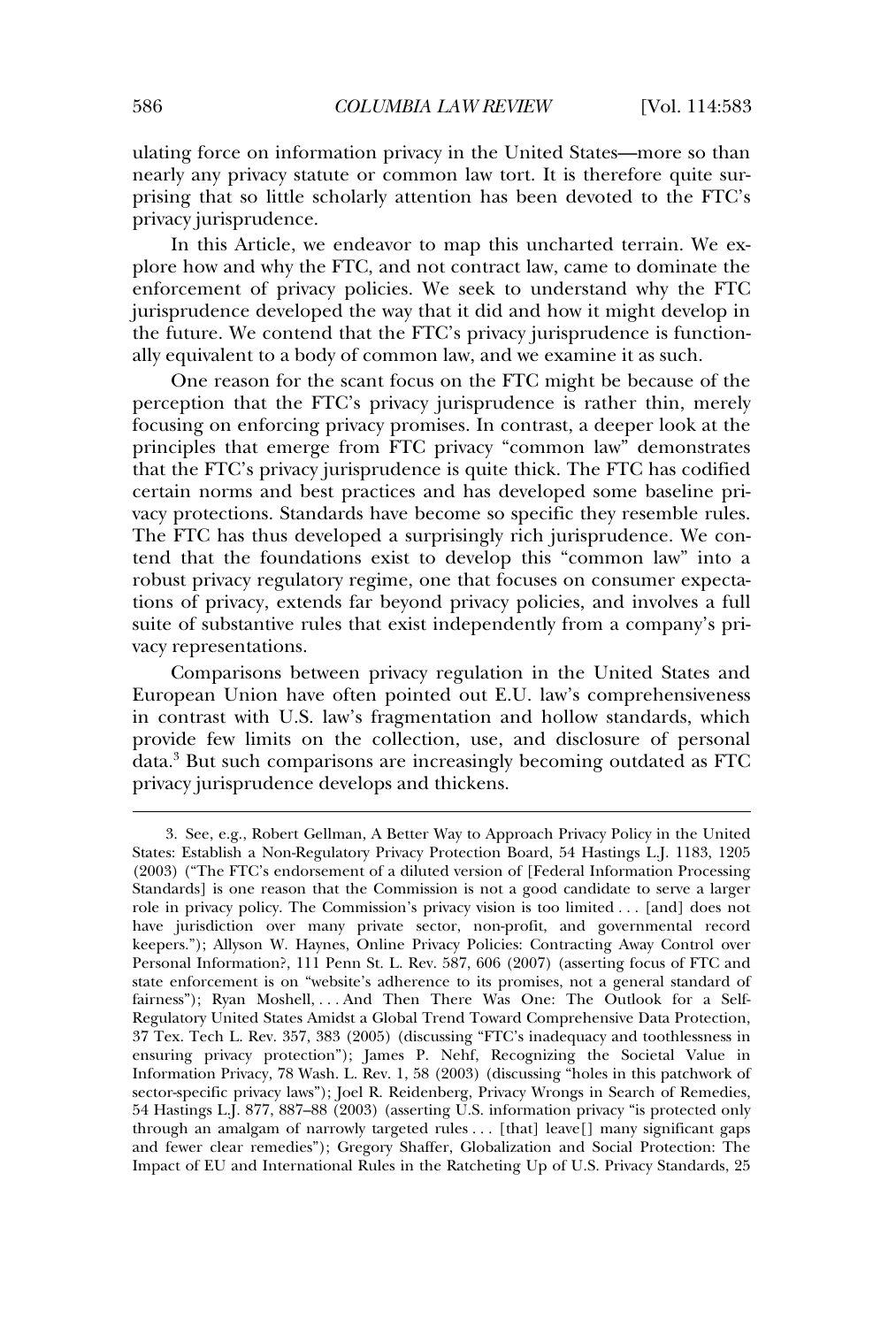It is fair to say that today FTC privacy jurisprudence is the broadest<br>and most influential regulating force on information privacy in the and most influential regulating force on information privacy in the tort. The statutory law regulating privacy statute or common law fort. The statutory law regulating privacy is diffuse and discordant, and tort. The statutory law regulating privacy is diffuse and discordant, and common law torts fail to regulate the majority of activities concerning  $\text{TCV.}^4$ privacy.<sup>4</sup><br>Privacy law in the United States has developed in a fragmented fash-

from and is currently a hodgepodge of various constitutional protections,<br>federal and state statutes, torts, regulatory rules, and treaties. Unlike the private a concerned in the age provided controlled containmental procedures,<br>federal and state statutes, torts, regulatory rules, and treaties. Unlike the<br>privacy laws of many industrialized nations, which protect all pers dentified the same statements, to any industrialized nations, which protect all personal data in an omnibus fashion, privacy law in the United States is sectoral. example and the many measurements makes. Where proceed an presentation data in an omnibus fashion, privacy law in the United States is sectoral, with different laws regulating different industries and economic sectors. There is a law for video records and a different law for cable records.<sup>5</sup><br>There is a law for video records and a different law for cable records.<sup>5</sup> There is a law for video records and a different law for cable records.<sup>5</sup><br>The Health Insurance Portability and Accountability Act (HIPAA) pro-The Health Insurance Portability and Accountability Act (HIPAA) pro-<br>tests the privacy of health data  $\stackrel{6}{\scriptstyle{0}}$  but a different regime governs the privacy of financial data. In fact, there are several laws that regulate finan-<br>vacy of financial data. In fact, there are several laws that regulate financial data depending upon the industry, and health data is not even uni-<br>cial data depending upon the industry, and health data is not even uniformly be extended to the matter of the server and the land egalistic extent of the cial data depending upon the industry, and health data is not even uniformly protected: Not all health data is covered by HIPAA, and vario can and acpentually appear the inducted y and actual mathematic state laws<br>formly protected: Not all health data is covered by HIPAA, and various<br>constitutional and state laws can protect health data more stringently than HIPAA.<sup>7</sup> Although state data security breach notification laws apply than HIPAA.<sup>7</sup> Although state data security breach notification laws apply broadly across different industries, most state privacy laws are sectoral as<br>broadly across different industries, most state privacy laws are sectoral as broadly across different industries, most state privacy laws are sectoral as<br>well. By and large, it is fair to say that U.S. privacy law regulates only specially the set all the distributions of the set of principal well. By and large, it is fair to say that U.S. privacy law regulates only s<br>cific types of data when collected and used by specific types of entities. cific types of data when collected and used by specific types of entities. cific types of data when collected and used by specific types of entities.<br>The sectoral approach also leaves large areas unregulated. especially

at the federal level. For example, there is no federal law that directly proand Amazon. There are the community of the state and the community of the privacy of data collected and used by merchants such as Macy's Forms of data collection in use by companies such as Facebook and<br>forms of data collection in use by companies such as Facebook and Google. Most state laws are ineffective at addressing these problems, as<br>Google. Most state laws are ineffective at addressing these problems, as Google. Most state laws a<br>are the four privacy torts.<sup>8</sup>

Yale J. Int'l L. 1, 61–62 (2000) (comparing "European scheme

of empowering national supervisory authorities" to alleged "decentralized U.S. approach"). supervisory authorities" to alleged "decentralized U.S. approach").

supervisory authorities" to alleged "decentralized U.S. approach").<br>4. See, e.g., Daniel J. Solove, Understanding Privacy 8 (2008); Neil M. Richards, The<br>Limits of Tort Privacy. 9 L. on Telecomm. & High Tech. L. 357, 365–7 Limits of Tort Privacy,  $9$  J. on Telecomm. & High Tech. L. 357, basis for protecting privacy, tort privacy is a very limited remedy."). basis for protecting privacy, tort privacy is a very limited remedy.").

basis for protecting privacy, tort privacy is a very limited remedy.").<br>5. Video Privacy Protection Act of 1988, Pub. L. No. 100-618, 102 Stat. 3195 (codified<br>as amended at 18 U.S.C. §§ 2710–2711 (2012)); Cable Communicati as amended at 18 U.S.C. §§ 2710–2711 (2012)); Cable Communications Policy Act of 1984<br>Pub. L. No. 98-549, 98 Stat. 2779 (codified as amended in scattered sections of 47 U.S.C.). Pub. L. No. 98-549, 98 Stat. 2779 (codified as amended in scattered sections of 47 U.S.C.). Pub. L. No. 98-549, 98 Stat. 2779 (codified as amended in scattered sections of 47 U.S.C.).<br>6. Health Insurance Portability and Accountability Act of 1996. Pub. L. No. 104-191.

 $\delta$ tat. 1936 (codified as amended in scattered titles of U.S.C.). 110 Stat. 1936 (codified as amended in scattered titles of U.S.C.).<br>7. See, e.g., Joy L. Pritts. Altered States: State Health Privacy Laws and the Impact of

the Federal Health Privacy Rule, 2 Yale J. Health Pol'y L. & Ethics 327, 330–48 (2002). paring state and federal statutes governing health privacy).

§ 652B (1977) (addressing intrusion upon seclusion tort); id. § 652C (addressing appropriation tort); id. § 652D (addressing public seclusion tort); id. § 652C (addressing appropriation tort); id. § 652D (addressing public disclosure of private facts tort); id. § 652E (addressing false light tort).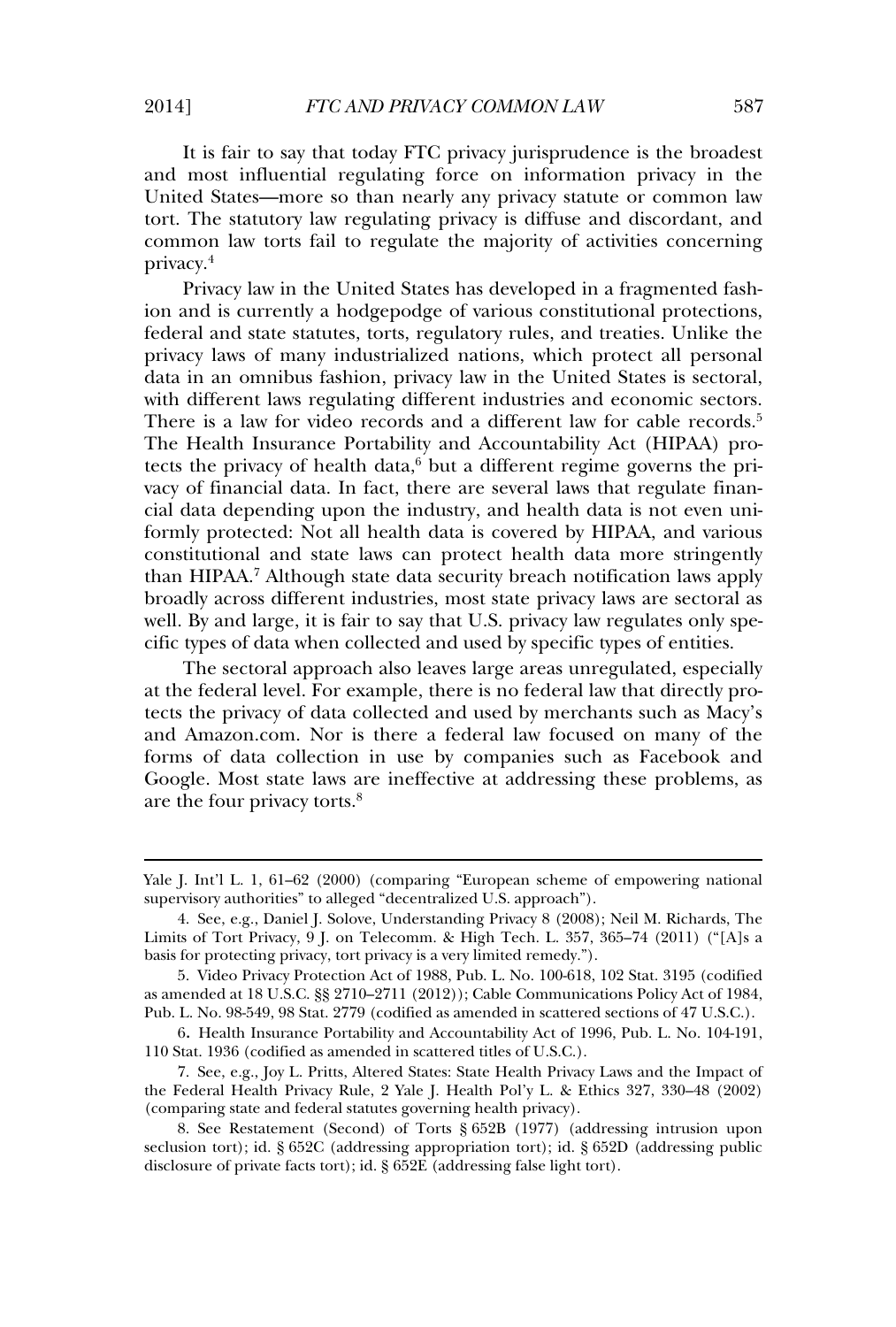a<br>Although these enormous areas are for the most part unregulated by any industry-specific statute, they are nevertheless regulated. A substanprivacy policies, and privacy policies are enforced by the FTC. The FTC<br>privacy policies, and privacy policies are enforced by the FTC. The FTC can bring an action against a company for the FTC. The FTC<br>can bring an action against a company for breaching a promise in its prican bring an action against a company for breaching a promise in its priprovided to the prediction and the term of the company of the set of the prediction in the prediction of the practice. This fact has effectively given the FTC a sprawling jurisdiction to enforce privacy in addition to the pockets of statutory jurisdiction to<br>enforce privacy in addition to the pockets of statutory jurisdiction enforce privacy in addition to the pockets of statutory jurisdiction<br>Congress has given to it in industry-specific privacy legislation. The FTC Einstee Friday in distribution of the poetical of statutery galaxies.<br>Congress has given to it in industry-specific privacy legislation. The FT<br>reigns over more territory than any other agency that deals with privacy.  $\tilde{\text{B}}$  over more territory than any other agency that deals with privacy.<br>Because so many companies fall outside of specific sectoral privacy

Because so many companies fall outside of specific sectoral privacy regulation is the largest and arguments of the most important constant constant process. nent, and the U.S. privacy regulation is thus the largest and arguat<br>nent of the U.S. privacy regulatory system. nent of the U.S. privacy regulatory system.

nent of the U.S. privacy regulatory system.<br>Despite this fact, there is surprisingly little scholarship about the<br>FTC's privacy regulation.<sup>9</sup> The dearth of scholarship about the FTC Exercis and the enormous stark contrast to the enormous amount of scholarship about the FTC<br>stands in stark contrast to the enormous amount of scholarship about If you privacy regulation. The statute of scholarship about<br>stands in stark contrast to the enormous amount of scholarship about<br>information privacy law. Why is the quantity of scholarship so disproporthe information privacy law. Why is the quantity of schotlonate to the influence and importance of the FTC? tionate to the influence and importance of the FTC?

The most likely reason is that FTC actions have nearly all ended in settlements rather than case law. This, too, is a curiosity in privacy law. Processor is that the academy have nearly an ended in<br>settlements rather than case law. This, too, is a curiosity in privacy law.<br>Perhaps the single most important and widely applying body of precedent that regulates privacy in the United States is not in the form of any<br>dent that regulates privacy in the United States is not in the form of any dent that regulates privacy in the United States is not in the form of any  $\alpha$  and  $\alpha$  induced in  $\alpha$  is privacy law, such as cases or statutes.

traditional kind of privacy law, such as cases or statutes.<br>Another curiosity is privacy exceptionalism—privacy policies began<br>as stand-alone documents and are only just recently beginning to be as stand-alone documents and are only just recently beginning to be as stand-alone documents and are only just recently beginning to be<br>incorporated into a website's terms of use.<sup>10</sup> Why is privacy separate from<br>the rest of the terms? This curiosity becomes even odder when coupled where the terms? This curiosity becomes even odder when coupled<br>with an additional curiosity—the fact that contract law has barely played and the contract law has barely states with an additional curiosity—the fact that contract law has barely played<br>a role in governing civil disputes regarding privacy policy violations.

9. For notable

exceptions, see, e.g., Steven Hetcher, The FTC as Internet Privacy Norm Entrepreneur, 53 Vand. L. Rev. 2041 (2000) [hereinafter Hetcher, Privacy Norm]; Norm Entrepreneur, 53 Vand. L. Rev. 2041 (2000) [hereinafter Hetcher, Privacy Norm];<br>James P. Nehf. The FTC's Proposed Framework for Privacy Protection Online: A Move Toward Substantive Controls or Just More Notice and Choice?, 37 Wm. Mitchell L. Rev. )<br>Toward Substantive Controls or Just More Notice and Choice?, 37 Wm. Mitchell L. Rev.<br>1727 (2011): Ira S. Rubinstein. Privacy and Regulatory Innovation: Moving Beyond 1727 (2011); Ira S. Rubinstein, Privacy and Regulatory Innovation: Moving Beyond<br>Voluntary Codes, 6 I/S: I.L. & Pol'y for Info. Soc'y 355 (2011); Serwin, supra note 1; Jeff Voluntary Codes, 6 I/S: J.L. & Pol'y for Info. Soc'y 355 (2011); Serwin, supra note 1; Jeff<br>Sovern, Protecting Privacy with Deceptive Trade Practices Legislation, 69 Fordham L. Rev. 1305 (2001); Gerard M. Stegmaier & Wendell Bartnick, Psychiation, 69 Fordham L. Rev.<br>1305 (2001): Gerard M. Stegmaier & Wendell Bartnick, Psychics, Russian Roulette, and 1305 (2001); Gerard M. Stegmaier & Wendell Bartnick, Psychics, Russian Roulette, and<br>Data Security: The FTC's Hidden Data-Security Requirements, 20 Geo. Mason L. Rev. 673 )<br>Data Security: The FTC's Hidden Data-Security Req<br>(2013) [hereinafter Stegmaier & Bartnick, Psychics]. (2013) [hereinafter Stegmaier & Bartnick, Psychics].

<sup>10.</sup> See, e.g., 2 Ian C. Ballon, E-Commerce and Internet Law  $26.14[2]$  (2d ed. 2013)<br>("A privacy policy . . . need not be set up like a contract. . . . [S]ince privacy policies ("A privacy policy... need not be set up like a contract.... [S] ince privacy policies ("A privacy policy ... need not be set up like a contract.... [S]ince privacy policies typically are enforced *against* a site owner ... many sites ... treat Privacy Statements as notices to consumers making clear ... that policies to consumers making clear . . . that it is<br>policies by reference in Terms of Service . . . .").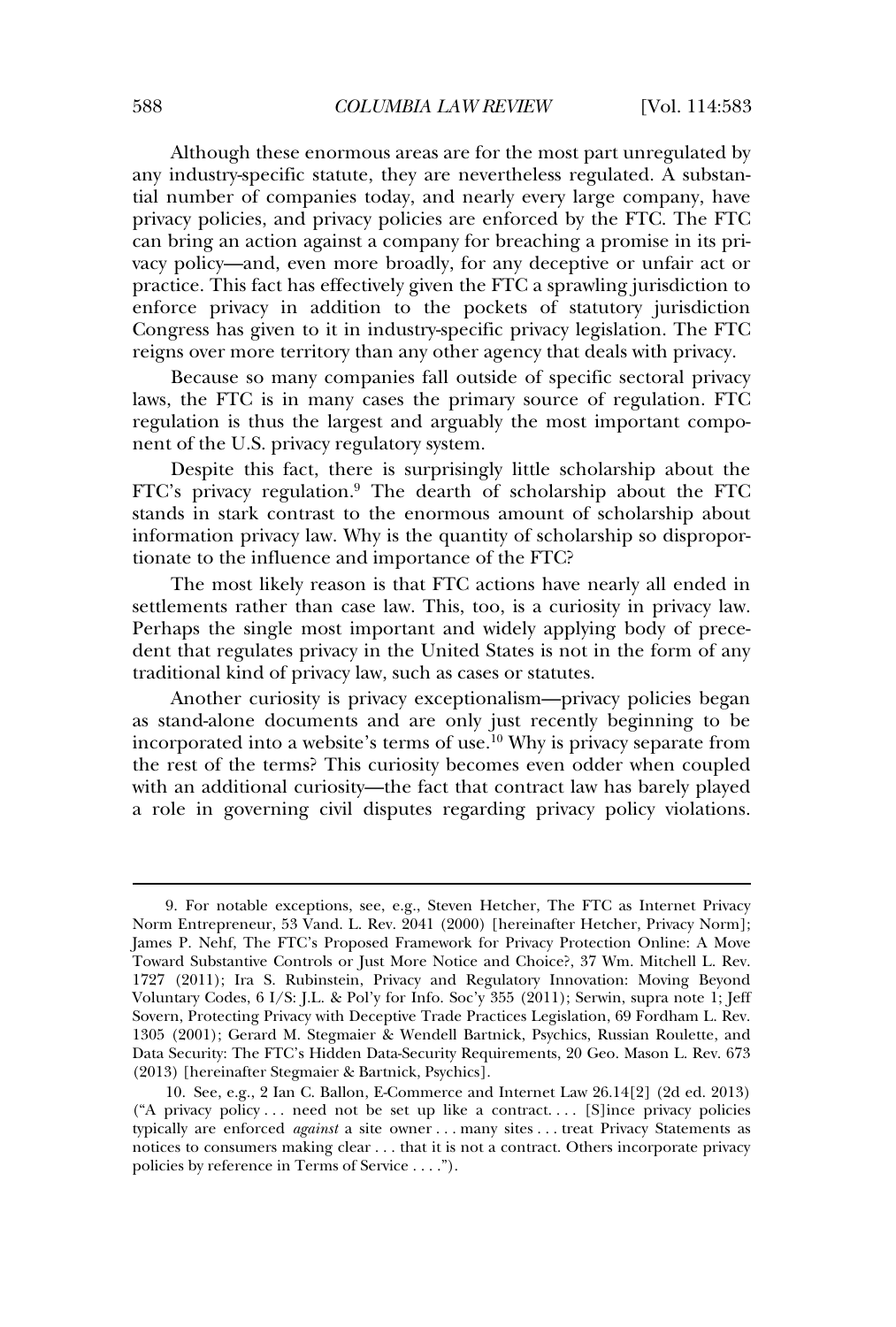Although privacy policies look like contracts,<sup>11</sup> there are barely a handful<br>of cases attempting to enforce privacy policies as contracts.<sup>12</sup> In contrast  $t_{\text{max}}$  of cases attempting to enforce privacy policies as contracts.<sup>12</sup> In contrast, Fraction and contract law can regulate simultaneously, but why has privacy FTC and contract law can regulate simultaneously, but why has privacy FTC and contract law can regulate simultaneously, but why has privacy decome so exclusively the province of the FTC? Moreover, the doctrines developed by the FTC are sometimes parallel with contract law, but not above pears y are 110 are somewhere paramer with contacte law, see not<br>always. This body of doctrines is thus somewhat unique—a body of "law"<br>unto itself. It is a new species that has vet to be classified in the legal unto itself. It is a new species that has yet to be classified in the legal taxonomy.  $T_{\text{max}}$  only the U.S. primarily of the U.S. primarily of the U.S. primarily of the U.S. primarily of the U.S. primarily of the U.S. primarily of the U.S. primarily of the U.S. primarily of the U.S. primarily of the U.S.

The result of all these oddities is that a large domain of the U.S. priof doctrines that scholars is that scholars that scholars in depth. Thus, it is one can be not provided in depth. Thus, it is only in depth. Thus, it is only in the scholars with the scholars with the scholars with the sch hard to characterize precisely when the characterize of a characterized precisely of doctrines that scholars have not analyzed in depth. Thus, it is often In the contract when the control of the control of the control of the control of the control of the understand precisely what it says when viewed altogether, and to predict understand precisely what it says when viewed altogether, and to predict  $\sum_{i=1}^{n}$  is heading.

In this Article, we aim to shed light on these issues. Our primary thesis is that through a common law-like process, the FTC's actions have desis is that through a common law-like process, the FTC's actions have debusiness that deal in personal information. The process, the ride is dealer in the defoundations to grow even more robust. By clarifying its standards and foundations to grow even more robust. By clarifying its standards and foundations to grow even more robust. By clarifying its standards and looking beyond a company's privacy promises, the FTC is poised to en- $\frac{1}{2}$  is the standard standard company of privacy regulatory regime that draws upon potent a holidary standards and consumer expectations of privacy to remain potent, feasible, and adaptable in the face of technological change. potent, feasible, and adaptable in the face of technological change.

Our argument has four parts. In Part I we discuss how the FTC rose to its current dominant position in the domain of privacy. In the late 1990s, it was far from clear that the body of law regulating privacy poli-<br>1990s, it was far from clear that the body of law regulating privacy poli-1990s, it was far from clear that the body of law regulating privacy polipromissory estoppel. We explore how and why the current state of affairs promissory estoppel. We explore how and why the current state of affairs  $looped.$ developed.<br>As a response to claims that the FTC acts arbitrarily and provides lit-

the guidance for companies, in Part II we demonstrate how the FTC's set-<br>tlement agreements are the functional equivalent of privacy common tlement agreements are the functional equivalent of privacy common describe the evolutionary natural experiments of provides a such helps describe the evolutionary nature of this body of law and provides a dif-

11. See, e.g., Scott Killingsworth, Mindingsworth, Mindingsworth, Mindingsworth, Mindingsworth, Mindingsworth,

Your Own Business: Privacy Policies in Principle and in Practice, 7 J. Intell. Prop. L. 57, 91–92 (1999) (explaining ways in which Principle and in Practice, 7 J. Intell. Prop. L. 57, 91-92 (1999) (explaining ways in which the privacy policies resemble contracts).

website privacy policies resemble contracts).<br>
12. See, e.g., In re JetBlue Airways Corp. Privacy Litig., 379 F. Supp. 2d 299, 316–18<br>
(E.D.N.Y. 2005) (discussing plaintiff's claim that JetBlue's privacy policy constitutes (E.D.N.Y. 2005) (discussing plaintiff's claim that JetBlue's privacy policy constitutes self-<br>imposed contractual obligation between airline and consumers); Dyer v. Nw. Airlines imposed contractual obligation between airline and consumers); Dyer v. Nw. Airlines Corps., 334 F. Supp. 2d 1196, 1999–2000 (D.N.D. 2004) (reasoning "broad statements of company policy do not generally give rise to contract claims" and thus dismissing contract company policy do not generally give rise to contract claims" and thus dismissing contract<br>claim): In re Nw. Airlines Privacy Litig., No. Civ.04-126(PAM/ISM), 2004 WL 1278459, at claim); In re Nw. Airlines Privacy Litig., No. Civ.04-126(PAM/JSM), 2004 WL 1278459, at<br>\*5–\*6 (D. Minn. June 6, 2004) (rejecting claim that Northwest Airlines's online privacy \*5-\*6 (D. Minn. June 6, 2004) (rejecting claim that Northwest Airlines's online privacy statement constitutes unilateral contract).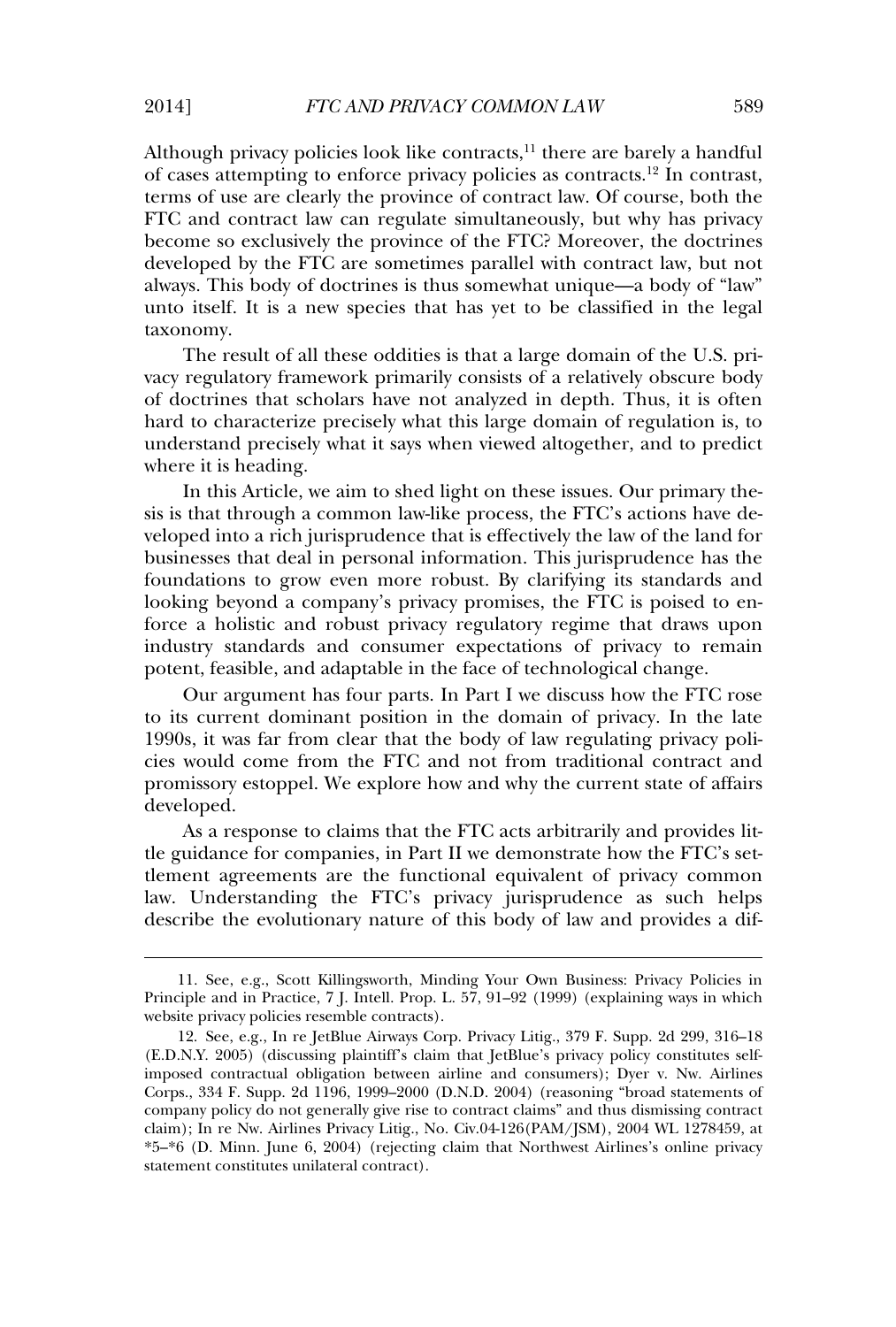ferent perspective with which to analyze the perceived lack of guidance<br>from the Commission. We explore the benefits and drawbacks of the fact from the Commission. We explore the benefits and drawbacks of the fact that so much privacy jurisprudence has developed through FTC settle- $\frac{1}{2}$  is rather than through judicial decisions. ments rather than through judicial decisions.<br>Part III examines the principles emerging from this FTC privacy

promises the FTC-state reveals for the second merely honoring. promises. The FTC's jurisprudence reveals four major patterns of development: (1) increasingly specific standards that are becoming more ruleopment: (1) increasingly specific standards that are becoming more rulecodify certain norms and best practices regarding privacy; (3) the devel-<br>codify certain norms and best practices regarding privacy; (3) the developtify certain norms and best practices regarding privacy; (3) the development of certain baseline protections or sticky default rules; and (4) a recognition of certain baseline protections or sticky default rules; and (4) a<br>recognition of contributory liability. We contend that these developmenthe patterns are not unusual or radical; they are classic patterns of com-<br>tal patterns are not unusual or radical; they are classic patterns of comrecognition of con-<br>tal patterns are no<br>mon law evolution. mon law evolution.

mon law evolution.<br>
Part IV contends that the foundations exist to develop this "common<br>
law" into a robust privacy regulatory regime, one that (1) focuses less on broken promises and more on broken consumer expectations of privacy;<br>broken promises and more on broken consumer expectations of privacy; (2) extends far beyond privacy policies to a much wider array of state-<br>(2) extends far beyond privacy policies to a much wider array of statements and promises and more on protein constanter expeditions of privacy,<br>(2) extends far beyond privacy policies to a much wider array of state-<br>ments and practices: and (3) involves a full suite of substantive rules that  $\left( \frac{1}{2} \right)$  enters and  $\left( \frac{3}{2} \right)$  involves a full suite of substantive exist independently from a company's privacy representations. exist independently from a company's privacy representations.

#### <sup>T</sup>HE FTC'<sup>S</sup> <sup>R</sup>ISE AS <sup>P</sup>RIVACY <sup>R</sup>EGULATOR

 scholars and practitioners almost take for granted that a pri-vacy policy is a separate document, not a contract or even a set of privacy policy is a separate document, not a contract or even a set of privately enforceable promises, and that the FTC is the primary enforcer. vately enforceable promises, and that the FTC is the primary enforcer. largest body of privacy regulation developed and why it took the form largest body of privacy regulation developed and why it took the form  $\sum_{i=1}^{n}$ 

#### *The Rise of Privacy Policies*

As the Internet began to blossom in the mid-to-late 1990s and people began to surf the Web and engage in online commercial activity, privacy became an obvious concern because a significant amount of peras many people were reluctant to use the Internet out of fear that their<br>as many people were reluctant to use the Internet out of fear that their as many people were reluctant to<br>data could be improperly accessed. data could be improperly accessed.

data could be improperly accessed.<br>Few laws directly regulated privacy in many of these contexts.<br>Attempts to use the privacy torts to address problems with data collection Attempts to use the privacy torts to address problems with data collection problems. For example, the tort of appropriation was rejected by courts<br>problems. For example, the tort of appropriation was rejected by courts and also shall in familier material, the familiar a post the lot antest season<br>problems. For example, the tort of appropriation was rejected by courts<br>as a way to protect against the sale of personal information. The tort as a way to protect against the sale of personal information. The tort Let a *nay* be proceed against the same or personal information. The corrections of another."<sup>13</sup> In *Dwyer v. American Express Co.*, a court concluded

<sup>13.</sup> Restaurant (Second) of Torts § 652C. Restaurant § 652C. Restaurant § 652C. Res 13. Restatement (Second) of Torts § 652C.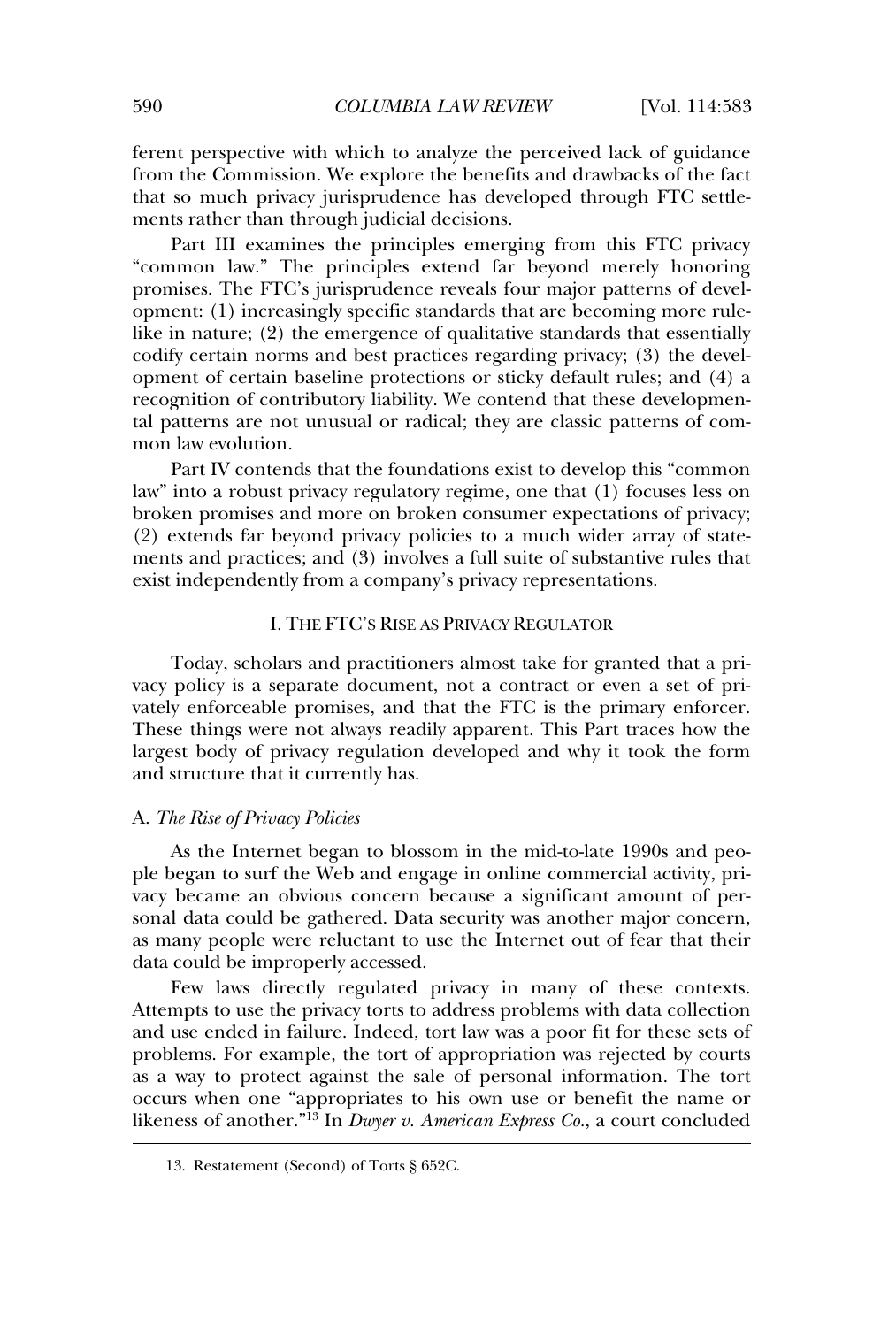Express did not violate the appropriation tort when it sold its cardholders' names to merchants because "defendants' practices do not deprive any of the cardholders of any value their individual names<br>not deprive any of the cardholders of any value their individual names may can different interests. <sup>12</sup> cardinately hanned to incremental security contribution and the most deprive any of the cardholders of any value their individual names may possess.<sup>"14</sup> In *Shibley v. Time, Inc.*, a court rejected an appropriation a action against a magazine that sold its subscription lists to direct mail  $panies.^{15}$ 

companies.<sup>15</sup><br>Other privacy torts were also of little applicability. The tort of public<br>disclosure of private facts, for example, creates a cause of action when disclosure of private facts, for example, creates a cause of action when<br>one makes public through widespread disclosure "a matter concerning the private life of another" in a way that "(a) would be highly offensive to<br>the private life of another" in a way that "(a) would be highly offensive to the private life of another" in a way that "(a) would be highly offensive to<br>a reasonable person, and (b) is not of legitimate concern to the public."<sup>16</sup> Because many uses of data by companies do not involve widespread dis-<br>Because many uses of data by companies do not involve widespread disconstruct person, and (s) state or ignuing controlled to the paster.<br>Because many uses of data by companies do not involve widespread dis-<br>closure and do not involve data that would be highly offensive if disclosure and do not involve data that would be highly offensive if disclosed, the tort proved to be of little use. As a result, few cases involving the privacy torts were brought in situations involving problems with the privacy torts were brought in situations involving problems with the the privacy torts were brought in situations involving problems with the  $\frac{1}{2}$  and use of personal data.

collection and use of personal data.<br>An attempt was made early on to apply existing statutory law to online data gathering practices. In *In re DoubleClick, Inc. Privacy Litigation*, Fin determine that the carry of the apply of statutes,  $\int$  and the condition of plaintiffs attempted to challenge the use of cookies by a group of plaintiffs attempted to challenge the use of cookies by<br>DoubleClick, an online advertising company.<sup>17</sup> DoubleClick used cookies  $\frac{1}{2}$  boubleClick, an online advertising company.<sup>17</sup> DoubleClick used cookies to gather web surfing data about users to create profiles of them to assist to gather web surfing data about users to create profiles of them to assist argued that the DoubleClick cookies violated the Electronic argued that the DoubleClick cookies violated the The district in the contract of the contract of the contract of the contract of the contract of the communication Privacy Act (ECPA) because they intercepted their  $t_{\text{min}}$   $\frac{1}{2}$   $\frac{1}{2}$   $\frac{1}{2}$   $\frac{1}{2}$   $\frac{1}{2}$   $\frac{1}{2}$   $\frac{1}{2}$   $\frac{1}{2}$   $\frac{1}{2}$   $\frac{1}{2}$   $\frac{1}{2}$   $\frac{1}{2}$   $\frac{1}{2}$   $\frac{1}{2}$   $\frac{1}{2}$   $\frac{1}{2}$   $\frac{1}{2}$   $\frac{1}{2}$   $\frac{1}{2}$   $\frac{1}{2}$   $\frac{1}{2}$  that "DoubleClick-affiliated Web sites consented to DoubleClick"<br>of plaintiffs' communications to them."<sup>19</sup> The ECPA was indeed that "DoubleClick-affiliated Web sites consented to DoubleClick's access<br>of plaintiffs' communications to them."<sup>19</sup> The ECPA was indeed a poor<br>fit, as it was designed to regulate wiretapping and electronic snooping rather than commercial data gathering. The records maintained by If the transmission of the second metal-particle internet retailers and websites were often held not to be "communicainternet retailers and websites were often held not to be "communications" under the ECPA.

tions" under the ECPA.<br>These rare attempts to apply existing law nearly all failed because so<br>few laws regulated the privacy and security of data online. Some early First rate attempts to apply entering fair nearly an interest security of the regulated the privacy and security of data online. Some early commentators hailed the regulatory void for online activity as essential beathing space to allow the Internet to flourish. For example, John<br>breathing space to allow the Internet to flourish. For example, John breathing space to allow the Internet to flourish. For example, John mentations mande are regulately for the string and the control at thing space to allow the Internet to flourish. For example, John y Barlow's famous *A Declaration of the Independence of Cyberspace* began:

France is the statement of the Industrial World, you weary giants of flesh<br>and steel, I come from Cyberspace, the new home of Mind. On behalf of the future. I ask you of the past to leave us alone. You behalf of the future. I ask you of the past to leave us alone. You

14. 652 N.E. 2d 1351, 1352, 1352, 1352, 1352, 1352, 1352, 1352, 1352, 1352, 1352, 1352, 1352, 1352, 1352, 1352

<sup>14. 652</sup> N.E.2d 1351, 1356 (Ill. App. Ct. 1995).

<sup>15. 341</sup> N.E.2d 337, 339 (Ohio Ct. App. 1975).

<sup>16.</sup> Restatement (Second) of Torts § 652D.<br>17. 154 F. Supp. 2d 497 (S.D.N.Y. 2001).

<sup>17. 154</sup> F. Supp. 2d 497 (S.D.N.Y. 2001).

<sup>18.</sup> Id. at 507.

<sup>19.</sup> Id. at 511.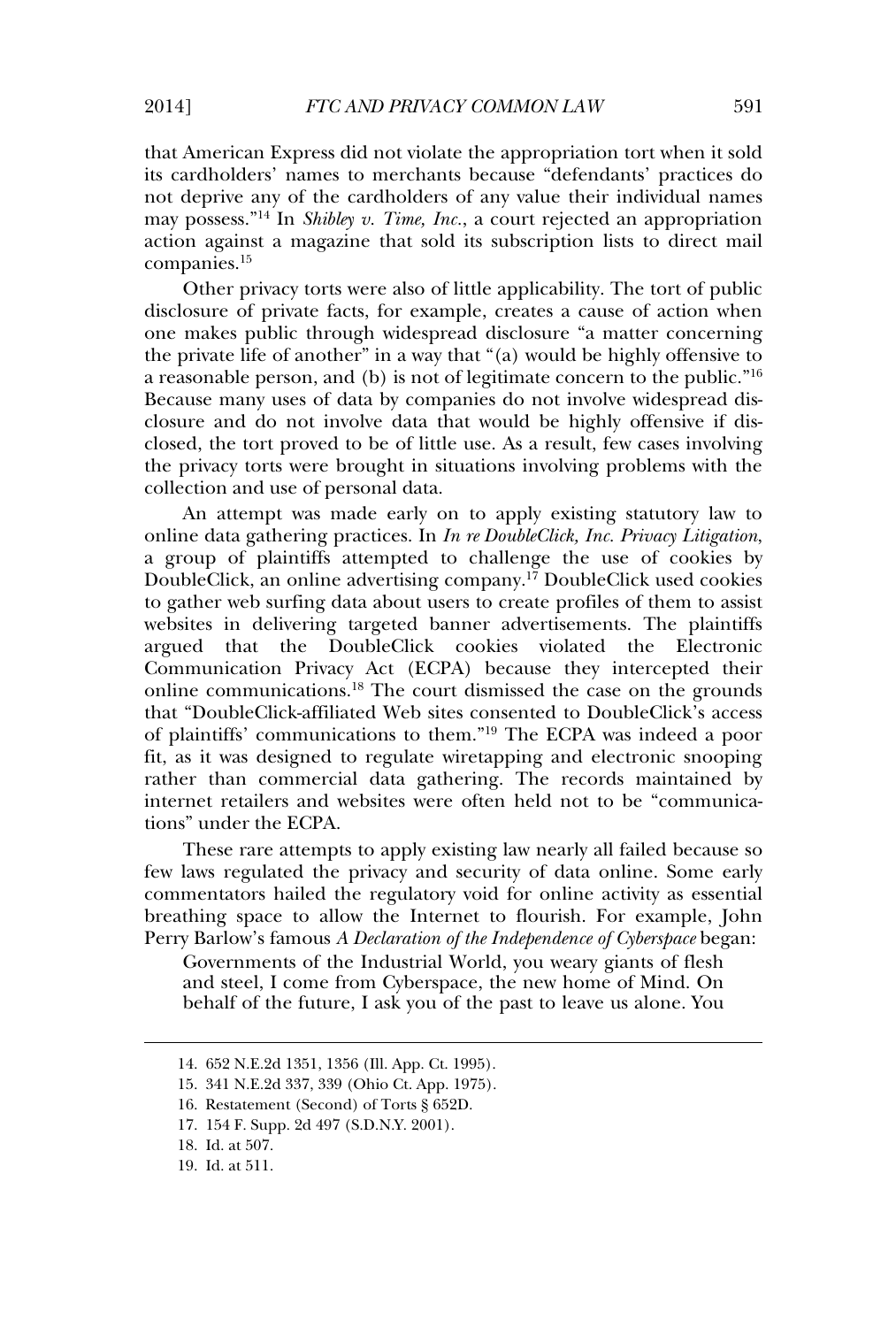we consider the contract of the process of the contract of the contract of the contract of the contract of the contract of the contract of the contract of the contract of the contract of the contract of the contract of the  $\sigma$ ather.<sup>20</sup> gather.<sup>20</sup><br>Industry favored a self-regulatory regime, which consisted largely of what

nies began to include privacy policies on their websites angle of mathematics began to include privacy policies on their websites, especially commercial ones.<sup>21</sup> The privacy policies on their websites, especially com-<br>mercial ones.<sup>21</sup> The privacy policy was typically a special page that users mercial ones.<sup>21</sup> The privacy policy was typically a special page that users<br>could read by clicking a link at the bottom of a website's homepage.<sup>22</sup> The principle mast operation as experiment process could read by clicking a link at the bottom of a website's homepage.<sup>22</sup><br>These policies described the various ways in which websites collected. These policies described the various ways in which websites collected, used, and shared a visitor's personal information, as well as the various used, and shared a visitor's personal information, as well as the various ways that information was protected. For the "choice" part, users were used, most commonly in the form of an opt-out right, whereby compa-<br>used, most commonly in the form of an opt-out right, whereby compaused, most commonly in the form of an opt-out right, whereby compaused, more commonly in the form of an ope our right, interesty comparies could use data in the ways they described in the privacy policy unless uses. users affirmatively indicated they did not consent to these uses. users affirmatively indicated they did not consent to these uses.<br>The use of privacy policies and some dimension of choice emerged

From the Fair Information Practice Principles (FIPPs), sometimes known<br>as just the Fair Information Practices (FIPs).<sup>23</sup> The FIPPs were first stated If the Fair Information Practices (FIPs).<sup>23</sup> The FIPPs were first stated<br>in a 1973 report by the U.S. Department of Health. Education, and in a 1973 report by the U.S. Department of Health, Education, and vacy law in the United States and around the world.<sup>24</sup> For example, the Vacy law in the United States and around the world.<sup>24</sup> For example, the FIFT (FIGURE), the state and around the world.<sup>24</sup> For example, the FIPPs were restated and expanded in the OECD Guidelines of 1980 as FIPPs were restated and expanded in the OI<br>well as the APEC Privacy Framework of 2004.<sup>25</sup> well as the APEC Privacy Framework of  $2004.^{25}$ 

One of the most prominent FIPPs is the individual's right to have notice about the data gathered about herself and the right to know how

20. John Perry Barlow, A Declaration

policies that companies collecting personal information posted on their websites.").<br>22. See, e.g., Haynes, supra note 3, at 594 ("Typical privacy policies are accessed via<br>hyperlinks at the bottom of the screen on a websi hyperlinks at the bottom of the screen on a website's home page.").

hyperlinks at the bottom of the screen on a website's home page.").<br>23. See, e.g., Robert Gellman, Fair Information Practices: A Basic History 1–2, 12<br>(Nov. 11, 2013) (unpublished manuscript), available at http://bobgellma rg-FIPPShistory.pdf (on file with the *Columbia Law Review*) (recounting origin of FIPs). PPShistory.pdf (on file with the *Columbia Law Review*) (recounting origin of FIPs).<br>24. U.S. Dep't of Health, Educ., & Welfare, Records, Computers, and the Rights of

24. U.S. Dep't of Health, Educ., & Welfare, Records, Computers, and the Rights of Gitizens: Report of the Secretary's Advisory Committee on Automated Personal Data Citizens: Report of t<br>Systems 41–42 (1973). Systems 41-42 (1973).

25. Ministerial Council of the Org. for Econ. Cooperation & Dev., Recommendation of the Council Concerning Guidelines Governing the Protection of Privacy and of the Council Concerning Guidelines Governing the Protection of Privacy and<br>Transborder Flows of Personal Data, O.E.C.D. Doc. C(80)58/FINAL (Sept. 23, 1980), Transborder Flows of Personal Data, O.E.C.D. Doc. C(80)58/FINAL (Sept. 23, 1980), =114&InstrumentPID=312 (on file with the *Columbia Law Review*), amended by O.E.C.D. =114&InstrumentPID=312 (on file with the *Columbia Law Review*), amended by O.E.C.D.<br>Doc. C(2013)79 (July 11, 2013); Asia-Pacific Econ. Cooperation, APEC Privacy Framework Doc. C(2013)79 (July 11, 2013); Asia-Pacific Econ. Cooperation, APEC Privacy Framework 5–19 (2004), available at http://www.apec.org/Groups/Committee-on-Trade-and-<br>Investment/~/media/Files/Groups/ECSG/05\_ecsg\_privacyframewk.ashx (on file with the *Columbia Law Review*).

<sup>20.</sup> John Perry Barlow, A Declaration of the Independence of Cyberspace, Elec. Frontier Found. (Feb. 8, 1996), https://projects.eff.org/~barlow/Declaration-Final.html<br>(on file with the *Columbia Law Review*). (on file with the *Columbia Law Review*).

<sup>(</sup>on file with the *Columbia Law Review*).<br>
21. See, e.g., Michael D. Scott, The FTC, the Unfairness Doctrine, and Data Security<br>
Breach Litigation: Has the Commission Gone Too Far?, 60 Admin. L. Rev. 127, 130–31 (2008) ("The main element of self-regulation included FTC enforcement of those privacy)<br>(2008) ("The main element of self-regulation included FTC enforcement of those privacy) (2008) ("The main element of self-regulation included FTC enforcement of those policies that companies collecting personal information posted on their websites."). policies that companies collecting personal information posted on their websites.").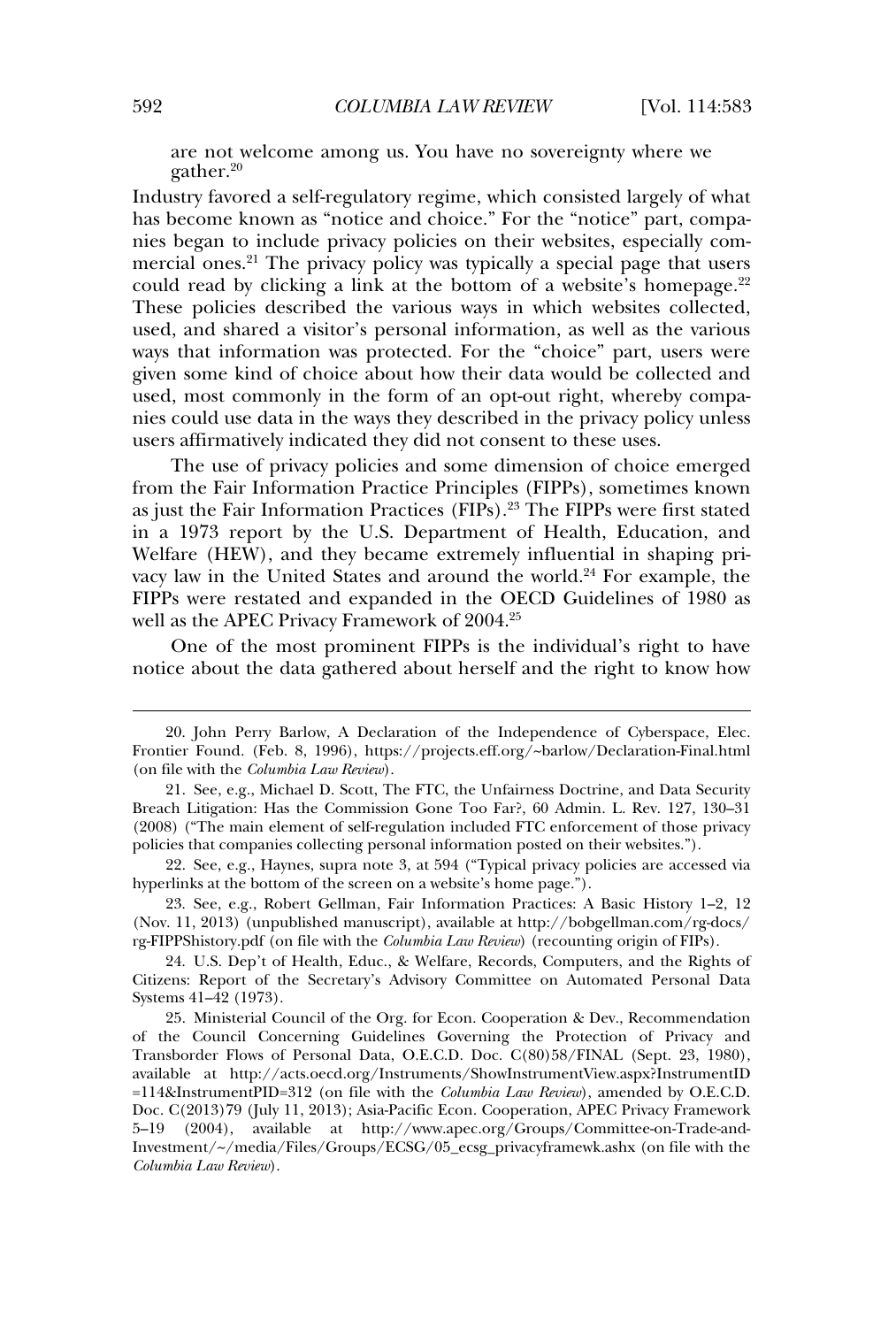it will be used. Another of the most prominent FIPPs is the individual's<br>right to consent to the collection and use of her personal data.<sup>26</sup> These to the second interface of the most profilement of the the mathematic right to consent to the collection and use of her personal data.<sup>26</sup> These two FIPPs became the backbone of the U.S. self-regulatory approach, where the backbone of the U.S. self-regulatory approach, with privacy policies seeking to satisfy the right to notice, and with user Figure 11115 Seeking to satisfy the right to consent.<br>
Seeking to satisfy the right to consent. choice seeking to satisfy the right to consent.

choice seeking to satisfy the right to consent.<br>
In the late 1990s, organizations such as TRUSTe began to issue pri-<br>
vacy "seals" that certified that a partnered website would conform to cervacy "seals" that certified that a partnered website would conform to cercally being the continuous matter that a parameter website website consumer trust. These seals became valuable for websites to promote consumer trust, and they drove came valuable for websites to promote<br>more websites to create privacy policies.<sup>27</sup> more websites to create privacy policies.<sup>27</sup>

For example, in 1999, America Online (AOL)'s privacy policy stated:<br>"In general, our service automatically gathers certain usage information If the numbers and frequency of visitors to AOL.COM and its areas,<br>like the numbers and frequency of visitors to AOL.COM and its areas, In general, our service differentiation, gainers certain tange information<br>like the numbers and frequency of visitors to AOL.COM and its areas,<br>very much like television ratings that tell the networks how many people tuned in the television ratings that  $\frac{1}{2}$  be a program. The aggregate of  $\frac{1}{2}$  tuned in the aggregate. The aggregate of  $\frac{1}{2}$  and  $\frac{1}{2}$  and  $\frac{1}{2}$  and  $\frac{1}{2}$  and  $\frac{1}{2}$  and  $\frac{1}{2}$  and  $\frac{1}{2}$ policy matrix are chosen ratings that can the network from many people<br>tuned in to a program. We only use such data in the aggregate.<sup>"28</sup> The<br>policy went on to assure visitors that AOL "do[es] not use or disclose ed area in the a program. The only also start data in the aggregate: The<br>policy went on to assure visitors that AOL "do[es] not use or disclose<br>information about your individual visits to AOL.COM or information that you may give us, such as your name, address, email address or tele-<br>that you may give us, such as your name, address, email address or tele- $\frac{1}{2}$  that is a summer number of  $\frac{1}{2}$  and  $\frac{1}{2}$  and  $\frac{1}{2}$  and  $\frac{1}{2}$  and  $\frac{1}{2}$  and  $\frac{1}{2}$  and  $\frac{1}{2}$  and  $\frac{1}{2}$  and  $\frac{1}{2}$  and  $\frac{1}{2}$  and  $\frac{1}{2}$  and  $\frac{1}{2}$  and  $\frac{1}{2}$  and  $\$ phone number, to any outside companies."<sup>29</sup> This very early privacy polprofit names, it any statute companies.<br>icy included a certification seal from TRUSTe, which certified that the<br>partnered website would notify its users about "[w]hat information is partnered website would notify its users about "[w]hat information is gathered/tracked; [h]ow the information is used; [and] [w]ho inforon is shared with.<sup>"30</sup>

Privacy policies were largely a voluntary measure by companies on<br>the Internet to promote their privacy practices and partially an attempt

26. See, e.g., Gellman, supra note 23, at 6–7 (enumerating OECD principles

<sup>26.</sup> See, e.g., Gellman, supra note 23, at 6–7 (enumerating OECD principles on data<br>protection, including collection limitation and individual participation principles). ection, including collection limitation and individual participation principles).<br>27. The FTC even mentioned the presence of these seals in its complaints. E.g., First

<sup>27.</sup> The FTC even mentioned the presence of these seals in its complaints. E.g., First<br>Amended Complaint for Permanent Injunction and Other Equitable Relief. FTC v. Amended Complaint for Permanent Injunction and Other Equitable Relief, FTC v.<br>Toysmart.com, LLC, No. 00-11341-RGS (D. Mass. July 21, 2000) [hereinafter Toysmart.com Complaint], available at http://www.ftc.gov/sites/default/files/docu Toysmart.com Complaint], available at http://www.ftc.gov/sites/default/files/docu<br>ments/cases/toysmartcomplaint.htm (on file with the *Columbia Law Review*) (noting ments/cases/toysmartcomplaint.htm (on file with the *Columbia Law Review*) (noting defendant "became a licensee of ... an organization that certifies the privacy policies of defendant "became a licensee of  $\dots$  an organization that certifies the privacy online businesses and allows such businesses to display a  $\dots$  trustmark or seal"). online businesses and allows such businesses to display a . . . trustmark or seal"). online businesses and allows such businesses to display a . . . trustmark or seal").<br>28. Privacy Policy, AOL com (1999) [hereinafter Archived AOL Privacy Policy], http:

<sup>//</sup>web.archive.org/web/19990503010144/http://www.aol.com/info/privacy.html (on file<br>with the *Columbia Law Review*) (accessed through Internet Archive). The first privacy policy with the *Columbia Law Review*) (accessed through Internet Archive). The first privacy policy<br>to be indexed for the auction website eBay was indexed in January 1999, but has a to be indexed for the auction website eBay was indexed in January 1999, but has a<br>copyright date of 1995–1998 and was expressly incorporated into the terms of use. eBay Privacy Policy, eBay Inc. (1999), http://web.archive.org/web/19990117033125/http:// Privacy Policy, eBay Inc. (1999), http://web.archive.org/web/19990117033125/http://<br>pages.ebay.com/aw/privacy-policy.html (on file with the *Columbia Law Review*) (accessed pages.ebay.com/aw/privac<br>through Internet Archive). through Internet Archive). ugh Internet Archive).<br>29. Archived AOL Privacy Policy, supra note 28.

<sup>29.</sup> Archived AOL Privacy Policy, supra note 28.<br>
30. Id. The current AOL com privacy policy is similar in format to this original<br>
version, including its status as a stand-alone document accessible via a link on the homepage. AOL Privacy Policy, AOL.com, http://privacy.aol.com/privacy-policy (last homepage. AOL Privacy Policy, AOL.com, http://privacy.aupdated June 28, 2013) (on file with the *Columbia Law Review*).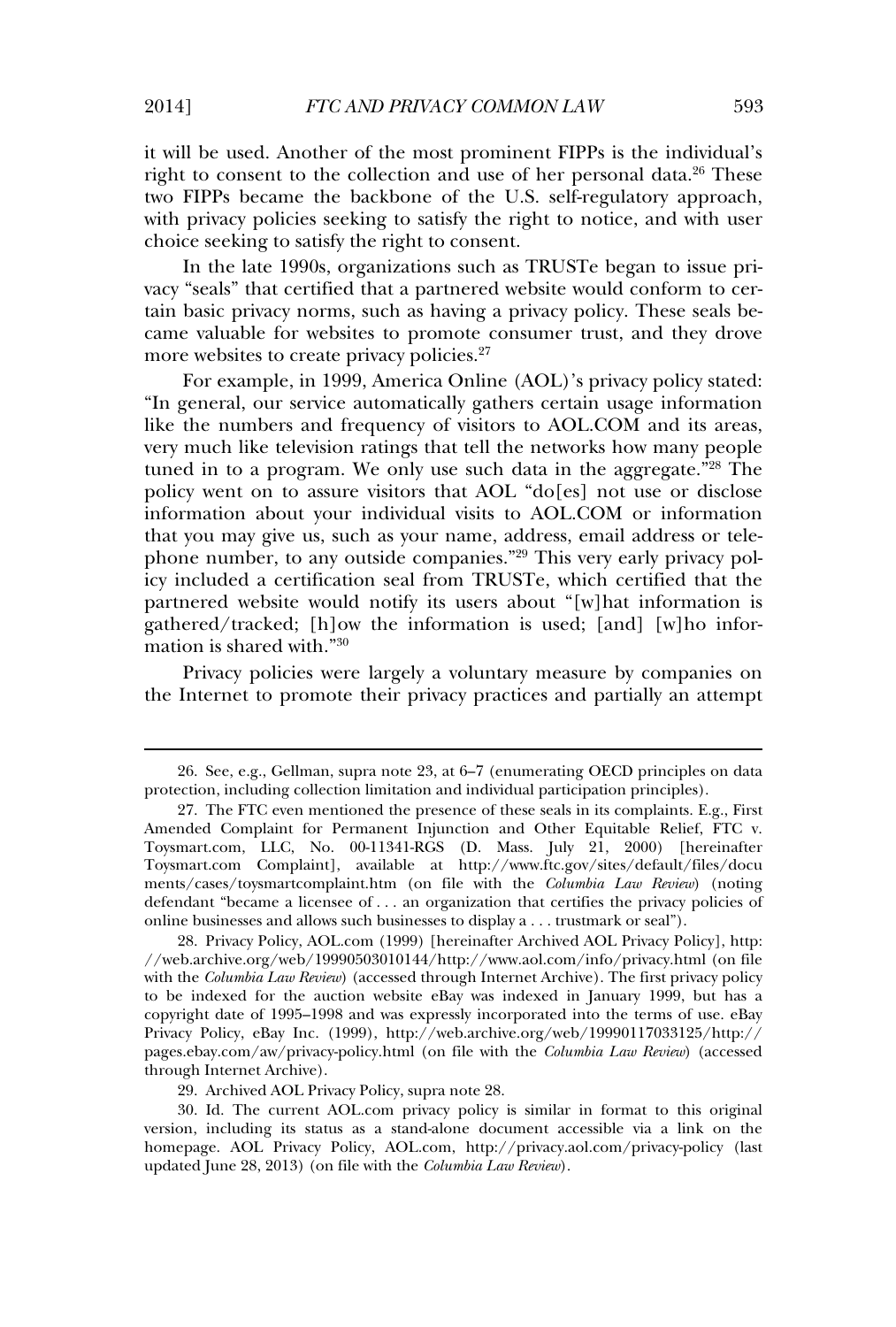at self-regulation in order to stave off further regulation. $31$  The goal was no additional regulation was needed.<br>The general regulation could work and that<br>no additional regulation was needed. no additional regulation was needed. no additional regulation was needed.<br>To a significant extent, the approach was successful. Congress

crafted a few industry-specific privacy statues, but left a large array of data Information Infrastructure Task Force to explore the issue, which issued<br>Information Infrastructure Task Force to explore the issue, which issued Information Infrastructure Task Force to explore the issue, which issued documents in 1995 and 1997 that largely recommended a self-regulatory  $\rm{each.^{32}}$ 

approach.<sup>32</sup><br>Even when statutes were passed, they often embraced the notice-<br>and-choice approach. Privacy laws began to require privacy policies.<sup>33</sup> For  $\frac{1}{2}$  and-choice approach. Privacy laws began to require privacy policies.<sup>33</sup> For the Gramm-Leach Time, and  $\frac{1}{2}$  and  $\frac{1}{2}$  of the primary policies in the example, the Gramm-Leach-Bliley Act of 1999 required financial institutions began to transcend mere online contexts and soon became the norm for all<br>gan to transcend mere online contexts and soon became the norm for all parties that collected and used data, whether online or offline. companies that collected and used data, whether online or offline. %<br>companies that collected and used data, whether online or offline.<br>According to Professor Allyson Haynes, "In 1998, only 2% of all web-

1100 shopping sites did not display a privacy policy. By 2001, virtually all of 100 shopping sites did not display a privacy policy. By 2001, virtually all of the mass mass point of privacy notices, and in recession of the most point of the shopping sites did not display a privacy policy. By 2001, virtually all of the most popular commercial websites had privacy notices....<sup>735</sup> Indeed, today, whether for online or offline activities, most established companies in nearly all industries have a privacy companies in nearly all industries have a privacy policy.

file with the *Columbia Law Review*).<br>
23. See, e.g., Cal. Bus. & Prof. Code § 22575 (West 2008) ("An operator of a<br>
commercial Web site or online service that collects personally identifiable information through the Internet about individual consumers residing in California who use or visit its<br>through the Internet about individual consumers residing in California who use or visit its through the Internet about individual consumers residing in California who use or visit its commercial Web site or online service shall conspicuously post its privacy policy on its Web commercial Web site or online service shall conspicuously post its privacy policy on its Web<br>site . . . ."); Killingsworth, supra note 11, at 71–81 (describing statutes and legal principles site ...."); Killingsworth, supra note 11, at  $71-81$  (describing statutes and legal principles  $\log$  with website privacy.

dealing with website privacy).<br>
34. Gramm-Leach-Bliley Act, Pub. L. No. 106-102, 113 Stat. 1338 (1999) (codified as<br>
amended at 15 U.S.C. § 6803 (2012)). amended at 15 U.S.C. § 6803 (2012)).

amended at 15 U.S.C. § 6803 (2012)).<br>35. Haynes, supra note 3, at 593–94 (footnotes omitted); see also FTC, Privacy<br>Online: Fair Information Practices in the Electronic Marketplace: A Report to Congress 10 (2000) [hereinafter FTC, Fair Information Practices], available at http://www.ftc.gov/<br>(2000) [hereinafter FTC, Fair Information Practices], available at http://www.ftc.gov/ reports/privacy2000/privacy2000.pdf (on file with the *Columbia Law Review*) ("This year, the Commission's Survey findings demonstrate continued improvement on this front, with the Commission's Survey findings demonstrate continued improvement on this front, with the Commission's Survey findings demonstrate continued improvement on this front, with<br>88% of Web sites in the Random Sample posting at least one privacy disclosure. Of sites in 88% of Web sites in the Random Sample posting at least one privacy disclosure. Of sites in<br>the Random Sample that collect personal identifying information. 90% post at least one the Random Sample that collect persor<br>privacy disclosure." (footnote omitted)).

31. See, e.g.,

Haynes, supra note 3, at 593 ("Online privacy policies have appeared . . . as a voluntary measure by websites . . . ."); Hetcher, Privacy Norm, supra note appeared . . . as a voluntary measure by websites . . . ."); Hetcher, Privacy Norm, supra note<br>9. at 2046–47 (recounting that threat by FTC of recommending further privacy legislation resulted in significant jump in number of sites offering privacy policies); Scott, supra note resulted in significant jump in number of sites offering privacy policies); Scot<br>21, at 130–31 (explaining rationale behind early emphasis on self-regulation). 21, at 130-31 (explaining rationale behind early emphasis on self-regulation).

<sup>21,</sup> at 130–31 (explaining rationale behind early emphasis on self-regulation).<br>
32. Info. Policy Comm., Info. Infrastructure Task Force, Privacy and the National<br>
Information Infrastructure: Principles for Providing and Us Information Infrastructure: Principles for Providing and Using Personal Information (1995), available at http://aspe.hhs.gov/datacncl/niiprivp.htm (on file with the *Columbia* (1995), available at http://aspe.hhs.gov/datacncl/niiprivp.htm (on file with the *Columbia Law Review*); Info. Policy Comm., Nat'l Info. Infrastructure Task Force, Options for Promoting Privacy on the National Information Promoting Privacy on the National Information Infrastructure, Draft for Public Comment (1997), available at http://aspe.hhs.gov/datacncl/privacy/promotingprivacy.shtml (on file with the *Columbia Law Review*). file with the Columbia Law Review).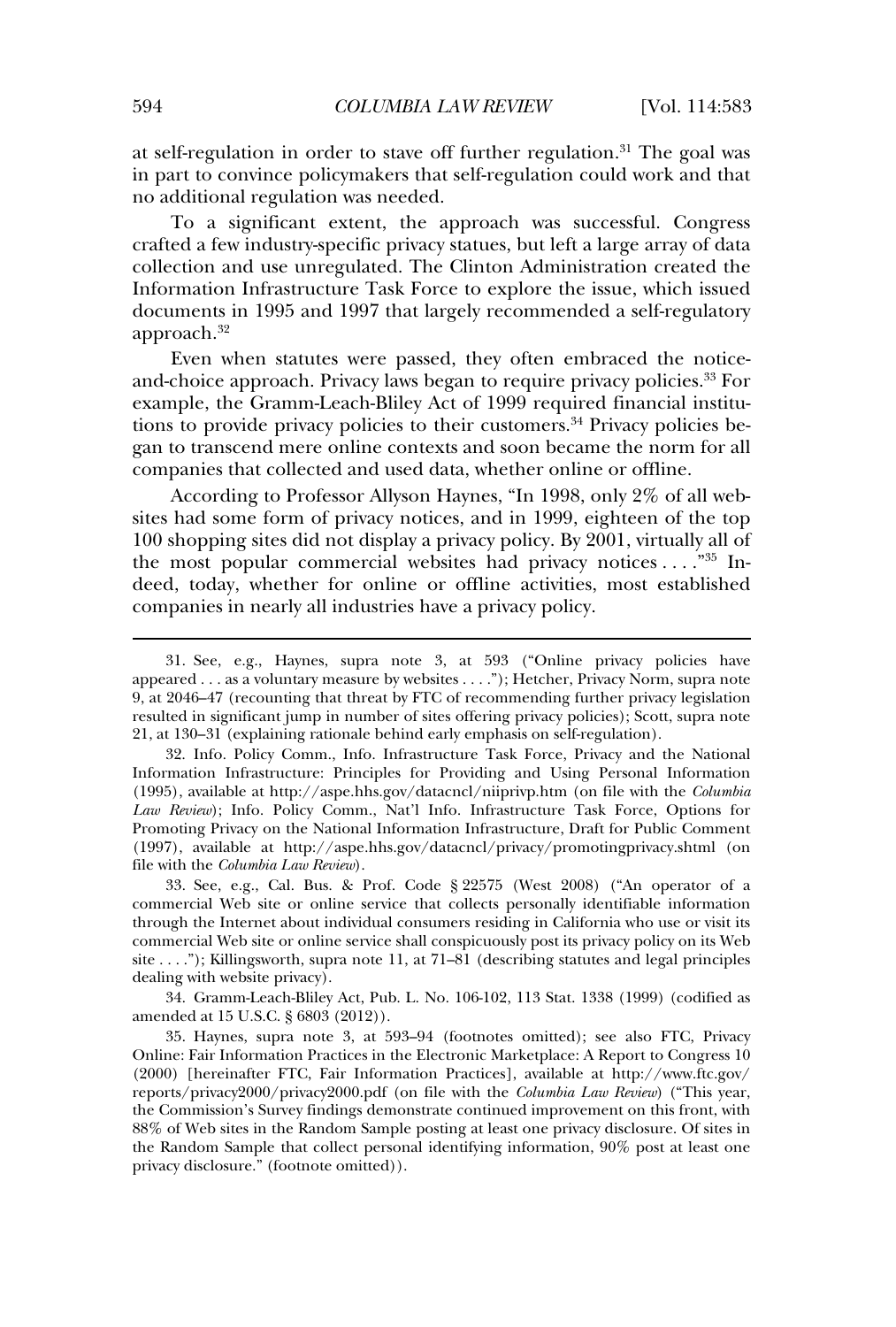Because of the way that they developed, privacy policies typically exprivacy. Because of the may make they developed, privacy penetre eypreally on privacy. Websites often had—and continue to have—a terms-of-use page<br>with contractual language addressing a wide variety of other issues. Likewith contractual language addressing a wide variety of other issues. Likewise, privacy policies provided in offline contexts were—and remain wise, privacy policies provided in offline contexts were—and remain separate abentificial from outer and constant contractant terms.

### *Privacy Policies as Contract?*

As privacy policies emerged, the existence and nature of any binding. contract law would play a large role. In one of the rare articles to exam-<br>contract law would play a large role. In one of the rare articles to examingularities whether privacy policies were enforceable as contracts. Scott<br>ine whether privacy policies were enforceable as contracts. Scott Exercise fact we see pay a large 1999. In the or the rate at active to enant<br>ine whether privacy policies were enforceable as contracts, Scott<br>Killingsworth argued in 1999 in the affirmative, observing, "As between the whence privacy polices were embrecasied as contracts, been<br>Killingsworth argued in 1999 in the affirmative, observing, "As between<br>the website and the user, a privacy policy bears all of the earmarks of a the website and the user, a privacy policy bears all of the earmarks of a In a measure and the aser, a printey policy sears an or the carminal or a<br>contract, but perhaps one enforceable only at the option of the user."<sup>36</sup><br>In addition, Killingsworth asserted the following: In addition, Killingsworth asserted the following:

dition, Killingsworth asserted the following:<br>It is no stretch to regard the policy as an offer to treat infor-<br>mation in specified ways, inviting the user's acceptance, evimation in specified ways, inviting the user's acceptance, evimation in specified ways, inviting the user's acceptance, evidenced by using the site or submitting the information. The deficed by using the site of subfiniting the information. The<br>website's promise and the user's use of the site and submission<br>of personal data are each sufficient consideration to support a website s promise and the<br>of personal data are ead<br>contractual obligation.<sup>37</sup> contractual obligation.<sup>37</sup> contractual obligation.<sup>37</sup><br>Killingsworth concluded that people could enforce privacy policies as

Framison and use of personal data on the Internet, there were no published opin-<br>and use of personal data on the Internet, there were no published opinand use of personal data on the Internet, there were no published opinusing a contract theory to remedy a privacy policy violation.<sup>38</sup>

ions using a contract theory to remedy a privacy policy violation.<sup>38</sup><br>Eventually, in 2004 and 2005, a few litigants brought breach of con-<br>tract claims for privacy policy violations. These cases arose out of airlines that shared passenger name records with the federal government after<br>that shared passenger name records with the federal government after that shared passenger name records with the federal government after<br>the September 11, 2001 termorist attacks.<sup>39</sup> All failed, mainly because the the September 11, 2001 terrorist attacks.<sup>39</sup> All failed, mainly because the

36. Killingsworth, supra note

<sup>36.</sup> Killingsworth. supra note 11. at 91–92.

<sup>37.</sup> Id. (emphasis omitted) (citation omitted).

<sup>37.</sup> Id. (emphasis omitted) (citation omitted).<br>38. The first judicial opinion referencing an online privacy policy appears to be Raley 38. The first judicial opinion referencing an online privacy policy appears to be Raley<br>v. Michael, 56 Va. Cir. 87, 88 (2001), which states: "The User Agreement is a legal<br>document that spells out the relationship between document that spells out the relationship between you and eBay. It outlines the services, pricing, Privacy Policy, and the buyer and seller relationship for listing and bidding on pricing, Privacy Policy, and the buyer and seller relationship for listing and bidding on<br>items in eBay's auction format." However, the first judicial opinion to tackle privacy items in eBay's auction format." However, the first judicial opinion to tackle privacy<br>policies under a contract theory in earnest was *Crowley v. CyberSource Corp.*, which involved policies under a contract theory in earnest was *Crowley v. CyberSource Corp.*, which involved allegations of improper interception and storage of customers' information, including allegations of improper interception and storage of customers' information, including predit card numbers. 166 F. Supp. 2d 1263, 1267–68 (N.D. Cal. 2001) (finding since<br>privacy policy was not incorporated by reference, it did not apply in relevant contractual privacy policy was not incorporated by reference, it did not apply in relevant contractual  $\alpha$  i.e.,  $\alpha$ 

dispute).<br>39. E.g., In re JetBlue Airways Corp. Privacy Litig., 379 F. Supp. 2d 299, 324–27<br>(E.D.N.Y. 2005) (dismissing suit against airline for allegedly unlawful sharing of passengers' personal information); Dyer v. Nw. Airlines Corps., 334 F. Supp. 2d 1196, passengers' personal information); Dyer v. Nw. Airlines Corps., 334 F. Supp. 2d 1196,<br>1199–200 (D.N.D. 2004) (same): In re Nw. Airlines Privacy Litig., No. Civ.04-1199–200 (D.N.D. 2004) (same); In re Nw. Airlines Privacy Litig.,<br>126(PAM/ISM), 2004 WL 1278459, at \*5–\*6 (D. Minn. June 6, 2004) (same).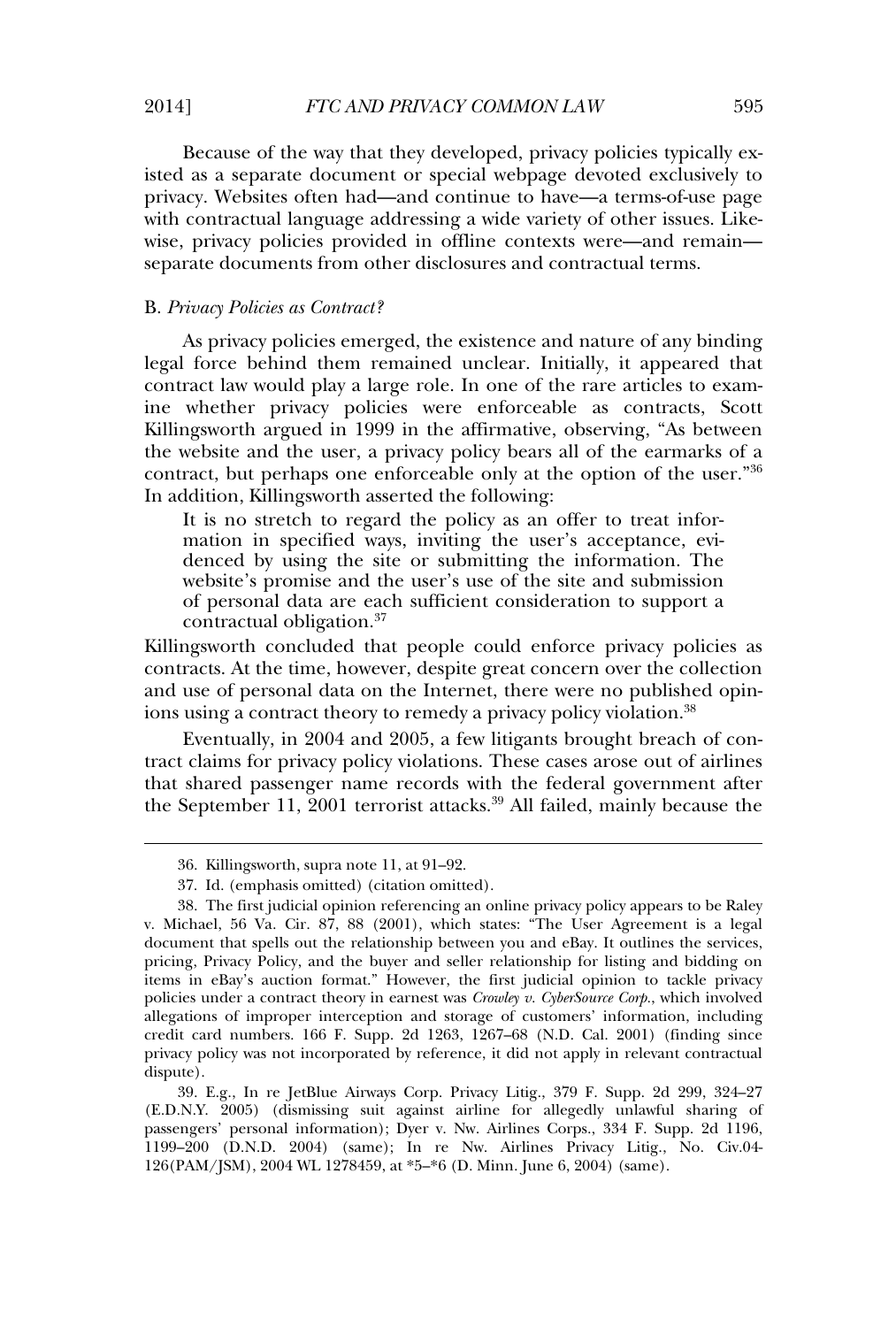plaintiffs were unable to establish damages.<sup>40</sup> In one case, the court even<br>disputed whether a privacy policy should be deemed a contract. The plantation were analyzed to exact that almaysed. In one case, are court over<br>disputed whether a privacy policy should be deemed a contract. The<br>court reasoned that "broad statements of company policy do not generally give respect that  $\alpha$  is the contract contract contract that  $\alpha$  is the court noted that  $\alpha$  is a company policy do not general plane  $\alpha$ . the contract data of the statements of company policy as the gally give rise to contract claims.<sup> $n_{41}$ </sup> Moreover, the court noted that priffs failed to allege that they read or relied upon the privacy policy.<sup>42</sup> tiffs failed to allege that they read or relied upon the privacy policy.<sup>42</sup>

Promissory estoppel, the equitable doctrine that protects those who detrimentally rely upon promises, also seemed like it would serve as an effective tool for the enforcement of privacy policies; yet it has been used<br>effective tool for the enforcement of privacy policies; yet it has been used effective tool for the enforcement of privacy policies; yet it has been used even less frequently than formal contract. According to the Restatement<br>(Second) of Contracts: (Second) of Contracts:

ond) of Contracts:<br>A promise which the promisor should reasonably expect to in-<br>duce action or forbearance on the part of the promisee or a The promise which the promisor should reasonably expect to in-<br>duce action or forbearance on the part of the promisee or a<br>third person and which does induce such action or forbearance is binding if injustice can be avoided only by enforcement of the binding if injustice can be avoided only by enforcement of the promise. The remedy granted for breach may be limited as ius-<br>promise. The remedy granted for breach may be limited as juspromise. The remedy granted for breach may be limited as jus- $\frac{1}{2}$  tice requires.<sup>43</sup> tice requires.<sup>43</sup><br>In the few cases promissory estoppel has been alleged in privacy-related

disputes, it has not been successful, largely based on a lack of evidence of<br>detrimental reliance.<sup>44</sup> detrimental reliance.<sup>44</sup>

Today, contract law—formal contract and promissory estoppel—<br>plays hardly any role in the protection of information privacy, at least visplays hardly any role in the protection of information privacy, at least vis-<br>
in websites with privacy policies. Contract law litigation theories have barely the map and the procedure of matematical pressures, as the number of cases involving these theories have<br>barely been attempted, as the number of cases involving these theories barely been attempted, as the number of cases involving these theories has been exceedingly low over the past fifteen to twenty years after the rise of privacy policies.

40

43. Restatement (Second) of Contracts  $\S 90(1)$  (1981).

43. Restatement (Second) of Contracts § 90(1) (1981).<br>44. E.g., Smith v. Trusted Universal Standards in Elec. Transactions, Inc., No. 09-<br>4567 (RBK/KMW), 2011 WL 900096, at \*10 n.10 (D.N.J. Mar. 15, 2011) ("[T]here is no 4567 (RBK/KMW), 2011 WL 900096, at \*10 n.10 (D.N.J. Mar. 15, 2011) ("[T]here is no revidence ... that Plaintiff relied on a promise ... Therefore, no reasonable jury could evidence . . . that Plaintiff relied on a promise . . . . Therefore, no reasonable jury could<br>conclude that a contract existed between the parties based upon a doctrine of promissory estoppel."); Complaint at 19, Strickland-Saffold v. Plain Dealer Publ'g Co., No. CV-10estoppel."); Complaint at 19, Strickland-Saffold v. Plain Dealer Publ'g Co., No. CV-10-723512 (Ohio Ct. Com. Pl. Jan. 7, 2011), available at http://www.courthousenews.com/<br>2010/04/08/PlainDealer.pdf (on file with the *Columbia Law Review*) (asserting plaintiffs  $\frac{2010}{04}$ /08/PlainDealer.pdf (on file with the *Columbia Law Review*) (asserting plaintiffs<br>had justifiably relied on defendants maintaining website registration information based on had justifiably relied on defer<br>promise in user agreement).

*<sup>.</sup>* E.g., *JetBlue*, 379 F. Supp. 2d at 326 ("[P]laintiffs failed to proffer any . . . form of damages that they would seek if given the opportunity to amend the complaint."); *Dyer*, damages that they would seek if given the opportunity to amend the complaint."); Dyer, 334 F. Supp. 2d at 1200 (holding plaintiffs failed to allege contractual damages arising out 334 F. Supp. 2d at 1200 (holding plaintiffs failed to allege contractual damage of alleged breach); *Nw. Airlines Privacy Litig.*, 2004 WL 1278459, at \*6 (same). of alleged breach); Nw. Airlines Privacy Litig., 2004 WL 1278459, at \*6 (same). eged breach); Nw. Airlines Privacy<br>41. Dyer, 334 F. Supp. 2d at 1200.

<sup>41.</sup> *Dyer*, 334 F. Supp. 2d at 1200.<br>42. Id. Note that the FTC faces a similar difficulty in establishing that an unread<br>deceptive representation is "material." meaning that it "is likely to affect the consumer's deceptive representation is "material," meaning that it "is likely to affect the consumer's<br>conduct or decision with regard to a product or service." Letter from James C. Miller III. conduct or decision with regard to a product or service." Letter from James C. Miller III,<br>Chairman, FTC, to Hon. John D. Dingell, Chairman, House Comm. on Energy & Chairman, FTC, to Hon. John D. Dingell, Chairman, House Comm. on Energy &<br>Commerce (Oct. 14, 1983) [hereinafter Letter from James C. Miller III to Hon. John D. Commerce (Oct. 14, 1983) [hereinafter Letter from James C. Miller III to Hon. John D. *Commerce* (Oct. 14, 1983) [hereinafter Letter from James C. Miller III to Hon. John D. Dingell] (on file with the *Columbia Law Review*), reprinted in In re Cliffdale Assocs., Inc., 103 F.T.C. 110 app. at 175–84 (1984) (d 103 F.T.C. 110 app. at 175-84 (1984) (decision & order).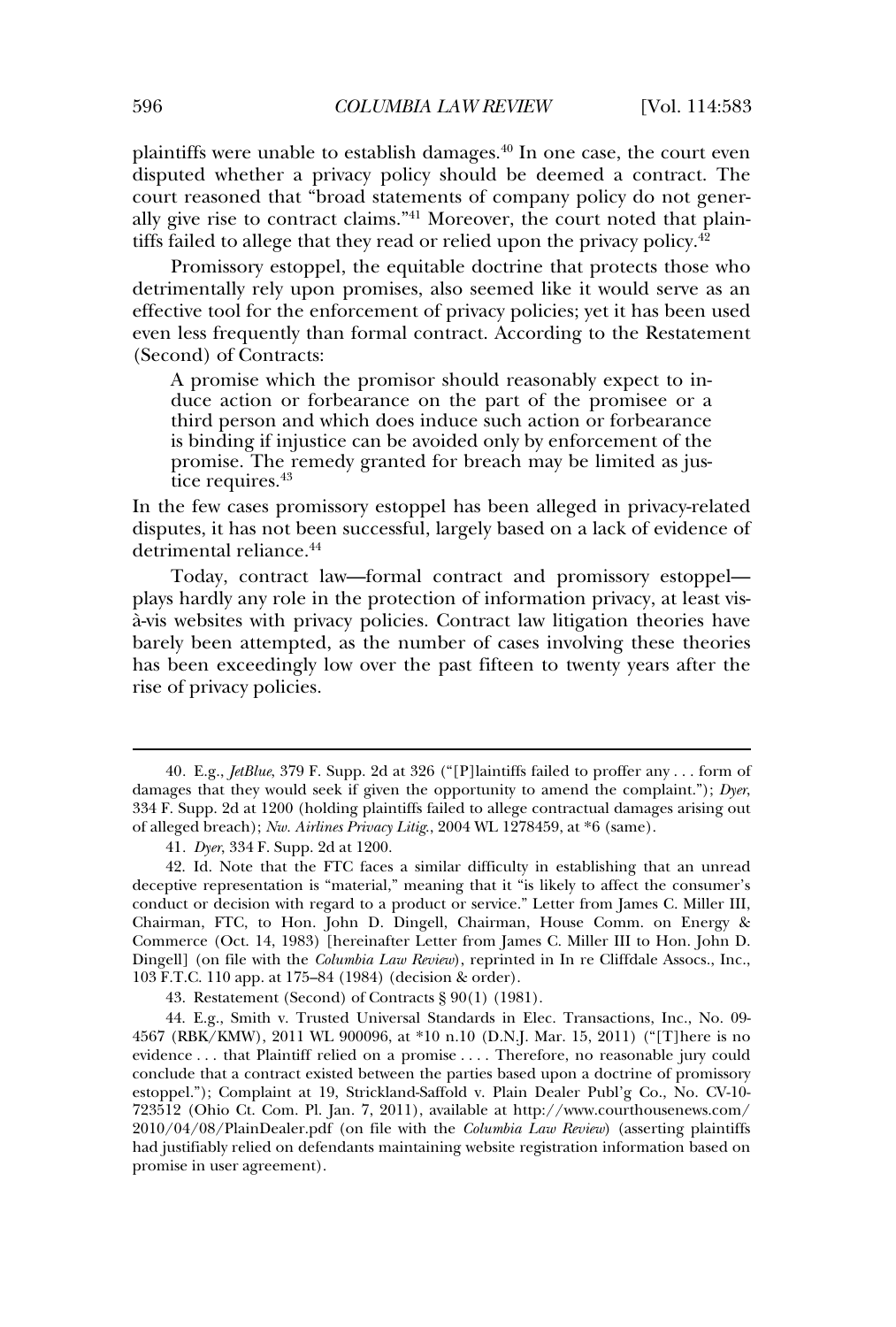Few cases that have been brought against organizations for The few cases that have been brought against organizations for  $\frac{1}{2}$  and to fail the state of the failing to follow their privacy policy have continued to fail. The contract claim could be conceivable,<sup>46</sup> most such claims are dismissed because the pri-<br>could be conceivable,<sup>46</sup> most such claims are dismissed because the pri- $\frac{1}{2}$  could be conceivable,  $\frac{46}{2}$  most such claims are dismissed because the pri $t$  the property allege the harm required to recover for failure to the plain-<br>tiffs failed to properly allege the harm required to recover for failure to tiffs failed to properly allege the harm required to recover for failure to or privacy promises.  $48^\circ$ honor privacy promises.<sup>48</sup><br>Thus, contract law, which initially seemed to be the most appropri-

significant role in these disputes. Instead, such violations have predomi-<br>significant role in these disputes. Instead, such violations have predomisignificant role in these disputes. Instead, such violations have predomidid this state of affairs develop? How did the FTC reach its position of the function of the FTC. Why did this state of affairs develop? How did the FTC reach its position of did this state of affairs develop? How did the FTC reach its position of dominance? Why does the FTC continue to define these issues, with the the attitude the attitude the attitude the second the parts that follows when the Parts that follows with the Parts that follows with the Parts that follows with the Parts that follows with the Parts that follows with the the attic? We will explore these questions in the Parts that follow.

policy).<br>47. For a discussion of the relationship among privacy policies, contracts, and claims<br>for invasion of privacy, see Loeffler v. Ritz-Carlton Hotel Co., No. 2:06-CV-0333-ECR-LRL 2006 WL 1796008, at \*2–\*3 (D. Nev. June 28, 2006); see also Smith v. Trusted Universal 2006 WL 1796008, at \*2–\*3 (D. Nev. June 28, 2006); see also Smith v. Trusted Universal<br>Standards in Elec. Transactions, Inc., No. 09-4567(RBK/KMW), 2010 WL 1799456, at \*8– % Standards in Elec. Transactions, Inc., No. 09-4567(RBK/KMW), 2010 WL 1799456, at \*8-<br>\*10 (D.N.L. May 4, 2010) ("Some courts have held that general statements like 'privacy policies' do not suffice to form <sup>a</sup> contract because they are not sufficiently definite."). 48. E.g., In re LinkedIn User Privacy Litig., 932 F. Supp. 2d 1089, 1094 (N.D. Cal.

<sup>2</sup> 48. E.g., In re LinkedIn User Privacy Litig.,  $932$  F. Supp. 2d 1089, 1094 (N.D. Cal. 2013) (finding "not receiving the full benefit of the bargain" for premium membership 2013) (finding "not receiving the full benefit of the bargain" for premium membership<br>based on breach of privacy "cannot be the 'resulting damages' of this alleged breach [of based on breach of privacy "cannot be the 'resulting damages' of this alleged breach [of<br>contract]"); Rudgayzer v. Yahoo! Inc., No. 5:12-CV-01399 EID, 2012 WL 5471149, at \*6  $\text{contract}$ "); Rudgayzer v. Yahoo! Inc., No. 5:12-CV-01399 EJD, 2012 WL 5471149, at  $*6$ <br>(N.D. Cal. Nov. 9, 2012) (finding "[m]ere disclosure of such information in and of itself, (N.D. Cal. Nov. 9, 2012) (finding "[m]ere disclosure of such information in and of itself, without a showing of actual harm, is insufficient" to support a claim of breach of contract without a showing of actual harm, is insufficient" to support a claim of breach of contract<br>under California law): Low v. LinkedIn Corp., 900 F. Supp. 2d 1010, 1028 (N.D. Cal. 2012) under California law); Low v. LinkedIn Corp., 900 F. Supp. 2d 1010, 1028 (N.D. Cal. 2012) (rejecting embarrassment and property-based theories of harm as insufficient to state<br>claim for breach of contract under California law); In re Facebook Privacy Litig., No. C 10claim for breach of contract under California law); In re Facebook Privacy Litig., No. C 10-<br>02389 IW, 2011 WL 6176208, at \*5 (N.D. Cal. Nov. 22, 2011) (rejecting plaintiffs' theory 02389 JW, 2011 WL 6176208, at  $*5$  (N.D. Cal. Nov. 22, 2011) (rejecting plaintiffs' theory that their personally identifiable information has value and that they suffered "appreciable" that their personally identifiable information has value and that they suffered "appreciable and actual damage" in breach of contract suit); *Trusted Universal Standards*, 2010 WL that their personally identifiable information has value and that they suffered "appreciable" 1799456, at  $*9-*10$  ("[E]ven assuming that a contract did exist between Comcast and Plaintiff that incorporated the above terms, and even assuming that Comcast violated Plaintiff that incorporated the above terms, and even assuming that Comcast violated<br>those terms. Plaintiff must still plead loss flowing from the breach to sustain a claim. He those terms, Plaintiff must still plead loss flowing from the breach to sustain a claim. He<br>has not done so." (citations omitted)); Cherny v. Emigrant Bank, 604 F. Supp. 2d 605, 609 has not done so." (citations omitted)); Cherny v. Emigrant Bank, 604 F. Supp. 2d 605, 609 (S.D.N.Y. 2009) ("This Court finds that the release of an e-mail address, by itself, does not constitute an injury sufficient to sta has not done so." (citations omitted)); Cherny v. Emigrant Bank, 604 F. Supp. 2d 605, 609 constitute an injury sufficient to state a claim under any of the legal theories Cherny asserts.").

45. E.g.,

<sup>45.</sup> E.g., Daniels v. JP Morgan Chase Bank, N.A., No. 22575/09, 2011 WL 4443599, at<br>\*7–\*8 (N.Y. Sup. Ct. Sept. 22, 2001) (finding no breach of contract where bank released  $*7-*8$  (N.Y. Sup. Ct. Sept. 22, 2001) (finding no confidential documents in response to subpoena). confidential documents in response to subpoena).

confidential documents in response to subpoena).<br>46. See, e.g., Claridge v. RockYou, Inc., 785 F. Supp. 2d 855, 864–65 (N.D. Cal. 2011)<br>(declining to dismiss contractual claim based on damages arising from breach of privac (declining to dismiss contractual claim based on damages arising from breach of privacy  $(y)$ .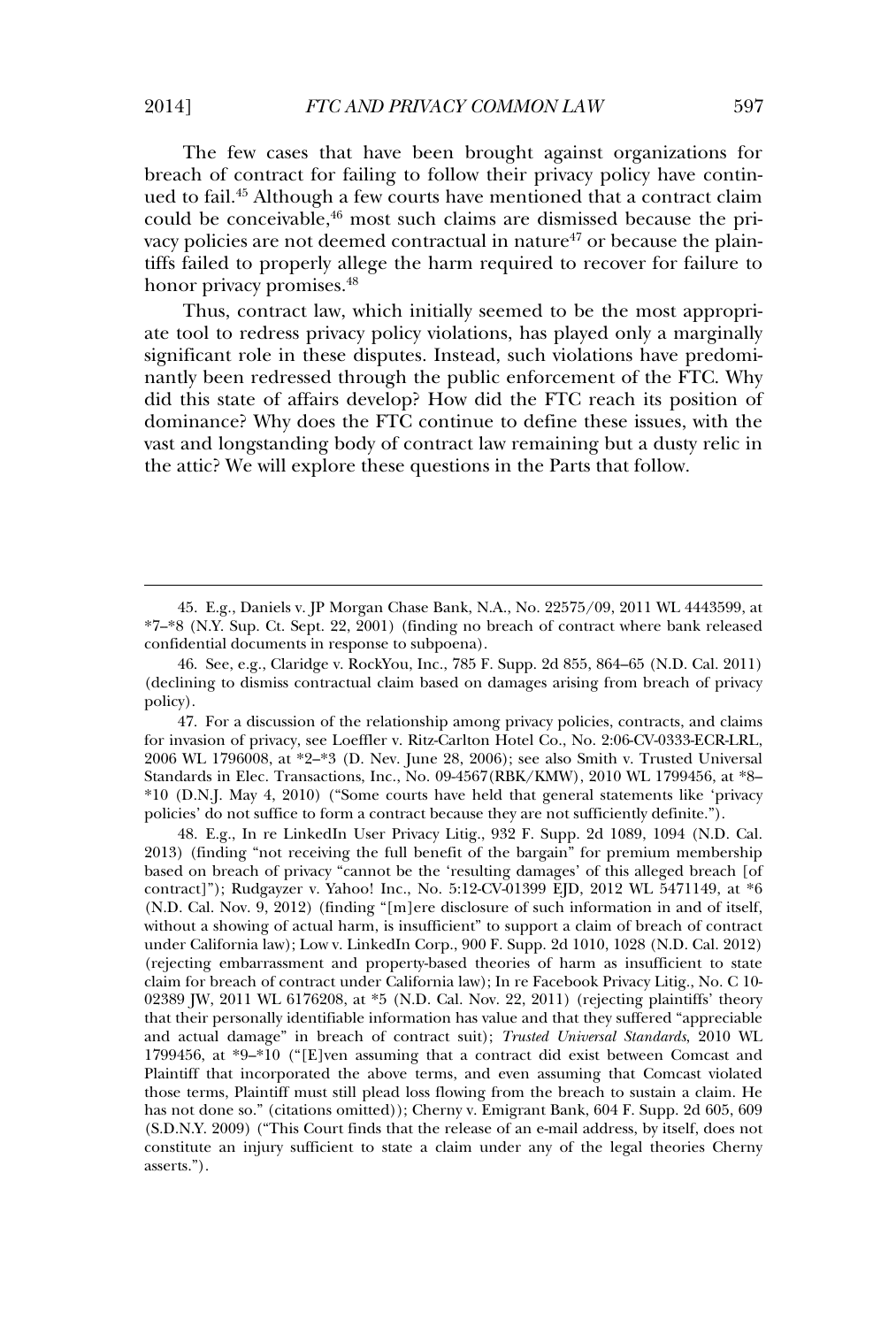#### *The Dawn of FTC Privacy Enforcement*

49. About the Federal Trade Commission,

The FTC, which was created in 1914, was originally established to The FTC, which was created in 1914, was originally established to ensure fair competition in commerce.<sup>49</sup> The agency's powers were gradually expanded over a number of years. One of the most significant expanthe Federal Trade Commission Act (FTCA or "FTC Act") to expand the the Federal Trade Commission Act (FTCA or "FTC Act") to expand the and Federal Frace commission receptive acts of the engines are<br>FTC's jurisdiction "to prohibit 'unfair or deceptive acts or practices' in<br>addition to 'unfair methods of competition'—thereby charging the FTC and addition to 'unfair methods of competition'—thereby charging the FTC with protecting consumers directly, as well as through its antitrust efforts. The passion of section  $\frac{1}{2}$  of the FTC Act ("Section 5"), the section  $\frac{1}{2}$  of the FTC Act ("Section 5"), the For  $\frac{1}{2}$  is the mass of section 5 of the FTC Act ("Section 5"), the FTC has pursued violations of various antitrust and consumer protection FTC has pursued violations of various antitrust and consumer protection including claims for false advertising and dangerous products.<sup>51</sup>

laws, including claims for false advertising and dangerous products.<sup>51</sup><br>At the urging of Congress in 1995, the FTC became involved with  $\frac{1}{2}$  consumer privacy issues.<sup>52</sup> The FTC initially encouraged self-regulation, which was justified by a fear that regulation would stifle the growth of online activity.<sup>53</sup> Instead of the FTC creating rules, the companies them-<br>online activity.<sup>53</sup> Instead of the FTC creating rules, the companies them- $\frac{1}{2}$  selves would create their own rules, and the FTC would enforce them. The FTC thus would serve as the backstop to the self-regulatory regime.<br>The FTC thus would serve as the backstop to the self-regulatory regime. providing it with oversight and enforcement—essentially, with enough<br>providing it with oversight and enforcement—essentially, with enough

51. Cf. 15 U.S.C. § 45 (declaring unfair methods of competition unlawful and setting means of prevention). See generally Overview of FTC Authority, supra note 2 out means of prevention). See generally Overview of FTC Authority, supra note 2 ussing investigative, enforcement, and litigation powers of FTC).

(discussing investigative, enforcement, and litigation powers of FTC).<br>
52. FTC, Fair Information Practices, supra note 35, at 3–5 ("Since 1995, the<br>
Commission has been at the forefront of the public debate on online priv mission has been at the forefront of the public debate on online privacy.").<br>53. See FTC, Self-Regulation and Privacy Online: A Report to Congress 12–14 (1999)

53. See FTC, Self-Regulation and Privacy Online: A Report to Congress 12–14 (1999) (on file with the *Columbia Law Review*) ("[T]he Commission believes that legislation to (on file with the *Columbia Law Review*) ("[T]he Commission believes that legislation to address online privacy is not appropriate at this time."): Scott, supra note 21, at 130 (on file with the *Columbia Law Review*) ("[T]he Commission believes that legislation to  $\overline{\text{cr}}$  (explaining FTC's rationale that "growth of the Internet in general, and electronic commerce in particular, mandated against sweeping regulations that might inhibit the<br>growth of both"): Robert Pitofsky, Chairman, FTC, Prepared Statement of the Federal growth of both"); Robert Pitofsky, Chairman, FTC, Prepared Statement of the Federal<br>Trade Commission on "Consumer Privacy on the World Wide Web" (July 21, 1998), Trade Commission on "Consumer Privacy on the World Wide Web" (July 21, 1998), available at http://www.ftc.gov/sites/default/files/documents/public\_statements/prepar ed-statement-federal-trade-commission-consumer-privacy-world-wide-web/privac98.pdf (on ed-statement-federal-trade-commission-consumer-privacy-world-wide-web/privac98.pdf (on<br>file with the *Columbia Law Review*) ("[T]he Commission's goal has been . . . to encourage<br>and facilitate self-regulation as the prefer and facilitate self-regulation as the preferred approach to protecting consumer privacy<br>online."): Robert Pitofsky, Chairman, FTC, Prepared Statement of the Federal Trade online."); Robert Pitofsky, Chairman, FTC, Prepared Statement of the Federal Trade Commission on "Self-Regulation and Privacy Online" (July 13, 1999), available at sion-self-regulation-and-privacy (on file with the *Columbia Law* Rev*iew)* (describing selfsion-self-regulation-and-privacy (on file with the *Columbia Law Review*) (describing self-<br>regulation as "least intrusive and most efficient means to ensure fair information practices regulation as "least intrusive and most efficient means to ensure fair information practices online").

<sup>49.</sup> About the Federal Trade Commission. FTC. http://www.ftc.gov/ftc/about.shtm 49. About the Federal Trade Commission, FTC, http://www.i<br>ile with the *Columbia Law Review*) (last modified Oct. 17, 2013).

<sup>(</sup>on file with the *Columbia Law Review*) (last modified Oct. 17, 2013).<br>
50. J. Howard Beales III, Bureau of Consumer Prot., The FTC's Use of Unfairness<br>
Authority: Its Rise, Fall, and Resurrection, FTC (May 30, 2003) (qu 1938, Pub. L. No. 75-447, 52 Stat. 111, 111 (codified as amended at 15 U.S.C. § 45(a)(1). All 1938, Pub. L. No. 75-447, 52 Stat. 111, 111 (codified as amended at 15 U.S.C. § 45(a)(1) 1938, Pub. L. No. 75-447, 52 Stat. 111, 111 (codified as amended at 15 U.S.C. §  $45(a)(1)$  $(2012))$ , http://www.ftc.gov/public-statements/2003/05/ftcs-use-unfairness-authority-its-2))), http://www.ftc.gov/public-statements/2003/05/ftcs-<br>all-and-resurrection (on file with the *Columbia Law Review*). % on (on file with the *Columbia Law Review*).<br>§ 45 (declaring unfair methods of competition unlawful and setting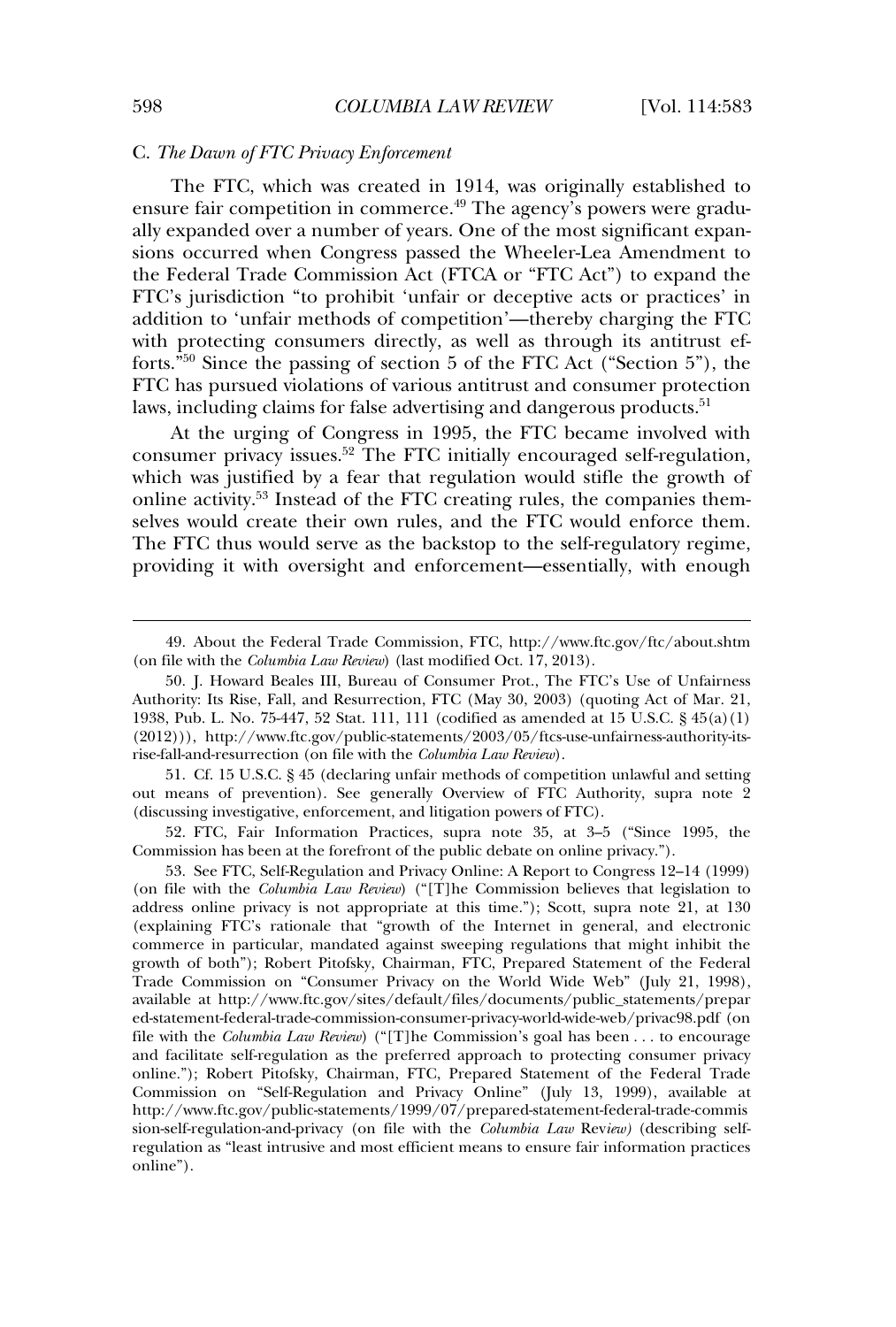and ensure that people would view privacy pol-icies as meaningful and trustworthy. icies as meaningful and trustworthy.

icies as meaningful and trustworthy.<br>
The primary source of authority for FTC privacy enforcement was<br>
Section 5.<sup>54</sup> which prohibits "unfair or deceptive acts or practices in or Section  $5.54$  which prohibits "unfair or deceptive" acts or practices in or affecting commerce."<sup>55</sup> An "unfair or deceptive" act or practice is a material "representation, omission or practice that is likely to mislead the conent interpresentation, contained by private and a many to interact are con-<br>sumer acting reasonably in the circumstances, to the consumer's detri-<br>ment"<sup>56</sup> or a practice that "causes or is likely to cause substantial inju consumers which is not reasonably avoidable by consumers themselves<br>consumers which is not reasonably avoidable by consumers themselves consumers which is not reasonably avoidable by consumers themselves performance when the technology average a) consumers increases and not outweighed by countervailing benefits to consumers or to competition."<sup>57</sup> Thus, in its enforcement under Section 5, the FTC had two petition."<sup>57</sup> Thus, in its enforcement under Section 5, the FTC had two bases for finding privacy violations—"deceptive" trade practices and  $\alpha$  air" trade practices.

"unfair" trade practices.<br>
The FTC began its policing of privacy policies by focusing on decep-<br>
tive trade practices  $^{58}$  though the FTC gradually began to file completes the  $\frac{1}{2}$  and  $\frac{1}{2}$  and  $\frac{1}{2}$  and  $\frac{1}{2}$  and  $\frac{1}{2}$  and  $\frac{1}{2}$  and  $\frac{1}{2}$  and  $\frac{1}{2}$  and  $\frac{1}{2}$  and  $\frac{1}{2}$  and  $\frac{1}{2}$  and  $\frac{1}{2}$  and  $\frac{1}{2}$  and  $\frac{1}{2}$  and  $\frac{1}{2}$  and  $\frac{1}{2$ are dude practices, through the FTC gradually segan to the complaints against companies under an unfairness rationale. Although it could penalties it could exact.<sup>59</sup> Because the FTC could only enforce FTC Act penalties it could exact.<sup>59</sup> Because the FTC could only enforce FTC Act penalties it could exact.<sup>59</sup> Because the FTC could only enforce FTC Act penanties to estimation and because the FTC lacked the ability to enact substantive pri-<br>thority and because the FTC lacked the ability to enact substantive privacuus of internal of states and states of eigenvalues of its own, if a company not regulated by such a jurisdictionexactly and sounds are the matter are always to characterize privacy rules of its own, if a company not regulated by such a jurisdiction-<br>granting statute lacked a privacy policy, then the FTC would have noth-In the FIC appeared to be limited to enforce.<br>Thus, the FIC appeared to be limited to enforcing whatevening statute and the relative of promised.<br>
The FTC appeared to be limited to enforcing what-<br>
ever a company promised, and most companies were under no obligathe company promised, and most companies were under no obliga-<br>tion to make any promises to restrict their collection and use of personal deals a bun-pair promises to restrict their collection and use of personal<br>data. It is especially notable, then, that the FTC has become as dominant data. It is especially notable, then, that the FTC has become as dominant as it is today.

57. 15 U.S.C.  $\S$  45(n).

57. 15 U.S.C. § 45(n).<br>58. Press Release, Internet Site Agrees to Settle FTC Charges of Deceptively<br>Collecting Personal Information in Agency's First Internet Privacy Case, FTC (Aug. 13, Collecting Personal Information in Agency's First Internet Privacy Case, FTC (Aug. 13, 1998), available at http://www.ftc.gov/news-events/press-releases/1998/08/internet-site-1998), available at http://www.ftc.gov/news-events/press-releases/1998/08/internet-site-agrees-settle-ftc-charges-deceptively-collecting (on file with the *Columbia Law Review*) (announcing settlement of Agency's first int (announcing settlement of Agency's first is<br>deceptive collection of personal information). deceptive collection of personal information).

deceptive collection of personal information).<br>59. See generally Overview of FTC Authority, supra note 2 ("[T]he Commission must<br>still seek the aid of a court to obtain civil penalties or consumer redress for violations of still seek the aid of a court to obtain civil penalties or<br>orders to cease and desist or trade regulation rules.").

<sup>54.</sup> E.g., Hofmann, supra note 1.54. E.g., Hofmann, supra note 1.

<sup>55. 15</sup> U.S.C.  $\S$  45(a)(1).

C. Miller III to Hon. John D. Dingell, supra note 42, app. at 174–76 (1984); see also Letter from FTC Comm'rs to Wendell H. Ford & John C. 174–76 (1984); see also Letter from FTC Comm'rs to Wendell H. Ford & John C.<br>Danforth, Senators (Dec. 17, 1980), reprinted in In re Int'l Harvester Co., 104 F.T.C. 949 Danforth, Senators (Dec. 17, 1980), reprinted in In re Int'l Harvester Co., 104 F.T.C. 949<br>app. at 1070–76 (1984) [hereinafter FTC Policy Statement on Unfairness], available at app. at 1070–76 (1984) [hereinafter FTC Policy Statement on Unfairness], available at<br>http://www.ftc.gov/bcp/policystmt/ad-unfair.htm (on file with the *Columbia Law Review*) (http://www.ftc.gov/bcp/policystmt/ad-unfair.htm (on file with the *Columbia Law I*<br>(explaining evolution of, and rationale for, FTC's consumer unfairness jurisdiction). (explaining evolution of, and rationale for, FTC's consumer unfairness jurisdiction).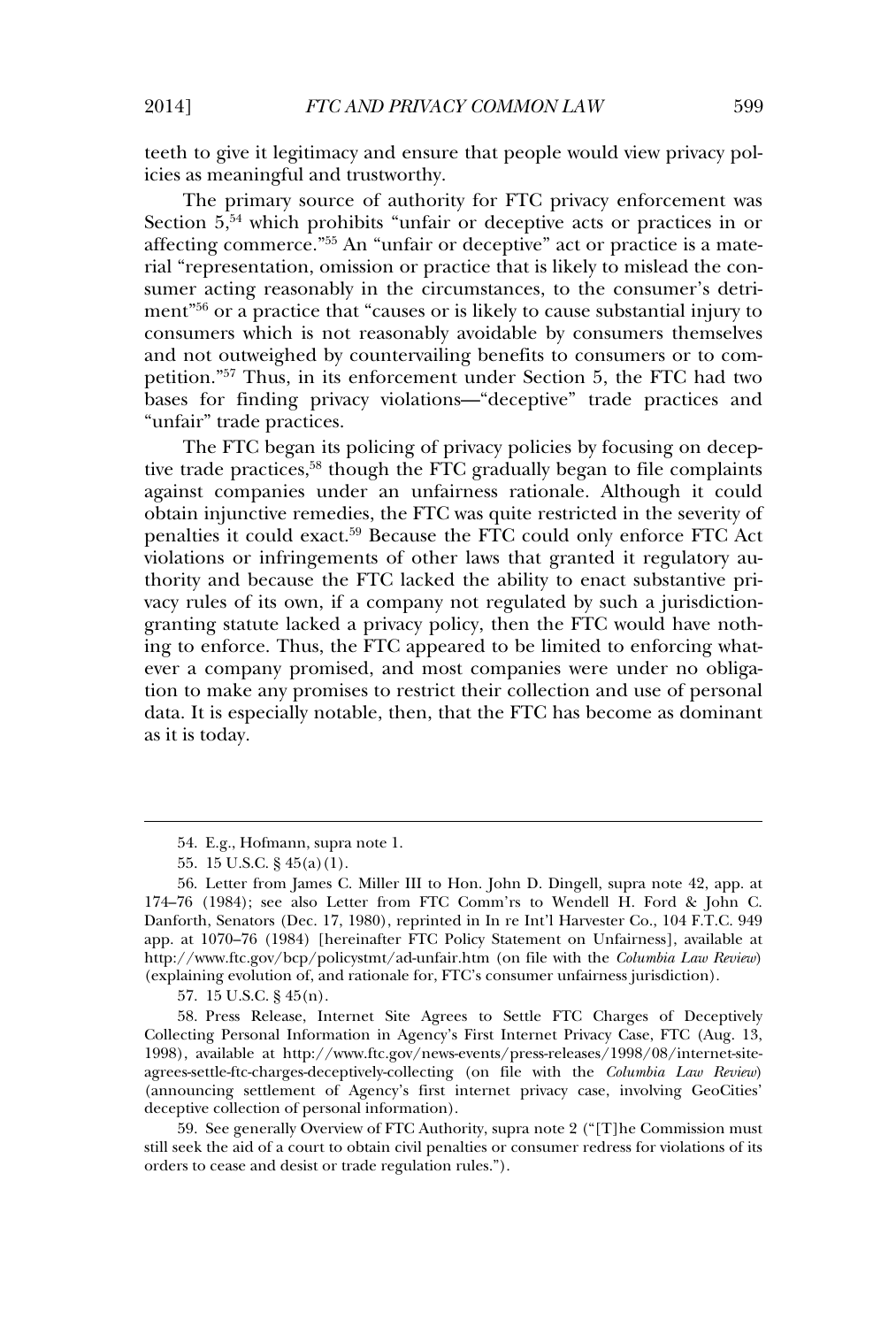#### The Ascendency of the FTC as the De Facto Data Protection Authority

D. *The Ascendency of the FTC as the De Facto Data Protection Authority*<br>Today, the FTC is viewed as the de facto federal data protection<br>authority.<sup>60</sup> A data protection authority is common in the privacy law of authority.<sup>60</sup> A data protection authority is common in the privacy law of most other countries, which designate a particular agency to have the most other countries, which designate a particular agency to have the most other countries, which designate a particular agency to have the power to enforce privacy laws.<sup>61</sup> Critics of the FTC call it weak and ineffective—"[1] ow-[t] ech, [d] efensive, [and] [t] oothless" in the words of one critic.<sup>62</sup> But many privacy lawyers and companies view the FTC as a formidable enforcement power, and they closely scrutinize FTC actions formidable enforcement power, and they closely scrutinize FTC actions In the critic. The many privacy hargers and companies from the FTC as a<br>formidable enforcement power, and they closely scrutinize FTC actions<br>in order to guide their decisions. This section will discuss why the FTC is Formalistic empressions power, and also<br>in order to guide their decisions. This se<br>viewed as a formidable privacy regulator. viewed as a formidable privacy regulator.

viewed as a formidable privacy regulator.<br>
Although steadily increasing each year, the number of FTC en-<br>
forcement actions has not been particularly voluminous. The FTC has logical straining interesting their years, are inherent actions has not been particularly voluminous. The FTC has<br>lodged just over 170 privacy-related complaints since 1997, averaging about ten complaints per year.<sup>63</sup> However, that number is slightly about ten complaints per year.<sup>63</sup> However, that number is slightly mode ten complaints per year.<sup>63</sup> However, that number is slightly misleading given the steady increase in annual complaints. For example, the FTC brought nine privacy-related complaints in 2002, compared to<br>the FTC brought nine privacy-related complaints in 2002, compared to the FTC brought nine privacy-related complaints in 2002, compared to 2012, in which it brought twenty-four complaints for unique privacyed violations. $^{64}$  $\frac{1}{2}$  related violations.<sup>64</sup><br>The FTC's staff devoted to privacy issues is small. As shown in Table

divided in the seven divided in the seven divided in the seven divided in the seven of Consumer Protection (BCP) is currently divided into seven divisions.<sup>65</sup>

60. See, e.g.,

<sup>60.</sup> See. e.g., Steven Hetcher, The De Facto Federal Privacy Commission, 19 J. Marshall J. Computer & Info. L. 109, 131 (2000) [hereinafter Hetcher, De Facto] ("[T]he<br>FTC is fairly viewed as a nascent, *de facto* federal privacy commission."); James Taylor & Jill FTC is fairly viewed as a nascent, *de facto* federal privacy commission."); James Taylor & Jill<br>Westmoreland, Recent FTC Enforcement Actions Involving Endorsements, Privacy and Westmoreland, Recent FTC Enforcement Actions Involving Endorsements, Privacy and<br>Data Security, M/E Insights, Winter/Spring 2011, at 28, 29 ("The FTC continues to be the Data Security, M/E Insights, Winter/Spring 2011, at 28, 29 ("The FTC continues to be the most active regulatory agency when it comes to privacy and data collection."): Richard most active regulatory agency when it comes to privacy and data collection."); Richard<br>Santalesa, FTC Issues Final Commission Report on Protecting Consumer Privacy, Info. Santalesa, FTC Issues Final Commission Report on Protecting Consumer Privacy, Info.<br>Law Grp. (Mar. 26, 2012), http://www.infolawgroup.com/2012/03/articles/privacy-law/ ftc-issues-final-commission-report-on-protecting-consumer-privacy/ (on file with the ftc-issues-final-commission-report-on-protecting-consumer-privacy/ (on file with the *Columbia Law Review*) ("The FTC has a front and center role in data privacy and  $\alpha$  seement.").

enforcement.").<br>61. See, e.g., Daniel J. Solove & Paul M. Schwartz, Information Privacy Law 1127 (4th<br>ed. 2011) (describing privacy commissioners in Canada, New Zealand, and Hong Kong). ed. 2011) (describing privacy commissioners in Canada, New Zealand, and Hong Kong).

Wired (June 28, 2012, 6:30 AM), http://www.wired.com/threatlevel/2012/06/ftc-fail/all/ Wired (June 28, 2012, 6:30 AM), http:<br>(on file with the *Columbia Law Review*). (on file with the *Columbia Law Review*).

<sup>(</sup>on file with the *Columbia Law Review*).<br>
63. Privacy and Security, FTC, http://business.ftc.gov/privacy-and-security (on file<br>
with the *Columbia Law Review*) (last visited Feb. 7, 2014) [hereinafter Bureau of Consumer with the *Columbia Law Review*) (last visited Feb. 7, 2014) [hereinafter Bureau of Consumer  $\text{Fction}, \text{Privacy}$  and  $\text{Security}$ .

<sup>64.</sup> Legal Resources, FTC, http://business.ftc.gov/legal-resources/8/35 (on file with *Columbia Law Review)* (last visited Feb. 7, 2014) [hereinafter FTC, Legal Resources] (providing links to recent FTC cases related to privacy and security). (providing links to recent FTC cases related to privacy and security).

<sup>(</sup>providing links to recent FTC cases related to privacy and security).<br>
65. The list of divisions comes from the FTC's Organization Directory. FTC,<br>
Organization Directory 2, available at http://www.inventions.org/wp-conte *Columbia Corganization Directory 2, available at http://www.inventions.org/wp-content/uploads/<br>2012/10/FTC-orgalirectory.pdf (on file with the <i>Columbia Law Review*) (last visited Mar. 8, Organization Directory 2, available at http://www.inventions.org/wp-content/uploads/  $2014$ ). The Organization Directory displays an organization code for each organization listed in the directory. The FTC also makes available an Agency Staff Directory, which lists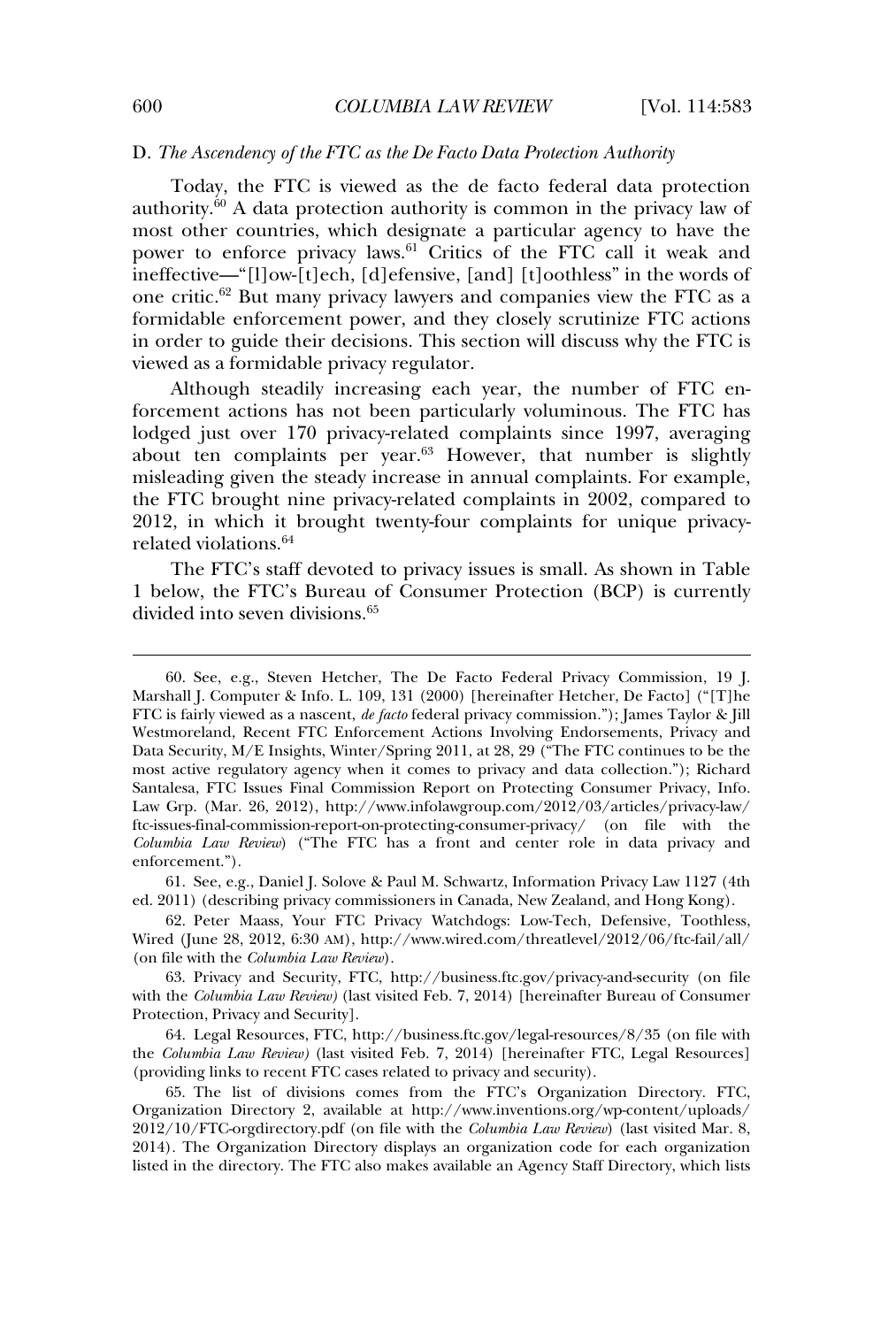| <b>Division Name</b>                           | Abbreviation | # of Staff |
|------------------------------------------------|--------------|------------|
| Division of Privacy and Identity Protection    | <b>DPIP</b>  | 46         |
| Division of Financial Practices                | <b>DFP</b>   | 48         |
| Division of Advertising Practices              | <b>DAP</b>   | 51         |
| Division of Marketing Practices                | <b>DMP</b>   | 44         |
| Division of Enforcement                        | <b>DENF</b>  | 46         |
| Division of Consumer and Business<br>Education | <b>DCBE</b>  | 21         |
| Division of Planning and Information           | DPI          | 61         |

#### TABLE 1: DIVISIONS OF THE BUREAU OF CONSUMER PROTECTION

Five of these divisions (DPIP, DFP, DAP, DMP, and DENF) "focus on direct law enforcement and compliance," while the other two divisions (DCBE and DPI) "focus on support for BCP programs."<sup>66</sup> Additionally, there are about 180 FTC staff members located in seven regional offices,<br>there are about 180 FTC staff members located in seven regional offices. there are about 180 FTC staff members located in seven regional offices,<br>there are about 180 FTC staff members located in seven regional offices, many of whom occasionally work on privacy matters.<sup>67</sup> Since 2010, there has also been a team of about five full-time employees dedicated to has also been a team of about five full-time employees dedicated to ile privacy.<sup>68</sup>

mobile privacy.<sup>68</sup><br>DPIP was created in 2006 by former Chairman Majoras to "address[]<br>cutting-edge consumer privacy matters through aggressive enforcement. extra the created in 2000 by former chairman highers to "didn't both"<br>cutting-edge consumer privacy matters through aggressive enforcement,<br>as well as rulemaking, policy development, and outreach to consumers and businesses."<sup>69</sup> According to the FTC's current agency and organiza-<br>and businesses."<sup>69</sup> According to the FTC's current agency and organizaand businesses."<sup>69</sup> According to the FTC's current agency and organizarepresents an increase of about ten staff members since 2006, when DPIP represents an increase of about ten staff members since 2006, when DPIP

the names and organization

mediates the names and organization codes of each FTC staff member. FTC, FTC Staff Directory  $(2013)$ , available at http://www.ftc.gov/sites/default/files/attachments/contact-federal-(2013), available at http://www.ftc.gov/sites/default/files/attachments/contact-federal-<br>trade-commission/whitepages.pdf (on file with the *Columbia Law Review*). Thus, counting<br>the number of staffers associated with a par the number of staffers associated w<br>of FTC staff in a particular division. of FTC staff in a particular division. of FTC staff in a particular division.<br>66. William E. Kovacic. FTC. The Federal Trade Commission at 100: Into Our 2nd

Century 29 (2009), available at http://www.ftc.gov/sites/default/files/documents/public statements/federal-trade-commission-100-our-second-century/ftc100rpt.pdf (on file with the *Columbia Law Review*). the Columbia Law Review).

<sup>67.</sup> Id.

from David Vladeck, Dir., Bureau of Consumer Prot., to authors (Oct. 3, 2013, 1:12 PM) [hereinafter Vladeck Interview] (on file with the *Columbia Law Review*). 2013, 1:12 PM) [hereinafter Vladeck Interview] (on file with the *Columbia Law Review*).

<sup>2013, 1:12</sup> PM) [hereinafter Vladeck Interview] (on file with the *Columbia Law Review*).<br>69. Jon Leibowitz, Comm'r, FTC, Prepared Statement of the Federal Trade<br>Commission on "Social Security Numbers in Commerce: Reconcili Threats to Privacy" 1 (May 11, 2006), available at http://www.ftc.gov/sites/default/files/ Threats to Privacy" 1 (May 11, 2006), available at http://www.ftc.gov/sites/default/files/ documents/public\_statements/prepared-statement-federal-trade-commission-social- $\frac{1}{2}$ security-numbers-commerce-reconciling-beneficial/p034302commissiontestimonyco ncerningsocialsecuritynumbersincommerce05112006.pdf (on file with the *Columbia Law*<br>*Review*).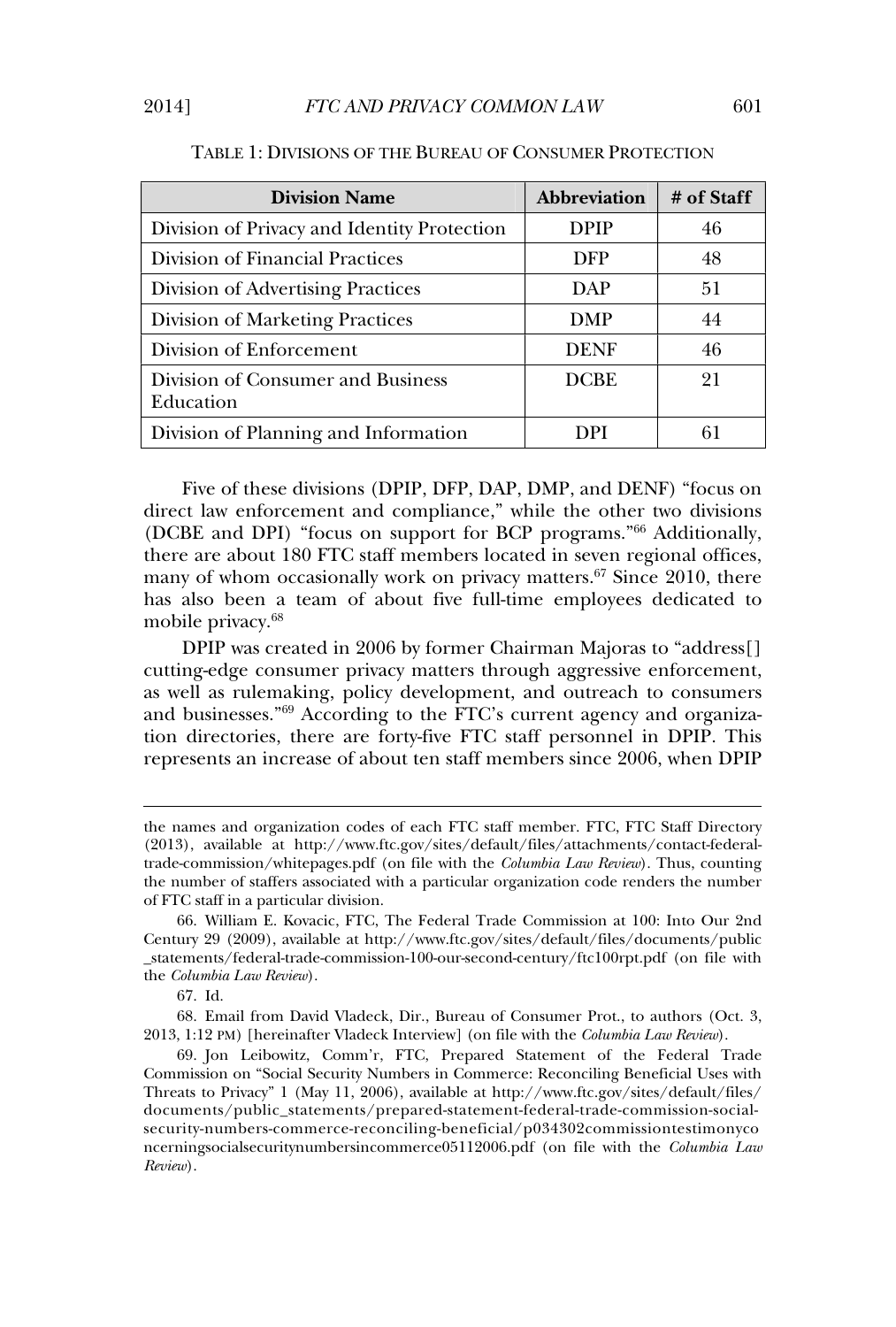consisted of "more than 30 staff members with expertise in privacy, data rity, and identity theft." $^{70}$ 

security, and identity theft."<sup>70</sup><br>DPIP enforces Section 5, and, until recently, it enforced the Fair<br>Credit Reporting Act (FCRA) and Gramm-Leach-Bliley Act (GLBA). It Credit Reporting Act (FCRA) and Gramm-Leach-Bliley Act (GLBA). It From the partial and Countries and Countries and Countries of the Countries of the Copper COPPA).<sup>71</sup> Prior to COPPA's recent transfer to DPIP, DAP was responsi-(COPPA).<sup>71</sup> Prior to COPPA's recent transfer to DPIP, DAP was responsicompliance with FTC orders, many of which (like the settlement orders)<br>compliance with FTC orders, many of which (like the settlement orders) compliance with FTC orders, many of which (like the settlement orders<br>with Google, Facebook, Twitter, MySpace, Path, etc.) deal with privacy with Google, Facebook, Twitter, MySpace, Path, etc.) deal with privacy  $\sum_{i=1}^{\infty}$  in spite of the jurisdictions discussed by  $\sum_{i=1}^{\infty}$ practices.<sup> $\frac{72}{2}$ </sup><br>In spite of the jurisdictional limitations discussed above, a modest

In spite of the januarization minimized the district above, a model<br>number of enforcement actions, and a relatively small number of per-<br>sonnel devoted to privacy enforcement, the FTC has become the domisonnel devoted to privacy enforcement, the FTC has become the domikey reasons: (1) the FTC's jurisdiction expanded considerably and (2) key reasons: (1) the FTC's jurisdiction expanded considerably and  $(2)$ self-regulatory approach urged by policymakers.<br>self-regulatory approach urged by policymakers. self-regulatory approach urged by policymakers.

self-regulatory approach urged by policymakers.<br>
1. *Expansion of Jurisdiction*. — Part of this story is due to a series of<br>
expansions in the FTC's jurisdiction. Like many areas in policy, the FTC's rise to de facto privacy authority can be partially attributed to being in<br>rise to de facto privacy authority can be partially attributed to being in the right place at the right time. The FTC long had the authority (since<br>the right place at the right time. The FTC long had the authority (since The constraint plane at the right time. The FTC long had the authority (since  $1070$ ) to enforce  $FCPA$ <sup>73</sup> which was passed to ensure that cultority (since reproduce the report and report interest respected to ensure that consumer<br>reporting agencies respected consumers' privacy. But until the late 1990s, few other privacy laws granted the FTC new enforcement powers.<sup>74</sup><br>1990s, few other privacy laws granted the FTC new enforcement powers.<sup>74</sup> In 1998, few other privacy laws granted the FTC new enforcement powers.<sup>74</sup><br>In 1998, Congress gave the FTC rulemaking and enforcement authority  $\frac{10000 \text{ N}}{1998}$ , Congress gave the FTC rulemaking and  $\frac{1998}{1000}$ , when  $\frac{1000 \text{ N}}{1000}$  and  $\frac{1000 \text{ N}}{1000}$  and  $\frac{1000 \text{ N}}{1000}$ From 98, Congress gave the FTC rulemaking and enforcement authority<br>
under COPPA.<sup>75</sup> In 1999, under GLBA, Congress gave the FTC, among<br>
other agencies, the authority to "establish appropriate standards for the financial institutions subject to their jurisdiction" in order to "insure the<br>financial institutions subject to their jurisdiction" in order to "insure the

72. E.g., Division of Enforcement, FTC, http://www.ftc.gov/about-ftc/bureaus-of fices/bureau-consumer-protection/our-divisions/division-enforcement (on file with the *Columbia Law Review*) (last visited Mar. 8, 2014) (describing DENF role in monitoring Columbia Law Review) (last visited Mar. 8, 2014) (describing DEN compliance with orders entered in FTC consumer protection cases). compliance with orders entered in FTC consumer protection cases).

73. 15 U.S.C. § 1681s (2012).

<sup>70.</sup> Id.70. Id.

e.g., John Eggerton, FTC Moving COPPA Under Privacy Division, Broadcasting & Cable (Feb. 15, 2013, 3:27 AM), http://www.broadcastingcable.com/ Broadcasting & Cable (Feb. 15, 2013, 3:27 AM), http://www.broadcastingcable.com/ *Columbia Law Review*). The Consumer Financial Protection Bureau (CFPB) is assuming *Columbia Law Review*). The Consumer Financial Protection Bureau (CFPB) is assuming rulemaking responsibility under GLBA and FCRA. See, e.g., M. Maureen Murphy, Cong. rulemaking responsibility under GLBA and FCRA. See, e.g., M. Maureen Murphy, Cong. rulemaking responsibility under GLBA and FCRA. See, e.g., M. Maureen Murphy, Cong.<br>Research Serv., RS20185, Privacy Protection for Customer Financial Information 5 (2012),<br>available at http://www.fas.org/sgp/crs/misc/RS201 *available at http://www.fas.org/sgp/crs/misc/RS20185.pdf (on file with the Columbia Law* Review) ("On July 21, 2011, the CFPB began operations, assuming, among other things, authority to issue regulations and take enforcement actions under enumerated federal<br>consumer protection laws, including both FCRA and GLBA." (footnotes omitted)). consumer protection laws, including both FCRA and GLBA." (footnotes omitted)).

generally Statutes Enforced or Administered by the Commission, FTC, http: //www.ftc.gov/ogc/stat3.shtm (on file with the *Columbia Law Review*) (last visited Mar. 2, //www.ftc.gov/ogc/stat3.shtm (on file with the *Col*.<br>2014) (listing consumer protection statutes to date). ) (listing consumer protection)<br>75. 15 U.S.C. 88 6501–6506.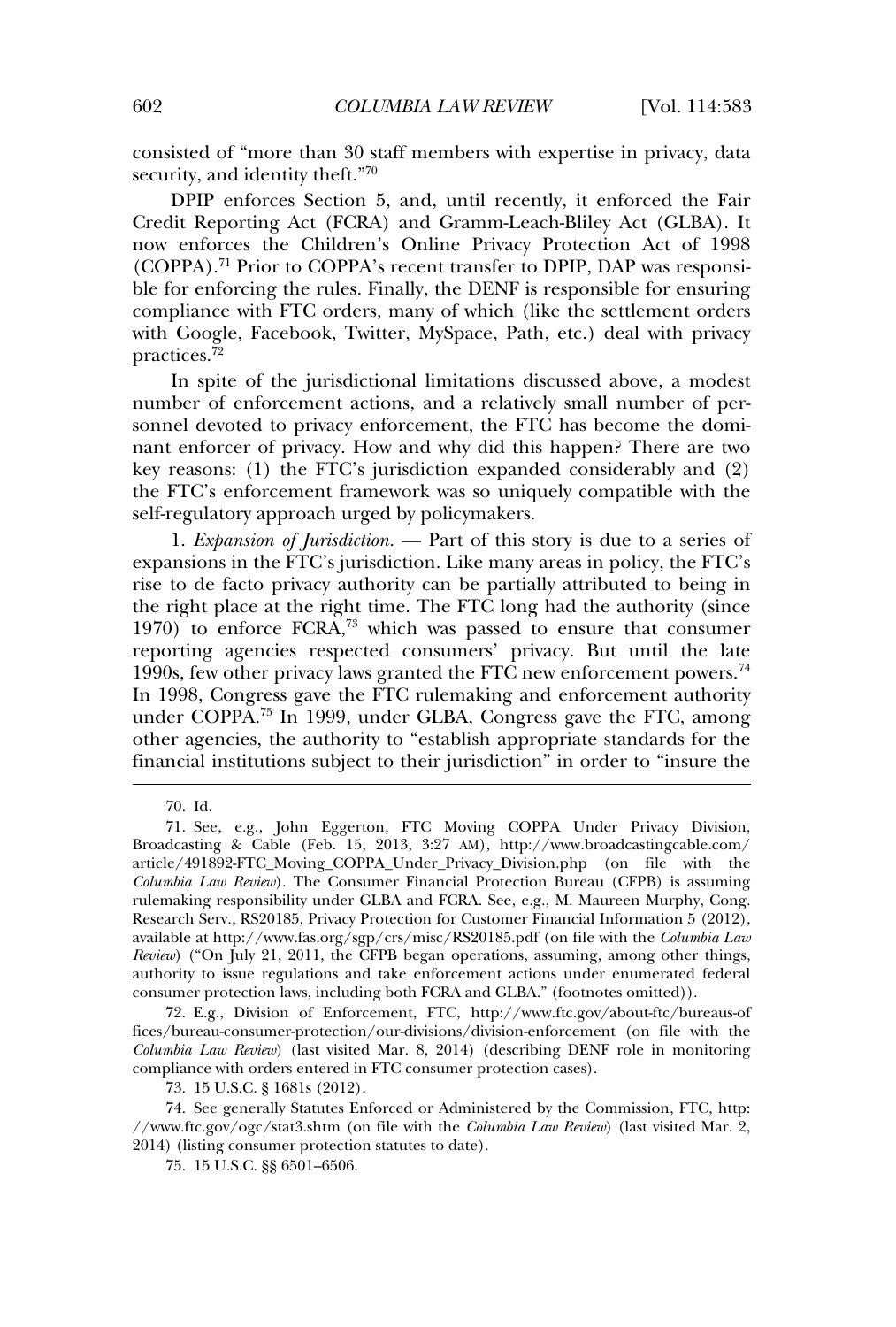security and confidentiality of customer records and information" and "protect against unauthorized access."<sup>76</sup> "protect against unauthorized access."76

"protect against unauthorized access."<sup>76</sup><br>Other privacy laws that gave FTC enforcement powers relied heavily<br>upon the same notice-and-choice structure that was already emerging in and the same notice-and-choice structure that was already emerging in<br>areas where statutes were not in force. For example, COPPA created a regime requiring notice and parental consent, with the notice being in regime requiring notice and parental consent, with the notice being in the form of privacy policies.<sup>77</sup> GLBA created a notice-and-choice regime, the form of privacy policies.<sup>77</sup> GLBA created a notice-and-choice regime, where the form of privacy policies.<sup>77</sup> GLBA created a notice-and-choice regime,<br>with privacy policies and an opt-out right.<sup>78</sup> Beyond general requirements of data security, these regimes largely refrained from dictating what kinds<br>of data security, these regimes largely refrained from dictating what kinds of data security, these regimes largely refrained from dictating what kinds<br>of data would be collected or how it would be used so long as there was and security, and regimes in get premium of data would be collected or how it would be adequate notice in the form of a privacy policy. adequate notice in the form of a privacy policy.

adequate notice in the form of a privacy policy.<br>The FTC was also given enforcement authority against companies<br>failing to comply with the Safe Harbor Agreement between the United Fire TTC was also given emercement attaining against companies<br>
States and the European Union.<sup>79</sup> Dissatisfied with the extensively selfregulatory approach in the United States as well as all the gaps in statu-<br>regulatory approach in the United States as well as all the gaps in statuto the the Calendary of the United States as well as all the gaps in statu-<br>tory protection. E.U. regulators did not deem the United States to have tory protection, E.U. regulators did not deem the United States to have 1996 required that E.U. member of protection. The E.U. Data Protection Directive of an adequate force of protection. The first plata recovering preceding of<br>1996 required that E.U. member nations not transfer personal data to<br>countries that lacked an "adequate level of protection" of privacy. The countries that lacked an "adequate level of protection" of privacy. The situation threatened international commerce, which depended upon the smooth flow of data between E.U. member nations and the United

76. Id. §§

 (discussing FTC enforcement authority); Issuance of Safe Harbor Principles and (discussing FTC enforcement authority); Issuance of Safe Harbor Principles and Transmission to European Commission, 65 Fed. Reg. 45,666 (July 24, 2000) (same); Int'l Transmission to European Commission, 65 Fed. Reg. 45,666 (July 24, 2000) (same); Int'l<br>Trade Admin., U.S. Dep't of Commerce, U.S.-EU Safe Harbor Overview, Export.gov, http: Trade Admin., U.S. Dep't of Commerce, U.S.-EU Safe Harbor Overview, Export.gov, http: *Columbia Law Review*) (last updated July 1, 2013) ("Under the Federal Trade Commission Act, for *Review*) (last updated July 1, 2013) ("Under the Federal Trade Commission Act, for example, an organization's failure to abide by commitments to implement the Safe example, an organization's failure to abide by commitments to implement the Safe<br>Harbor Privacy Principles might be considered deceptive and actionable by the Federal Trade Commission."); see also Robert R. Schriver, Note, You Cheated, You Lied: The Safe Trade Commission."); see also Robert R. Schriver, Note, You Cheated, You Lied: The Safe<br>Harbor Agreement and Its Enforcement by the Federal Trade Commission, 70 Fordham Harbor Agreement and Its Enforcement by the Federal Trade Commission, 70 Fordham<br>L. Rev. 2777, 2792 (2002) ("Assuming these [private sector] measures fail, enforcement L. Rev. 2777, 2792 (2002) ("<br>then lies with the FTC . . . .").

 $76.$  Id.  $$86801–6809$ .

<sup>77.</sup> Id.  $\S 6502(b)(1)(A)$  (instructing FTC to promulgate regulations requiring certain websites to post data collection and disclosure practices and obtain parental consent for websites to post data collection and disclosure practices and obtain parental complete that collection. use, or disclosure of personal information [obtained] from children"). "collection, use, or disclosure of personal information [obtained] from children").

<sup>78.</sup> Id.  $\S$  6802(a)-(b) (establishing notice requirements and consumer opt-out option). The FTC has identified two different possible privacy protection regimes: the option). The FTC has identified two different possible privacy protection regimes: the "notice-and-choice model,' which encourage[s] companies to develop privacy policies "notice-and-choice model,' which encourage s companies to develop privacy policies<br>describing their information collection and use practices" to consumers, so that describing their information collection and use practices" to consumers, so that protecting consumers from specific harms—physical security, economic injury, and protecting consumers from specific harms—physical security, economic injury, and<br>unwarranted intrusions into their daily lives." FTC, Protecting Consumer Privacy in an Era unwarranted intrusions into their daily lives." FTC, Protecting Consumer Privacy in an Era of Rapid Change: Recommendations for Businesses and Policymakers 2 (2012)<br>[hereinafter FTC, Protecting Consumer Privacy], available at http://www.ftc.gov/sites/ [hereinafter FTC, Protecting Consumer Privacy], available at http://www.ftc.gov/sites/ rivacy-era-rapid-change-recommendations-recommendation-report-protecting-consumer-pdf (or file and file with the with the set of metal-trade-commission-report-protecting-consumer-p *Columbia Law Review*). Columbia Law Review).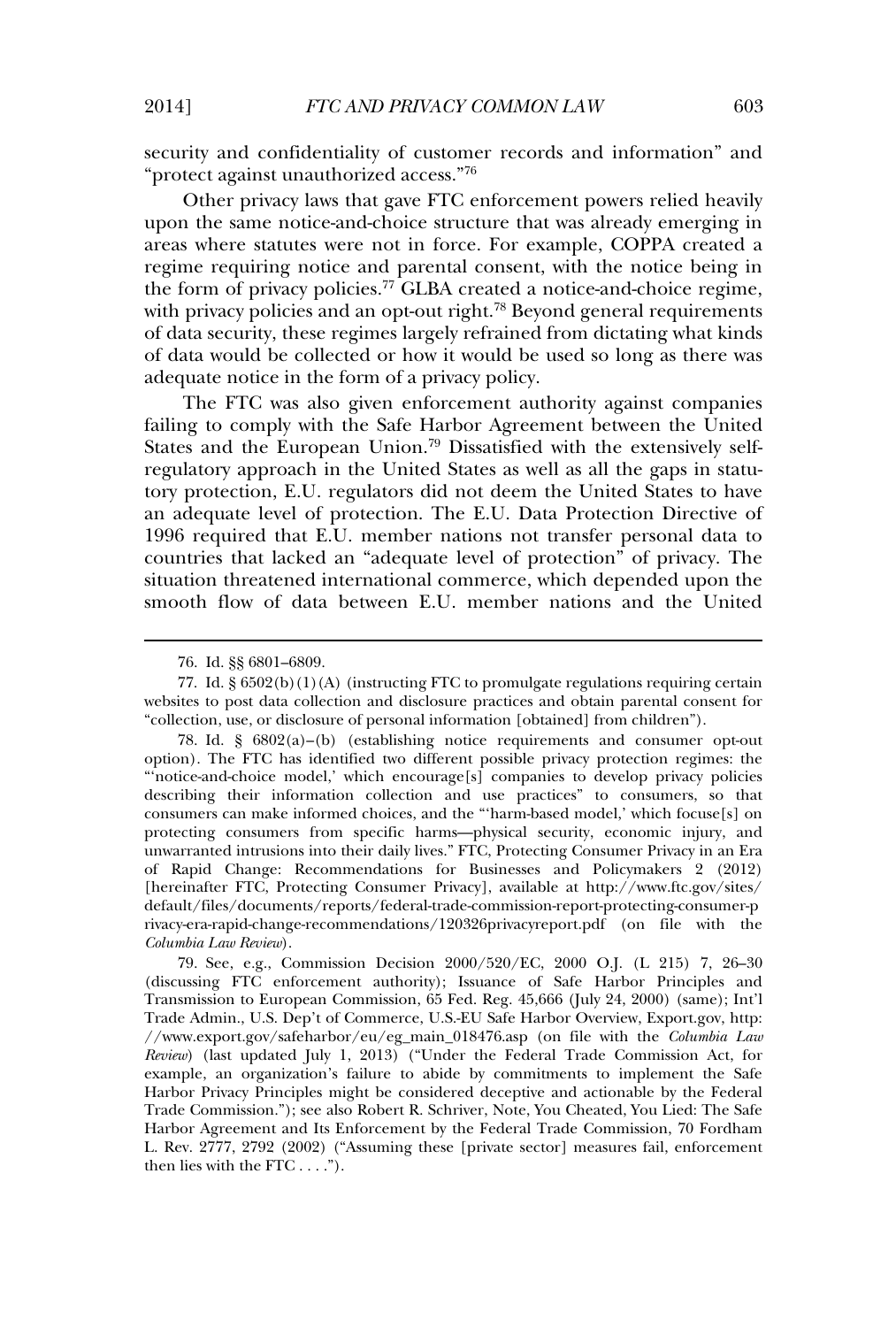States. In 2000, the U.S. Department of Commerce and E.U. regulators<br>negotiated the Safe Harbor Agreement to work around these problems. negotiated the Safe Harbor Agreement to work around these problems. sexered and seven data-protection principles to be deemed to have adequate privacy<br>seven data-protection principles to be deemed to have adequate privacy seven data-protection principles to be deemed to have adequate privacy  $\text{ection.}^{\mathfrak{z}_0}$  and the Safe Harbor Agreement to work, we work, where  $\mathfrak{z}_0$  $\begin{array}{c} \text{protection.}^{\hat{\text{80}}} \end{array} \quad \text{In order for the Safe Harbor Agreement to work, there had to be an}$ 

the case of the case of the world.<br>
The forcement mechanism. In the European Union and in many countries<br>
throughout the world, there were data-protection authorities to regulate throughout the world, there were data-protection authorities to regulate most obvious and the forms, and the form the formation privacy. With the United States lacking such an agency, the Safe Harbor Agreement, companies had to agree to be subject to FTC.<br>Safe Harbor Agreement, companies had to agree to be subject to FTC. Safe Harbor Agreement, companies had to agree to<br>enforcement authority if they violated the principles.<sup>81</sup> enforcement authority if they violated the principles. $81$ 

enforcement authority if they violated the principles.<sup>81</sup><br>Thus, between 1995 and 2000, the FTC jumped into the privacy reg-<br>ulatory space in a dramatic way, acquiring new power with each passing Friday search Tool and Tool, and Togan pear and the priday regulatory space in a dramatic way, acquiring new power with each passing vear. As the FTC began to enforce COPPA and GLBA, it largely followed the same model as the notice-and-choice regime it relied upon to en-<br>the same model as the notice-and-choice regime it relied upon to enforce its general Section 5 powers.<sup>82</sup> Although the Safe Harbor<br>force its general Section 5 powers.<sup>82</sup> Although the Safe Harbor Agreement was slightly more restrictive than the notice-and-choice ap-<br>Agreement was slightly more restrictive than the notice-and-choice approced the general section of powers. Therefore, the same can<br>depend that the active than the notice-and-choice ap-<br>proach, it was not significantly different. Therefore, partly due to the For the self-regulatory approach, it was not significantly different. Therefore, partly due to the FTC's embrace of the self-regulatory approach, its impeccable timing, a Frame, a was the eigenmancy and the transferred parameters.<br>FTC's embrace of the self-regulatory approach, its impeccable timing, a<br>large void in U.S. privacy law, and lack of existing alternatives, the FTC became the go-to agency law, and l<br>became the go-to agency for privacy. became the go-to agency for privacy.

became the go-to agency for privacy.<br>
2. The Lynchpin Function of FTC Enforcement. — The FTC solidified its<br>
role by lending credibility to the self-regulatory approach. Under selfrole by lending credibility to the self-regulatory approach. Under selfrefer to the addition, businesses essentially determined for themselves the basic They stated these rules in their privacy policies. FTC enforcement added<br>They stated these rules in their privacy policies. FTC enforcement added They stated these rules in their privacy policies. FTC enforcement added perfect that the promises in the promises in the promises.<br>Some teeth to the promises in privacy policies, most of which lacked any<br>penalty or consequence if a company failed to live up to its promises. penalty or consequence if a company failed to live up to its promises.

FTC enforcement serves as the lynchpin to the Safe Harbor<br>Agreement, and its Section 5 privacy enforcement serves as the lynchpin Agreement, and its Section 5 privacy enforcement serves as the lynchpin that makes the U.S. self-regulatory approach more than hollow. The that makes the U.S. self-regulatory approach more than hollow. The FTC's dominance in privacy is in part due to its playing this lynchpin Figure according to the privacy of the privacy can provide the privacy contribution. The FTC has filled a great void, and without the FTC, the U.S. approach to privacy regulation would lose nearly all its legitimacy. The approach to privacy regulation would lose nearly all its legitimacy. The FTC has essentially turned a mostly self-regulatory regime into one with e oversight and enforcement. some oversight and enforcement.<br>As Steven Hetcher posits regarding the website industry, the FTC

created "a collective good that the industry would be interested to proto push the avoidance of congressional legislation. The agency threatened<br>to push for legislation unless the industry demonstrated greater respect

80. See Int'l

Trade Admin., U.S. Dep't of Commerce, supra note <sup>79</sup> (explaining seven Safe Harbor principles). seven Safe Harbor principles).

<sup>81.</sup> See id.

<sup>82.</sup> See infra Part III.A (discussing FTC privacy and security cases).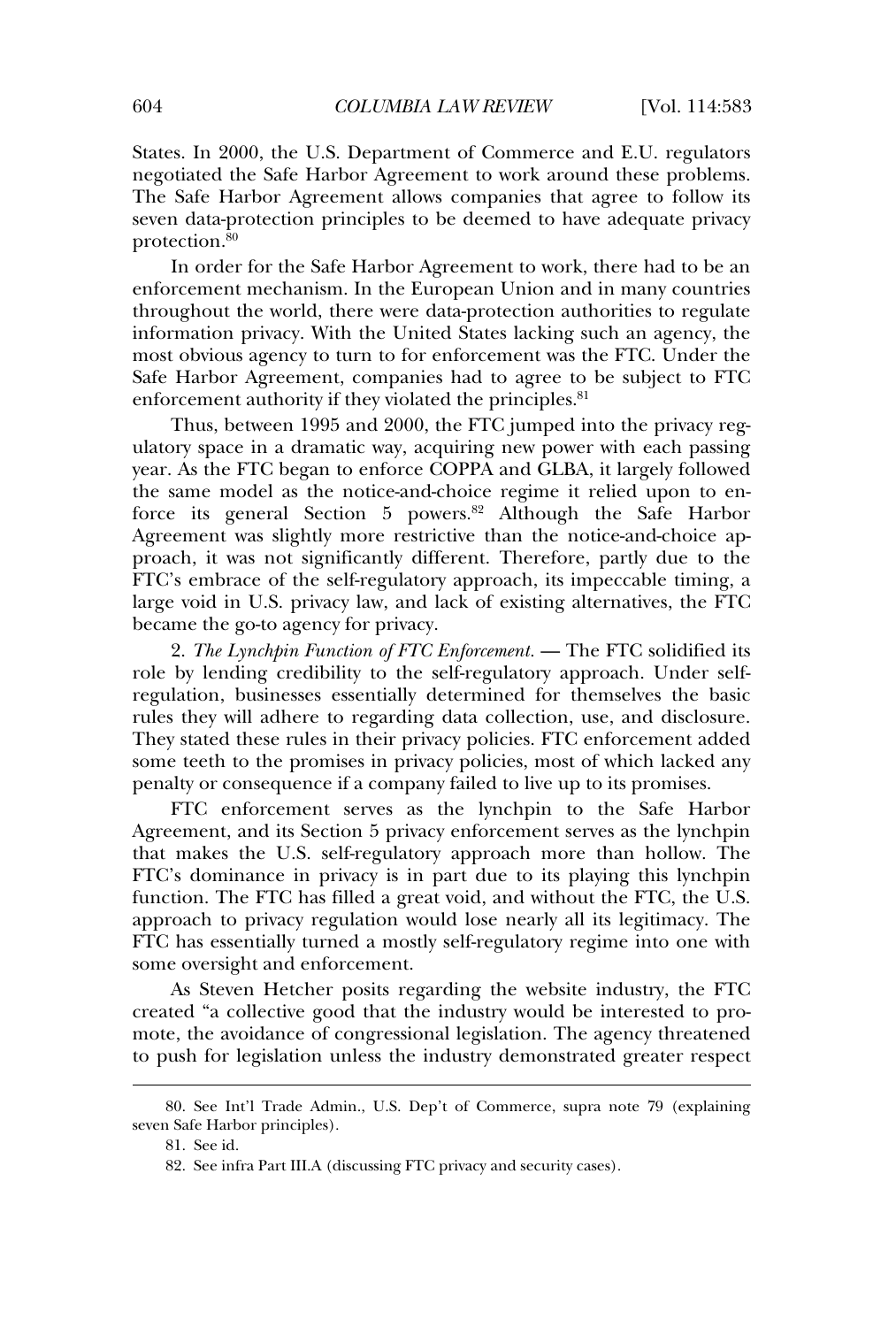$\frac{1}{2}$  for privacy." $^{83}$  The FTC leveraged its very limited powers and fragmented authority to hoist itself into the position of being the dominant regula- $\frac{1}{100}$  force for data privacy.

tory force for data privacy.<br>
The FTC could have become little more than a rubber stamp on a<br>
self-regulatory regime. With limited powers and resources, the FTC could self-regulatory regime. With limited powers and resources, the FTC could<br>have become largely ignored by companies. Indeed, the FTC lacks the have become largely ignored by companies. Indeed, the FTC lacks the private a vector ingery-gravitation promptime indeed, the 115 metal line<br>general authority to issue civil penalties and rarely fines companies for<br>privacy-related violations under privacy-related statutes or rules that pro vide for civil penalties. Absent such grounds for issuing a civil penalty, which grounds for issuing a civil penalty, vide for civil penalties. Absent such grounds for issuing a civil penalty, the FTC is limited to fining companies under a contempt action for violent processes  $\frac{170}{2}$  private  $\frac{170}{2}$  private velocity of the more than 170 private velocity of the more than 170 private velocity of the more ment agreements of the more than 170 privacy-related settlement agreements, only one resulted in civil fines for exclusive violations ment agreements, only one resulted in civil fines for<br>of Section 5 in violation of a previous consent order.<sup>85</sup> of Section 5 in violation of a previous consent order.<sup>85</sup> of Section 5 in violation of a previous consent order.<sup>85</sup><br>When the FTC does include fines, they are often quite small in rela-

then the FTC stock metals mest, they are still quite small in Feartion to the gravity of the violations and the overall net profit of the violations.<br>This is because any fines issued by the FTC must reflect the amount from the distribution of the constants and the FTC must reflect the anount of some case case case charging Google with  $\frac{86}{100}$  For example, in a 2012 case charging Google with by the FTC index setting as setting  $\frac{1}{2}$  and  $\frac{1}{2}$  and FTC index reflect the amount of consumer loss.<sup>86</sup> For example, in a 2012 case charging Google with by balance following the largest fine for privacy case onlying the sound a \$22.5<br>million dollar fine, the largest fine for privacy violations in its history. But million dollar fine, the largest fine for privacy violations in its history. But as at least one news media article noted, the fine "is a small drop in the

83. Hetcher, De Facto, supra note 60, at 131; see also Kenneth, supra note 60, at 131; see also Kenneth Kennet<br>1983: See also Kenneth Kenneth Kenneth Kenneth Kenneth Kenneth Kenneth Kenneth Kenneth Kenneth Kenneth Kenneth

85. Cf. FTC, Legal Resources, supra note  $64$  (providing links to recent FTC cases related to privacy and security). This does not include the small number of suspended<br>indements and disgorgements. E.g., FTC v. ControlScan, Inc., FTC File No. 072 3165, at 6 judgments and disgorgements. E.g., FTC v. ControlScan, Inc., FTC File No. 072 3165, at 6 judgments and disgorgements. E.g., FTC v. ControlScan, Inc., FTC File No. 072 3165, at 6<br>(N.D. Ga. 2009) (judgment & order). available at http://www.ftc.gov/sites/default/files/ documents/cases/2010/02/100225controlscanstip.pdf (on file with the *Columbia Law Review*) (suspending \$750,000 monetary judgment pending compliance with other<br>*Review*) (suspending \$750,000 monetary judgment pending compliance with other<br>requirements of order); FTC v. Rapp, No. 99-WM-783 (D. Colo. Jun requirements of order); FTC v. Rapp, No. 99-WM-783 (D. Colo. June 27, 2000) (order), available at http://www.ftc.gov/sites/default/files/documents/cases/2000/06/ftc.gov-*Columbia Law Review)* (suspending the state of the visit of the Columbia Law Review) (suspending \$200,000 in monetary relief pending compliance with other requirements of order); In re Vision I monetary relief pending compliance with other requirements of order); In re Vision I<br>Props., LLC, 139 F.T.C. 296, 305 (2005) (decision & order) (agreeing to pay \$9,101.63 to Props., LLC, 139 F.T.C. 296, 305 (2005) (decision & order) (agreeing to pay \$9,101.63 to U.S. Treasury as disgorgement): In re Gateway Learning Corp., 138 F.T.C. 443, 470 (2004) U.S. Treasury as disgorgement); In re Gateway Learning Corp., 138 F.T.C. 443, 470 (2004)<br>[hereinafter Gateway Decision & Order] (decision & order) (agreeing to pay \$4,608 to [hereinafter Gateway Decision & Order] (decision & order) (agreeing to pay \$4,608 to  $T$ reasury as disgorgement). U.S. Treasury as disgorgement).<br>86. See, e.g., United States' Response to Consumer Watchdog's Amicus Curiae Brief

at 9, United States v. Google Inc., No. 3:12-cv-04177-SI (N.D. Cal. Sept. 28, 2012), available at http://www.consumerwatchdog.org/resources/ftcresponse092812.pdf (on file with the *Columbia Law Review*) (arguing "Commission must examine a number of factors, including  $Columbia Law Review)$  (arguing "Commission must examine a number of factors, including the benefit obtained by the alleged violator and the harm suffered by consumers" in the benefit obtained by the alleged violator and the harm suffered by consumers" in<br>determining appropriate civil penalty); see also United States v. Danube Carpet Mills, Inc.,<br>737 F.2d 988, 993 (11th Cir. 1984) (indicatin the benefit obtained by the alleged violator and the harm suffered by consumers" in 737 F.2d 988, 993 (11th Cir. 1984) (indicating "injury to the public" as factor in determining penalty amount).

A. Bamberger & Deirdre K. Mulligan, Privacy on the Books and on the Ground, 63 Stan. L. Rev. 247, 313 Deirdre K. Mulligan, Privacy on the Books and on the Ground, 63 Stan. L. Rev.  $247$ , 313<br>(2011) (identifying FTC's importance in "structuring and advancing a collective (2011) (identifying FTC's importance in "structuring and advancing a collective  $\frac{1}{2}$  erstanding of privacy").

understanding of privacy").<br>84. E.g., United States v. Google Inc., No. CV 12-04177 SI, at 7 (N.D. Cal. Nov. 16,<br>2012) (order), available at http://www.ftc.gov/sites/default/files/documents/cases/2012 /11/121120googleorder.pdf (on file with the *Columbia Law Review*) (approving \$22.5  $/11/121120$ googleorder.pdf (on file with the *Columbia L* million civil penalty for violation of previous consent order). million civil penalty for violation of previous consent order).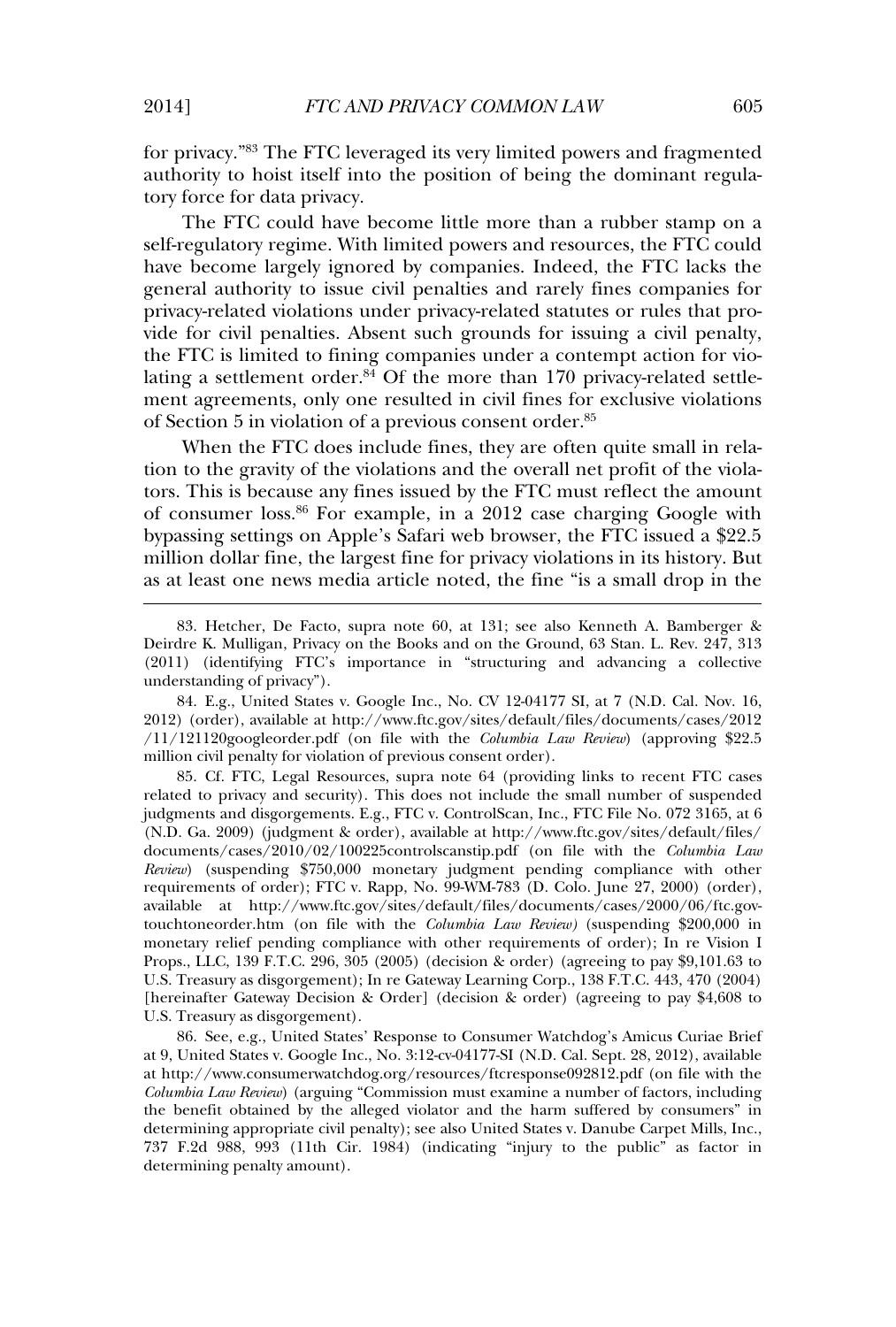t<br>bucket" because the previous vear "Google earned \$37.9 billion in  $\mathrm{nue.}^{^{987}}$ 

revenue."<sup>87</sup><br>Beyond fines, cases bring bad press. However, the general public<br>rarely pays attention to FTC privacy actions. Thus, the reputational damrarely pays attention to FTC privacy actions. Thus, the reputational damthree functions of the extension of privacy and the community of privacy is<br>ties that do business with a particular company. ties that do business with a particular company.

ties that do business with a particular company.<br>
How, then, does the FTC exert influence over companies? One pos-<br>
sible method is through fear: Businesses fear the length of the FTC's ausible method is through fear: Businesses fear the length of the FTC's auditing process—twenty years in more than fifty percent of the cases.<sup>88</sup> The auditing process—twenty years in more than fifty percent of the cases.<sup>88</sup><br>The auditing process is exhaustive and demanding. A typical assessment requires the specific detailing of the agreed-upon safeguards to protect<br>requires the specific detailing of the agreed-upon safeguards to protect consumer information: an explanation of "how such safeguards to protect<br>consumer information: an explanation of "how such safeguards are requires the specific detailing of the agreed applicating the protect<br>consumer information; an explanation of "how such safeguards are<br>appropriate to respondent's size and complexity, the nature and scope of respondent's activities, and the sensitivity of the covered device function-<br>respondent's activities, and the sensitivity of the covered device functionrespondent's activities, and the sensitivity of the covered device functionresponsions is detailed to the sensitivity of the sovered device random<br>ality or covered information"; an explanation of "how the safeguards that<br>have been implemented meet or exceed the protections" agreed upon in the consent order; and a certification of the effectiveness of the com-<br>the consent order; and a certification of the effectiveness of the commate seen impremented meet of energy and protections agreed apon in<br>the consent order; and a certification of the effectiveness of the com-<br>pany's protections by "a qualified, objective, independent third-party pany's protections by "a qualified, objective, independent third-party<br>professional, who uses procedures and standards generally accepted in professional, who uses procedures and standards generally accepted in  $\Gamma$ 

the profession."<sup>89</sup><br>The FTC has essentially been inching itself into the role of a de facto<br>federal data protection authority. Perhaps this slow and incremental defederal data protection authority. Perhaps this slow and incremental debetween the FTC. Over the FTC. Over the FTC. Over the FTC. Over the FTC. The FTC. The FTC has been a dearth of scholarship mulated territory and power. It developed a body of doctrines one by one<br>mulated territory and power. It developed a body of doctrines one by one in a form that most legal academics do not pay much attention to.<br>in a form that most legal academics do not pay much attention to. in a form that most legal academics do not pay much attention to.

# FORM CHARGINGS AS ASSAULTED AS THE FACTO COMMON LAW

In nearly all of the FTC's Section 5 cases and complaints alleging<br>violations of COPPA, GLBA, and the Safe Harbor Agreement, the final violations of COPPA, GLBA, and the Safe Harbor Agreement, the final disposition of the matter is a settlement, default judgment, or abandonthat there are hardly any judicial decisions in this arena.<sup>90</sup> This Part will that there are hardly any judicial decisions in this arena.<sup>90</sup> This Part will

87. German Smith, FTC: Google to Pay Records to Pay Records the Pay Records to Pay Records the Pay Records to

Review).<br>
90. A notable exception here is for the FCRA, due to the fact that the statute offers a<br>
privacy right of action where COPPA, GLBA, Section 5, and the Safe Harbor do not. Yet

<sup>87.</sup> Gerry Smith, FTC: Google to Pay Record Fine over Safari Privacy Violation,<br>Huffington Post (Aug. 9, 2012, 1:48 PM), http://www.huffingtonpost.com/2012/08/09/ Huffington Post (Aug. 9, 2012, 1:48 PM), http://www.huffingtonpost.com/2012/08/09/ ftc-google-fine-safari-privacy-violation\_n\_1760281.html (on file with the *Columbia Law*<br>*Review*). Review).

Review).<br>88. Eighty-six of the FTC's 154 privacy-related settlement orders analyzed had<br>components that lasted for twenty years. See FTC, Legal Resources, supra note 64 (listing recent FTC cases related to privacy and security). recent FTC cases related to privacy and security).

recent FTC cases related to privacy and security).<br>
89. In re HTC Am. Inc., FTC File No. 122 3049, No. C-4406, at 5 (F.T.C. July 2, 2013)<br>
(consent order) [hereinafter HTC Consent Order], available at http://www.ftc.gov/si (consent order) [hereinafter HTC Consent Order], available at http://www.ftc.gov/sites/ default/files/documents/cases/2013/07/130702htcdo.pdf (on file with the *Columbia Law*<br>*Review*). Review).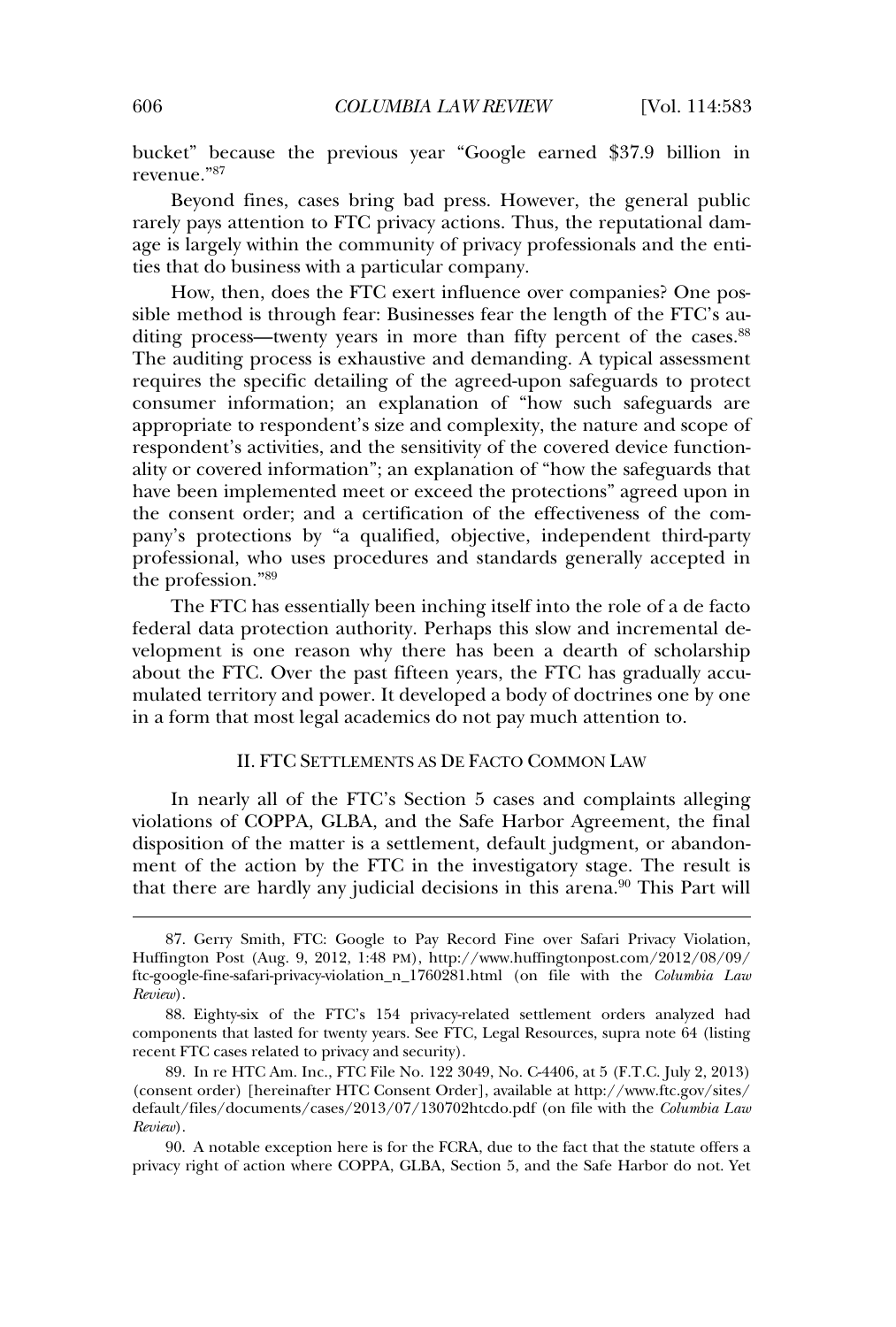even the FTC's actions under FCRA actions under FCRA

explore the mechanics of these settlement agreements and describe how ore the mechanics of these settlement agreements and describe he<br>why they have come to function as a de facto body of common law.

and why they have come to function as a de facto body of common law.<br>Technically, consent orders legally function as contracts rather than<br>as binding precedent.<sup>91</sup> Yet, in practice, the orders function much more as binding precedent.<sup>91</sup> Yet, in practice, the orders function much more procedure the privacy are sensed in the FTC. In the world of broadly than a contract between a company and the FTC. In the world of privacy law practice, everything the FTC says and does is delicately parsed. like the statements of the Chairman of the Federal Reserve. Chris parsed, like the statements of the Chairman of the Federal Reserve. Chris Practice Group, reads every FTC consent order immediately when it is Practice Group, reads every FTC consent order immediately when it is  $F_{\rm eff}$  the explains:

First, the alleged violations precipitating the consent orders<br>reflect conduct the FTC believes is a violation of Section 5 (or reflect conduct the FTC believes is a violation of Section 5 (or reflect conduct the FTC beneves is a violation of section 5 (or<br>whatever statute within its jurisdiction relied upon) and compa-<br>nies that engage in the same or similar conduct can expect an nies that engage in the same or similar conduct can expect an Incs that engage in the saint of similar conduct can expect an<br>investigation and an allegation of illegal conduct from the FTC.<br>Second, the orders sometimes reflect what the FTC believes are Second, the orders sometimes reflect what the FTC believes are myesugation and an ancgation of megal conduct from the PTC.<br>Second, the orders sometimes reflect what the FTC believes are<br>best practices....Where a comprehensive privacy or security<br>program is required, the outlines of su best practices.... where a compre<br>program is required, the outlines<br>instructive for companies to follow.<sup>92</sup> instructive for companies to follow.<sup>92</sup>

instructive for companies to follow.<sup>92</sup><br>Critics of the FTC have complained that the FTC acts in an unpredicta-<br>ble fashion and that companies lack guidance about what they ought to do.93 For example, Michael Scott has critiqued FTC unfairness actions do.<sup>93</sup> For example, Michael Scott has critiqued FTC unfairness actions related to data security as "seemingly filed at random, without any guide-<br>related to data security as "seemingly filed at random, without any guiderelated to data security as "seemingly filed at random, without any guide-<br>lines, and without any advance notice to the respondents that their Folded to data seeding as seedingly med at random, while any galaxies lines, and without any advance notice to the respondents that their actions might violate  $\frac{8}{5}$  of the FTC Act."<sup>94</sup> Scott notes that "[t]he complants and consent and consent orders entered into in these cases provide limited<br>plaints and consent orders entered into in these cases provide limited guidance as to what a company should do (or not do) to avoid being the guidance as to what a company should do (or not do) to avoid being the

ween the FTC's actions under FCRA have been limited, with only forty-one privacy-related<br>claims, almost all of which were disposed of by consent decree. See generally FTC, 40 claims, almost all of which were disposed of by consent decree. See generally FTC, 40<br>Years of Experience with the Fair Credit Reporting Act (2011), http://www.ftc.gov/sites/ Years of Experience with the Fair Credit Reporting Act (2011), http://www.ftc.gov/sites/ default/files/documents/reports/40-years-experience-fair-credit-reporting-act-ftc-staff-rep<br>ort-summary-interpretations/110720fcrareport.pdf (on file with the *Columbia Law Review*) ort-summary-interpretations/110720fcrareport.pdf (on file w<br>(providing staff interpretations of Fair Credit Reporting Act). (providing staff interpretations of Fair Credit Reporting Act).

<sup>(</sup>providing staff interpretations of Fair Credit Reporting Act).<br>
91. See United States v. ITT Cont'l Baking Co., 420 U.S. 223, 238 (1975) ("[A]<br>
consent decree or order is to be construed for enforcement purposes basically consent decree or order is to be construed for enforcement purposes basically as a contract . . . ."): United States v. Armour & Co., 402 U.S. 673, 681–82 (1971) ("Consent contract . . . ."); United States v. Armour & Co., 402 U.S. 673, 681–82 (1971) ("Consent<br>decrees are entered into by parties to a case after careful negotiation has produced decrees are entered into by parties to a case after careful negotiation has produced<br>agreement on their precise terms."): cf. 1 Stephanie W. Kanwit, Federal Trade agreement on their precise terms."); cf. 1 Stephanie W. Kanwit, Federal Trade<br>Commission § 12:6 (2013) ("[A]ny other interpretation would hamper the consent Commission § 12:6 (2013) ("[A] ny other interpretation would hamper the consent  $\check{e}$  ment process.").

ettlement process.").<br>
92. Email from Chris Wolf, Dir., Privacy & Info. Mgmt. Grp., Hogan Lovells, to<br>
author (Mar. 31, 2013, 11:21 AM) [hereinafter Wolf Interview] (on file with the *Columbia* author (Mar. 31, 2013, 11:21 AM) [hereinafter Wolf Interview] (on file with the *Columbia Law Review*).  $\mathit{Review}$ ). 676 (asserting FTC's

<sup>93.</sup> See, e.g., Stegmaier & Bartnick, Psychics, supra note 9, at 676 (asserting FTC's of unclear standard and lack of authoritative guidance may result in lack of use of unclear standard and lack<br>constitutionally required fair notice). constitutionally required fair notice).

<sup>94.</sup> Scott, supra note 21, at 183 (footnote omitted).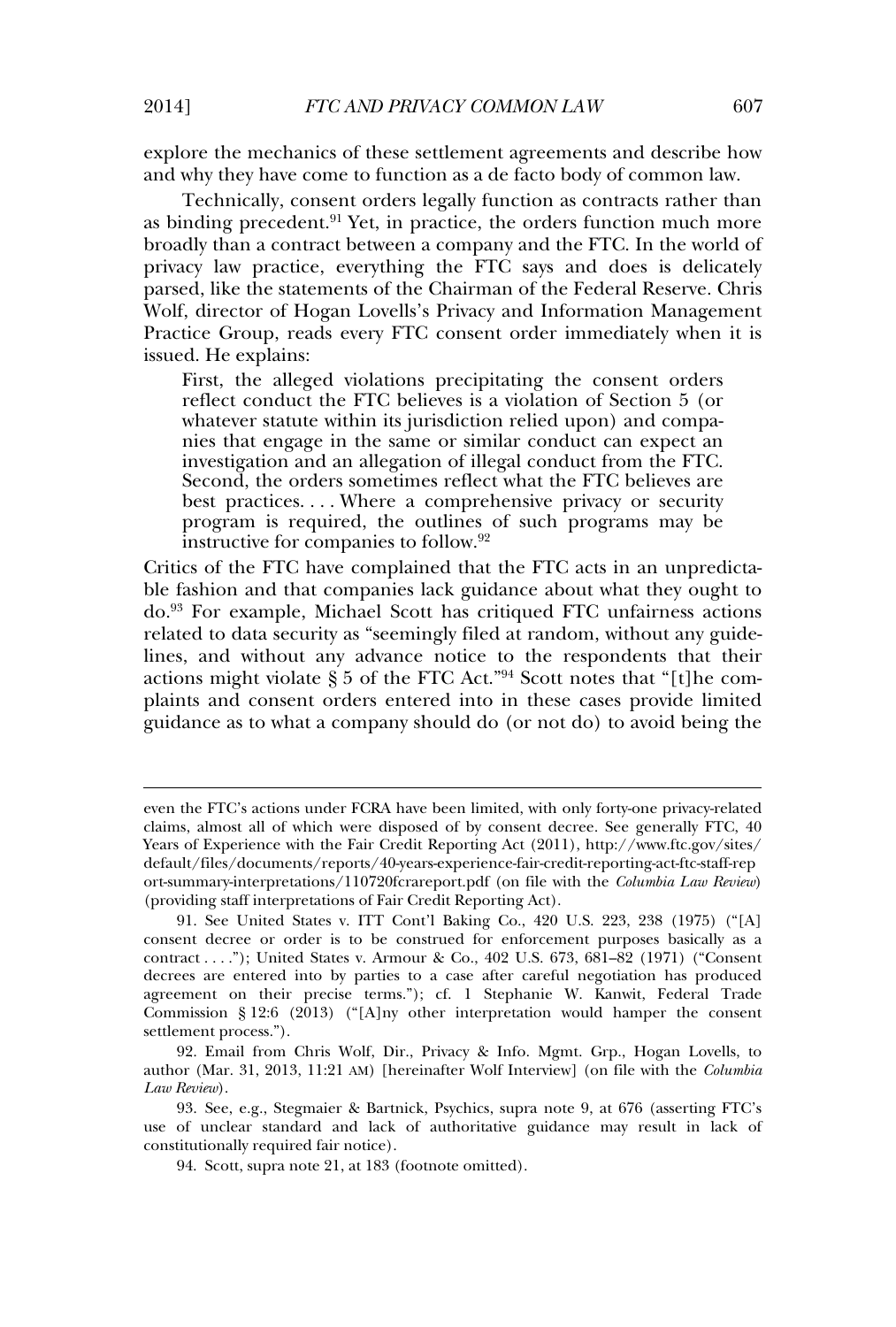target of an unfairness action by the FTC if it experiences a security  $\ch.^{''95}$ 

breach."<sup>95</sup><br>In this Part, we contend that in contrast to these critics' allegations,<br>the FTC has *not* been arbitrary and unpredictable in its enforcement. FIGURE 2014, the CERTAIN and unpredictable in its enforcement.<br>FTC enforcement has certainly changed over the course of the past fif-The trajectory and the trajectory of development has followed a predictable<br>teen years, but the trajectory of development has followed a predictable teen years, but the trajectory of development has followed a predictable Indeed, we argue that the body of FTC settlements is the functional<br>Indeed, we argue that the body of FTC settlements is the functional ever a pureless control in the privacy common law. Understood as such, there is nothing<br>equivalent of privacy common law. Understood as such, there is nothing equivalent of privacy common law. Understood as such, there is nothing have evaluated by the exploration of the third states and the explorers and the explorers and the explorers and the explorers and the explorers and the explorers and the explorers and the explorers and the explorers and th have evolved. We explore what this body of doctrines holds and the an ecasis in which is a deteroping.

#### *The Anatomy of an FTC Action*

In order to understand the importance of the FTC's body of law, it is of its actions. The FTC is headed by five commissioners, appointed by the set is actions. The FTC is headed by five commissioners, appointed by the President and confirmed by the Senate for staggered seven-year terms.<sup>96</sup><br>President and confirmed by the Senate for staggered seven-year terms.<sup>96</sup> President and confirmed by the Senate for staggered seven-year terms.<sup>96</sup>  $\sum_{n=1}^{\infty}$  commissioners may not be removed except for "inefficiency, neglect of  $\frac{1}{2}$ ". be members of the same political party.<sup>98</sup> The President chooses can be members of the same political party.<sup>98</sup> The President chooses one commissioner to act as chairman.<sup>99</sup> As of April 2014, Edith Ramirez is the Commissioner to act as chairman.<sup>99</sup> As of April 2014, Edith Ramirez is the Chairwoman.<sup>100</sup> The other commissioners are Julie Brill, Maureen K. Chairwoman.<sup>100</sup> The other commissioners are Julie Brill, Maureen K<br>Ohlhausen, and Joshua D. Wright, with one commissioner seat vacant.<sup>101</sup> nausen, and Joshua D. Wright, with one commissioner seat vacant.<sup>101</sup><br>The FTC has three major categories of authority: investigation, en-

The FTC has three major categories of authority: investigation, enforcement, and litigation.<sup>102</sup> Within its consumer protection authority,

categories of authority).

<sup>95.</sup> Id.95. Id.

<sup>95.</sup> Id.<br>96. 15 U.S.C. § 41 (2012): 16 C.F.R. § 0.1 (2013).

<sup>96. 15</sup> U.S.C. § 41 (2012); 16 C.F.R. § 0.1 (2013).<br>97. 15 U.S.C. § 41; see also Humphrey's Ex'r v. United States, 295 U.S. 602, 631–32<br>(1935) (holding Commissioner could be removed only for cause, not for partisan politica (1935) (holding Commissioner could be removed only for cause, not for partisan political  $\sinh$ .

<sup>98. 15</sup> U.S.C. § 41.

 $100$  and  $100$  commissioners,  $100$  commissioners, index.shtml (on  $100$  commissioners)  $100$ 

<sup>100.</sup> Commissioners, FTC, http://www.ftc.gov/commissioners/index.shtml (on file with the *Columbia Law Review*) (last modified Mar. 21, 2013). with the *Columbia Law Review*) (last modified Mar. 21, 2013).

with the *Columbia Law Review*) (last modified Mar. 21, 2013).<br>101. Id.; see also FTC, Federal Trade Commission Organizational Chart 1, available<br>at http://www.ftc.gov/ftc/ftc-org-chart.pdf (on file with the *Columbia Law* at http://www.ftc.gov/ftc/ftc-org-chart.pdf (on file with the *Columbia Law Review*) (last<br>visited Feb. 7, 2014) (showing commissioner vacancy). Pursuant to 16 C.F.R. § 4.14(b), visited Feb. 7, 2014) (showing commissioner vacancy). Pursuant to 16 C.F.R. § 4.14(b), part of the Rules of Practice, "[a] majority of the members of the Commission in office part of the Rules of Practice, "[a] majority of the members of the Commission in office<br>and not recused from participating in a matter (by virtue of 18 U.S.C. 208 or otherwise) and not recused from participating in a matter (by virtue of 18 U.S.C. 208 or otherwise) constitutes a quorum for the transaction of business in that matter." § 4.14(b); see also FIC v. Flotill Prods., Inc., 389 U.S. 179, 188–90 (1967) (holding simple majority of  $\overline{FTC}$  v. Flotill Prods., Inc., 389 U.S. 179, 188–90 (1967) (holding simple majority of FTC v. Flotill Prods., Inc., 389 U.S. 179, 188–90 (1967) (holding simple majority of commissioners sufficient for quorum). Further, an "affirmative concurrence of a majority commissioners sufficient for quorum). Further, an "affirmative concurrence of a majority<br>of the participating Commissioners" is required in order for any action to be taken. 16 of the participating Commissioners" is required in order for any action to be taken. 16  $3.4.14(c)$ .  $C.F.R. \hat{\S}$  4.14(c).<br>102. See generally Overview of FTC Authority, supra note 2 (discussing FTC's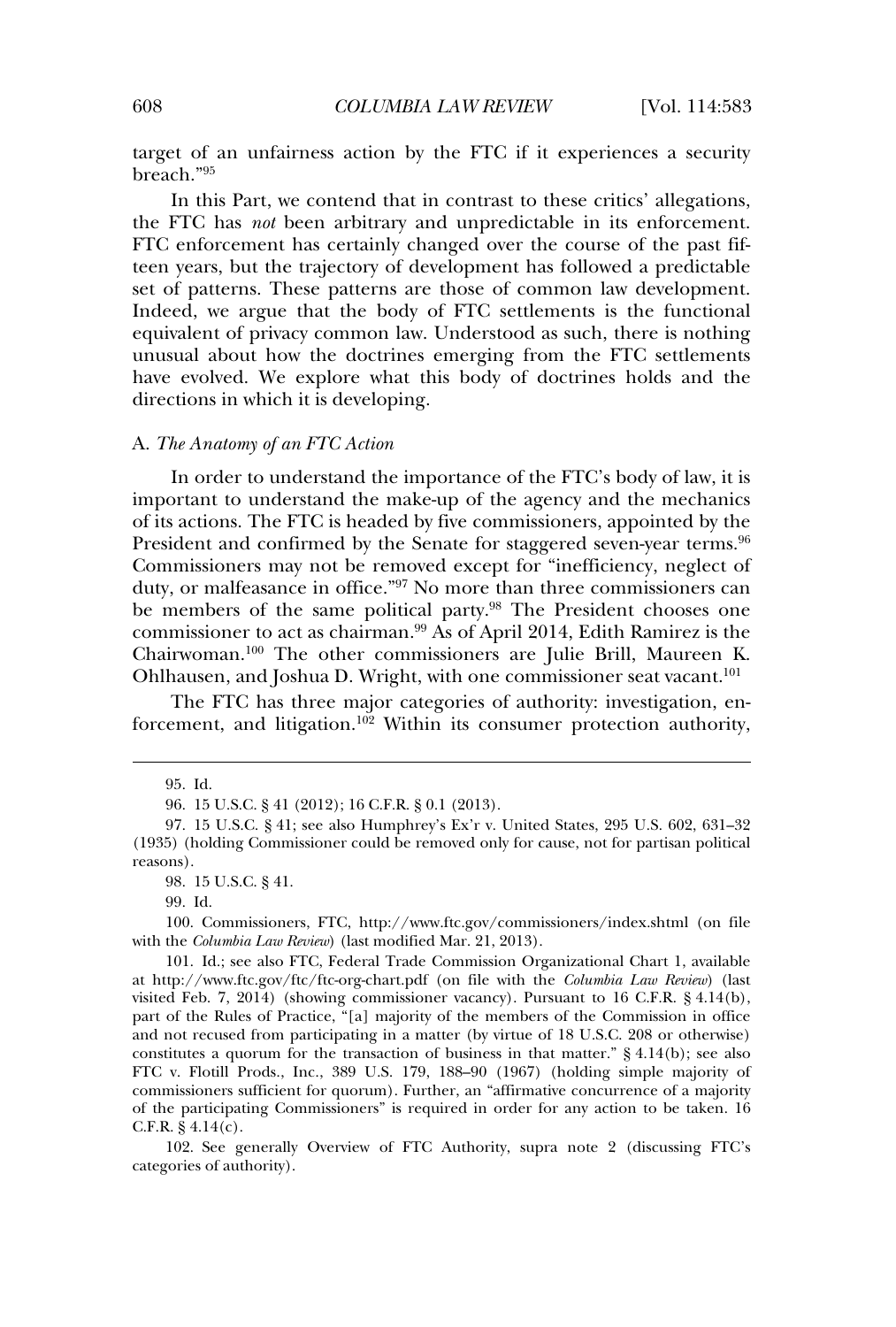the FTC can use both its administrative and judicial enforcement pow-<br>ers.<sup>103</sup> The FTC's administrative enforcement consists of both rulemaking and 110 can also been as administrative and Jacketti empression powers.<sup>103</sup> The FTC's administrative enforcement consists of both rulemaking authority as well as adjudicatory authority. Generally, "[t] he Commission may ... prosecute any inquiry necessary to its duties in any part of the United States"<sup>104</sup> and may "gather and compile information concerning. and to investigate from time to time the organization, business, conduct, and to investigate from time to time the organization, business, conduct, and to investigate from time to time the organization, business, conduct, end to investigate from time to time the organization, statistics, contacts,<br>practices, and management of any person, partnership, or corporation<br>engaged in or whose business affects commerce .....<sup>"105</sup> engaged in or whose business affects commerce...."<sup>105</sup>

The FTC has stated that "[p]re-complaint investigations are generon occasion the existence of an investigation may be identified in a press.<br>On occasion the existence of an investigation may be identified in a press  $\sigma_0$  recasion the existence of an investigation may be identified in a press.<br>  $\sigma_0$  hocasion the existence of an investigation may be identified in a press. present the transferred of the transferred may be considered presented the present relatively monitors for unfair and deceptive trade practices, though due to a relatively small staff and limited budget, the FTC is often forced to rely on informal complaints by consumers and the presences, as well as self-reporting, to become aware of potentially wrongful<br>press, as well as self-reporting, to become aware of potentially wrongful press, as well as self-reporting, to become aware of potentially wrongful  $\frac{1}{\text{tr}}$   $\frac{107}{\text{tr}}$ 

activity.<sup>107</sup><br>
The FTC "may initiate an enforcement action if it has 'reason to<br>
believe' that the law is being or has been violated."<sup>108</sup> If after conducting believe' that the law is being or has been violated.<sup>"108</sup> If after conducting<br>an investigation the FTC staff determines corrective action is needed, the state of the line in the start of the state of the nature of the staff issues a proposed complaint and order setting out the nature of the Interacting and the remedy.<sup>109</sup> After the FTC issues a complaint, the illegal act and the remedy.<sup>109</sup> After the FTC issues a complaint, the illegal act and the remedy.<sup>109</sup> After the FTC issues a complaint, the charges in the and the charges. The administrative or temperature, and the respondent can choose to either settle the FTC's charges or dispute the charges in front of an administrative or federal district court judge.<sup>110</sup>

105. Id. § 46(a).<br>106. Overview of FTC Authority, supra note 2. The FTC is restricted in its ability to<br>publicize disputes preresolution. See 15 U.S.C. § 57b-2 (establishing procedures for publicize disputes preresolution. See  $15$  U.S.C  $\S 57b-2$  (establishing procedures for Administrative Staff Manuals, FTC, http://www.ftc.gov/foia/adminstaffmanuals.shtm (on Administrative Staff Manuals, FTC, http://www.ftc.gov/foia/adminstaffmanuals.shtm (on file with the *Columbia Law Review*) (last visited Feb. 7, 2014) (containing links to policies file with the *Columbia Law Review*) (last visited For investigations, confidentiality, and disclosure). on investigations, confidentiality, and disclosure).

107. FTC, Performance & Accountability Report Fiscal Year 2012, at 6 (2012), available at http://www.ftc.gov/sites/default/files/documents/reports/federal-trade-*Columbia Law Review*) (noting "agency's workforce consists of over 1,100 civil service *Columbia Law Review*) (noting "agency's workforce consists of over  $1,100$  civil service employees dedicated to addressing the major concerns of American consumers," 613 of employees dedicated<br>whom are attorneys). whom are attorneys). n are attorneys).<br>108. Overview of FTC Authority, supra note 2 (emphasis omitted).

109.  $16$  C.F.R. §  $2.31-32$  ( $2013$ ).

110. See, e.g., Kovacic, supra note  $66$ , at  $42-43$  ("When the Commission determines that there is 'reason to believe' that a law violation has occurred, the Commission can vote that there is 'reason to believe' that a law violation has occurred, the Commission can vote to issue a complaint setting forth its charges. If the respondent elects to contest the charges, the complaint is adjudicated before an ALJ . . . under the Commission's Rules of charges, the complaint is adjudicated before an ALJ . . . under the Commission's Rules of Practice."): see also David M. FitzGerald. The Genesis of Consumer Protection Remedies Practice."); see also David M. FitzGerald, The Genesis of Consumer Protection Remedies Under Section 13(b) of the FTC Act 4–5 (2004), available at http://www.ftc.gov/sites/ default/files/documents/public\_events/FTC%2090th%20Anniversary%20Symposium/fit

<sup>103.</sup> Id.103. Id.

<sup>104. 15</sup> U.S.C. § 43.<br>105. Id. § 46(a).

<sup>105.</sup> Id.  $§$  46(a).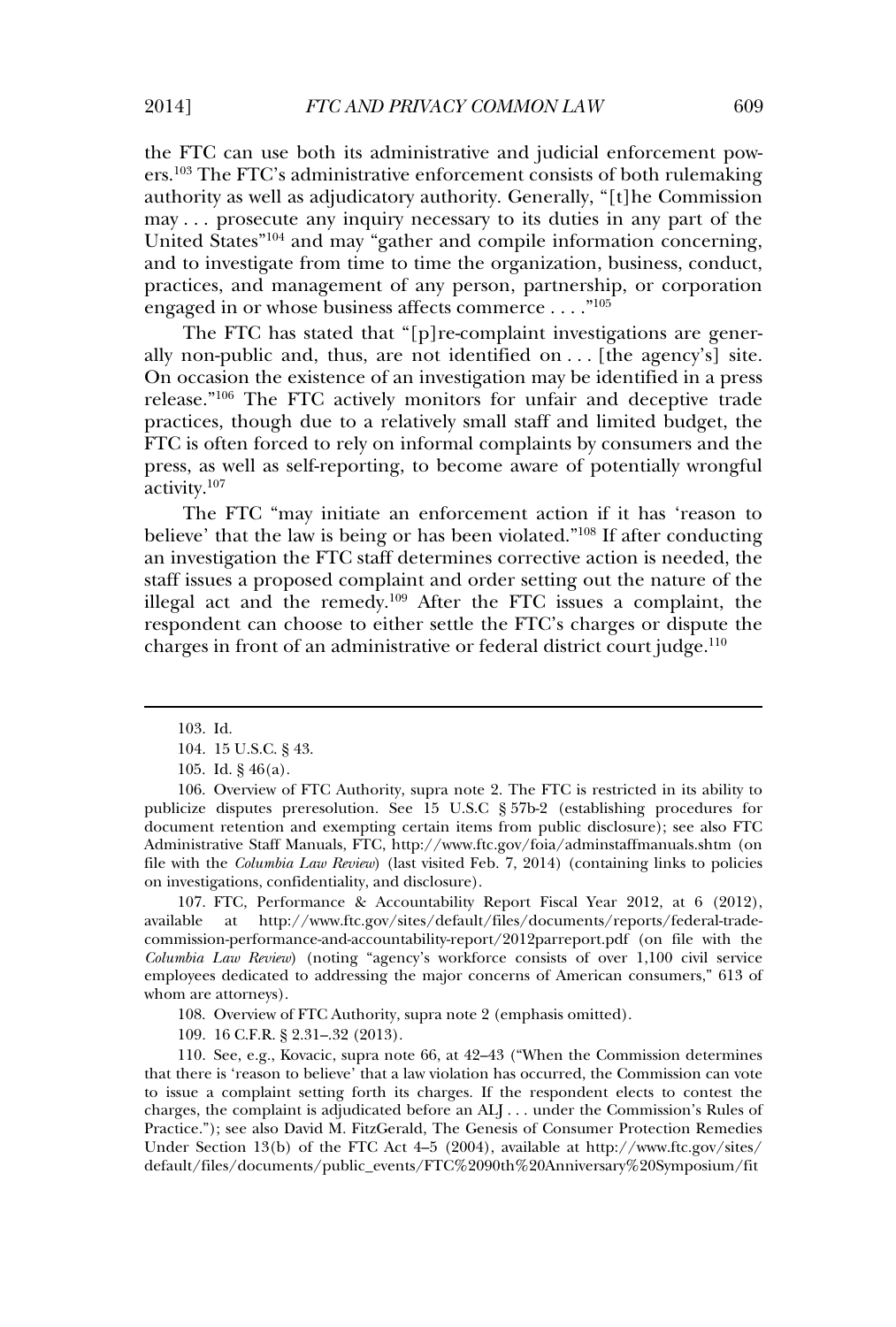The FTC negotiates and settles the majority of actions it initiates<br>through prescribed consent order procedures.<sup>111</sup> The FTC Procedures and Rules of Practice allow anyone being investigated to submit a pro-<br>and Rules of Practice allow anyone being investigated to submit a proand Rules of Practice allow anyone being investigated to submit a pro-<br>posed consent order agreement where "time, the nature of the proceeding rands of Tradice and any one song investigated to submit a pro-<br>posed consent order agreement where "time, the nature of the proceed-<br>ing, and the public interest permit."<sup>112</sup> Generally, however, the FTC initiing, and the public interest permit."<sup>112</sup> Generally, however, the FTC initithe consent order procedure. According to the FTC: the consent order procedure. According to the FTC:<br>If the respondent elects to settle the charges, it may sign a con-

a final order as following the charges, a final sign a consent agreement (without admitting liability), consent to entry of a final order, and waive all right to judicial review. If the<br>Commission accepts such a proposed consent agreement, it a final order, and waive an right to judicial review. If the<br>Commission accepts such a proposed consent agreement, it<br>places the order on the record for thirty days of public comcommission accepts such a proposed consent agreement, it<br>places the order on the record for thirty days of public com-<br>ment (or for such other period as the Commission may specify) places the order of the record for thirty days of pu<br>ment (or for such other period as the Commission may<br>before determining whether to make the order final.<sup>113</sup> before determining whether to make the order final.<sup>113</sup>

One of the main motivations for settling with the FTC is that it allows the company to avoid admitting wrongdoing in exchange for remedial end of the main meanwards for setting with the 110 s that it allows the<br>company to avoid admitting wrongdoing in exchange for remedial<br>measures. As will be discussed in Part II.B, virtually all the administrative enforcement actions discussed in Part II.B, virtually all the administrative<br>enforcement actions discussed in this Article are settled in this enforcement actions discussed in this Article are settled in this  $manner<sup>114</sup>$  $mer.$ <sup>114</sup>

Companies that violate these settlement orders are liable for a civil<br>penalty of up to  $$16,000$  for each violation.<sup>115</sup> In addition to civil penalpenalty of up to \$16,000 for each violation.<sup>115</sup> In addition to civil penalties, a district court in a suit brought to enforce the order may also issue injunctions and other equitable relief.<sup>116</sup> However, there is no private<br>injunctions and other equitable relief.<sup>116</sup> However, there is no private injunctions and other equitable relief.<sup>116</sup> However, there is no private cause of action under Section 5 for consumers who are victims of an cause of action under Section 5 for consumers who are victims of an unfair or deceptive trade practice.<sup>117</sup> Thus, the FTC's complaints and setthe second of the most constitute most of its privacy activity.<sup>118</sup><br>tlement orders constitute most of its privacy activity.<sup>118</sup> tlement orders constitute most of its privacy activity.<sup>118</sup>

#### *FTC* Settlements

B. *FTC Settlements*<br>The FTC has issued over 170 privacy-related complaints against com-<br>panies.<sup>119</sup> Yet virtually every complaint has either been dropped or set-

zgeraldremedies.pdf (on file with the

116. Kanwit, supra note 91, § 12:1.

116. Kanwit, supra note 91, § 12:1.<br>117. Federal Trade Commission Act § 5, 15 U.S.C. § 45 (2012).

117. Federal Trade Commission Act  $\S 5$ , 15 U.S.C.  $\S 45$  (2012).<br>118. As will be discussed below, states look to the FTC's interpretation of the FTCA in their own consumer protection enforcement actions, which creates a ripple effect. Infra<br>note 179 and accompanying text. note 179 and accompanying text.

note 179 and accompanying text.<br>119. See, e.g., FTC, Legal Resources, supra note 64 (providing links to privacy-related<br>complaints); Cases and Proceedings, FTC, http://www.ftc.gov/os/caselist/index.shtm (on complaints); Cases and Proceedings, FTC, http://www.ftc.gov/os/caselist/index.shtm (on *Columbia Law Review*) (last modified Feb. 7, 2011) (listing privacy-related

*Columbia Law Review*) (describing how FTC uses its 13(b) power to file complaints in federal court). 13(b) power to file complaints in federal court).

<sup>111. 16</sup> C.F.R. § 2.31-.34.

<sup>112.</sup> Id.  $\S$  2.31.

<sup>112.</sup> Id. § 2.31.<br>113. Overview of FTC Authority, supra note 2.

<sup>114.</sup> See, e.g., 1 Kanwit, supra note 91, § 12:1 negotiations through consent order procedures). by negotiations through consent order procedures). by negotiations through consent order procedures).<br>115. Press Release. Commission Approves Federal Register Notice Adjusting Civil

Penalty Amounts, FTC (Dec. 23, 2008), http://www.ftc.gov/opa/2008/12/civilpenalty.<br>shtm (on file with the *Columbia Law Review*) (announcing increases in civil penalties). (on file with the *Columbia Law Rev* 116. Kanwit, supra note  $91, 8, 12:1$ .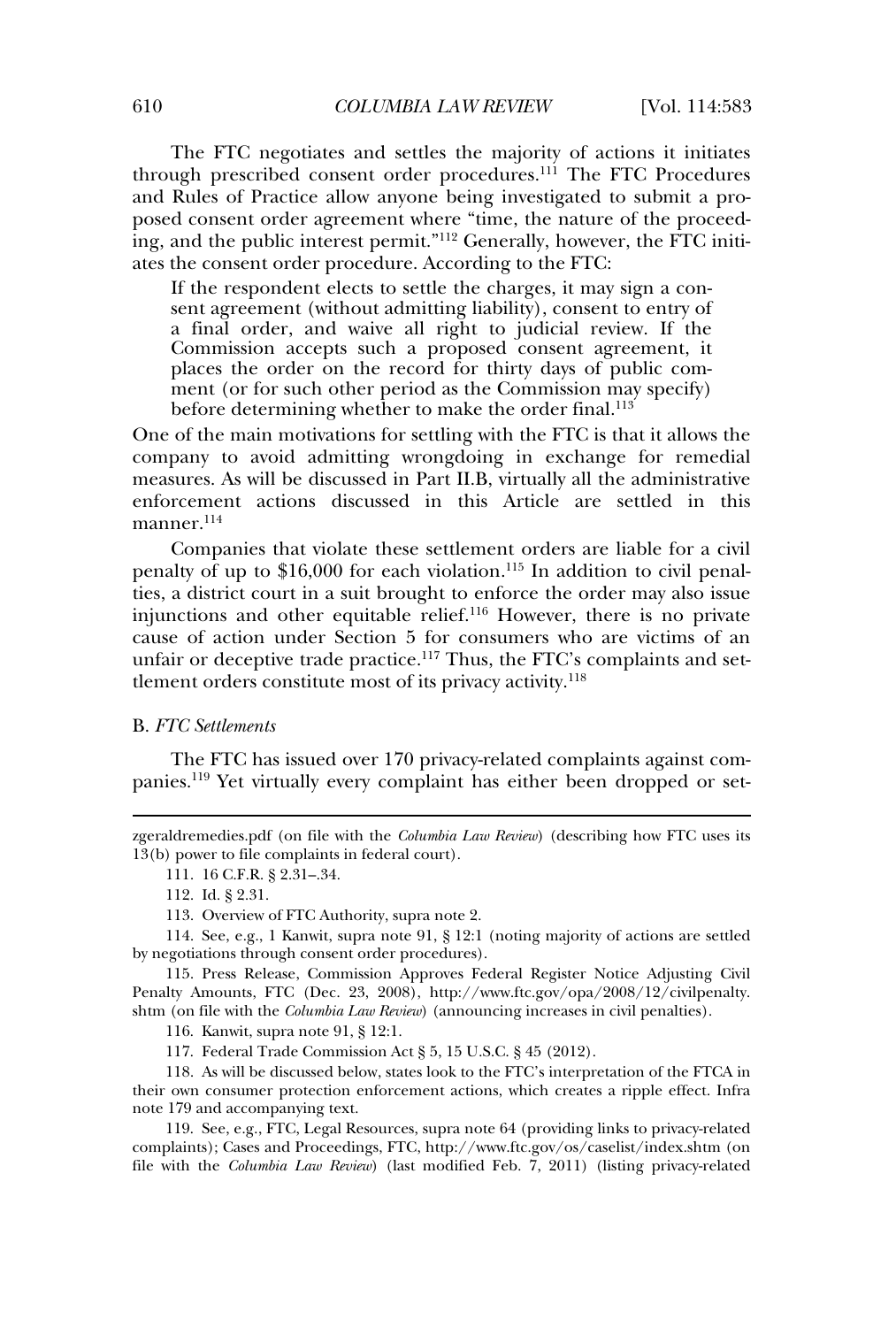Only one case has yielded a judicial opinion—*FTC v. Accusearch* tled.<sup>120</sup> Only one case has yielded a judicial opinion—*FTC v. Accusearch Inc.*, where the Tenth Circuit broadly supported the FTC's authority *Inc.*, where the Tenth Circuit broadly supported the FTC's authority under Section 5 to bring an action against a company that wrongfully collected and disseminated and disseminated and disseminated confidential information.<sup>121</sup> The only other the collected and disseminated confidential information.<sup>121</sup> The only other two nondisposed-of cases, *FTC v. Wyndham Worldwide Corp.*<sup>122</sup> and *In re* two nondisposed-of cases, *FTC v. Wyndham Worldwide Corp*<sup>122</sup> and *In re LabMD, Inc.*,<sup>123</sup> currently await resolution in federal district court and the *LabMD, Inc.*,<sup>123</sup> currently await resolution in federal different Coffice of Administrative Law Judges, respectively. FTC Office of Administrative Law Judges, respectively.

FTC Office of Administrative Law Judges, respectively.<br>
Why do these cases hardly ever make it to court? One reason might<br>
be that it is too costly. In most instances, there is no threat of financial be that it is too costly. In most instances, there is no threat of financial penalties for violating Section 5, and thus there is little financial incen-

asserting the activity was deceptive, as opposed to unfair.<br>120. Of the 154 complaints reviewed for this Article, only six had no accompanying<br>settlement agreement. E.g., Complaint for Permanent Injunction and Other Equita settlement agreement. E.g., Complaint for Permanent Injunction and Other Equitable<br>Relief, FTC v. 77 Investigations, Inc., No. EDCV06-0439 VAP (C.D. Cal. filed May 1, 2006), Relief, FTC v. 77 Investigations, Inc., No. EDCV06-0439 VAP (C.D. Cal. filed May 1, 2006), available at http://www.ftc.gov/sites/default/files/documents/cases/2006/05/060501-77<br>investigcmplt.pdf (on file with the *Columbia Law Review*); Complaint for Injunctive and investigcmplt.pdf (on file with the *Columbia Law Review*); Complaint for Injunctive and<br>Other Equitable Relief, FTC v. Corporate Mktg. Solutions, Inc., No. CIV-02 1256 PHX Other Equitable Relief, FTC v. Corporate Mktg. Solutions, Inc., No. CIV-02 1256 PHX<br>RCB (D. Ariz. filed July 18, 2002) [hereinafter Corporate Mktg. Solutions Complaint]. RCB (D. Ariz. filed July 18, 2002) [hereinafter Corporate Mktg. Solutions Complaint], available at http://www.ftc.gov/sites/default/files/documents/cases/2002/07/cmscmp.<br>pdf (on file with the *Columbia Law Review*). The FTC did not include a settlement pdf (on file with the *Columbia Law Review*). The FTC did not include a settlement<br>agreement in at least one case, though the defendant apparently did agree to settle the rangement in at least one case, though the defendant apparently did agree to settle the complaint with the FTC. Complaint for Civil Penalties, Permanent Injunction, and Other Equitable Relief, United States v. First Advantage SafeRent, Inc., No. 8:10-cv-00090-PJM Equitable Relief, United States v. First Advantage SafeRent, Inc., No. 8:10-cv-00090-PJM<br>(D. Md. filed Jan. 14, 2010), available at http://www.ftc.gov/sites/default/files/ (D. Md. filed Jan. 14, 2010), available at http://www.ftc.gov/sites/default/files/ documents/cases/2010/02/100202saferentcmpt.pdf (on file with the *Columbia Law*<br>*Review*); see also Press Release, Tenant Screening Agency Settles FTC Charges: Failed to Review); see also Press Release, Tenant Screening Agency Settles FTC Charges: Failed to Respond to Consumers' Requests for Their Files or Investigate Disputes, FTC (Feb. 2, Respond to Consumers' Requests for Their Files or Investigate Disputes, FTC (Feb. 2, 2010), http://ftc.gov/opa/2010/02/saferent.shtm (on file with the *Columbia Law Review*) (reporting defendant "agreed to settle Federal Trade Commission charges that it violated (reporting defendant "agreed to settle Federal Trade Commission charges that it violated federal law" in amount of \$100,000). federal law" in amount of \$100,000). ederal law" in amount of \$100,000).<br>121, 570 F.3d 1187, 1193–95 (10th Cir. 2009) ("[T]he FTCA enables the FTC to take

action against unfair practices that have not yet been contemplated by more specific  $laws."$ ).  $\binom{22}{1}$ 

laws.").<br>122. First Amended Complaint for Injunctive and Other Equitable Relief, FTC v.<br>122. Wyndham Worldwide Corp., No. 2:12-cv-01365-PGR (D. Ariz. filed Aug. 9, 2012) Wyndham Worldwide Corp., No. 2:12-cv-01365-PGR (D. Ariz. filed Aug. 9, 2012)<br>[hereinafter Wyndham Complaint], available at http://www.ftc.gov/sites/default/files/ [hereinafter Wyndham Complaint], available at http://www.ftc.gov/sites/default/files/ documents/cases/2012/08/120809wyndhamcmpt.pdf (on file with the *Columbia Law* documents/cases/2012/08/120809wyndhamcmpt.pdf (on file with the *Columbia Law*<br>*Review*); see also Julie Sartain, Analyzing *FTC v. Wyndham*, Int'l Ass'n of Privacy Prof'ls (Oct. 5 2012), https://www.privacyassociation.org/publications/2012\_10\_11\_analyzing\_<br>ftc\_vs.\_wyndham (on file with the *Columbia Law Review*) (discussing current FTC claims ftc\_vs.\_wyndham (on file with the<br>and Wyndham's motion to dismiss). and Wyndham's motion to dismiss).

and Wyndham's motion to dismiss).<br>123. Complaint, In re LabMD, Inc., FTC File No. 102 3099, No. 9357 (F.T.C. Aug. 29,<br>2013), available at http://www.ftc.gov/sites/default/files/documents/cases/2013/08/130 829labmdpart3.pdf (on file with the *Columbia Law Review*).

actions is the FTC see also in the following see also in the following see also

wations issued by FTC); see also Bureau of Consumer Protection. Privacy and Security,<br>actions issued by FTC); see also Bureau of Consumer Protection. Privacy and Security, supra note 63 (providing compliance resources for companies). While this research has<br>attempted to be exhaustive, for the purpose of this Article's analysis, complaints against attempted to be exhaustive, for the purpose of this Article's analysis, complaints against<br>multiple parties for the same incident are counted as one complaint and settlement, given multiple parties for the same incident are counted as one complaint and settlement, given<br>the nearly identical overlap in analysis. It is also important to note that in many instances the nearly identical overlap in analysis. It is also important to note that in many instances<br>the FTC allegations of a Section 5 violation were based directly on the violation of a statute the FTC allegations of a Section 5 violation were based directly on the violation of a statute or other rule. In other instances, the FTC's specific theory of liability was unclear. When or other rule. In other instances, the FTC's specific theory of liability was unclear. When the FTC alleged that activity was "false or misleading," the assumption is that the FTC was asserting the activity was deceptive, asserting the activity was deceptive, as opposed to unfair.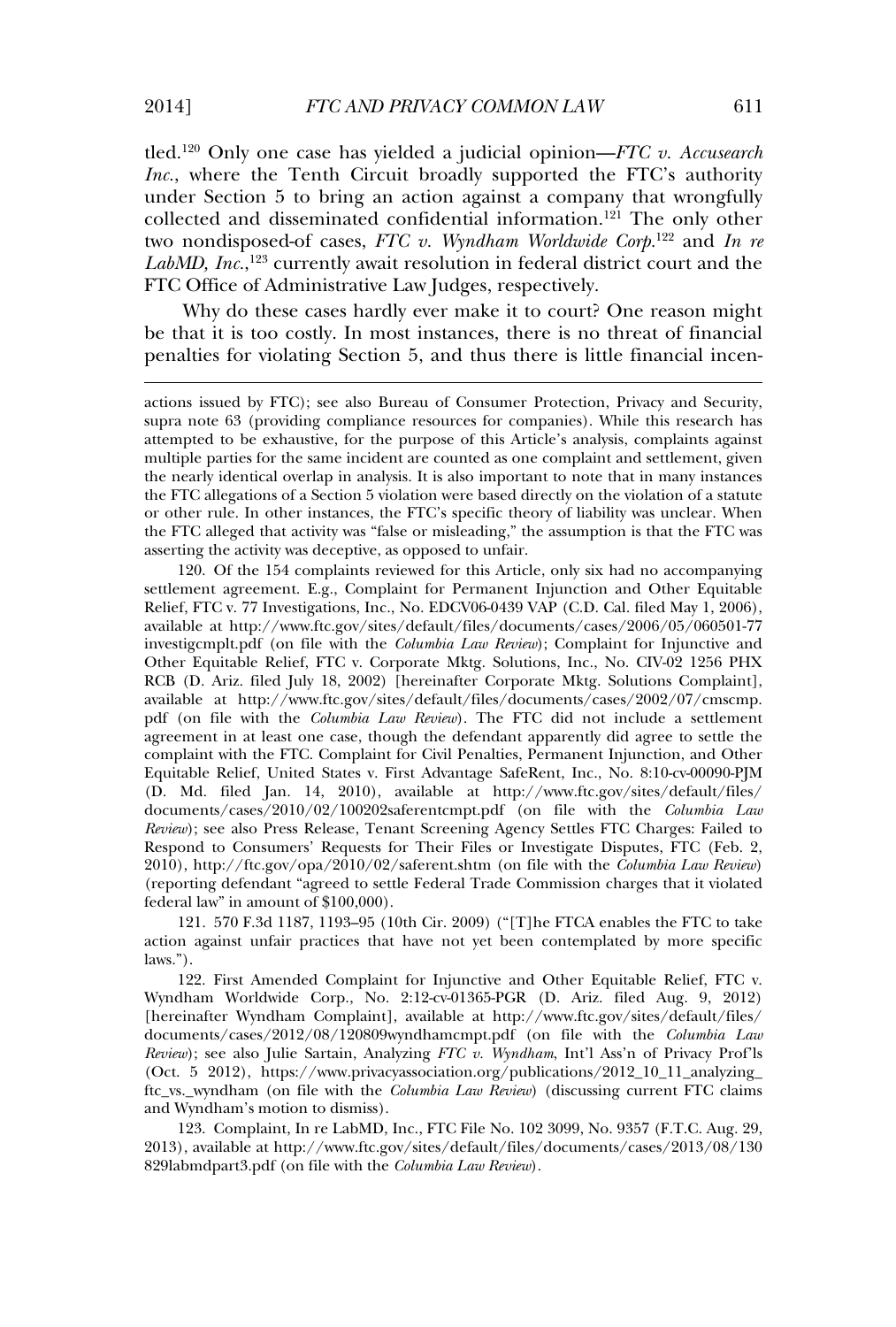tive to spend a great deal of time and resources fighting FTC complaints.<br>The FTC is limited to seeking equitable monetary relief in actions under section 13(b) of the FTCA, which constitute a majority of the FTC's complaints in this area.<sup>124</sup> When the FTC has issued penalties for privacy-<br>complaints in this area.<sup>124</sup> When the FTC has issued penalties for privacyrelated violations, they have related the magnitude of  $\frac{124}{100}$  When the FTC has issued penalties for privacymost instances (particularly those not involving a separate allegation of a most instances (particularly those not involving a separate allegation of a most instances (particularly those not involving a separate allegation of a  $\frac{1}{2}$  in cases when  $\frac{1}{2}$  and  $\frac{1}{2}$  and  $\frac{1}{2}$  and  $\frac{1}{2}$  in response to a violation  $\frac{1}{2}$ In cases where companies might have to pay money in response to a violation.<br>In cases where companies might have to pay money in response to a violation, the companies that have settled with the FTC likely pay less than lation, the companies that have settled with the FTC likely pay less than fusion, the companies that have settled with the FTC meap  $\frac{1}{\sqrt{2}}$  base that the companies to a default the complaint and are subjected to a default

llows:<br>Section 13(b) of the FTC Act authorizes the Commission to seek preliminary<br>and permanent injunctions . . . . In the early and mid-1980s, . . . the Commission and permanent injunctions  $\dots$  In the early and mid-1980s,  $\dots$  the Commission argued that the statutory reference to "permanent injunction" entitled the argued that the statutory reference to "permanent injunction" entitled the<br>Commission to obtain an order not only permanently barring deceptive practices, but also imposing various kinds of monetary equitable relief (*i.e.*, practices, but also imposing various kinds of monetary equitable relief  $(i.e.,$ restitution and rescission of contracts) to remedy past violations. . . . The courts<br>have uniformly accepted the Commission's construction of Section 13(b), with have uniformly accepted the Commission's construction of Section 13(b), with the result that most consumer protection enforcement is now conducted directly in court under Section  $13(b)$  rather than by means of administrative adjudication. adjudication.<br>
(citation omitted).

124. Overview

Id. (citation omitted).<br>125. E.g., United States v. Godwin (*Skidekids*), No. 1:11-cv-03846-JOF, at 6 (N.D. Ga. Feb. 1, 2012) (consent decree & order) [hereinafter Godwin Consent Decree & Order], available at http://www.ftc.gov/sites/default/files/documents/cases/2011/11/111108ski<br>dekidsorder.pdf (on file with the *Columbia Law Review*) (agreeing to total penalty of dekidsorder.pdf (on file with the *Columbia Law Review*) (agreeing to total penalty of \$100,000 with all but \$1,000 suspended). A review of all the FTC's privacy and data-\$100,000 with all but \$1,000 suspended). A review of all the FTC's privacy and data-<br>security-related consent orders reveals that the lowest "stand-alone" civil penalty for a security-related consent orders reveals that the lowest "stand-alone" civil penalty for a<br>privacy-related violation with no suspended amount was \$2,000. E.g., FTC v. Garrett, No. privacy-related violation with no suspended amount was \$2,000. E.g., FTC v. Garrett, No. privacy-related violation with no suspended amount was \$2,000. E.g., FTC v. Garrett, No.<br>H-01-1255. at 5 (S.D. Tex. Mar. 8, 2002) (judgment & order), available at http://www.ftc. *Columbia Law Review*); FTC v. Guzzetta, No. 01-2335(DGT), at 6 (E.D.N.Y. Feb. 22, 2002) Columbia Law Review); FTC v. Guzzetta, No. 01-2335(DGT), at 6 (E.D.N.Y. Feb. 22, 2002)<br>(judgment & order), available at http://www.ftc.gov/sites/default/files/documents/ (judgment & order), available at http://www.ftc.gov/sites/defaul cases/2002/03/guzzettastip.pdf (on file with the *Columbia Law Review*).  $\cos\left(\frac{2002}{03}\right)$  guzzettastip.pdf (on file with the *Columbia Law Review*).

cases/2002/03/guzzettastip.pdf (on file with the *Columbia Law Review*).<br>126. E.g., FTC v. LifeLock, Inc., No. 072 3069, at 8 (D. Ariz. Mar. 9, 2010)<br>[hereinafter LifeLock Judgment & Order] (judgment & order), available at [hereinafter LifeLock Judgment & Order] (judgment & order), available at http://www. ftc.gov/sites/default/files/documents/cases/2010/03/100309lifelockstip.pdf (on file with the *Columbia Law Review*). the Columbia Law Review).

the *Columbia Law Review*).<br>
127. Cf. Overview of FTC Authority, supra note 2 (explaining court can award both<br>
prohibitory and monetary equitable relief): supra note 124 and accompanying text prohibitory and monetary equitable relief); supra note 124 and accompanying text (describing FTC's limitation to only equitable monetary relief in actions under section (describing FTC's limitation to only equitable monetary relief in actions under section ) of  $\overline{FTC}$  Act).

 v. Action Research Grp., Inc., No. 6:07-cv-00227-Orl-22UAM, at 1, 5 (M.D. Fla. Mar. 18, 2008) (stipulated order & settlement), available at http://www. at 1, 5 (M.D. Fla. Mar. 18, 2008) (stipulated order & settlement), available at http://www. *Columbia Law Review*) (entering \$67,000 judgment against several codefendants who Solumbia Law Review) (entering \$67,000 judgment against several codefendants who contributed with FTC), with, e.g., FTC v. Action Research Grp., Inc., No. 6:07-cv-227-ORL-22GJK, at 1, 6 (M.D. Fla. Mar. 18, 2008) (default judgment), available at http://www.ftc. 22GJK, at 1, 6 (M.D. Fla. Mar. 18, 2008) (default judgment), available at http://www.ftc. gov/sites/default/files/documents/cases/2008/05/080528judgmentwagner.pdf (on file

<sup>124.</sup> Overview of FTC Authority, supra note 2. The FTC has summarized its authority as follows: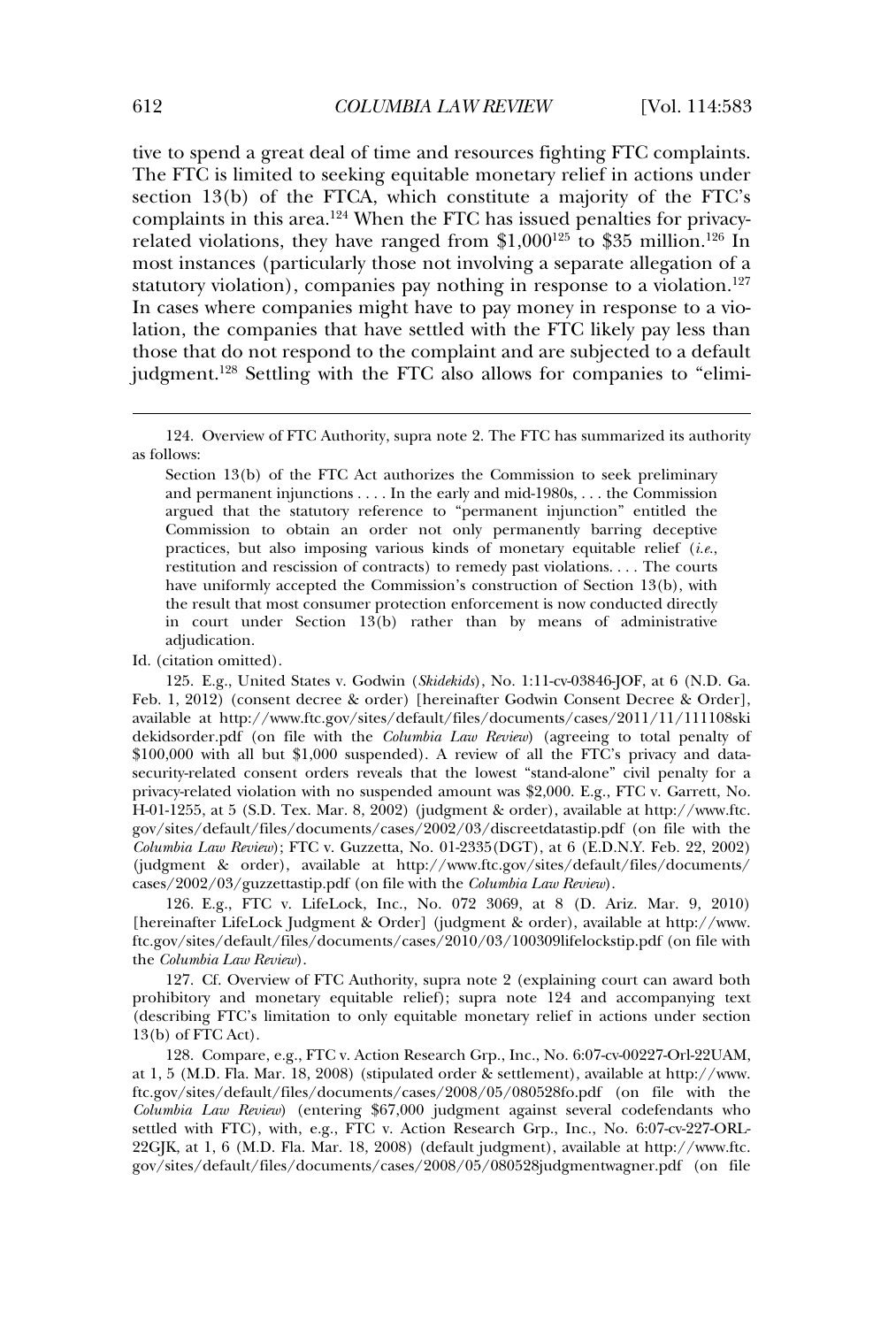of length<br>the uncertainty and expense of lengthy negotiation and pretrial aration and litigation." $129$ 

Another reason companies are reluctant to challenge administrative<br>complaints is that, in administrative adjudication, a "reviewing court complaints is that, in administrative adjudication, a "reviewing court the FTC Act and other applicable federal laws."<sup>130</sup> Such deference makes and the FTC Act and other applicable federal laws.<sup>"130</sup> Such deference makes<br>a challenger's victory less likely and risks the creation of an adverse preca challenger's victory less likely and risks the creation of an adverse precedent. Additionally, the FTC might be willing to settle for less severe provisions in an order than it would demand via litigation due to "the public" provide."<sup>131</sup> It appears that given the FTC's limited resources, the provide.<sup>"131</sup> It appears that given the FTC's limited resources, the provide.<sup>"131</sup> It appears that given the FTC's limited resources, the<br>Commission also tends to target cases with a high likelihood of success France Terms and Secure the France extended the Commission also tends to target cases with a high likelihood of success<br>and where companies have no viable defense. David Vladeck, a law proand where companies have no viable defense. David Vladeck, a law pro-Frame where computed the two to the Bureau of Consumer Protection of the FTC, using data security complaints as an example, stated, "[FTC] [s]taff FTC, using data security complaints as an example, stated, "[FTC] [s] taff wouldn't bring a close case to the Commission.... I think it is fair to say that if there is an argument that a company's security practices are within<br>that if there is an argument that a company's security practices are within that if there is an argument that a company's security practices are within<br>the bounds of reasonableness the FTC would not bring a security case."<sup>132</sup> the bounds of reasonableness the FTC would not bring a security case." $132$ 

the bounds of reasonableness the FTC would not bring a security case."<sup>132</sup><br>Finally, since settlement agreements do not concede liability, com-<br>panies are able to move forward without having to admit wrongdoing.<sup>133</sup> panies are able to move forward without having to admit wrongdoing.<sup>133</sup><br>Companies may be motivated to avoid the reputational costs of Companies may be motivated to avoid the reputational costs of  $\rm \dot{\rm}$ ogizing. $^{134}$ 

apologizing.<sup>134</sup><br>The FTC has virtually unrestrained discretion to define the "access"<br>and scope of the consent order process."<sup>135</sup> The common FTC consent and scope of the consent order process."135 The common FTC consent

& n.41 (1991) (outlining history of judicial deference afforded to FTC).<br>
131. 1 Kanwit, supra note 91, § 12:4 (quoting In re Kraftco Corp., 3 Trade Reg. Rep.<br>
(CCH) ¶¶ 21.263. 21.171–21.172 (1977)) (internal quotation mar (132. Vladeck Interview, supra note 68.<br>132. Vladeck Interview, supra note 68.

132. Vladeck Interview, supra note 68.

132. Vladeck Interview, supra note 68.<br>
133. Overview of FTC Authority, supra note 2 ("If the respondent elects to settle the<br>
charges, it may sign a consent agreement (without admitting liability), consent to entry of charges, it may sign a consent agreement (without a<br>a final order, and waive all right to judicial review."). a final order, and waive all right to judicial review."). a final order, and waive all right to judicial review.").<br>134. See generally Somini Sengupta, F.T.C. Settles Privacy Issue at Facebook, N.Y.

Times (Nov. 29, 2011), http://www.nytimes.com/2011/11/30/technology/facebook-agrees-to-ftc-settlement-on-privacy.html (on file with the *Columbia Law Review*) ("The agrees-to-ftc-settlement-on-privacy.html (on file with the *Columbia Law Review*) ("The settlement with the F.T.C., analysts say, could potentially ease investors' concerns about settlement with the F.T.C., analysts say, could potentially ease investors' concerns abovernment regulation by holding the company to a clear set of privacy prescriptions."). of the regulation by holding the comparent regulation by holding the comparent regular to 135.1.

with the second second second second second second second second second second second second second second second second second second second second second second second second second second second second second second sec

*Columbia Law Review*) (entering default judgment of \$428,085 against codefendant, Wagner, in same action). codefendant, Wagner, in same action).

<sup>129. 1</sup> Kanwit, supra note  $91, 8, 12:4$ . It should be noted, however, that, "negotiations of a consent in a particularly difficult case may also be lengthy, and the FTC may not of a consent in a particularly difficult case may also be lengthy, accept an order until months (or years) after it is signed." Id. at n.3. accept an order until months (or years) after it is signed." Id. at n.3.

accept an order until months (or years) after it is signed." Id. at n.3.<br>130. Overview of FTC Authority, supra note 2; see also Chevron U.S.A. Inc. v. Natural<br>Res. Def. Council. Inc., 467 U.S. 837, 842–44 (1984) ("If Congr Res. Def. Council, Inc., 467 U.S. 837, 842–44 (1984) ("If Congress has explicitly left a gap for the agency to fill, there is an express delegation of authority to the agency . . . . Such for the agency to fill, there is an express delegation of authority to the agency.... Such legislative regulations are given controlling weight unless they are arbitrary, capricious, or legislative regulations are given controlling weight unless they are arbitrary, capricious, or<br>manifestly contrary to the statute."): Jeff Sovern, Private Actions Under the Deceptive manifestly contrary to the statute."); Jeff Sovern, Private Actions Under the Deceptive<br>Trade Practices Acts: Reconsidering the FTC Act as Rule Model, 52 Ohio St. L.J. 437, 443 Trade Practices Acts: Reconsidering the FTC Act as Rule Model, 52 Oh.<br>& n.41 (1991) (outlining history of judicial deference afforded to FTC). & n.41 (1991) (outlining history of judicial deference afforded to FTC).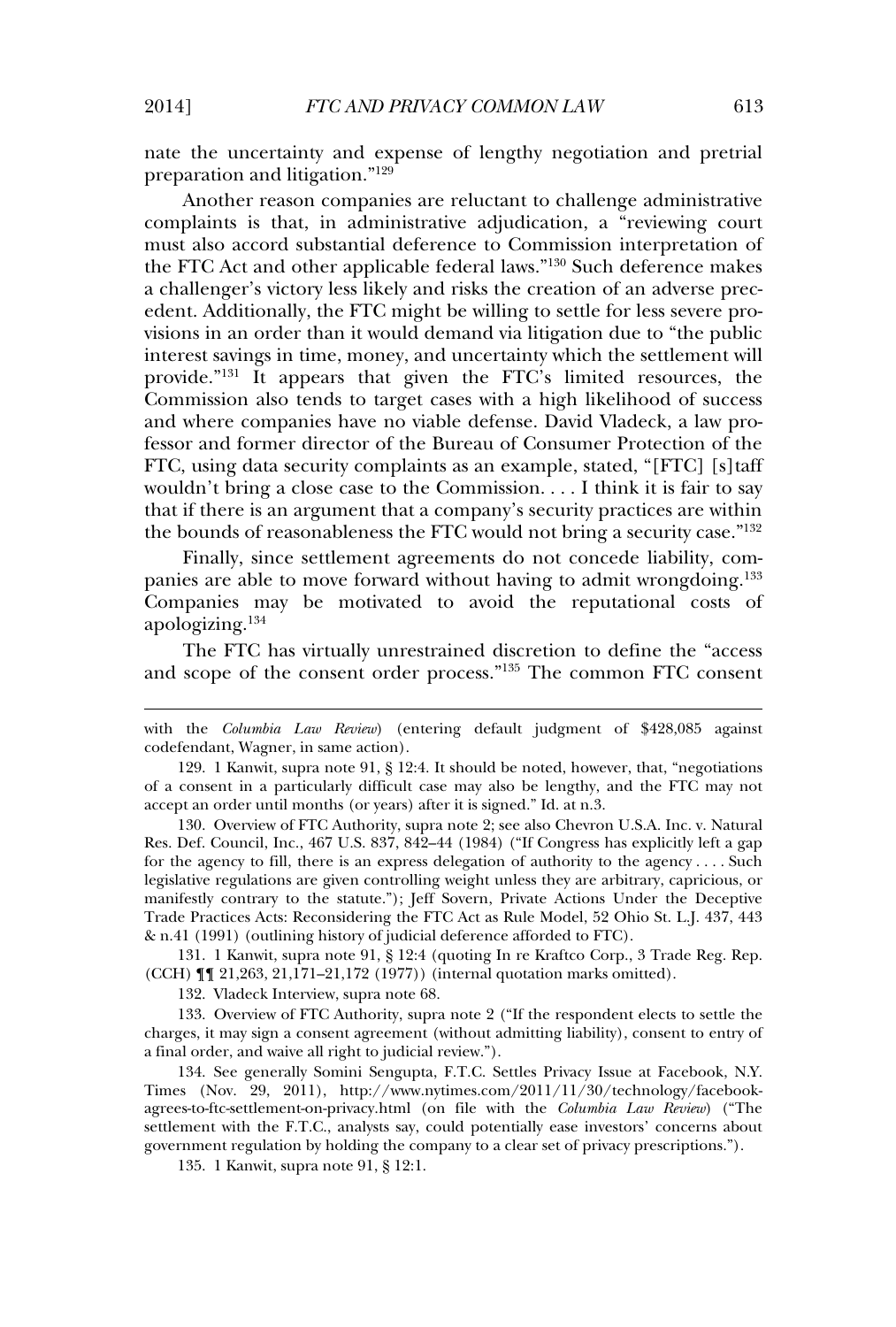order contains financial penalties, bans on certain activities, and re-<br>quirements for corrective action. It also commonly contains reporting. and common mandal penalties, same on certain accrudes, and requirements for corrective action. It also commonly contains reporting, audit, and compliance requirements for up to twenty years.<sup>136</sup> However, quiements for corrective dedom to due commonly condities reporting,<br>audit, and compliance requirements for up to twenty years.<sup>136</sup> However,<br>the duration of many requirements in the agreements are varied, even which, and completed requirements for up to them, years. Thenever,<br>the duration of many requirements in the agreements are varied, even<br>within the order itself. For example, most of the requirements in the within the order itself. For example, most of the requirements in the the recording requirement of  $\chi$  is the requirement of the requirement  $U$ ,  $U$  and  $U$  and  $U$  are  $\chi$  is the recording position of  $\chi$  is the requirement of  $\chi$  is the requirement of  $\chi$  is  $\chi$ . *Frostwire, LLC*, the defendant was only required to report to the FTC *v.*<br>*Frostwire, LLC*, the defendant was only required to report to the FTC for the recording requirement have the eight years. In the composition of the FTC for three years and engage in recordkeeping for six years.<sup>138</sup> If no terminathe eyears and engage in recordkeeping for six years.<sup>138</sup> If no termination date in a settlement order is given, the agreement may be perpetual. ance years and engage in recording the eight<br>tion date in a settlement order is given, the a<br>binding the entity's successors and assigns.<sup>139</sup> binding the entity's successors and assigns.<sup>139</sup>

binding the entity's successors and assigns.<sup>139</sup><br>More specifically, there are a number of common substantive aspects<br>in FTC consent orders, in addition to other formalities and procedural in FTC consent orders, in addition to other formalities and procedural irements.

requirements.<br> *Prohibitions on Wrongful Activities*. — The heart of a privacy-related<br>
FTC consent order is the prohibition on future wrongful activities. Gen-FTC consent order is the prohibition on future wrongful activities. Genthe FTC are barrel from engagement from engaging in the activities that engagement with of the FTC are barred from engaging in the activities that were the subject<br>of the FTC's complaint.<sup>140</sup> The FTC appears to strive for proportionality

136. See, e.g., Press Release, FTC Says Hellow Hellow Hellow Hellow Hellow Hellow Hellow Hellow Hellow Hellow

139. 1 Kanwit, supra note 91, § 12:4.<br>140. For examples of prohibitions in decisions and orders that track the activities<br>alleged in the complaint, see, e.g., In re Lookout Servs., Inc., 151 F.T.C. 532, 536–37, 539 alleged in the complaint, see, e.g., In re Lookout Servs., Inc., 151 F.T.C. 532, 536–37, 539<br>(2011) (complaint: decision & order): In re US Search, Inc., 151 F.T.C. 184, 187–88, 190 (2011) (complaint; decision & order); In re US Search, Inc., 151 F.T.C. 184, 187–88, 190 (2011) (complaint: decision & order). For additional examples of the proportionality  $b$ (2011) (complaint; decision & order). For additional examples of the proportionality between the activities alleged in the complaint and the terms of the final agreements, between the activities alleged in the complaint and the terms of the final agreements, compare United States v. Teletrack, Inc., No. 1:11-cv-2060, at 5 (N.D. Ga. June 24, 2011) compare United States v. Teletrack, Inc., No. 1:11-cv-2060, at 5 (N.D. Ga. June 24, 2011) (stipulated final judgment), available at http://www.ftc.gov/sites/default/files/ documents/cases/2011/06/110627teletrackstip.pdf (on file with the *Columbia Law*<br>*Review*), United States v. Am. United Mortg. Co., No. 07C 7064, at 5 (N.D. Ill. Dec. 18, *Review*), United States v. Am. United Mortg. Co., No. 07C 7064, at 5 (N.D. Ill. Dec. 18, 2007) (stipulated final judgment & order), available at http://www.ftc.gov/sites/default/ 2007) (stipulated final judgment & order), available at http://www.ftc.gov/sites/default/ files/documents/cases/2007/12/071217americanunitedmrtgstipfinal.pdf (on file with the files/documents/cases/2007/12/071217americanunitedmrtgstipfinal.pdf (on file with the *Columbia Law Review*), In re Twitter, Inc., FTC File No. 092 3093, No. C-4316, at 2 (F.T.C. Mar. 11, 2011) (decision & order), availabl Mar. 11, 2011) (decision & order), available at http://www.ftc.gov/sites/default/files/documents/cases/2011/03/110311twitterdo.pdf (on file with the *Columbia Law Review*), and uments/cases/2011/03/110311twitterdo.pdf (on file with the *Columbia Law Review*), and<br>In re Directors Desk, LLC, FTC File No. 092 3140, No. C-4281, at 2 (F.T.C. Jan. 19, 2010) (decision & order), available at http://www.ftc.gov/sites/default/files/documents/cases/<br>(decision & order), available at http://www.ftc.gov/sites/default/files/documents/cases/ (decision & order), available at http://www.ftc.gov/sites/default/files/documents/cases/ (decision & order), available at http://www.ftc.gov/sites/default/files/documents/cases/<br>2010/01/100119directorsdeskdo.pdf (on file with the *Columbia Law Review*), with<br>Complaint for Civil Penalties. Injunctive, and Other Teletrack, Inc., No. 1:11-cv-2060 (N.D. Ga. June 24, 2011), available at http://www.ftc.

<sup>136.</sup> See, e.g., Press Release, FTC Says Hello to 1996 by Waving Goodbye to<br>Thousands of Administrative Orders that Are at Least 20 Years Old, FTC (Dec. 20, 1995). Thousands of Administrative Orders that Are at Least 20 Years Old, FTC (Dec. 20, 1995), available at http://www.ftc.gov/news-events/press-releases/1995/12/ftc-says-hello-1996-wa<br>ving-goodbye-thousands-administrative (on file with the *Columbia Law Review*) (noting both ving-goodbye-thousands-administrative (on file with the *Columbia Law Review*) (noting both<br>existing and future consent orders would last twenty years). It is important to note that not existing and future consent orders would last twenty years). It is important to note the entire length of the order, i.e., twenty years. bligations in a consent order last the entire length of the order, i.e<br>137. Godwin Consent Decree & Order, supra note 125, at 14–15.

<sup>137.</sup> Godwin Consent Decree & Order, supra note 125, at 14-15.

<sup>137.</sup> Godwin Consent Decree & Order, supra note 125, at 14–15.<br>138. FTC v. Frostwire, LLC, No. 11-cv-23643-CV-GRAHAM, at 13–16 (S.D. Fla. Oct.<br>12. 2011) [hereinafter Frostwire Final Order] (stipulated final order), availabl 12, 2011) [hereinafter Frostwire Final Order] (stipulated final order), available at http:// file with the *Columbia Law Review*). file with the Columbia Law Review). ith the *Columbia Law Review*).<br>139. 1 Kanwit, supra note 91, 8 12:4.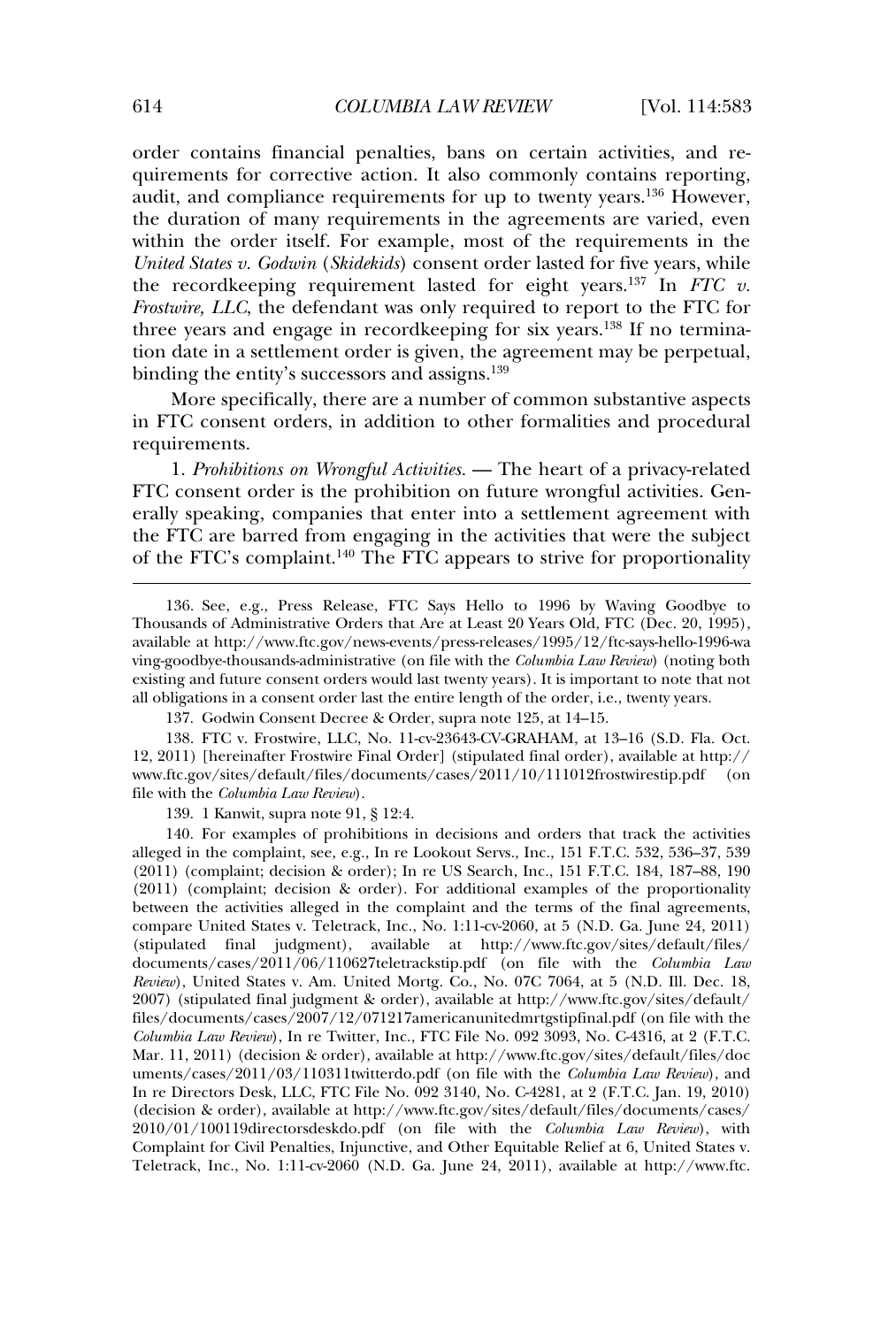between the alleged wrongdoing and the restricted activity.<sup>141</sup> For exam-<br>ple, companies accused of violating COPPA rules were prohibited from future COPPA-violating behavior.<sup>142</sup> Companies accused of misrepresent-<br>future COPPA-violating behavior.<sup>142</sup> Companies accused of misrepresentplans to make certain files publicly accessible were promoted from<br>ing plans to make certain files publicly accessible were similarly prohib-Final plans to make certain files publicly accessible were similarly prohibited from make certain files publicly accessible were similarly prohibited from making future. ited from making future misrepresentations.<sup>143</sup> Companies accused of choices (such as making downloaded files public by default) without suf-<br>choices (such as making downloaded files public by default) without sufchoices (such as making downloaded files public by default) without sufnt notice to consumers. $144$ 

ficient notice to consumers.<sup>144</sup><br>
2. *Fines and Other Monetary Penalties.* — As previously stated, the pen-<br>
alties have ranged from \$1,000<sup>145</sup> to \$35 million.<sup>146</sup> But fines in the form alties have ranged from  $$1,000^{145}$  to \$35 million.<sup>146</sup> But fines in the form<br>of "civil penalties" were not the only monetary loss for companies settling

 $\overline{\phantom{a}}$  and  $\overline{\phantom{a}}$  and  $\overline{\phantom{a}}$  and  $\overline{\phantom{a}}$  and  $\overline{\phantom{a}}$  and  $\overline{\phantom{a}}$  and  $\overline{\phantom{a}}$  with  $\overline{\phantom{a}}$ 

misconduct.").<br>
142. E.g., Godwin Consent Decree & Order, supra note 125, at 1–4 (ordering<br>
company to comply with COPPA following violation). company to comply with COPPA following violation).

company to comply with COPPA following violation).<br>
143. E.g., Frostwire Final Order, supra note 138, at 5 (restraining defendants from<br>
misrepresenting that consumers' computers are not publicly sharing downloaded files). misrepresenting that consumers' computers are not publicly sharing downloaded files).

misrepresenting that consumers' computers are not publicly sharing downloaded files).<br>144. E.g., id. at 7–8 (ordering compliance with notice and disclosure requirements<br>for software distributions). However, some prohibitio for software distributions). However, some prohibitions were actually broader than the alleged wrongdoing. See, e.g., In re Chitika, Inc., 151 F.T.C. 494, 501, 504–06 (2011) (decision & order) (requiring extensive notice and disclosure of company's data-use policy<br>(decision & order) (requiring extensive notice and disclosure of company's data-use policy (decision & order) (requiring extensive notice and disclosure of company's data-use policy<br>after allegations Chitika made false or misleading representations regarding length of after allegations Chitika made false<br>targeted advertising opt-out period). targeted advertising opt-out period).

targeted advertising opt-out period).<br>
145. Supra note 125 and accompanying text (stating lowest penalty with suspended<br>
amount was \$1,000 and lowest penalty without any suspended amount was \$2,000). amount was  $$1,000$  and lowest penalty without any suspended amount was  $$2,000$ .

amount was \$1,000 and lowest penalty without any suspended amount was \$2,000).<br>146. LifeLock Judgment & Order, supra note 126 (ordering defendants to pay \$35<br>million in monetary relief).

gov/sites/default/files/documents/cases/2011/06/110627teletrackcmpt.pdf (on file with gov/sites/default/files/documents/cases/2011/06/110627teletrackcmpt.pdf (on file with<br>the *Columbia Law Review*), Complaint for Civil Penalties, Injunctive and Other Relief at 4–<br>5. United States v. Am. United Mort*g*. Co. 5, United States v. Am. United Mortg. Co., No. 07C 7064 (N.D. Ill. Dec. 17, 2007), available at http://www.ftc.gov/sites/default/files/documents/cases/2007/12/071217am<br>ericanunitedmrtgcmplt.pdf (on file with the *Columbia Law Review*), Complaint at 3, In re ericanunitedmrtgcmplt.pdf (on file with the *Columbia Law Review*), Complaint at 3, In re<br>Twitter, Inc., FTC File No. 092 3093, No. C-4316 (F.T.C. Mar. 11, 2011) [hereinafter Twitter, Inc., FTC File No. 092 3093, No. C-4316 (F.T.C. Mar. 11, 2011) [hereinafter Twitter Complaint], available at http://www.ftc.gov/sites/default/files/documents/cases/<br>2011/03/110311twittercmpt.pdf (on file with the *Columbia Law Review*), and Complaint at 2011/03/110311twittercmpt.pdf (on file with the *Columbia Law Review*), and Complaint at 3. In re Directors Desk, LLC, FTC File No. 092 3140, No. C-4281 (F.T.C. Jan. 19, 2010), 3, In re Directors Desk, LLC, FTC File No. 092 3140, No. C-4281 (F.T.C. Jan. 19, 2010), extends to the extendion of the system of the system of the system of the system of the system of the system of the wilder of the system of the system of the system of the system of the system of the system of the system o able at http://www.ftc.gov/sites/default/files/docum<br>sdeskcmpt.pdf (on file with the *Columbia Law Review*).

ectorsdeskcmpt.pdf (on file with the *Columbia Law Review*).<br>
141. See, e.g., Int'l Outsourcing Grp., Inc., FTC File No. 992 3245 (July 12, 2000)<br>
(Swindle, Comm'r, concurring in part and dissenting in part), available at (Swindle, Comm'r, concurring in part and dissenting in part), available at http://www.ftc. gov/sites/default/files/documents/cases/2000/07/ftc.gov-iogswin.htm (on file with the gov/sites/default/files/documents/cases/2000/07/ftc.gov-iogswin.htm (on file with the *Columbia Law Review*) ("I do not believe that a false claim as to how personal information will be used is sufficient to justify imposi will be used is sufficient to justify imposing privacy requirements."); id. (statement of<br>Pitofsky, Chairman, & Thompson, Comm'r), available at http://www.ftc.gov/sites/ Pitofsky, Chairman, & Thompson, Comm'r), available at http://www.ftc.gov/sites/<br>default/files/documents/cases/2000/07/ftc.gov-iogchair.htm (on file with the *Columbia* default/files/documents/cases/2000/07/ftc.gov-iogchair.htm (on file with the *Columbia* Law Review) ("[W]hile we agree with our colleague that not every case challenging false<br>claims about how personal information is used necessitates the injunctive requirements to claims about how personal information is used necessitates the injunctive requirements to protect privacy included here, we think these are reasonably related to the alleged protect privacy included here, we think these are reasonably related to the alleged misconduct.").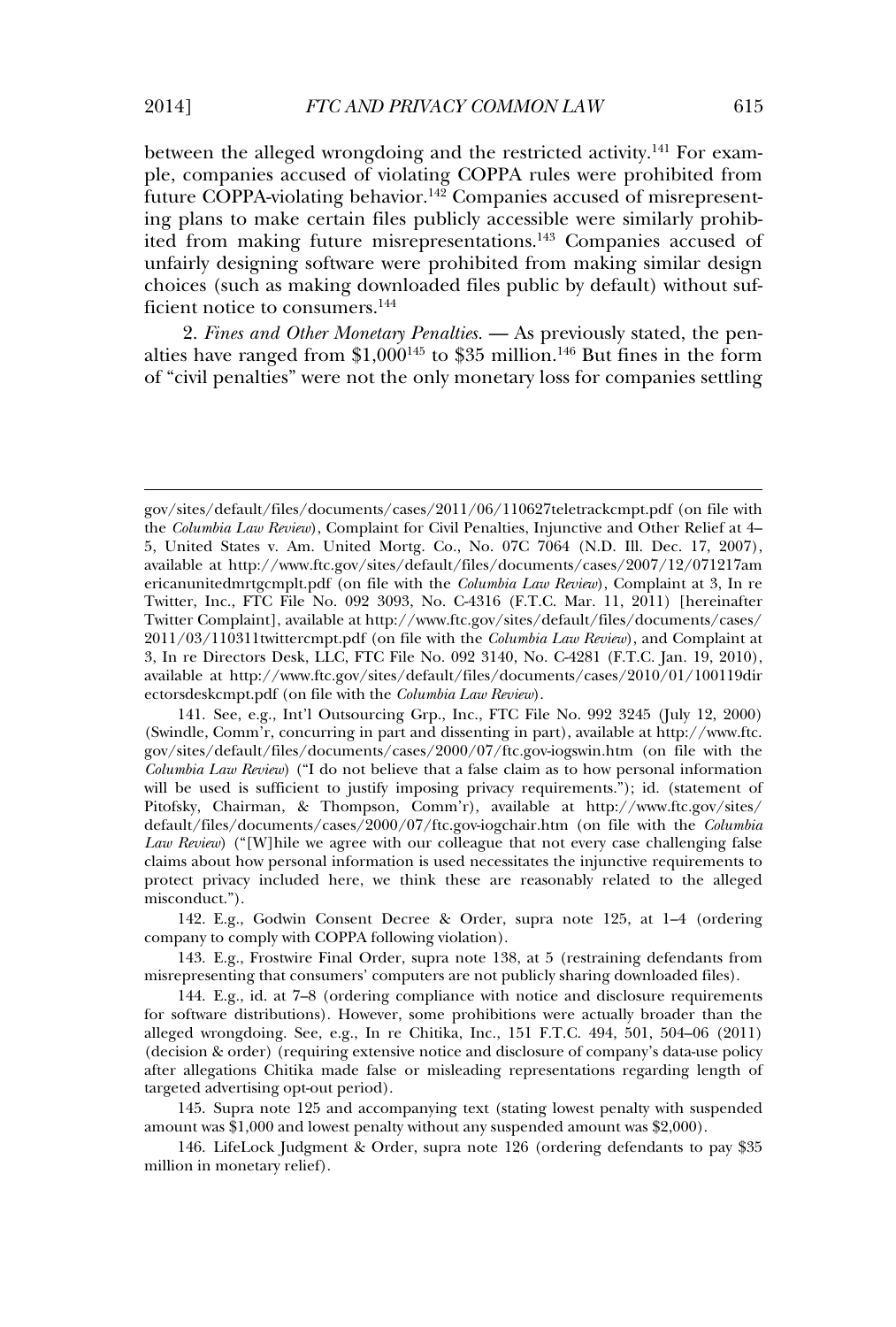with the FTC. Companies have also regularly agreed to disgorgement<br>and remuneration to consumers.<sup>147</sup> as well as the freezing of assets.<sup>148</sup> and remuneration to consumers,  $147$  as well as the freezing of assets.  $148$ and remuneration to consumers,  $147$  as well as the freezing of assets.  $148$ <br>3. Consumer Notification and Remediation. — In many instances, the

even offer some form of redress. For example, in *FTC v. Frostwire, LLC*, a general form of redress. For example, in *FTC v. Frostwire, LLC*, a company had to deploy patches to previous versions of its software to company had to deploy patches to previous versions of its software to remedy problematic user interfaces and default settings that rendered<br>remedy problematic user interfaces and default settings that rendered many of its consumers' files publicly accessible.<sup>149</sup> Similarly, in *In re Sony* many of its consumers' files publicly accessible.<sup>149</sup> Similarly, in *In re Sony*  $HMS$  Music Entertainment, Solv had to uninstall problematic software if refunds to consumers for products associated with misrepresentation,<br>refunds to consumers for products associated with misrepresentation, Figure 1 and  $\frac{1}{2}$  also effectively notified consumers of misrepresentations. which also effectively notified consumers of misrepresentations.<sup>151</sup> And<br>Choicepoint had to pay more than \$5 million for consumer redress.<sup>152</sup> 4. *Deleting Data or Refraining from Using It.* — The FTC has regularly

4. Deleting Data or Refraining from Using  $It.$  – The FTC has regularly attempted to mitigate the potential harm from wrongfully collected permediate or refrain from using that information. The requirements to delete or refrain from using that information. The requirement to delete words information by including in settlement orders requirement to delete<br>lete or refrain from using that information. The requirement to delete<br>wrongfully collected information is almost always included in settlements Fraction of Copenham and the Copenham of Copenham and the Copenham of Copenham and the contract of COPPA-153 Yet non-COPPA-related defendants, particularly conceted information and almost analysimetrical in section through<br>involving violations of COPPA.<sup>153</sup> Yet non-COPPA-related defendants,<br>particularly those accused of collecting personal information through

freezing such documents and assets).<br>149. Frostwire Final Order, supra note 138, at 9 (describing transmission of patch "to<br>all computers running" problematic software). all computers running" problematic software). all computers running" problematic software).<br>150. In re Sony BMG Music Entm't, FTC File No. 062 3019, No. C-4195, at 6 (F.T.C.

June 28, 2007) (decision & order), available at http://www.ftc.gov/sites/default/files/<br>documents/cases/2007/06/0623019do070629.pdf (on file with the *Columbia Law Review*) documents/cases/2007/06/0623019do070629.pdf (on file with the *Columbia Law Review*)<br>("For . . . two years after the date that this order becomes final. [respondent shall] ("For  $\dots$  two years after the date that this order becomes final, [respondent shall] continue to provide free of charge to consumers a program and a patch that uninstalls  $\dots$ continue to provide free of charge to consumers a program and a patch that uninstalls . . .<br>content protection software and removes the 'privilege escalation vulnerability' associated content protection software and removes the 'privilege escalation vulnerabi<br>with any covered product that contains [the] content protection software."). with any covered product that contains [the] content protection software."). with any covered product that contains [the] content protection software.").<br>151. E.g., In re US Search, Inc., 151 F.T.C. 188, 191–92 (2011) (decision & order)

 $152.$  Unit external States v. Choice inc., No. 1:06-Citying precise refund scheme). (specifying precise refund scheme).<br>152, United States v. Choicepoint Inc., No. 1:06-CV-0198, at 17–18 (N.D. Ga. Feb. 15,

2006) (stipulated final judgment), available at http://www.ftc.gov/sites/default/files/<br>documents/cases/2006/01/stipfinaljudgement.pdf (on file with the *Columbia Law Review*). ments/cases/2006/01/stipfinaljudgement.pdf (on file with the *Columbia Law Review*).<br>153. E.g., United States v. Artist Arena, LLC, No. 1:12-cv-07386-IGK, at 4 (S.D.N.Y.

147. E.g.,

Gateway Decision & Order, supra note <sup>85</sup> (agreeing to pay \$4,608 to U.S. Treasury as disgorgement); In re Vision I Props., 139 F.T.C. 296, 311 (2005) (analysis) Treasury as disgorgement); In re Vision I Props.,  $139 \text{ F.T.}$  (agreeing to pay \$9,101.63 to U.S. Treasury as disgorgement). (agreeing to pay \$9,101.63 to U.S. Treasury as disgorgement). ay \$9,101.63 to U.S. Treasury as disgorgement).<br>FTC v. GM Funding, Inc., No. SACV 02-1026 DOC (MLGx), at 5–7 (C.D.

 $\overline{a}$ 148. E.g., FTC v. GM Funding, Inc., No. SACV 02-1026 DOC (MLGx), at 5–7 (C.D.<br>Nov. 27, 2002) (judgment & order), available at http://www.ftc.gov/sites/default/ Cal. Nov. 27, 2002) (judgment & order), available at http://www.ftc.gov/sites/default/ files/documents/cases/2002/11/gmfundingstip.pdf (on file with the *Columbia Law*<br>*Review*) (requiring transfer of all financial documents and assets to United States and Review) (requiring transfer of all financial documents and assets to United States and ing such documents and assets).

<sup>153.</sup> E.g., United States v. Artist Arena, LLC, No. 1:12-cv-07386-JGK, at 4 (S.D.N.Y. Oct. 3, 2012), available at http://www.ftc.gov/sites/default/files/documents/cases/ Oct. 3, 2012), available at http://www.ftc.gov/sites/default/files/documents/cases/<br>2012/10/121003artistarenadecree.pdf (on file with the *Columbia Law Review*) (ordering<br>respondent to "delete all personal information coll respondent to "delete all personal information collected and maintained" in violation of COPPA).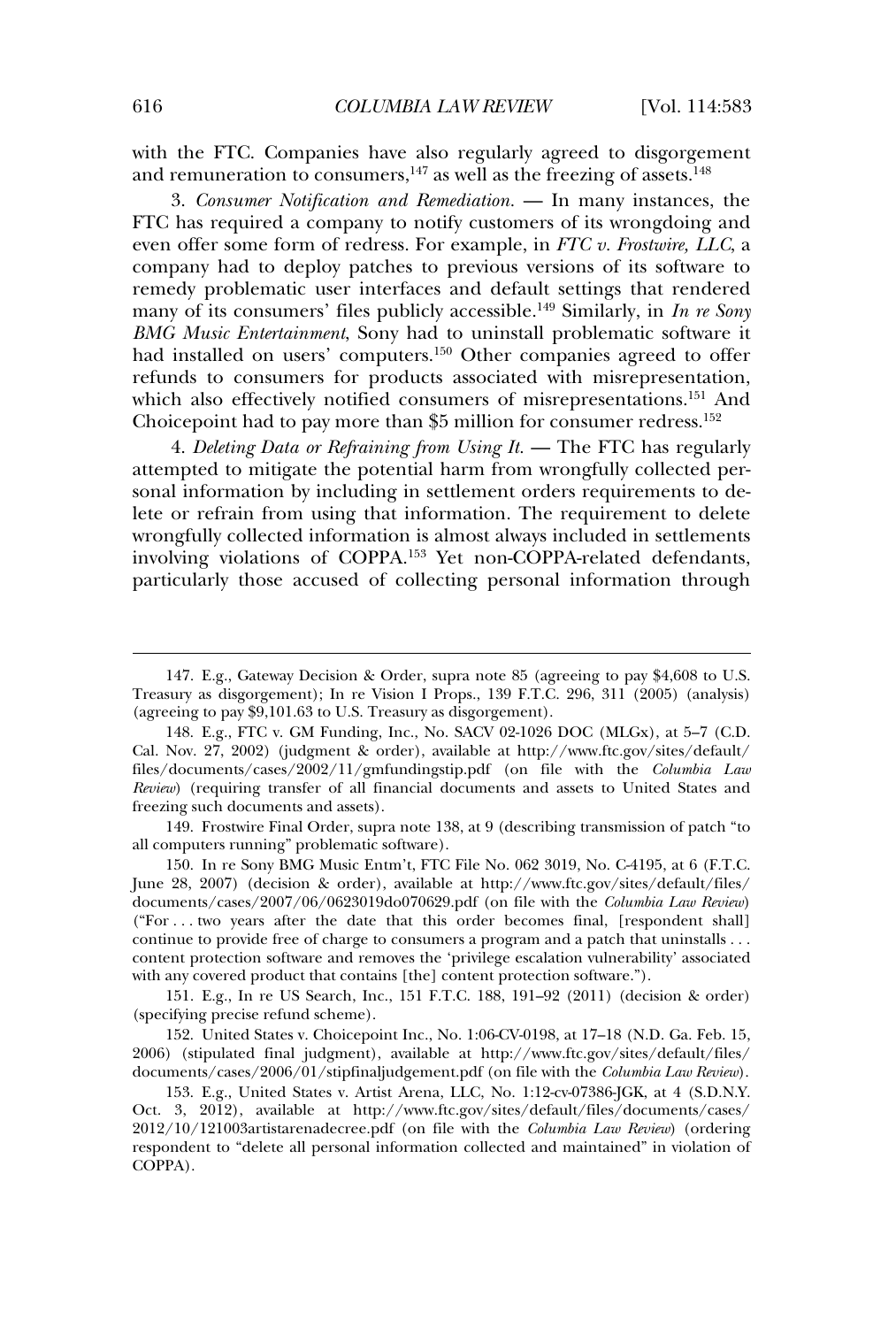generally deceptive means or "inducement," have also agreed to delete<br>wrongfully obtained consumer data.<sup>154</sup> wrongfully obtained consumer data.<sup>154</sup>

Making Changes in Privacy Policies. — The FTC often required<br>
S. Making Changes in Privacy Policies. — The FTC often required<br>
companies to make modifications to their privacy policies to better notify companies to make modifications to their privacy policies to better notify star-parties to make the anticident of the person policies of sector treaty<br>users that their personal information is being collected, used, and<br>shared.<sup>155</sup> If companies did not have a privacy policy, the FTC might shared.<sup>155</sup> If companies did not have a privacy policy, the FTC might<br>require them to create one, perhaps under its authority to order correcrequire them to create one, perhaps under its authority to order correcadvertising.<sup>156</sup> tive advertising.<sup>156</sup><br>6. Establishing Comprehensive Programs. — In several instances, the

FTC has required companies to establish a comprehensive security, privacy, or data-integrity program. For example, in *In re HTC America Inc.*, vacy, or data-integrity program. For example, in  $In$  re HTC America Inc., the company had to establish a "comprehensive security program" that the company had to collability and physical safeguards appropriate to respondent's size and<br>technical, and physical safeguards appropriate to respondent's size and complexity, the nature and scope of respondent's activities, and the sen-<br>complexity, the nature and scope of respondent's activities, and the sensitivity, the nature and scope of respondent's activities, and the sensitivity of the covered device functionality or covered information."<sup>157</sup> sitivity of the covered device functionality or covered information."<sup>157</sup> training of the esternal device randicularity of esternal information.<br>These particular safeguards may include risk assessments, employee  $T$  has an also responsibility for security, among other things.<sup>158</sup>

The FTC has also mandated that companies establish a "comprehensive privacy program."<sup>159</sup> For example, in the Google Buzz consent order. sive privacy program."<sup>159</sup> For example, in the Google Buzz consent order, Google agreed to establish and implement a "comprehensive privacy

154. E.g., In re Aspen Way Enters., Inc., FTC File No. 112 3151, No. 112 3151, No. 112 3151, No. 112 3151, No.<br>2004. The Company Enters., Inc., FTC File No. 112 3151, No. 21392, at a street of the Company Enters. In the C

 (S.D.N.Y. Dec. 15, 2008) (consent decree), available at http://www.ftc.gov/sites/default/  $f(S.D.N.Y. Dec. 15, 2008)$  (consent decree), available at http://www.ftc.gov/sites/default/ files/documents/cases/2008/12/081211consentp0823071.pdf (on file with the *Columbia* files/documents/cases/2008/12/081211consentp0823071.pdf (on file with the *Columbia*<br> *Law Review*) (ordering "clear and conspicuous notice" of privacy policy in various locations<br>
on Sony BMG's website). on Sony BMG's website).

on Sony BMG's website).<br>
156. E.g., Warner-Lambert Co. v. FTC, 562 F.2d 749, 763–64 (D.C. Cir. 1977)<br>
(upholding order enjoining company from making certain representations and requiring (upholding order enjoining company from making certain representations and requiring<br>company, for specific period, to make clarifying statements in future advertisements); see company, for specific period, to make clarifying statements in future advertisements); see<br>also Lesley Fair, FTC, Federal Trade Commission Advertising Enforcement 66–67 (2008), also Lesley Fair, FTC, Federal Trade Commission Advertising Enforcement 66-67 (2008), available at http://www.ftc.gov/sites/default/files/attachments/training-materials/enforc<br>ement.pdf (on file with the *Columbia Law Review*) (citing case in which FTC required ement.pdf (on file with the *Columbia Law Review*) (citing case in which FTC required<br>company to post privacy policy). See generally Michael I. Pelgro, Note, The Authority of the Federal Trade Commission to Order Corrective Advertising, 19 B.C. L. Rev. 899<br>The Federal Trade Commission to Order Corrective Advertising, 19 B.C. L. Rev. 899 the Federal Trade Commission to Order Corrective Advertising, 19 B.<br>(1978) (discussing history and reach of FTC's corrective advertising power). 8) (discussing history and reach of FTC's corre<br>157. HTC Consent Order, supra note 89, at 3.

157. HTC Consent Order, supra note 89, at 3.

157. HTC Consent Order, supra note 89, at 3.<br>158. See, e.g., infra Part IV.B (describing FTC's deception jurisprudence as<br>expanding beyond privacy policies and urging greater consumer expansion). expanding beyond privacy policies and urging greater consumer expansion). expanding beyond privacy policies and urging greater consumer expansion).<br>159. E.e., In re Google Inc., FTC File No. 102 3136, No. C-4336, at 4 (F.T.C. Oct. 13,

2011) (consent order), available at http://ftc.gov/sites/default/files/documents/cases/<br>2011/03/110330googlebuzzagreeorder.pdf (on file with the *Columbia Law Review*).

6 (F.T.C. Sept. 25, 2012) (consent order) [hereinafter Aspen Way Agreement & Order], (F.T.C. Sept. 25, 2012) (consent order) [hereinafter Aspen Way Agreement & Order], available at http://www.ftc.gov/sites/default/files/documents/cases/2012/09/120925<br>aspenwayagree.pdf (on file with the *Columbia Law Review*) (enjoining respondent from aspenwayagree.pdf (on file with the *Columbia Law Review*) (enjoining respondent from<br>"using, in connection with collecting or attempting to collect a debt, money, or property pursuant to a covered rent-to-own transaction, any information or data obtained" and pursuant to a covered rent-to-own transaction, any information or data obtained" and<br>ordering respondent to "[d]elete or destroy all user data previously gathered using any ordering respondent to "[d]elete or destroy all user dat<br>monitoring or geophysical location tracking technology"). monitoring or geophysical location tracking technology").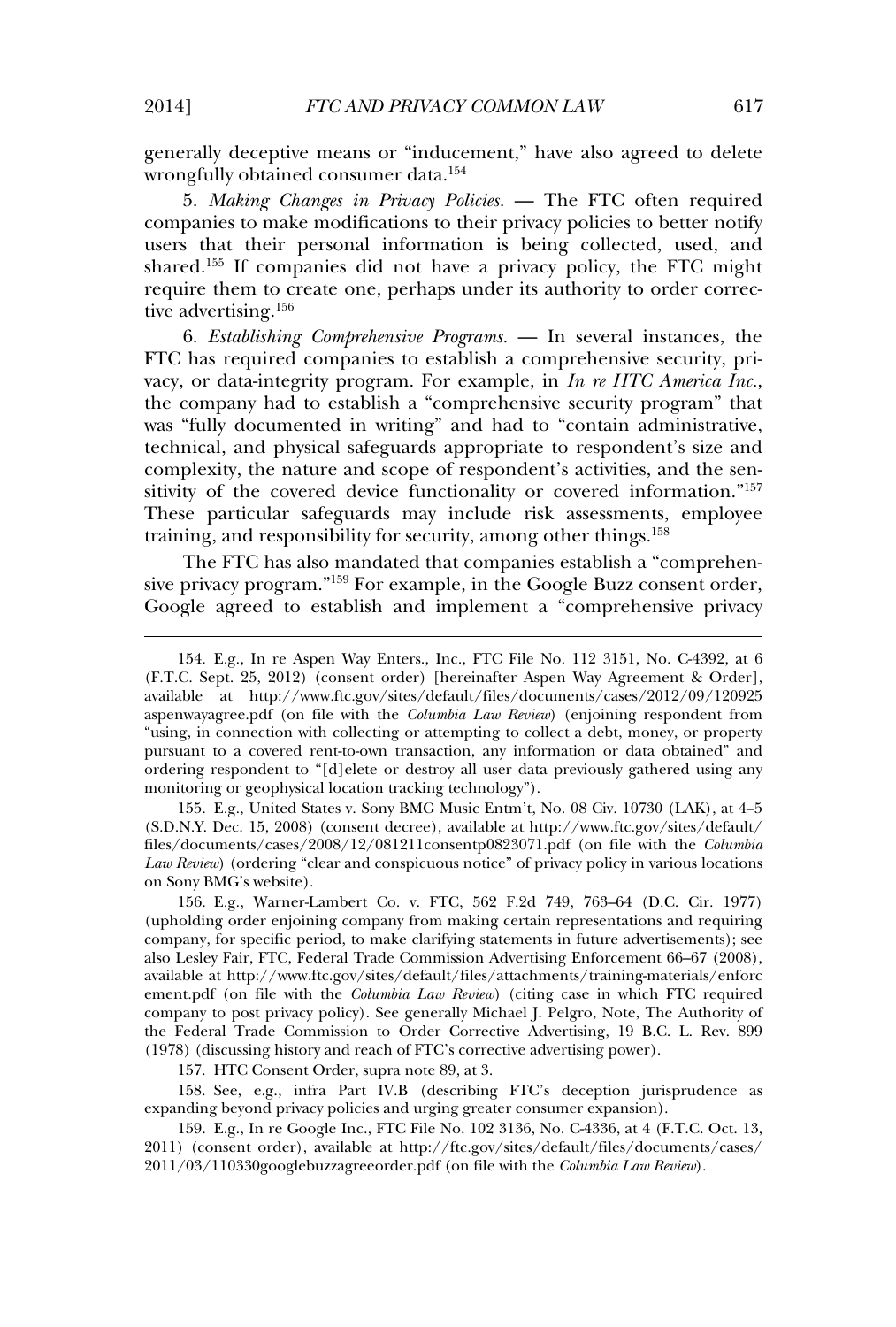$t$  or the development and  $\epsilon$  or  $t$  or  $\epsilon$  or  $t$  or  $\epsilon$  or  $\epsilon$  or  $\epsilon$  or  $\epsilon$  or  $\epsilon$  or  $\epsilon$  or  $\epsilon$  or  $\epsilon$  or  $\epsilon$  or  $\epsilon$  or  $\epsilon$  or  $\epsilon$  or  $\epsilon$  or  $\epsilon$  or  $\epsilon$  or  $\epsilon$  or  $\epsilon$  or  $\epsilon$  or  $\epsilon$  or  $\epsilon$  or  $\epsilon$ services for consumers and (2) protect the privacy and confidentiality of services for consumers and (2) protect the privacy and confidentiality of covered information. The specifics of the private interaction.<br>Services for consumers and  $(2)$  protect the privaty and confidentiality of these is constants and  $(2)$  proceed the program were similar to covered information.<sup>"160</sup> The specifics of the program were similar to those in a comprehensive security program, such as requirements to those in a comprehensive security program, such as requirements to program, and emperience of the program, and is requirements to identify risk, train employees, appoint a responsible coordinator of the agreed to obtain program, and engage in regular evaluations of the program. Google also agreed to obtain program assessments from "a qualified, objective, indegreed to obtain program assessments from a quantiest, objective, made<br>pendent third-party professional, who uses procedures and standards<br>generally accepted in the profession."<sup>161</sup> Facebook agreed to a similar pendent and party processionally accepted in the profession.'<br>privacy program in its consent order.<sup>162</sup> privacy program in its consent order.<sup>162</sup>

privacy program in its consent order.<sup>162</sup><br> *Assessments by Independent Professionals.* — Those accused of unfair<br>
or deceptive security practices often agree to biennial assessments by an or deceptive security practices often agree to biennial assessments by an independent professional to ensure compliance with the order.<sup>163</sup> The independent professional to ensure compliance with the order.<sup>163</sup> The<br>auditors' biennial reports must be made available to the FTC for two and comparison processes that the comparison of the FTC for two decades, and companies that fail to do so risk further penalty.<sup>164</sup> For example, as part of their FTC settlement agreements, Google, Facebook, example, as part of their FTC settlement agreements, Google, Facebook, MySpace, and Path created comprehensive privacy programs, which were  $\frac{1}{2}$ subject, and Path created comprehensive privacy programs, which were<br>subject to assessment by independent auditors.<sup>165</sup> The comprehensive  $p_{\text{target}}$ , and that connect compressions  $p_{\text{target}}$ ,  $p_{\text{target}}$ ,  $p_{\text{target}}$ ,  $p_{\text{target}}$ ,  $p_{\text{target}}$ ,  $p_{\text{target}}$ ,  $p_{\text{target}}$ ,  $p_{\text{target}}$ ,  $p_{\text{target}}$ ,  $p_{\text{target}}$ ,  $p_{\text{target}}$ ,  $p_{\text{target}}$ ,  $p_{\text{target}}$ ,  $p_{\text{target}}$ ,  $p_{\text{target}}$ ,  $p_{\text{target}}$ ,  $p_{\$ programs include "putting employees in charge of privacy, identifying and establishing safeguards against violations." $166$ 

risks and establishing safeguards against violations."<sup>166</sup><br>8. *Recordkeeping and Compliance Reports.* — Virtually every company<br>that settled with the FTC agreed to engage in some kind of regular that settled with the FTC agreed to engage in some kind of regularity to facilitate the FTC agreed to engage in some kind of regularity record looping to facilitate the  $\text{ETC's representation}$  of the order.<sup>167</sup> In many instances, the company also agreed to regular reporting<br>many instances, the company also agreed to regular reporting many instances, the company also agreed to regular reporting requirements.

to comprehensive privacy and security programs).<br>
163. E.g., Verne Kopytoff, Privacy Audits Required of Internet Firms, S.F. Chron.<br>
(Mar. 10, 2013), http://www.sfgate.com/technology/article/Privacy-audits-required-of-Internet-firms-4343921.php; see also HTC Consent Order, supra note 89, at 5–6 (setting Internet-firms-4343921.php; see also HTC Consent Order, supra note 89, at 5–6 (setting  $\frac{1}{2}$  independent assessment requirements). forth independent assessment requirements).<br>164. Kopytoff, supra note 163 (explaining failure can result in penalties of \$16,000

 $\frac{1}{2}$ iolation per day).

166. Id.

 $166.$  Id.

166. Id.<br>167. E.g., Aspen Way Agreement & Order, supra note 154, at 8 (mandating<br>recordkeeping for five years after improper activity).

<sup>160.</sup> Id. at 5.160. Id. at 5.

 $161.$  Id.

<sup>161.</sup> Id.<br>162. In re Facebook, Inc., FTC File No. 092 3184, No. C-4365, at 5 (F.T.C. Nov. 29,<br>2011) (consent order), available at http://www.ftc.gov/sites/default/files/documents/ 2011) (consent order), available at http://www.ftc.gov/sites/default/files/documents/ 2011) (consent order), available at http://www.ftc.gov/sites/default/files/documents/<br>cases/2011/11/111129facebookagree.pdf (on file with the *Columbia Law Review*)<br>(parroting language of Google's consent order): see also (parroting language of Google's consent order); see also FTC v. EMC Mortg., No. 4:08-cv-<br>338, at 11 (E.D. Tex. Sept. 9, 2009) (decision & order), available at http://www.ftc.gov/sit 338, at 11 (E.D. Tex. Sept. 9, 2009) (decision & order), available at http://www.ftc.gov/sit es/default/files/documents/cases/2008/09/080909emcmortgstipfinlidgmnt.pdf (on file es/default/files/documents/cases/2008/09/080909emcmortgstipfinljdgmnt.pdf (on file with the *Columbia Law Review*) (requiring "comprehensive data integrity program" similar to comprehensive privacy and security programs). to comprehensive privacy and security programs).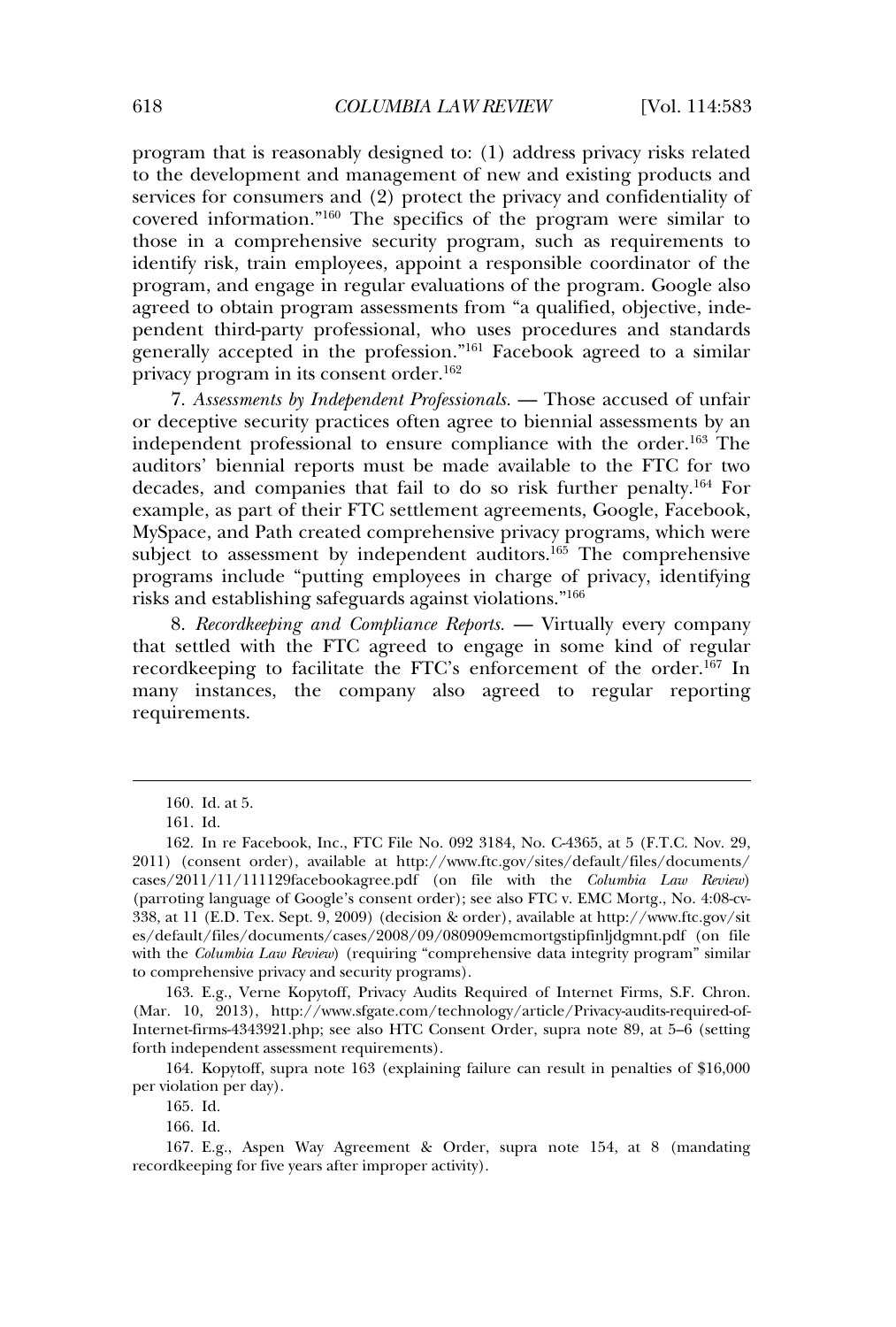also are usually under the original Changes Affecting Compliance. — Companies<br>and Material Changes Affecting Compliance. — Companies changes in their organization that might affect compliance obligations, disc are assain, and the conglator to discuss the TTC of any material<br>changes in their organization that might affect compliance obligations,<br>including "a dissolution, assignment, sale, merger, or other action that enarges in their eigenmation that ingits arece computates esignators,<br>including "a dissolution, assignment, sale, merger, or other action that<br>would result in the emergence of a successor corporation; the creation or meading a dissolution, assignment, sare, merger, or other detect that<br>would result in the emergence of a successor corporation; the creation or<br>dissolution of a subsidiary, parent, or affiliate that engages in any acts or product to the emergence of a subsessor corporation, the creation of<br>dissolution of a subsidiary, parent, or affiliate that engages in any acts or<br>practices subject to this order: [or] the proposed filing of a bankruptcy  $\frac{1}{2}$  also the state of the state different given the proposed filing of a bankruptcy practices subject to this order; [or] the proposed filing of a bankruptcy procedured to data sets and their commercial treatment as something to be<br>lated to data sets and their commercial treatment as something to be lated to data sets and their commercial treatment as something to be collateralized.<sup>169</sup>  $\ddot{\phantom{0}}$ 

### *The Privacy* "Common Law" of the FTC

C. *The Privacy* "Common Law" of the FTC<br>Although the FTC's privacy cases nearly all consist of complaints and<br>settlements, they are in many respects the functional equivalent of comsettlements, they are in many respects the functional equivalent of comnonetheless and full frame to understand the FTC-s and the FTC's private the FTC's private the FTC's private in dence. Common law is a form of Anglo-American law that is character-<br>dence. Common law is a form of Anglo-American law that is characterdence. Common law is a form of Anglo-American law that is character- $\frac{170 \text{ T}}{200 \text{ N}}$  incremental development through judicial decisions in a series of  $\frac{1}{2}$  concrete cases.<sup>170</sup> The decisions serve as precedent—judges aim to decide cases consistently with previous decisions.<sup>171</sup> In the most traditional form of common law, judges develop the legal rules. Much of Anglo-American<br>of common law, judges develop the legal rules. Much of Anglo-American the law contract law, judges develop the legal rules. Much of Anglo-American<br>tort law, contract law, property law, and criminal law emerged through tort law, contract law, property law, and criminal law emerged through statutes, especially criminal law, which today in the United States is<br>statutes, especially criminal law, which today in the United States is statutes, especially criminal law, which today in the United States is  $\frac{1}{10}$  statutory.

almost entirely statutory.<br>
There is also another form of common law that emerges through<br>
the interpretation of constitutions and statutes.<sup>172</sup> Although judges do the interpretation of constitutions and statutes.<sup>172</sup> Although judges do

168. HTC Conservation of the Conservation of the Conservation of the Conservation of the Conservation of the C

171. Cf., e.g., Frank B. Cross, Identifying the Virtues of the Common Law, 15 Sup. Ct. Econ. Rev. 21, 38 (2007) (discussing stability brought about by reliance on precedent in common law); Cass R. Sunstein, Is Tobacco a Drug? Administrative Agencies as Common<br>Law Courts, 47 Duke L.J. 1013, 1019 (1998) (noting "basic task of common law courts is to Law Courts, 47 Duke L.J. 1013, 1019 (1998) (noting "basic task of common law courts is to specify abstract standards . . . and to adapt legal rules to particular contexts" and agencies<br>like the FTC, operating as common law courts, have "considerable power to adapt statutory language to changing understandings and circumstances"). statutory language to changing understandings and circumstances").

172. Cf., e.g., Abbe R. Gluck, The Federal Common Law of Statutory Interpretation: 172. Cf., e.g., Abbe R. Gluck, The Federal Common Law of Statutory Interpretation:<br>*Erie* for the Age of Statutes, 54 Wm. & Mary L. Rev. 753, 757 (2013) ("Exploring this *Erie* for the Age of Statutes, 54 Wm. & Mary L. Rev. 753, 757 (2013) ("Exploring this possibility—that statutory interpretation methodology is some kind of judge-made law—allows for some significant doctrinal and theoreti allows for some significant doctrinal and theoretical interventions."); Note, Intent, Clear<br>Statements, and the Common Law: Statutory Interpretation in the Supreme Court, 95 Statements, and the Common Law: Statutory Interpretation in the Supreme Court, 95<br>Harv. L. Rev. 892, 914 (1982) ("Envisioning statutes as common law would not free the

<sup>168.</sup> HTC Consent Order, supra note 89, at 7.

555–57 (2004) (arguing collateralization of databases amounts to collateralization of 555-57 (2004) (arguing collateralization of databases amounts to collateralization of  $\alpha$ <sub>cy</sub>).

privacy).<br>170. Cf., e.g., Joseph Dainow, The Civil Law and the Common Law: Some Points of<br>Comparison, 15 Am. J. Comp. L. 419, 419–20 (1967) (contrasting nature and function of common and civil law); Bernadette Meyler, Towards a Common Law Originalism, 59 Stan. common and civil law); Bernadette Meyler, Towards a Common Law Originali<br>L. Rev. 551, 552–59 (2006) (reviewing various interpretations of common law). e. 551, 552–59 (2006) (reviewing various interpretations of common law).<br>171. Cf., e.g., Frank B. Cross, Identifying the Virtues of the Common Law, 15 Sup. Ct.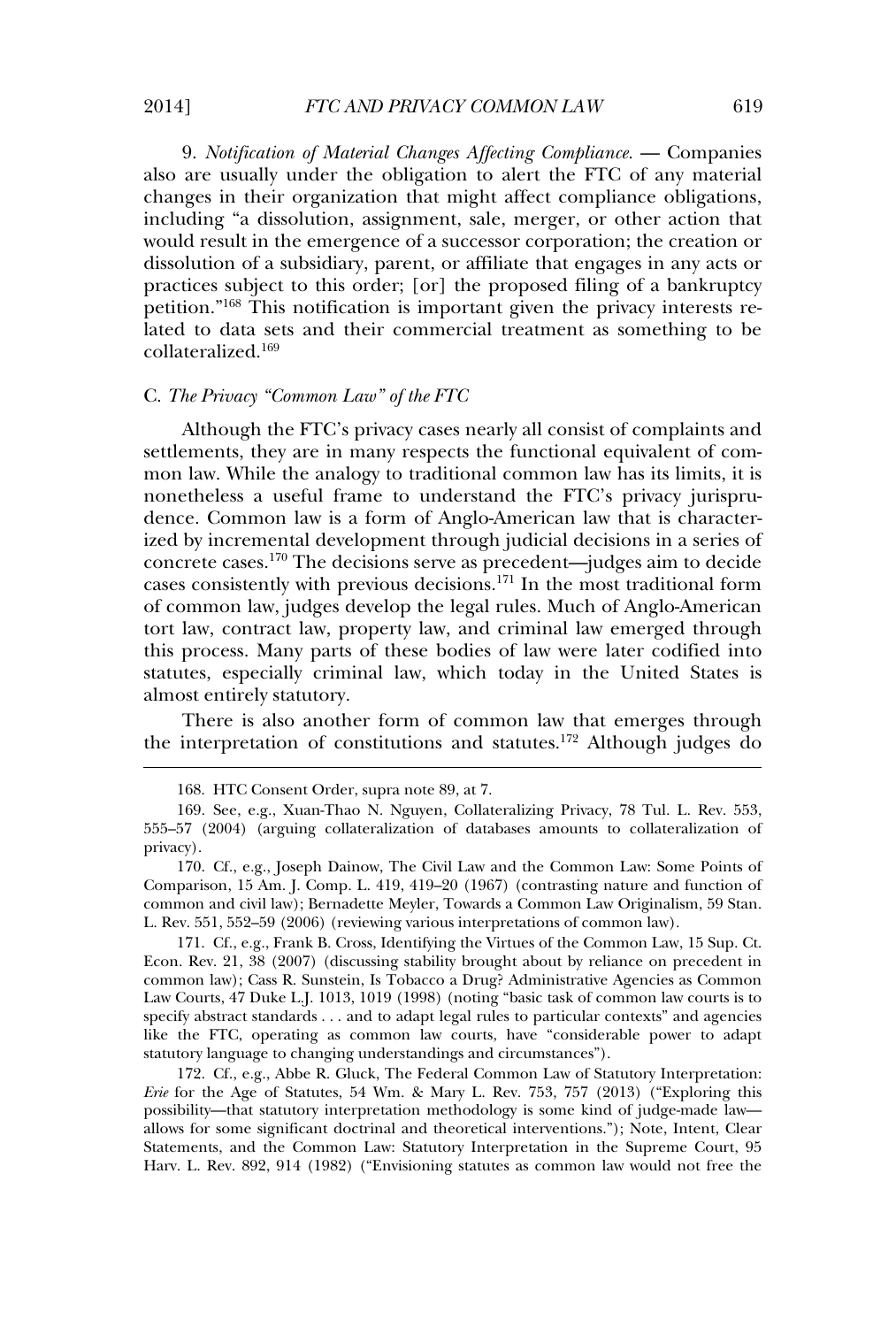not create the initial rules, their decisions on the meaning of those rules the rules are multi-rules, then decisions of the meaning of those rules.<br>have precedential effect and become essential to the interpretation of<br>the rules. Indeed, the meaning of many provisions of constitutional and statutory law cannot be understood simply by looking to their text—the statutory law cannot be understood simply by looking to their text—the body of judicial decisions offering a gloss on those provisions is an essen-<br>body of judicial decisions offering a gloss on those provisions is an essenbody of judicial decisions offering a gloss on those provisions is an essen-Figure that the consulted. The key factor that makes it<br>imperative to consult these judicial decisions when interpreting constituthat component that mass be considered. The key haven interpreting constitu-<br>tional or statutory text is the fact that the decisions have precedential tional or statutory text is the fact that the decisions have precedential weight. ht.  $\mathbb{R}$  extending the set of  $\mathbb{R}$ 

weight.<br>FTC privacy settlements technically lack precedential force for other<br>companies. The FTC is not strictly required to be consistent, but the FTC companies. The FTC is not strictly required to be consistent, but the FTC will be discussed, new complaints and settlement orders do not stray far<br>will be discussed, new complaints and settlement orders do not stray far from previous ones. Instead, the FTC incrementally develops this body of from previous ones. Instead, the FTC incrementally develops this body of law is a stable way. Instead, the FTC incrementally develops this body of<br>law in a stable way. Practitioners look to FTC settlements as though they have precedential weight.<sup>173</sup> The result is that lawyers consult and analyze<br>have precedential weight.<sup>173</sup> The result is that lawyers consult and analyze these settlements in much the same way as they do judicial decisions. This Presentation respect that the same way as they do judicial decisions.<br>This Part will demonstrate how the FTC privacy settlements serve as the This Part will demonstrate how the FTC privacy settlements serve as the tional equivalent to a body of common law. functional equivalent to a body of common law.<br>
1. *FTC Settlements*. — Although the FTC has specific rulemaking

1. FTC Settlements. — Although the FTC has specific rulemaking authority under COPPA and GLBA.<sup>174</sup> for Section 5 enforcement—one of the largest areas of its jurisprudence—the FTC has only Magnuson-<br>Moss rulemaking outhority,<sup>175</sup> which is so procedurally burdensome that  $\frac{1}{100}$  is largely ineffective.<sup>176</sup> The FTC must rely heavily on its settlements to it is largely ineffective.<sup>176</sup> The FTC must rely heavily on its settlements to

courts from their obligation to implement legislative

(establishing July 21, 2011 as date to transfer functions to CFPB).<br>175. Magnuson-Moss Warranty—Federal Trade Commission Improvement Act, Pub.<br>L. No. 93-637, 88 Stat. 2183 (1975) (codified as amended at 15 U.S.C. §§ 45–46, L. No. 93-637, 88 Stat. 21<br>57c. 2301–2312 (2012)). 57c, 2301-2312 (2012)).

57c, 2301–2312 (2012)).<br>
176. Beth DeSimone and Amy Mudge articulate why the Magnuson-Moss rules are<br>
largely ineffective: largely ineffective:

ly ineffective:<br>Right now, the FTC is constrained in its rulemaking by the so-called "Magnuson-<br>Moss" rules. These rules require the FTC Staff to engage in an industry-wide Moss" rules. These rules require the FTC Staff to engage in an industry-wide investigation, prepare draft staff reports, propose a rule, and engage in a series<br>of public hearings, including cross-examination opportunities prior to issuing a of public hearings, including cross-examination opportunities prior to issuing a final rule in any area. These processes are so burdensome that the FTC has not engaged in a Magnuson-Moss rule-making in 32 years. engaged in a Magnuson-Moss rule-making in 32 years.

engaged in a Magnuson-Moss rule-making in 32 years.<br>Beth DeSimone & Amy Mudge, Is Congress Putting the FTC on Steroids?, Arnold &<br>Porter: Seller Beware (Apr. 26, 2010), http://www.consumeradvertisinglawblog.com/

courts from their obligation to implement legislative will; instead, the common law model<br>would free the courts to implement that will."). d free the courts to implement that will.<sup>7</sup><br>173. E.g., Wolf Interview, supra note 92.

<sup>173.</sup> E.g., Wolf Interview, supra note 92.

<sup>173.</sup> E.g., Wolf Interview, supra note 92.<br>174. Overview of FTC Authority, supra note 2, app. c ("Special Statutes that mandate<br>or authorize Commission rulemakings either antitrust and/or consumer protection or authorize Commission rulemakings either antitrust and/or consumer protection related ... include the Graham-Leach-Bliley Act ... [and]  $COPPA$  ..."). Note that the related  $\ldots$  include the Graham-Leach-Bliley Act $\ldots$  [and] COPPA $\ldots$ ."). Note that the For the Fair Credit Reporting Act. Consumer Financial Protection Act of 2010, Pub. L.<br>FTC for the Fair Credit Reporting Act. Consumer Financial Protection Act of 2010, Pub. L. FTC for the Fair Credit Reporting Act. Consumer Financial Protection Act of 2010, Pub. L.<br>No. 111-203, § 1100H, 124 Stat. 1955, 2113 (codified as amended at 12 U.S.C. §§ 5481– No. 111-203, § 1100H, 124 Stat. 1955, 2113 (codified as amended at 12 U.S.C. §§ 5481–<br>5603 (2012)) (providing amendments to FCRA "shall become effective on the designated the transfer date"); (providing amendments to FCRA "shall become effective on the designated transfer date"); Designated Transfer Date, 75 Fed. Reg. 57,252 (Sept. 20, 2010) (establishing July 21, 2011 as date to transfer functions to CFPB).<br>(establishing July 21, 2011 as date to transfer functions to CFPB). (establishing July 21, 2011 as date to transfer functions to CFPB).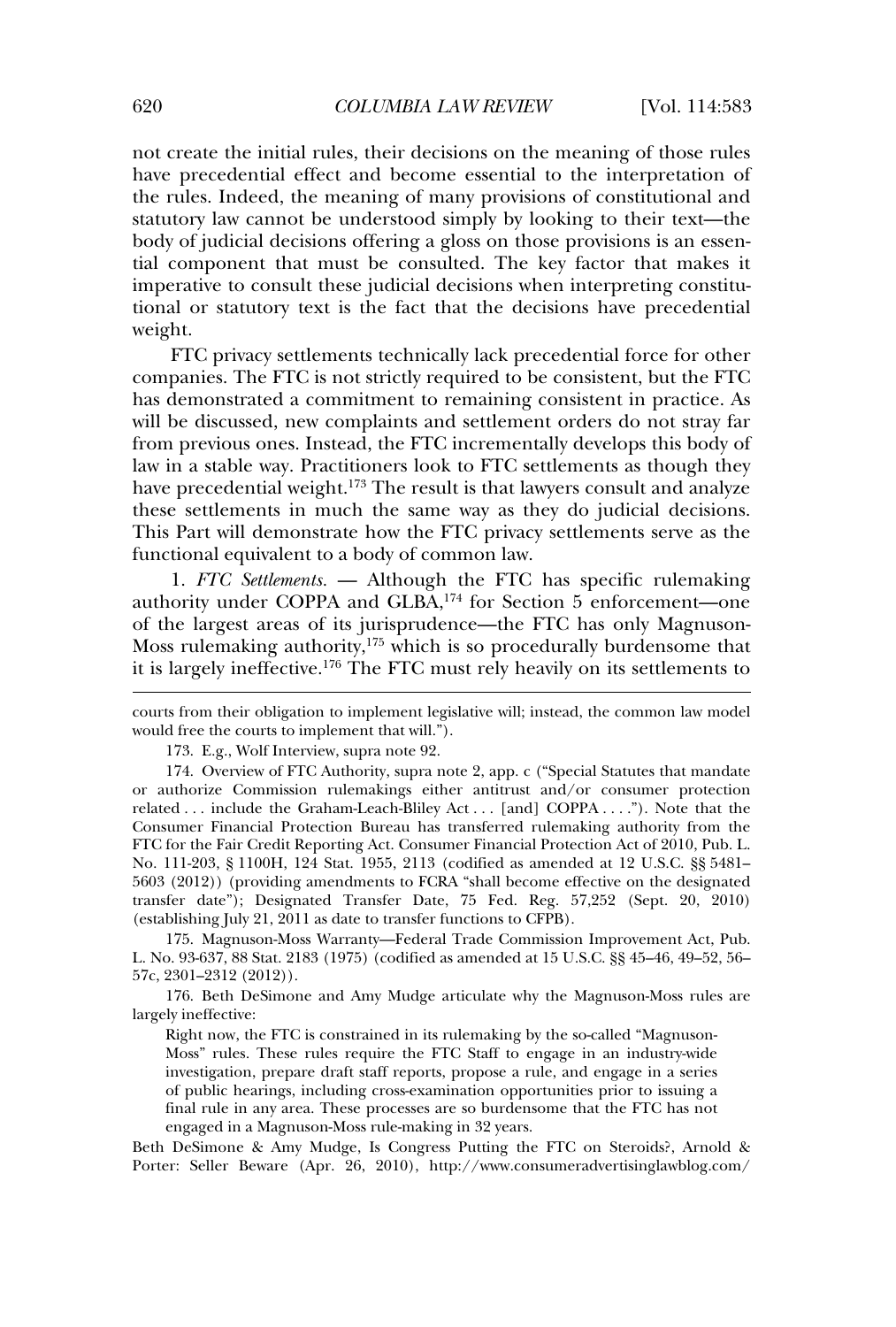is<br>signal the basic rules that it wants companies to follow. Indeed, this is<br>how courts create rules in the common law. Because courts cannot legishow courts create rules in the common law. Because courts cannot legisfuture cases by way of precedent. When the FTC issues a settlement, it future cases by way of precedent. When the FTC issues a settlement, it  $a_1$  and the cases  $a_1$  and  $a_2$  is presedent. After the FTC assets a section only, to typically issues a complaint and settlement document simultaneously, and these are publicized on the FTC's website. Among privacy law practitioners, FTC settlements are major news and generate significant  $\mu$  are the theory  $177$ 

attention.<sup>177</sup><br>Why are these settlements akin to common law? First, they are publi-<br>cized, and the FTC follows them. Accordingly, they have a kind of prececized, and the FTC follows them. Accordingly, they have a kind of precedential value, and they serve as a useful way to predict future FTC activity. (the extent they affect behavior) unlike in the litigation context,<br>(to the extent they affect behavior) unlike in the litigation context, (to the extent they affect behavior) unlike in the litigation context,<br>where there can be a split of authority on what is or is not prohibited where there can be a split of authority on what is or is not prohibited<br>and the  $2^{178}$  Additionally, every state has adopted some form of a conconduct."<sup>178</sup> Additionally, every state has adopted some form of a con- $\frac{1}{2}$  such that the first of  $\frac{1}{2}$  and  $\frac{1}{2}$  and  $\frac{1}{2}$  and  $\frac{1}{2}$  and  $\frac{1}{2}$  and  $\frac{1}{2}$  and  $\frac{1}{2}$  such that  $\frac{1}{2}$  and  $\frac{1}{2}$  and  $\frac{1}{2}$  and  $\frac{1}{2}$  and  $\frac{1}{2}$  and  $\frac{1}{2}$  and  $\epsilon$  explicitly look to FTC interpretations of overlapping concepts to guide  $\sum_{n=1}^{\infty}$  settlement,  $179$ 

enforcement.<sup>179</sup><br>Second, FTC settlements are viewed by the community of privacy<br>practitioners as having precedential weight. Privacy lawyers routinely use FIGURES TO SUBDIVISE THE REFREE BY THE COMMUNITY OF FIGURES<br>FTC settlements to advise companies about how to avoid triggering FTC FTC settlements to abse companies about how to avoid triggering FTC settlements to advise companies about how to avoid triggering FTC enforcement.<sup>180</sup> For example, Wolf notes that when counseling clients,<br>the frequently references estimities that triggered FTC actions.<sup>181</sup> Many firms that counsel counsel counsel counsel counsel counsel counsel counsel with the frequently references activities that triggered FTC actions.<sup>181</sup> Many firms that counsel clients on privacy matters routinely post and dissemi-

 $2010$  is constraint the ftc-on-steroids. Hence  $\alpha$  is the future on  $\alpha$  is the steroids.

rulemaking procedures under Magnuson-Moss Warranty Act).<br>177. Cf., e.g., infra Part III (providing overview of trends in development of FTC<br>privacy jurisprudence). privacy jurisprudence). cy jurisprudence).<br>178. Wolf Interview, supra note 92.

178. Wolf Interview, supra note 92.<br>179. See, e.g., Jean Braucher, Deception, Economic Loss and Mass-Market<br>Customers: Consumer Protection Statutes as Persuasive Authority in the Common Law of Fraud, <sup>48</sup> Ariz. L. Rev. 829, 851 (2006) (noting many state statutes "call upon state courts Fraud, 48 Ariz. L. Rev. 829, 851 (2006) (noting many state statutes "call upon state courts<br>to interpret them in light of FTC interpretations" and courts often rely on FTC to interpret them in light of FTC interpretations" and courts often rely on FTC between the FTC Act and the state 'little FTC Acts'"). But see Henry N. Butler & Joshua D. between the FTC Act and the state 'little FTC Acts'"). But see Henry N. Butler & Joshua D.<br>Wright, Are State Consumer Protection Acts Really Little-FTC Acts?, 63 Fla. L. Rev. 163, Wright, Are State Consumer Protection Acts Really Little-FTC Acts?, 63 Fla. L. Rev. 163, involves claims consistent with behavior that is likely legal under the FTC standard."). the set of interview. See Wolf Interview, supra note 92 (describing practice of informing clients to 180. See Wolf Interview, supra note 92 (describing practice of informing clients to

180. See Wolf Interview, supra note 92 (describing practice of informing clients to conform conduct to FTC consent decrees to avoid liability); see also Email from Joel e also Email from conduct to FTC consent decrees to avoid liability); see also Email from Joel Winston, former Assoc. Dir., Div. of Privacy & Identity Prot., FTC, to authors (Apr. 8, Winston, former Assoc. Dir., Div. of Privacy & Identity Prot., FTC, to authors (Apr. 8,<br>2013) [hereinafter Winston Interview] (on file with the *Columbia Law Review*) (discussing 2013) [hereinafter Winston Interview] (on file with the *Columbia Law Review*) (discussing<br>practice of many law firms of sending clients FTC settlement alerts that include highly practice of many law firms of sending clients FTC settlement alert<br>detailed analyses of pleadings and predictions for future FTC action). led analyses of pleadings and predictional and the 181. Wolf Interview, supra note 92.

*Columbia Law Review*); see also FTC, Rulemaking: Operating Manual, Chapter Seven, available at http:// *Review*); see also FTC, Rulemaking: Operating Manual, Chapter Seven, available at http:// www.ftc.gov/sites/default/files/attachments/ftc-administrative-staff-manuals/ch07rulema www.ftc.gov/sites/default/files/attachments/ftc-administrative-staff-manuals/ch07rulema<br>king.pdf (on file with the *Columbia Law Review*) (last visited Feb. 7, 2014) (delineating .<br>naking procedures under Magnuson-Moss Warranty Act).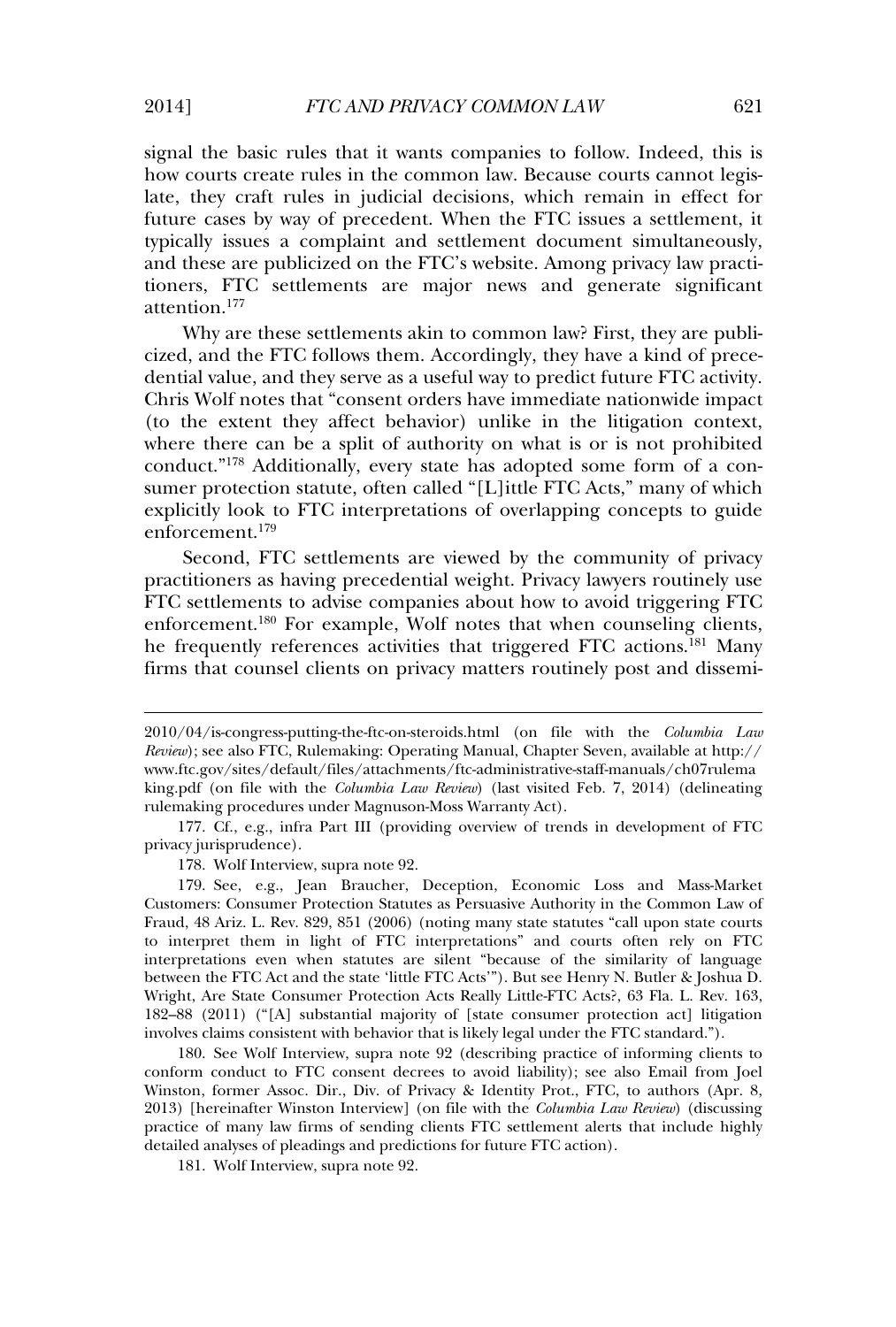nate information about recent FTC settlements on their blogs.<sup>182</sup><br>Addressing the precedential value of FTC settlements, David Vladeck Addressing the precedential value of FTC settlements, David Vladeck states:  $\overline{0}$  is not uncommon for  $\overline{1}$ 

s:<br>
It is not uncommon for lawyers representing respondents in<br>
agency proceedings—investigations and then formal comagency proceedings—investigations and then formal comgency proceedings—investigations and their formal com-<br>plaints—to cite prior complaints or orders (consent or liti-<br>gated) as "precedent" as to what constitutes an unfair or decepgated) as "precedent" as to what constitutes an unfair or decepgated) as precedent as to what constitutes an unian or decep-<br>tive trade practice. And I think that practice makes sense. and do informal regulation regulation regulation and produce makes sense.<br>Complaints do signal the agency's view of the applicable law, complaints to signal the agency's view of the applicable law,<br>and do inform regulated parties as to the agency's view of how<br>the law applies to a discrete and identified set of facts. So it and do miorm regulated parties as to the agency's view of how<br>the law applies to a discrete and identified set of facts. So it<br>seems entirely appropriate that counsel would rely on them to seems entirely appropriate that counsel would rely on them to draw inferences about the correctness, or fairness, of the agency's position in an investigation and contested action.<sup>183</sup> agency's position in an investigation and contested action.<sup>183</sup><br>Wolf notes that "[i]t is indeed fair to say that FTC settlements are fol-

Wolf notes that "[i]t is indeed fair to say that FTC settlements are fold like cases interpreting a statute would be followed." $^{\rm 184}$ lowed like cases interpreting a statute would be followed."<sup>184</sup><br>Indeed, this seems to be the precise intent of the FTC. Toby Levin, a

senior attorney with the FTC from 1984 to 2005, states that "[t]he audiwhere the interest or engagement of  $\frac{1}{2}$  and  $\frac{1}{2}$  and  $\frac{1}{2}$  and  $\frac{1}{2}$  and  $\frac{1}{2}$  and  $\frac{1}{2}$  where the similar property similarly situated company, whether in that market or engaging in a similar practice."<sup>185</sup> Levin fur- $\frac{1}{2}$ s lains:

explains:<br>
Given its limited resources, the FTC intends for consent<br>
orders to send a clear message that the practices identified in orders to send a clear message that the practices identified in the complaint violate the FTC Act. It may wait to bring addiof the complaint violate the FTC Act. It may wait to bring additional cases involving the same practice to see if the order is tional cases involving the same practice to see if the order is about a cases involving the same practice to see if the order is<br>receiving the national attention it intends. If not, it may bring<br>additional actions or send "warning letters" to a number of receiving the national attention it intends. If not, it may bring<br>additional actions or send "warning letters" to a number of<br>companies engaged in the same practice, putting them on additional actions of send warning retters to a number of<br>companies engaged in the same practice, putting them on<br>notice that the practice, if continued, will put the company at notice that the practice, if continued, will put the company at risk of an FTC action.  $186$ 

risk of an FTC action.<sup>186</sup><br>According to Levin, "[T]he more responsible companies—the ones that<br>rely on their reputation as industry leaders—will take steps to address the proceduring to meeting the price meteor deep state<br>practices outlined in an FTC settlement."<sup>187</sup> practices outlined in an FTC settlement."187

practices outlined in an FTC settlement."<sup>187</sup><br>FTC settlements are thus like the common law because they are<br>treated in practice like the common law. The orders are publicized with treated in practice like the common law. The orders are publicized with the intent that practitioners rely upon them, and practitioners do so. The FICT IN THE CALL THE STATE OF THE PLANSIS CONSIDERED THE EXAMPLE THE EXAMPLE THE EXAMPLE THE EXAMPLE THE FTC's intent is just part of the equation, for the common law effect of

182. E.G., Wendell Bartnick & Edward Holman, Wendell Bartnick & Edward Holman, Wendell Bartnick & Edward Holman,

<sup>182.</sup> E.g., Wendell Bartnick & Edward Holman, RockYou Agrees to FTC Settlement<br>After Data Breach and Alleged COPPA Violations, Wilson Sonsini Goodrich & Rosati: Eve After Data Breach and Alleged COPPA Violations, Wilson Sonsini Goodrich & Rosati: Eye<br>on Privacy (May 2012), http://www.wsgr.com/publications/PDFSearch/eye-on-privacy/ on Privacy (May 2012), http://www.wsgr.com/pu<br>May2012/#3 (on file with the *Columbia Law Review*).  $\frac{18012}{43}$  (on file with the *Columbia Law*<br>183. Vladeck Interview, supra note 68.

<sup>183.</sup> Vladeck Interview, supra note<br>184. Wolf Interview, supra note 92.

<sup>184.</sup> Wolf Interview, supra note 92.

<sup>184.</sup> Wolf Interview, supra note 92.<br>
185. Email from Toby Levin, former Senior Att'y, FTC, to authors (Apr. 3, 2013)<br>
[hereinafter Levin Interview] (on file with the *Columbia Law Review*). [hereinafter Levin Interview] (on file with the Columbia Law Review).

<sup>186.</sup> Id.

<sup>187.</sup> Id.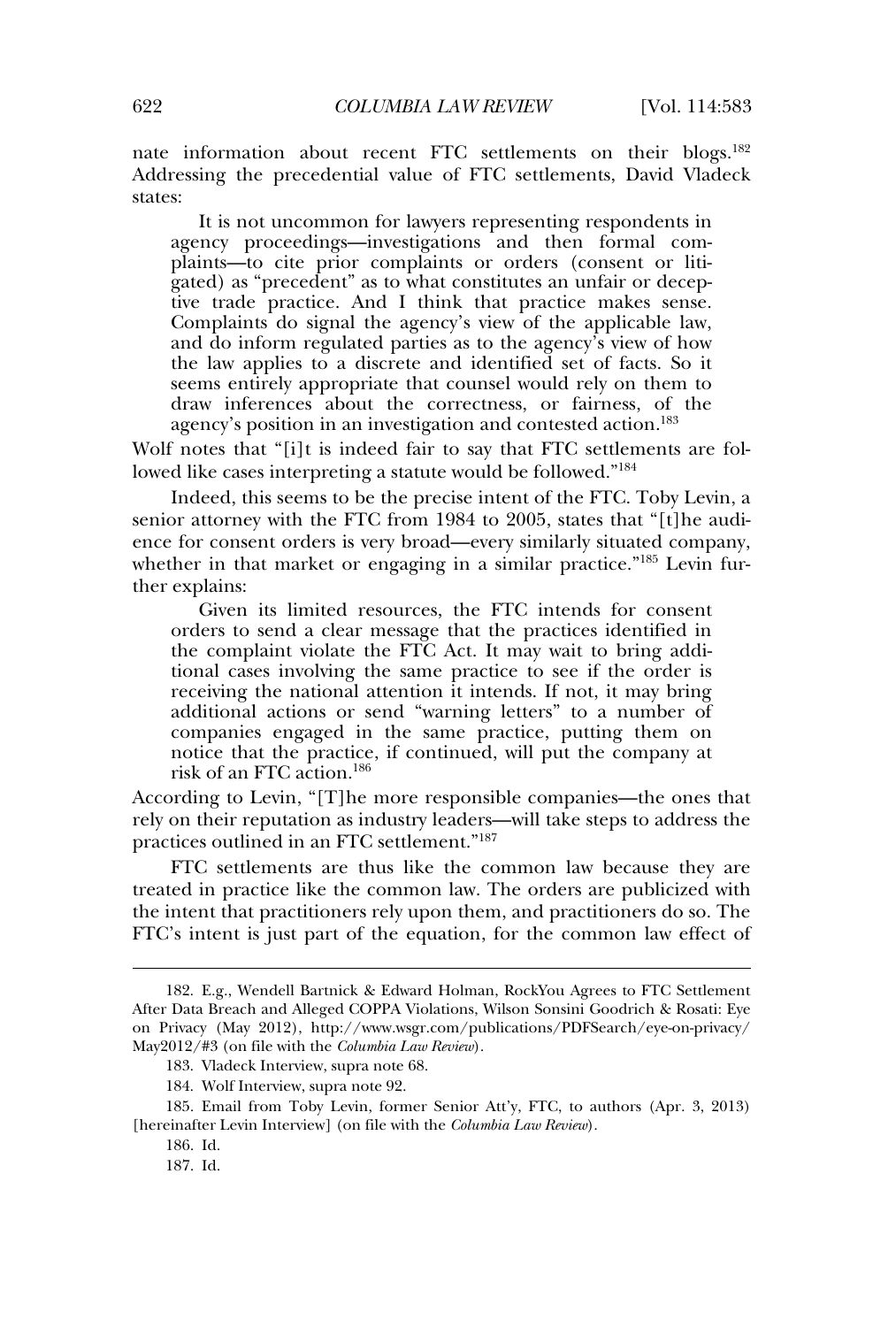FTC settlements rests heavily upon how they are received by the companies they regulate and the community of practitioners that advises these  $\sum_{\rm panies.}$ 

 settlements are not equal to judicial decisions. Unlike judicial decisions, where other stakeholders are able to be heard through judicial decisions, where other stakeholders are able to be heard through of companies are often secret and only announced when the settlement<br>of companies are often secret and only announced when the settlement has been issued. As Wolf observes, "Unlike in litigation, the adversarial process and . . . role of the tribunal is quite limited as companies fre-<br>process and . . . role of the tribunal is quite limited as companies freprocess and . . . role of the tribunal is quite limited as companies frequently enter into consent orders to avoid publicity, and thus agree that there has been enough of a case made to settle (even though in litiga-<br>there has been enough of a case made to settle (even though in litigathere has been enough of a case made to settle (even though in litiga-<br>tion, they might be able to prove otherwise)."<sup>188</sup> Nevertheless, the FTC does have a comment period where other stakeholders can be heard<br>does have a comment period where other stakeholders can be heard before the settlements are finalized. Commissioners vote on settlement<br>before the settlements are finalized. Commissioners vote on settlement before the settlements are finalized. Commissioners vote on settlement<br>orders and often write concurring and dissenting statements to reflect orders and often write concurring and dissenting statements to reflect<br>their view on an action.<sup>189</sup> The Commission also sends direct letters to their view on an action.<sup>189</sup> The Commission also sends direct letters to those who comment on the proposed orders addressing their conthose who comment on the proposed orders addressing their con-<br>corns.<sup>190</sup> This is similar in effect to an appellate court's handling of provide the proposed states and cases and the ability of interested parties to voice<br>particular issues in a case and the ability of interested parties to voice supportion and concern, and highlight various interested parties to voice<br>support and concern, and highlight various interests through amicus support and concern, and highlight various interests through amicus briefs.  $\mathcal{S}_{\mathbf{S}}$ .

Settlements need not be as binding on future cases as judicial deciestablished doctrine of precedent for settlements, the FTC has been rela-<br>established doctrine of precedent for settlements, the FTC has been relaestablished doctrine of precedent for settlements, the FTC has been relaexplicitly consistent in its privacy jurisprudence. Although the FTC rarely<br>explicitly cites settlement orders in later, separate settlement orders. explicitly cites settlement orders in later, separate settlement orders, memoranda accompanying proposed pleadings would typically cite to<br>memoranda accompanying proposed pleadings would typically cite to the Bureau and the Commission prior complaints or consent orders as<br>the Bureau and the Commission prior complaints or consent orders as memorantal accompanying proposed predaings would syptemy exercise<br>the Bureau and the Commission prior complaints or consent orders as<br>precedent for bringing the action against a proposed respondent."<sup>191</sup>

188.

<sup>188.</sup> Wolf Interview, supra note 92.

<sup>188.</sup> Wolf Interview, supra note 92.<br>189. E.g., United States v. Google Inc., No. CV 12-04177 SI, at 1 (N.D. Cal. Nov. 6,<br>2012) (statement of the Commission), available at http://www.ftc.gov/sites/default/files/ 2012) (statement of the Commission), available at http://www.ftc.gov/sites/default/files/ documents/cases/2012/08/120809googlestatement.pdf (on file with the *Columbia Law*<br>*Review*); id. (Rosch, Comm'r, dissenting), available at http://www.ftc.gov/sites/default/ *Review*); id. (Rosch, Comm'r, dissenting), available at http://www.ftc.gov/sites/default/<br>files/documents/cases/2012/08/120809googleroschstatement.pdf (on file with the files/documents/cases/2012/08/120809googleroschstatement.pdf (on file with the Columbia Law Review) (arguing consent decree cannot be in public interest when it contains denial of liability); In re GeoCities, Inc., 127 F.T.C. 94, 133 (1999) (decision & contains denial of liability); In re GeoCities, Inc., 127 F.T.C. 94, 133 (1999) (decision & order) (Swindle, Comm'r, concurring), available at http://www.ftc.gov/sites/default/ order) (Swindle, Comm'r, concurring), available at http://www.ftc.gov/sites/default/ files/documents/cases/1999/02/9823015swindlestatement.htm (on file with the *Columbia*<br> *Law Review*) (emphasizing order remedying violations in particular case does not mean Law Review) (emphasizing order remedying violations in particular case dividations should necessarily be found with other commercial internet sites). violations should necessarily be found with other commercial internet sites).

violations should necessarily be found with other commercial internet sites).<br>190. See, e.g., Equifax Information Services LL [sic], FTC, http://ftc.gov/os/case<br>list/1023252/index.shtm (on file with the *Columbia Law Revie*  $\frac{1}{2013}$  (providing links to letters). 2013) (providing links to letters).

<sup>2013) (</sup>providing links to letters).<br>
191. Levin Interview, supra note 185 ("We generally looked at prior complaints and<br>
consent orders as guides to drafting pleadings in new cases.").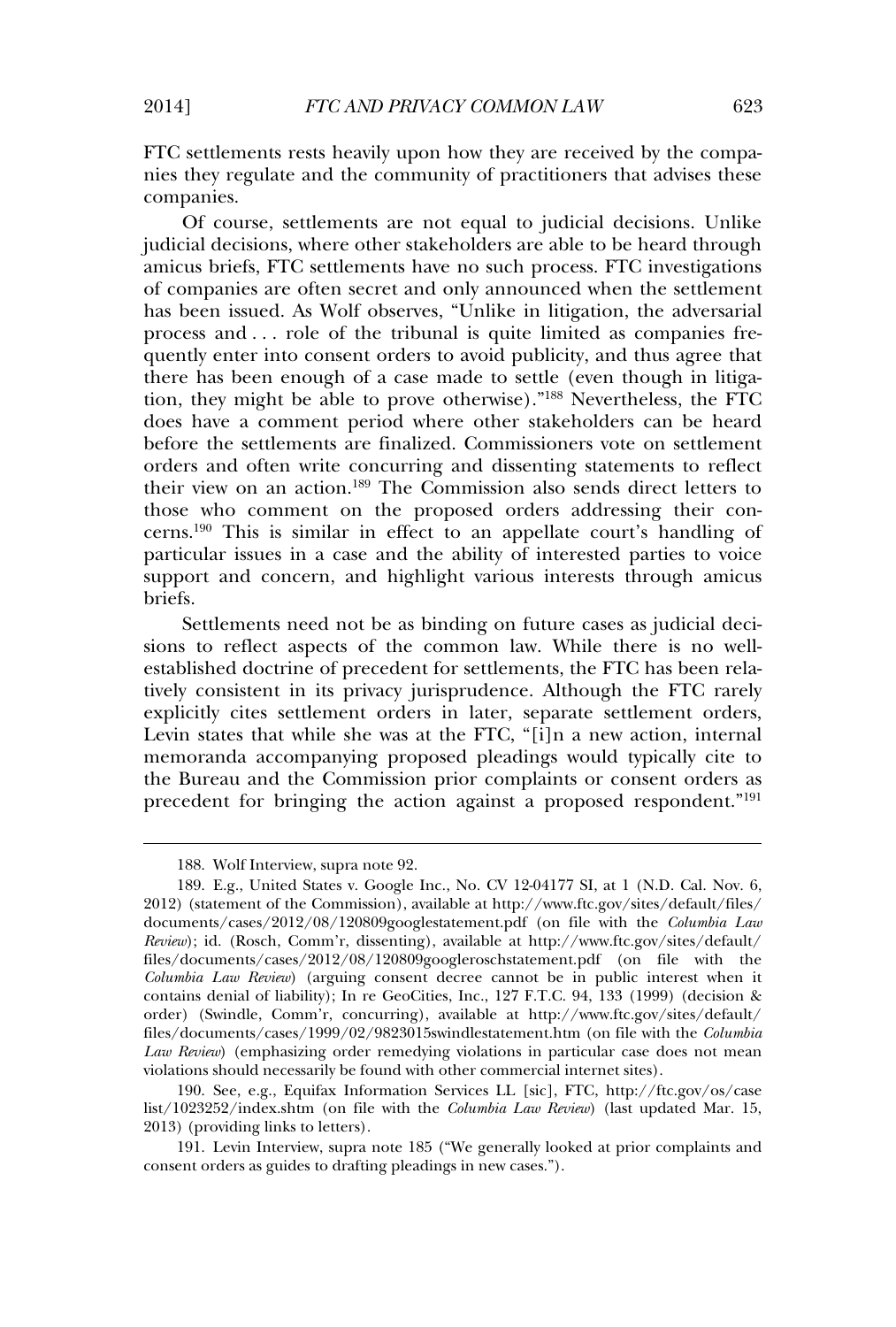The FTC has referenced previous consent orders in statements that<br>accompany final orders. For example, in a letter to commenter Sidley accompany final orders. For example, in a letter to commenter Sidley accompany final orders. For example, in a letter to commenter Sidley Austin, LLP as part of *In re Sears Holdings Management Corp.*, the FTC referenced two prior consent orders that were similar to the current one to demonstrate consistency.<sup>192</sup> Indeed, the FTC settlements are rarely incon-<br>demonstrate consistency.<sup>192</sup> Indeed, the FTC settlements are rarely inconsistent with each other. There have been hardly any noted instances of<br>sistent with each other. There have been hardly any noted instances of sistent with each other. There have been hardly any noted instances of inconsistency, despite a sizeable number of practitioner commentators have analyzed FTC cases.

who have analyzed FTC cases.<br>Precedent is largely a practice that is held together by custom and<br>norms. Of course, appellate courts can reverse lower courts, and this pronorms. Of course, appellate courts can reverse lower courts, and this pro $t_{\text{Spects}}$  is bodies, equality than bodies can be considered to  $\mu$ , and the  $\mu$ -We are the served as a consistent than bodies of case law. According to Joel and whose career at the FTC spanned more than thirty years, although<br>and whose career at the FTC spanned more than thirty years, although and whose career at the FTC spanned more than thirty years, although "[als a general matter, the Commission doesn't cite consents as legal precedent in formal adjudicatory proceedings," the FTC and its staff precedent in formal adjudicatory proceedings," the FTC and its staff<br>"often blur the lines between consents and adjudicated orders in citing "often blur the lines between consents and adjudicated orders in citing cases as precedent. This may come up in consent negotiations, speeches, other informal communications. $^{193}$ 

and other informal communications.<sup>5193</sup><br>Winston notes that consent decrees are often "designed" to "have a<br>huge impact on other businesses in the same industry or that use similar present the case of the strategic in the same industry or that use similar practices" because the FTC "must be strategic in bringing its cases, since it doesn't have the resources to pursue more than a relatively small frac-<br>it doesn't have the resources to pursue more than a relatively small frac $t_{\text{total}}$  tides to the case of the case of the cases of the cases of the cases of the case of  $t_{\text{final}}$  and  $t_{\text{final}}$  are the cases of  $t_{\text{final}}$  and  $t_{\text{final}}$  are  $t_{\text{final}}$ to about the discussion of law violators."<sup>194</sup> Thus, "the cases are designed to send a message hers similarly situated." $^{195}$ 

to others similarly situated."<sup>195</sup><br>Winston notes that in his current role as a privacy lawyer in private<br>practice, he has been "surprised at how intense the level of scrutiny is  $\frac{1}{2}$  by the business community and the private delected of scrutiny is  $\frac{1}{2}$ . both by the business community and the private bar."<sup>196</sup> He goes on to observe:

rve:<br>They seem to analyze literally every word of the complaint and<br>order in search of hidden messages: in particular many of the FILEY SECIN TO analyze incrainy every word of the complaint and<br>order in search of hidden messages; in particular many of the<br>law firms with FTC practices put out client alerts whenever the law firms with FTC practices put out client alerts whenever the the place place planet and the place of the planet the predictions of FTC issues a settlement that include highly detailed analyses of The states a settlement that include highly detailed analyses of<br>the pleadings and predictions on what they might portend for<br>the future.<sup>197</sup> the future. $197$ 

the future.<sup>197</sup><br>In some ways, settlements might have good features that judicial de-<br>cisions lack. A settlement is mutually agreed upon by both the FTC and cisions lack. A settlement is mutually agreed upon by both the FTC and the defendant, so it represents a workable compromise. Judicial decisions

192. Letter from

Donald S. Clark, Sec'y, FTC, to Alan Charles Raul, Sidley Austin, LLP (Aug. 31, 2009), available at http://www.ftc.gov/sites/default/files/documents/cases /2009/09/090909searsletteraustin.pdf (on file with the *Columbia Law Review*). e 1930. 1990. 1990. 1990. 1990. 1990. 1990. 1990. 1990. 1990. 1990. 1990. 1991. 1991. 1992. 1992. 1993. 1992. 1<br>1993. Winston Interview, supra note 180.

<sup>193.</sup> Winston Interview, supra note 180.

<sup>194.</sup> Id.

196. Id.

<sup>196.</sup> Id.

<sup>197.</sup> Id.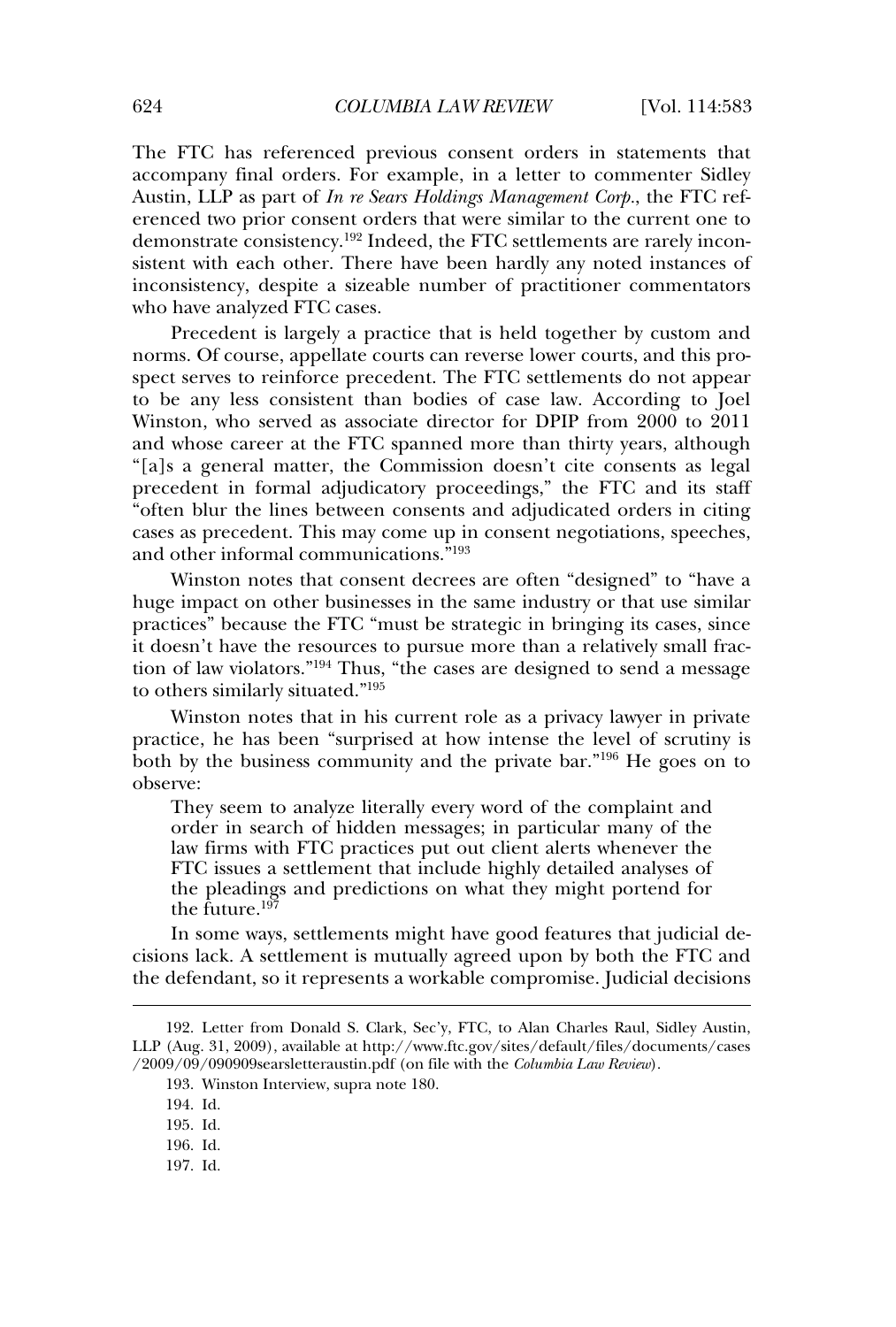need not reach this compromise point. The benefit of reaching a com-<br>promise is that the doctrines emerging from these compromises are likely to be workable for at least several key stakeholders, whereas there is likely to be workable for at least several key stakeholders, whereas there is able or unsatisfactory to an ideal server in<br>able or unsatisfactory to any stakeholder. able or unsatisfactory to any stakeholder.

able or unsatisfactory to any stakeholder.<br>
On the other hand, the company brokering the compromise might<br>
not be representative of all stakeholders or even of a majority of stakeholders. The compromise might be workable for that company and oth-<br>holders. The compromise might be workable for that company and others of a similar size and structure, but might not be as workable for other<br>ers of a similar size and structure, but might not be as workable for other constant the compensation inger the normalise for them competed on the companies. In fact, there is a risk that the FTC could bully small compano a measure with limited resources in order to collaterally attack larger organiza-<br>nies with limited resources in order to collaterally attack larger organizathe complete through the consent decree process. While this risk is present, the consent decree process. While this risk is present, the tions through the consent decree process. While this risk is present, the Fract that the FTC has pursued the largest and most popular players in the internet space suggests that the agency has not behaved in this internet space suggests that the agency has not behaved in this  $ner.^{198}$ 

manner.<sup>198</sup><br>Regardless of the desirability of a body of doctrines crafted from set-<br>tlements, this is the body of doctrine that exists in the domain of privacy regulation is the body of doctrine that exists in the domain of regulation, and in practice it functions similarly to common law. regulation, and in practice it functions similarly to common law. regulation, and in practice it functions similarly to common law.<br>The doctrines in the FTC settlements should be studied like a body

Fire assumes in the 110 setatements thout so statica the a soci-<br>of common law as adaptive, iterative, and increasingly determinative.<br>Doing so demonstrates that there is order to what might appear chaotic. It shows that there is predictability and clear doctrinal development in<br>It shows that there is predictability and clear doctrinal development in E only so demonstrates that there is stated to what ingite appear entirely<br>It shows that there is predictability and clear doctrinal development in<br>this body of regulation. Viewing the FTC settlements as a common law this body of regulation. Viewing the FTC settlements as a common law specific FTC private must be discussed by the second must be discussed by evolutionary process also provides a perspective in the debate over how standards that might have initially seemed vague are becoming more<br>specific FTC privacy jurisprudence must be. As will be discussed below,<br>standards that might have initially seemed vague are becoming more standards that might have initially seemed vague are becoming more ific over time.

specific over time.<br> *FTC Reports and Materials.* — In addition to settlement agreements,<br>
the FTC has created a form of "soft law"<sup>199</sup> that consists of guidelines, the FTC has created a form of "soft law"<sup>199</sup> that consists of guidelines, press releases, workshops, and white papers.<sup>200</sup> In the past two years

and Staff Reports, FTC, http://www.ftc.gov/policy/reports/policy-reports/commission-<br>and-staff-reports (on file with the *Columbia Law Review*) (last visited Feb. 7, 2014); see also

198.

For example, the FTC has brought actions against LinkedIn, Google, Facebook. and Microsoft. See supra note 48 (listing LinkedIn federal actions); supra notes 86–87 and<br>accompanying text (discussing record \$22.5 million fine in Google case); infra notes 247– 249 and accompanying text (discussing record \$22.5 million fine in Google case); infra notes 247–<br>249 and accompanying text (addressing litigation around Facebook's deceptive privacy promises); infra notes 260–261 (describing Microsoft's misrepresented security measures). nises); infra notes 260–261 (describing Microsoft's misrepresented security measures).<br>199. See, e.g., David M. Trubek & Louise G. Trubek, Hard and Soft Law in the

<sup>199.</sup> See, e.g., David M. Trubek & Louise G. Trubek, Hard and Soft Law in the Construction of Social Europe: The Role of the Open Method of Coordination, 11 Eur. Construction of Social Europe: The Role of the Open Method of Coordination, 11 Eur.<br>L.J. 343, 344 (2005) (describing sanctions and uniform rules as distinguishing factors L.J. 343, 344 (2005) (describing sanctions and uniform rules as distinguishing factors<br>between hard and soft law); Louise G. Trubek, New Governance and Soft Law in Health between hard and soft law); Louise G. Trubek, New Governance and Soft Law in Health Care Reform. 3 Ind. Health L. Rev. 139, 149 (2006) (identifying "soft law" as "informal" Care Reform, 3 Ind. Health L. Rev. 139, 149 (2006) (identifying "soft law" as "informal processes to resolve grievances and disputes, including negotiation and multistepped<br>procedures" and "hard law" as characterized by "command and control, court based procedures" and "hard law" as characterized by "command and control, court based<br>dispute resolution, uniform rules, punitive sanctions, and court challenges for dispute resolution, uniform rules, punitive sanctions, and court challenges for noncompliance"). noncompliance").<br>200. The FTC's repository of reports and materials is accessible online. Commission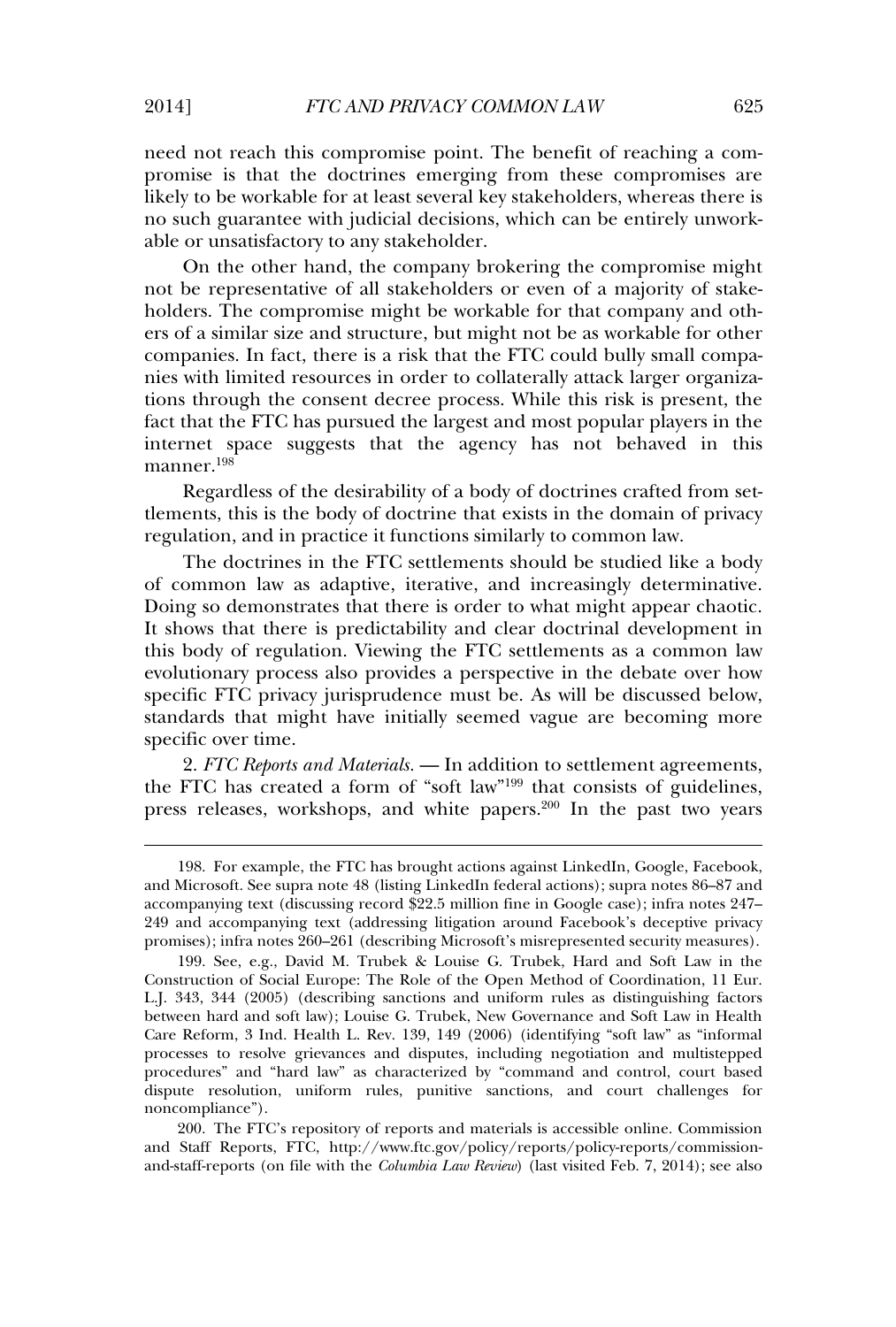alone, the FTC has issued reports on the proper use of facial recognition<br>technologies.<sup>201</sup> privacy disclosures on mobile applications.<sup>202</sup> mobile  $\frac{1}{2}$  and  $\frac{1}{2}$  children  $\frac{1}{2}$  children,  $\frac{203}{2}$  and es on mobile applications,<sup>202</sup> mobile<br>a sweeping report entitled *Protecting Consumer Privacy in an Era of Rapid Change*, which summarizes the FTC's consumer Privacy in an Era of Rapid Change, which summarizes the FTC's<br>current and future approach to privacy regulation centered on privacy by current and future approach to privacy regulation centered on privacy by design, simplified choice for businesses and consumers, and greater  $T_{\text{S} \text{parameter}}^2$  are purpose matrix of the FTC as guides, yet the FTC as guides, yet the FTC as guides, yet the FTC as guides, yet the FTC as guides, yet the FTC as guides, yet the FTC as guides, yet the FTC as guides, ye

These materials are purportedly offered by the FTC as guides, yet the FTC has never clearly articulated which parts of its recommendations the FTC has never clearly articulated which parts of its recommendations. cized this lack of clarity because they feel compelled to be overly cautious<br>cized this lack of clarity because they feel compelled to be overly cautious cized this lack of clarity because they feel compelled to be overly cautious. oid running afoul of opaquely defined boundaries. $^{205}$   $\hskip10mm$   $\hskip10mm$   $\hskip10mm$ 

Nevertheless, because these materials serve to illuminate the FTC's<br>philosophy and approach, as well as its interpretation of Section 5, these materials have weight. They may not be exactly akin to advisory opinions,<br>materials have weight. They may not be exactly akin to advisory opinions. purses provided a suppressed as well as the meet prediction of section e, and<br>materials have weight. They may not be exactly akin to advisory opinions,<br>but they can come quite close. Companies take the guidance in these but they can come quite close. Companies take the guidance in these but they can come quite crosser companies and the guitalities in these materials can become almost like rules. become almost like rules.<br>Perhaps the best analogue to this soft law is dicta in judicial opin-

ions. The FTC materials do not have the same force and effect of a setits regulatory and the summer and section  $\frac{1}{2}$  and  $\frac{1}{2}$  and  $\frac{1}{2}$  and  $\frac{1}{2}$  and  $\frac{1}{2}$  and  $\frac{1}{2}$  and  $\frac{1}{2}$  and  $\frac{1}{2}$  and  $\frac{1}{2}$  and  $\frac{1}{2}$  and  $\frac{1}{2}$  and  $\frac{1}{2}$  and  $\frac{1}{2}$  an enforce in the future. The FTC might change course or not enforce in the future. The FTC might change course or not enforce in that manner. The FTC might change course or not enforce in<br>that manner. The FTC might attempt an enforcement but be challenged but a company in court. Thus, FTC materials do not appear to be as<br>by a company in court. Thus, FTC materials do not appear to be as strongly a company in court. Thus, FTC materials do not appear to be as<br>strongly precedential as settlements, but they create incentives for comparticular to company in countries that, the materials as not<br>strongly precedential as settlements, but they create in<br>panies to comply, and thus serve as a softer kind of rule. panies to comply, and thus serve as a softer kind of rule.

Vladeck, former director of the Bureau of Consumer Protection,<br>said that there is a key difference between the best practices the FTC

available at http://www.ftc.gov/sites/default/files/documents/reports/mobile-apps-kids-*Columbia Law Review*). Columbia Law Review). nbia Law Review).<br>204. FTC. Protecting Consumer Privacy, supra note 78.

Bander (1986)

& Mulligan, supra note 83, at 313 (describing FTC's use of "soft law techniques to flesh out the meaning" of its substantive rules). to flesh out the meaning" of its substantive rules).

to flesh out the meaning" of its substantive rules).<br>
201. FTC, Facing Facts: Best Practices for Common Uses of Facial Recognition<br>
Technologies (2012), available at http://www.ftc.gov/sites/default/files/documents/ Technologies (2012), available at http://www.ftc.gov/sites/default/files/documents/ reports/facing-facts-best-practices-common-uses-facial-recognition-technologies/121022fac rts/facing-facts-best-practices-common-uses-facia<br>
chrpt.pdf (on file with the *Columbia Law Review*). ialtechrpt.pdf (on file with the *Columbia Law Review*).<br>202. FTC. Mobile Privacy Disclosures: Building Trust Through Transparency (2013).

available at http://www.ftc.gov/sites/default/files/documents/reports/mobile-privacy-dis closures-building-trust-through-transparency-federal-trade-commission-staff-report/130201 res-building-trust-through-transparency-federal-trade-comr<br>lleprivacyreport.pdf (on file with the *Columbia Law Review*). mobileprivacyreport.pdf (on file with the *Columbia Law Review*).<br>203. FTC. Mobile Apps-for-Kids: Disclosures Still Not Making the Grade (2012).

& Bartnick, Psychics, supra note 9, at 719 (calling lack of clarity "Russian Roulette" where companies essentially operate under strict liability clarity "Russian Roulette" where companies essentially operate under strict liability framework).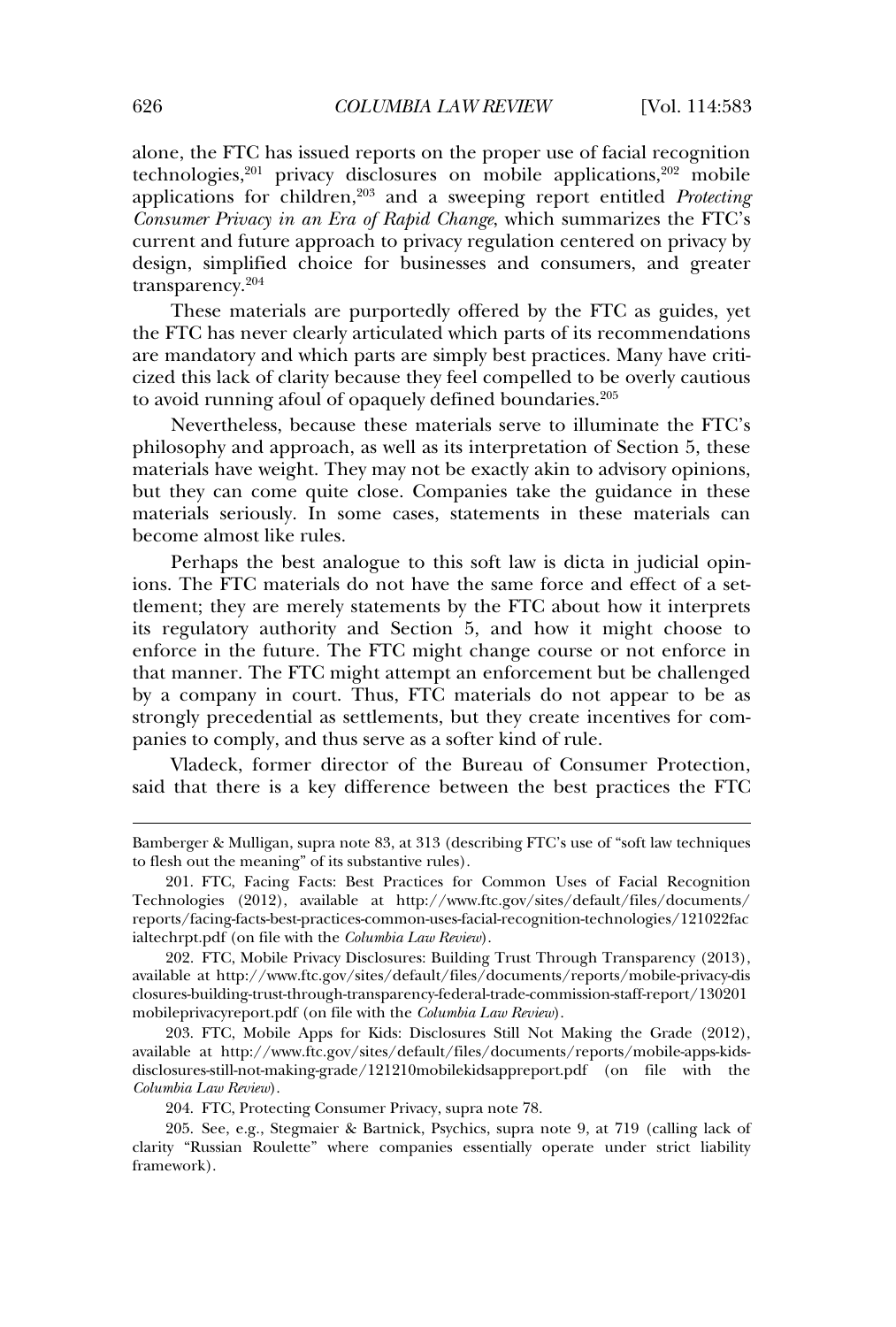proposes for guidance purposes and the standards it uses "to measure<br>unreasonableness or unfairness in enforcement cases."<sup>206</sup> For the cases it unreasonableness or unfairness in enforcement cases."206 For the cases it extending the FTC "look[s] at the company's conduct and see [s] to what<br>brings, the FTC "look[s] at the company's conduct and see [s] to what extent it measures up to industry standards writ large." $207$  When these "through deep and ongoing engagement with all stakeholders, and these "through deep and ongoing engagement with all stakeholders, and these "through deep and ongoing engagement with all stakeholders, and  $t_{\rm eff}$  and ongoing engagement is III. JURISPRUDENCE OF THE

# III. JURISPRUDENCE OF THE NEW COMMON LAW OF PRIVACY

If the FTC's body of doctrines is akin to a body of common law, what does this law hold? And where is it heading? does this law hold? And where is it heading?

does this law hold? And where is it heading?<br>FTC jurisprudence would not be noteworthy if it merely dealt with<br>obvious broken promises in privacy policies or obvious violations of statobvious broken promises in privacy policies or obvious violations of statures. With regard to its Section 5 cases, the FTC could have readily stuck to enforcing the most clearly broken promises. But instead, the FTC has<br>to enforcing the most clearly broken promises. But instead, the FTC has and the regime is no security that pushed the security contributed to enforcing the most clearly broken promises. But instead, the FTC has advanced doctrines that pushed far beyond this role and that have Franced doctrines that pushed far beyond this role and the fleshed out substantive standards that go beyond privacy policies. fleshed out substantive standards that go beyond privacy policies.

fleshed out substantive standards that go beyond privacy policies.<br>Would critics be correct to contend that the FTC has pushed too far?<br>Would they be correct to contend that the FTC has become arbitrary and Would they be correct to contend that the FTC has become arbitrary and  $\frac{1}{2}$ Chamber of Commercial and the  $\frac{1}{2}$  C mass second and  $\frac{1}{2}$  and  $\frac{1}{2}$  unpredictable in its enforcement? For example, in an amicus brief, the enforcement actions in fact harken back to past attempts to extend its<br>enforcement actions in fact harken back to past attempts to extend its enforcement actions in fact harken back to past attempts to extend its rement actions in fact harken<br>ority beyond proper bounds."<sup>209</sup> authority beyond proper bounds." $209$ <br>We contend that the FTC's privacy jurisprudence has developed

not arbitrary or surprising—they are quite predictable, almost inevitable. They are the byproduct of the consistent application of rules over time.<br>They are the byproduct of the consistent application of rules over time. They are the byproduct of the consistent application of rules over time. Frey are the byproduct of the consistent application of rules over time.<br>They are the byproduct of the consistent application of rules over time.<br>We begin this Part with an overview of FTC privacy jurisprudence and<br>then de then demonstrate the key patterns and trajectory of its development.

### An Overview of FTC Privacy Jurisprudence

For the purposes of this discussion, we will divide FTC privacy juris-<br>prudence into three broad areas: (1) deception. (2) unfairness, and (3) prudence into three broad areas:  $(1)$  deception,  $(2)$  unfairness, and  $(3)$ three of these areas is more developed than what is reflected in the three of these areas is more developed than what is reflected in the

206. Vladeck Interview, supra supra supra supra supra supra supra supra supra supra supra supra supra supra su<br>2008. Vladeck Interview, supra supra supra supra supra supra supra supra supra supra supra supra supra supra s

<sup>&</sup>lt;u>.</u><br>206. Vladeck Interview. supra note 68.

<sup>207.</sup> Id.

<sup>208.</sup> Id.

<sup>208.</sup> Id.<br>209. Brief of Chamber of Commerce of the United States of America et al. as Amici<br>Curiae in Support of Defendants at 5, FTC v. Wyndham Worldwide Corp., No. CV 12-1365-PHX PGR (D. Ariz. Mar. 25, 2013); see also Advertising to Kids and the FTC: <sup>A</sup> Regulatory PHX PGR (D. Ariz. Mar. 25, 2013); see also Advertising to Kids and the FTC: A Regulatory<br>Retrospective that Advises the Present 5–11, available at http://www.ftc.gov/sites/default/ Retrospective that Advises the Present 5–11, available at http://www.ftc.gov/sites/default/ files/documents/public\_statements/advertising-kids-and-ftc-regulatory-retrospective-advis files/documents/public\_statements/advertising-kids-and-ftc-regulatory-retrospective-advis<br>es-present/040802adstokids.pdf (on file with the *Columbia Law Review*) (last visited Feb. 7,<br>2014) (describing historical regulator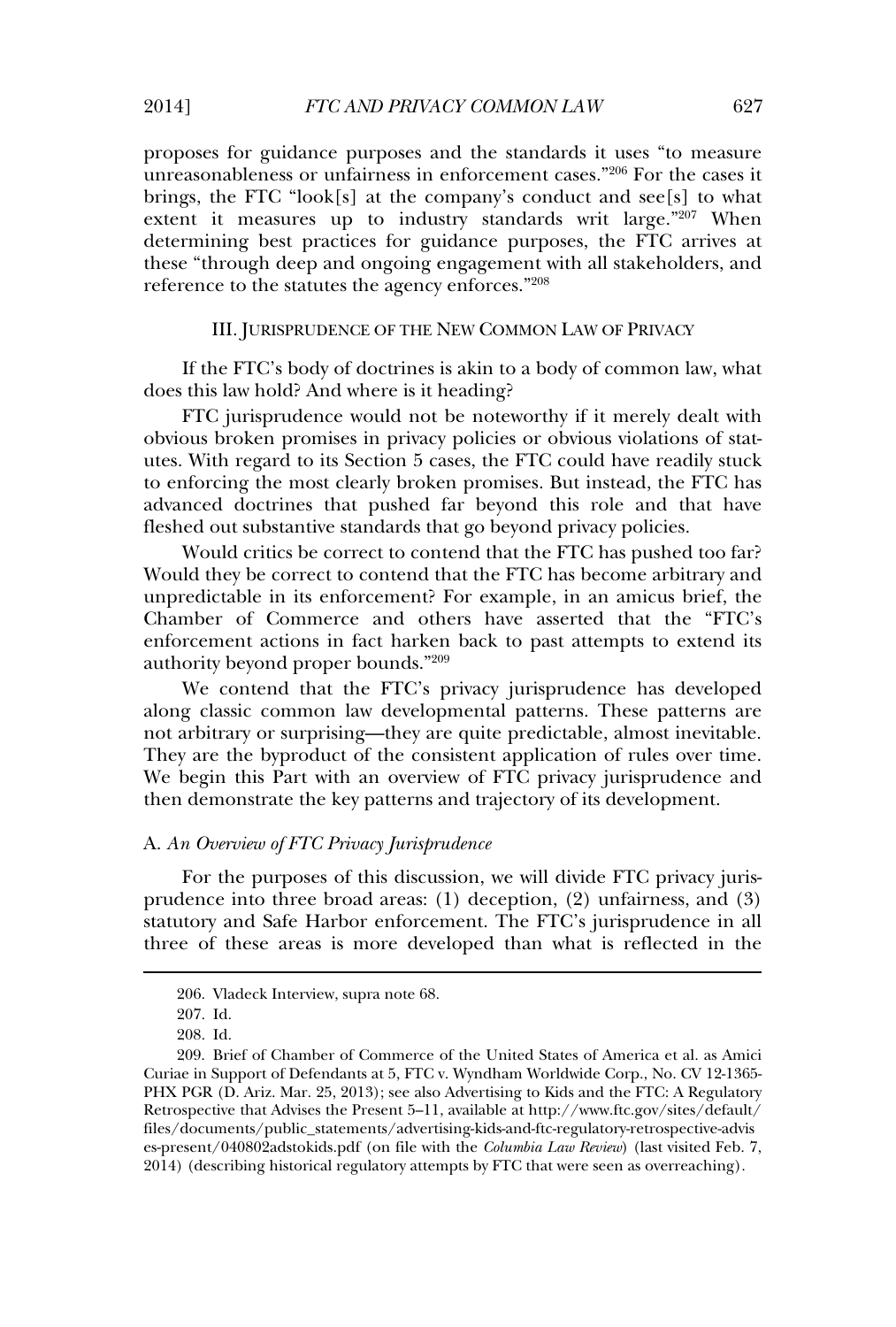common narrative. The FTC has developed a theory of deception that<br>not only includes broken promises of privacy and security, but also a not only includes broken promises of privacy and security, but also a ception due to insufficient notice of privacy-invasive activities. The FTC's<br>ception due to insufficient notice of privacy-invasive activities. The FTC's ception due to insufficient notice of privacy-invasive activities. The FTC's property changes computed to the distribution of deceiver unfairness actions are based on at least five distinct theories: retroactive design, and unfair information security practices. There has also been a design, and unfair information security practices. There has also been a substantial statutory bleed onto Section 5 as the FTC pairs statutory viola-<br>substantial statutory bleed onto Section 5 as the FTC pairs statutory violasubstantial statutory bleed onto Section 5 as the F1 tions with Section 5 violations for the same activity. tions with Section 5 violations for the same activity. tions with Section 5 violations for the same activity.<br>
1. *Deception*. — The FTC's early privacy cases focused on the decep-

defined as a "mislead as a "mislead" of the practice is that mislead practice is that mislead practice, that misleads are practice, that misleads are practice, that misleads are practice, that misleads are practice, the pr the consumer acting reasonably in the circumstances, to the consumer's the consumer acting reasonably in the circumstances, to the consumer's deterministic consumer acting reasonably in the circumstances, to the consumer's deterministic definition can be broken down into three requirements: (1) an act (representation, omission, or practice), (2) the likeli-<br>ments: (1) an act (representation, omission, or practice), (2) the likeliments: (1) an act (representation, omission, or practice), (2) the likelihood of a reasonable consumer's deception, and (3) materiality. The France (2) an arc (experimentally summarily or private), (2) the linear<br>hood of a reasonable consumer's deception, and (3) materiality. The<br>FTC primarily relies upon theories of deception when alleging privacy-FTC primarily relies upon theories of deception where<br>related violations of Section 5.<sup>211</sup> According to the FTC: related violations of Section 5.<sup>211</sup> According to the FTC:

ed violations of Section 5.<sup>211</sup> According to the FTC:<br>Practices that have been found . . . misleading or deceptive in<br>specific cases include false oral or written representations, mis-Fractices that have been found . . . insteading of deceptive in<br>specific cases include false oral or written representations, mis-<br>leading price claims, sales of hazardous or systematically defecspecific cases include tase or at or written representations, ins-<br>leading price claims, sales of hazardous or systematically defec-<br>tive products or services without adequate disclosures, failure to tive products or services without adequate disclosures, failure to and products of services without adequate disclosures, failure to<br>disclose information regarding pyramid sales, use of bait and<br>switch techniques. failure to perform promised services, and switch techniques, failure to perform promised services, and  $\frac{1}{2}$  failure to meet warranty obligations.<sup>212</sup>

failure to meet warranty obligations.<sup>212</sup><br>As this section demonstrates, although with respect to privacy the<br>FTC initially focused on broken promises, it went on to develop a more FTC initially focused on broken promises, it went on to develop a more considers the entirety of a company's dealings with the consumer, not<br>considers the entirety of a company's dealings with the consumer, not considers the entirety of a company's dealings with the consumer, not the specific promises made in the company's privacy policy.  $2^{13}$ just the specific promises made in the company's privacy policy.<sup>213</sup><br>a. *Broken Promises of Privacy*. — Much of the FTC's privacy jurispru-

these promises are explicit and clear, such as when a company violates its<br>these promises are explicit and clear, such as when a company violates its

210. Letter from

<sup>210.</sup> Letter from James C. Miller III to Hon. John D. Dingell, supra note 42, app. at  $\frac{1}{2}$ 183.

<sup>183.&</sup>lt;br>
211. Of the 154 privacy-related complaints analyzed for this Article, eighty-seven<br>
unambiguously relied upon a theory of deception in alleging a violation of Section 5. unambiguously relied upon a theory of deception in alleging a violation of Section 5,<br>whereas there were only forty-six complaints that unambiguously relied upon a theory of whereas there were only forty-six complaints that unambiguously relied upon a theory of unfairness in alleging a violation of Section 5. See FTC, Legal Resources, supra note 64<br>(listing recent FTC cases related to privacy and security). (listing recent FTC cases related to privacy and security).

*<sup>.</sup>* Letter from James C. Miller III to Hon. John D. Dingell, supra note 42, app. at  $\overline{\phantom{a}}$ 175

<sup>175.&</sup>lt;br>
213. See id. app. at 178 ("[T]he Commission considers the totality of the practice in<br>
determining how reasonable consumers are likely to respond."); see also Hofmann, supra determining how reasonable consumers are likely to respond."); see also Hofmann, supra<br>note 1, at 4:1.2 ("The FTC evaluates the entire transaction or course of dealing to note 1, at  $4:1.2$  ("The FTC evaluates the entire transletermine whether a business's conduct was deceptive.").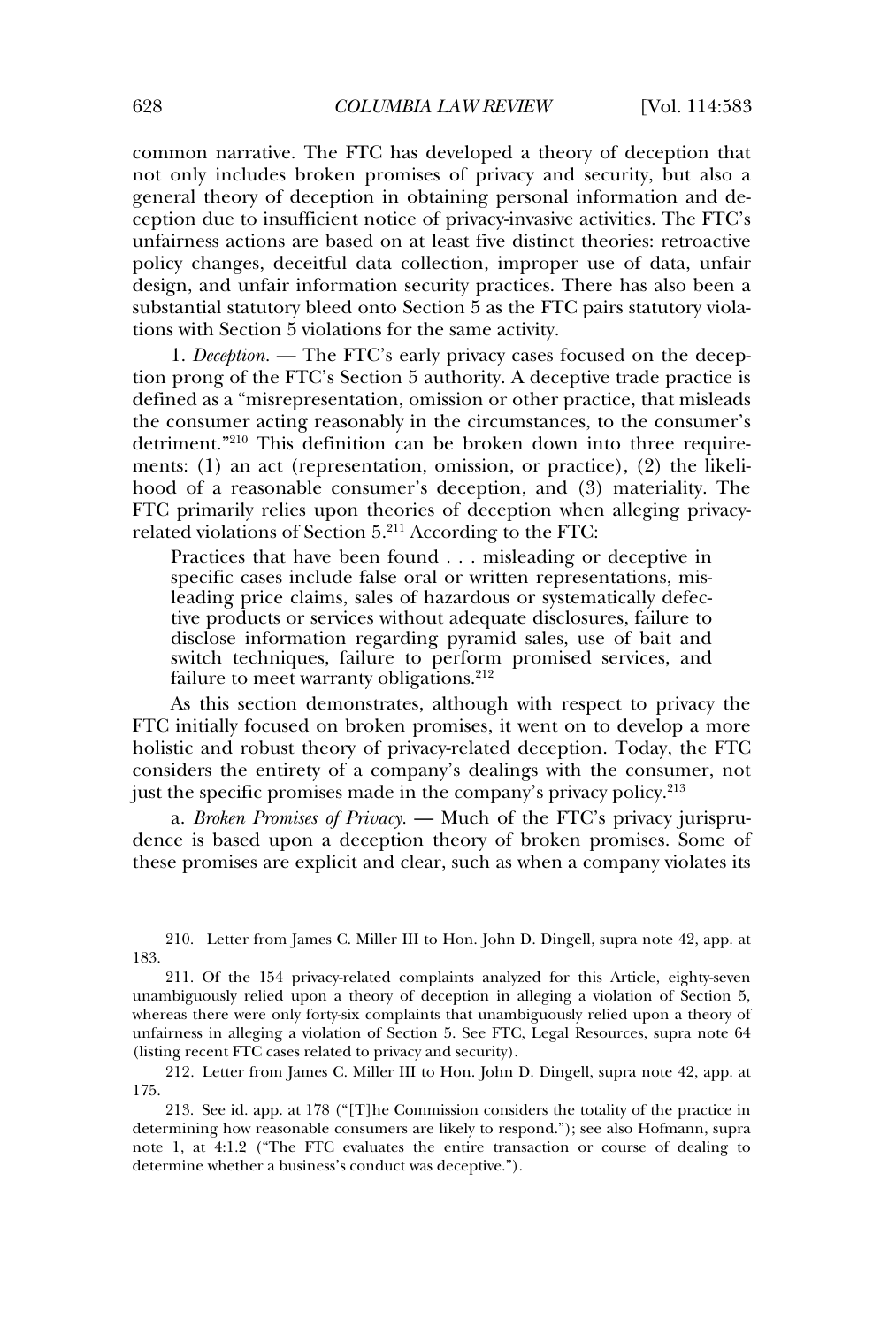own privacy policy, so the determination of a violation requires little interpretation. The types of broken promises cases include: interpretation. The types of broken promises cases include:

- Promises to maintain confidentiality or to refrain from • Promises to maintain confidentiality or to refrain from<br>disclosing information to third parties:<sup>214</sup>
- alserosing information to time parties,<br>Promises to only collect data consistent with the company's  $\frac{1}{2}$  romses to  $\frac{9}{215}$ privacy policy;<sup>215</sup><br>• Promises to provide adequate security for personal data;<sup>216</sup><br>• Promises to maintain anonymity;<sup>217</sup> and
- 
- Promises to maintain anonymity; $^{217}$  and

214. E.G., In re Eli Lilly, In re Eli Lilly, In re Eli Lilly, In re Eli Li

Promises to provide adequate seeding for personal data,<br>Promises to maintain anonymity;<sup>217</sup> and<br>Promises not to disclose personal data to third parties by selling in bankruptcy proceedings.  $218$ selling in bankruptcy proceedings.<sup>218</sup><br>While many of the broken promises of privacy occurred within the

privacy policy, the FTC also looked to implied promises elsewhere on the website. For example, in *In re Google Inc.*, the FTC alleged that not principly presents are the contract to implied promised elements on the website. For example, in *In re Google Inc.*, the FTC alleged that not respecting previously established privacy settings such as "blocked" research for enample, in the color constituted a deceptive such as "blocked"<br>emails and visibility settings constituted a deceptive act based on an implicit promise those settings constituted a deceptive act based on an implicit promise those settings would be respected.<sup>219</sup> In *In re Stanton*, the implicit promise those settings voluing that a company acted deceptively by representing that it had FTC found that a company acted deceptively by representing that it had

(F.T.C. Mar. 16, 2009) [hereinafter Genica Complaint], available at http://www.ftc.gov/<br>sites/default/files/documents/cases/2009/03/090320genicacmpt.pdf (on file with the sites/default/files/documents/cases/2009/03/090320genicacmpt.pdf (on file with the Columbia Law Review); Microsoft, 134 F.T.C. at 711-12.

Columbia Law Review); Microsoft, 134 F.T.C. at 711–12.<br>217. E.g., Complaint at 3, 6, In re Compete, Inc., FTC File No. 102 3155, No. C-4384<br>(F.T.C. Feb. 20, 2013) [hereinafter Compete Complaint], available at http://www.ft (F.T.C. Feb. 20, 2013) [hereinafter Compete Complaint], available at http://www.ftc.gov/ sites/default/files/documents/cases/2013/02/130222competecmpt.pdf (on file with the *Columbia Law Review*) (charging company with failing to strip personal information before Columbia Law Review) (charging company with failing to strip personal information before  $2.818$  mission of data to servers). transmission of data to servers).<br>218. E.g., Toysmart.com, Complaint, supra note 27, at 2–3 (describing privacy policy

 File No. X00 0075, No. 00-11341 RGS (F.T.C. July 21, 2000) (Swindle, Comm'r, File No. X00 0075, No. 00-11341 RGS (F.T.C. July 21, 2000) (Swindle, Comm'r, dissenting), available at http://www.ftc.gov/sites/default/files/documents/cases/toysmar dissenting), available at http://www.ftc.gov/sites/default/files/documents/cases/toysmart swindlestatement\_0.htm (on file with the *Columbia Law Review*) ("Toysmart promised its *newerally two statement* <u>o</u>.htm (on file with the *Columbia Law Review*) ("Toysmart promised its customers that their personal information would *never* be sold to a third party, but the Bankruptcy Order in fact would al not be permitted because 'never' really means never.").<br>Not be permitted because 'never' really means never."). not be permitted because 'never' really means never.").

not be permitted because 'never' really means never.").<br>219. Complaint at 4, In re Google Inc., FTC File No. 102 3136, No. C-4336 (F.T.C.<br>Oct. 13, 2011). [hereinafter Google Complaint], available at http://www.ftc.gov/site Oct. 13, 2011) [hereinafter Google Complaint], available at http://www.ftc.gov/sites/ *Columbia Law Review*).

& Co., 133 F.T.C. 763 (2002) (complaint) (charging company with breaking privacy agreement by disclosing customers' personal information). with breaking privacy agreement by disclosing customers' personal information). with breaking privacy agreement by disclosing customers' personal information).<br>215. E.g., Complaint at 2. In re HTC Am. Inc., FTC File No. 122 3049, No. C-4406

 $(F.T.C.$  June 25, 2013) [hereinafter HTC Complaint], available at http://www.ftc.gov/ sites/default/files/documents/cases/2013/07/130702htccmpt.pdf (on file with the sites/default/files/documents/cases/2013/07/130702htccmpt.pdf (on file with the *Columbia Law Review*) (charging company with failing to mitigate security vulnerabilities when providing third parties with sensitive informa when providing third parties with sensitive information); In re Microsoft Corp., 134 F.T.C.<br>709, 715 (2002) (complaint) (charging company with collecting information beyond that 709, 715 (2002) (complaint) (charging company with collecting information beyond that  $\frac{1}{2}$  ded for in privacy policy). provided for in privacy policy).<br>
216. E.g., Complaint at 2, In re Genica Corp., FTC File No. 082 3113, No. C-4252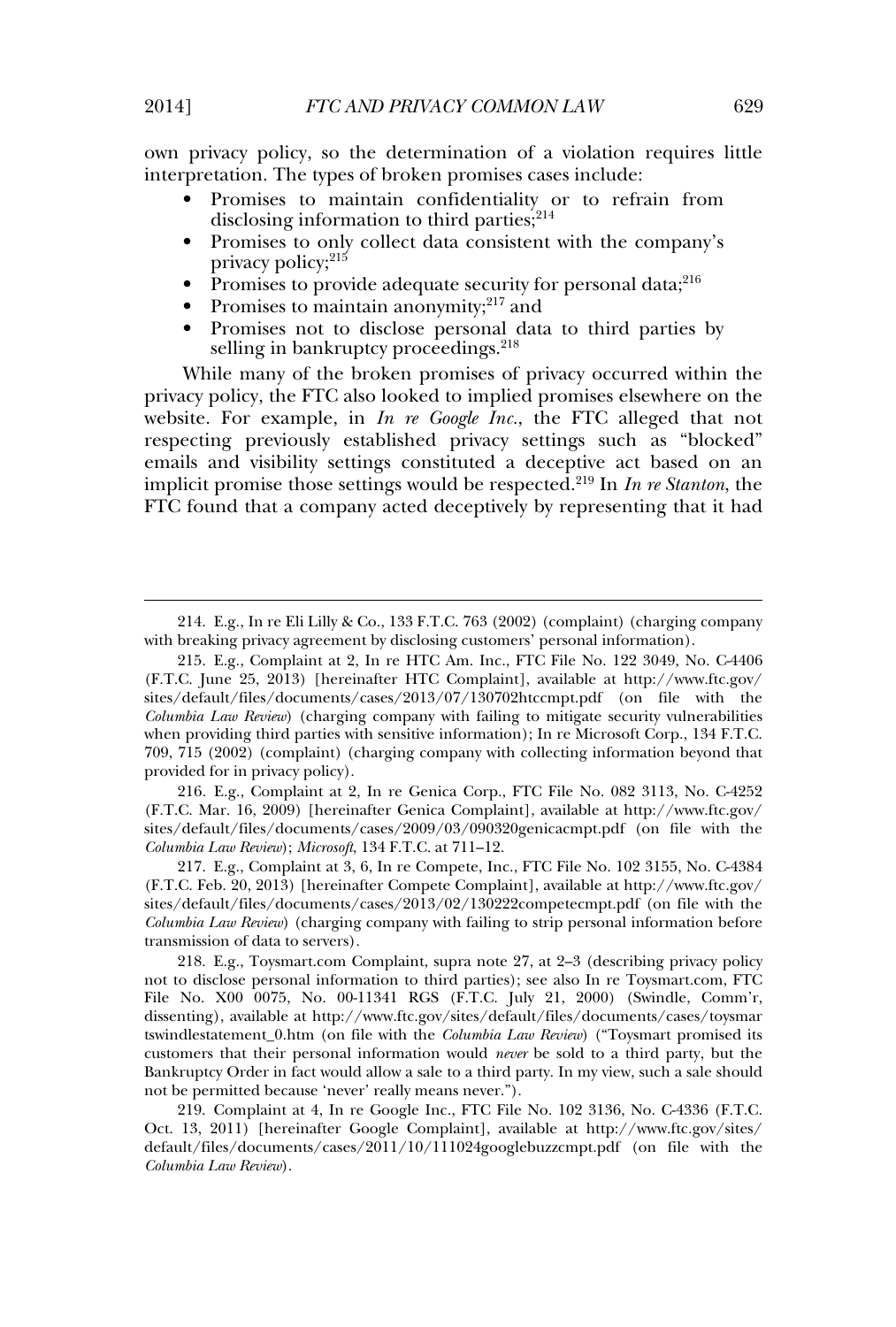taken steps to review the privacy practices of those displaying the com-<br>pany's "privacy seals."<sup>220</sup> pany's "privacy seals."220

pany's "privacy seals."<sup>220</sup><br>With respect to promises of privacy and security, it is important to<br>note that the FTC does not seem to consider all data breaches, in and of themselves, indicative of broken promises. Rather, the FTC usually faults themselves, indicative of broken promises. Rather, the FTC usually faults companies for failures to implement promises. Rather, the FTC usually faults companies for failures to implement promised procedural protections, such as security protocols and adequate employee training.<br>Such as security protocols and adequate employee training. such as security protocols and adequate employee training.

such as security protocols and adequate employee training.<br>
For example, in *In re Eli Lilly & Co.*, the defendant violated its pri-<br>
vacy policy when it sent out an email to 669 people that "unintentionally  $\alpha$  personal information provided to it by consumers in connec-<br>disclosed personal information provided to it by consumers in connecthey poly mean test of the matrix of the Properties. The extension of the Properties of the Properties of the Progress of the FTC alleged that the use of the Prozac.com Web site. $r^{221}$  The FTC alleged that this disclosure was caused by Eli Lilly's "failure to maintain or implement Internal measures appropriate under the circumstances to protect sensi-<br>internal measures appropriate under the circumstances to protect sensithe discussive was caused by En Emy by Tandre to maintain or impromented<br>internal measures appropriate under the circumstances to protect sensi-<br>tive consumer information."<sup>222</sup> The FTC alleged that Eli Lilly failed to meethal measures appropriate and the encambrances to protect sensitive consumer information."<sup>222</sup> The FTC alleged that Eli Lilly failed to adequately train its employees regarding consumer privacy and inforare consumer information. The 110 angles and En Employment of adequately train its employees regarding consumer privacy and information security: failed to properly oversee and assist the employee who state plates) want to employee regarding consumer privacy and more<br>mation security; failed to properly oversee and assist the employee who<br>sent out the email "who had no prior experience in creating, testing, or indicate became, and if properly because the comproyee and sent out the email "who had no prior experience in creating, testing, or implementing the computer program used:" and failed to have proper procedures to check and control the communications process. "such as<br>procedures to check and control the communications process. "such as metalling the computer program assay and taked to that proper<br>procedures to check and control the communications process, "such as<br>reviewing the computer program with experienced personnel and pretextures to check and conduct are communicated process, seen as<br>texting the computer program with experienced personnel and pre-<br>testing the program internally before sending out the email."<sup>223</sup> The FTC Fortung are computer program want enpercised personnel and pro-<br>testing the program internally before sending out the email."<sup>223</sup> The FTC<br>also alleged that Eli Lilly's "failure to implement appropriate measures also alleged that Eli Lilly's "failure to implement appropriate measures violated certain of its own written policies." $^{224}$ also violated certain of its own written policies."<sup>224</sup><br>
b. *General Deception*. — Not all deceptive acts involve a company

theory of deception in its complaints based upon a company's deceptive<br>theory of deception in its complaints based upon a company's deceptive actions taken in order to induce disclosure of personal information. In actions taken in order to induce disclosure of personal information. In actions taken in order to induce disclosure of personal information. In of using customer information company ReverseAuction.com was accused<br>of using customer information obtained from eBay to send a deceptive examples are contracted to example them their user ID was about to ex-<br>email to eBay users falsely informing them their user ID was about to exprovided users to ReverseAuction.com<sup>225</sup> This practice was in<br>pire and directing users to ReverseAuction.com<sup>225</sup> This practice was in pire and directing users to ReverseAuction.com.<sup>225</sup> This practice was in violation of eBay's terms of use, which ReverseAuction.com agreed to when it registered as an eBay user. The FTC alleged that the company's when it registered as an eBay user. The FTC alleged that the company's when it registered as an eBay user. The FTC alleged that the company's misrepresentations regarding how it received customer information from

220. Complete at 4–5, In re Stanton, FTC, In re Stanton, FTC, In re Stanton, FTC, In re Stanton, FTC, In re S

 $224.$  Id.

File No. 072 3165, No. C-4287 (F.T.C. Apr. 5, 2010) (on file with the *Columbia Law Review*). 5, 2010) (on file with the *Columbia Law Review*). 10) (on file with the *Columbia Law Review*).<br>221. In re Eli Lilly & Co., 133 F.T.C. 763, 767 (2002) (complaint).

<sup>222.</sup> Id.

<sup>223.</sup> Id. at 790.

<sup>224.</sup> Id.<br>225. Complaint for Permanent Injunction and Other Equitable Relief ¶ 8, FTC v.<br>ReverseAuction.com, No. 00-CV-00032 (D.D.C. Jan. 6, 2000) [hereinafter ReverseAuction.com, No.  $00$ -CV-00032 (D.D.C. Jan. 6, 2000) ReverseAuction.com, No. 00-CV-00032 (D.D.C. Jan. 6, 2000) [hereinafter<br>ReverseAuction.com Complaint] available at http://www.ftc.gov/sites/default/files/ documents/cases/2000/01/www.ftc\_.gov-reversecmp.htm (on file with the *Columbia Law*<br>Review).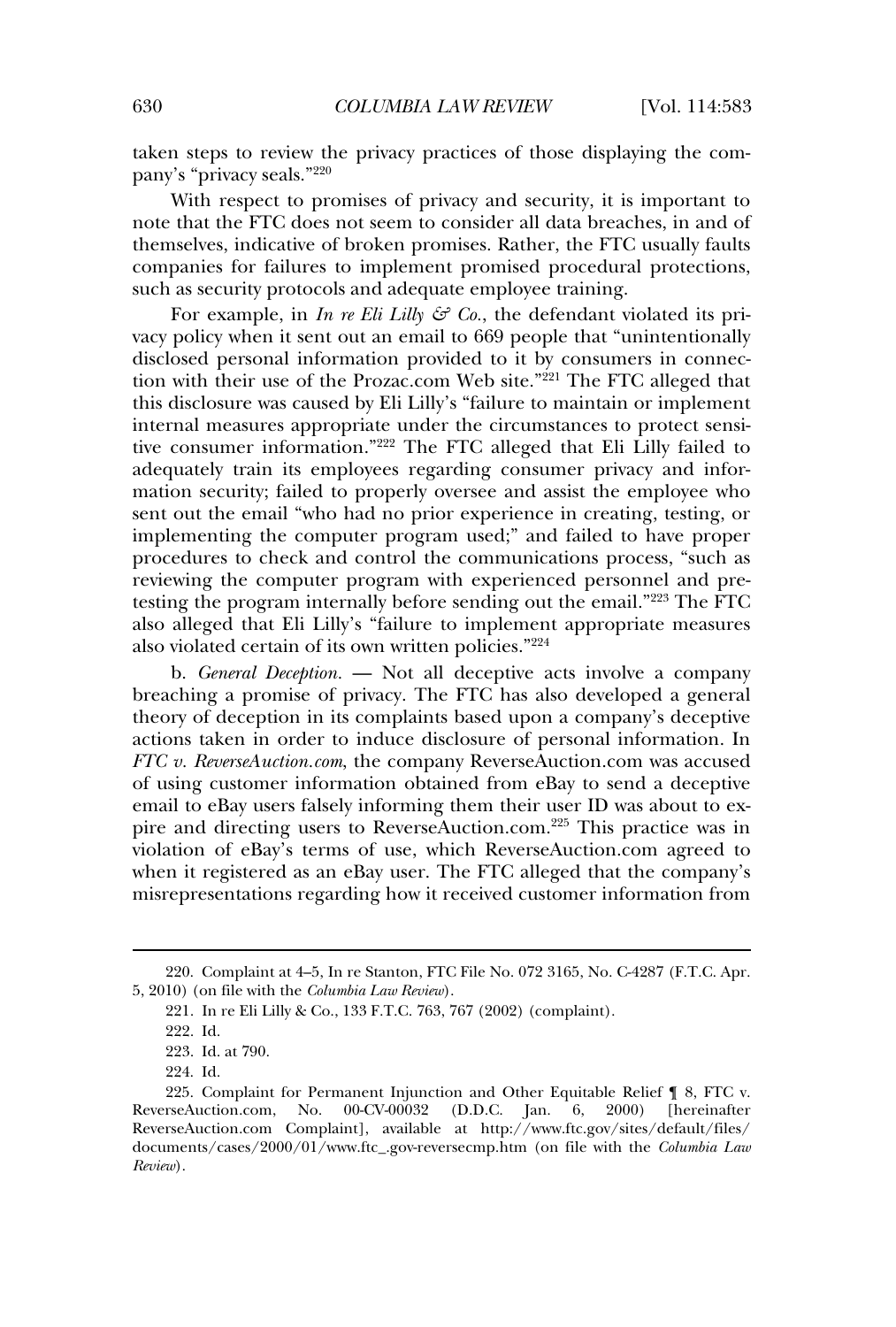e<br>Bay and the expiration of users' IDs constituted a deceptive trade tice. $2^{26}$ practice.<sup>226</sup><br>The FTC has charged a number of companies with deceptive trade

practices for inducing the downloading of spyware through misrepresentations and creating a deceitful software "registration" page to obtain cer $t_{\text{ations}}$  and creating a deceitful software "registration" page to obtain cer-<br>tain information  $^{227}$ . The deception in the factor and from the factor that only some types of surveillance were disclosed rather than all<br>that only some types of surveillance were disclosed rather than all that only some types of surveillance were disclosed rather than types.<sup>228</sup> The FTC's theory in these cases was deception by omission.<sup>229</sup> types.<sup>228</sup> The FTC's theory in these cases was deception by omission.<sup>229</sup>

It is worth noting that if the deception used to induce disclosure of practice unfair. Sometimes the unfairness claim is raised in lieu of decep-<br>practice unfair. Sometimes the unfairness claim is raised in lieu of decepthe times it is brought in addition to the deception.<br>
but other times it is brought in addition to the deception claim. For example, in *FTC v. Accusearch Inc.*, the FTC alleged that Accusearch "ob-<br>example, in *FTC v. Accusearch Inc.*, the FTC alleged that Accusearch "obtained and sold to third parties confidential customer proprietary net-<br>tained and sold to third parties confidential customer proprietary net-

at 2–3 (charging company for improperly tracking customers' internet use).<br>228. See, e.g., Complaint at 2, In re Epic Marketplace, Inc., FTC File No. 112 3182,<br>No. C-4389 (F.T.C. Mar. 13, 2013) [hereinafter Epic Marketplac No. C-4389 (F.T.C. Mar. 13, 2013) [hereinafter Epic Marketplace Complaint], available at http://www.ftc.gov/sites/default/files/documents/cases/2013/03/130315epicmar http://www.ftc.gov/sites/default/files/documents/cases/2013/03/130315epicmar<br>ketplacecmpt.pdf (on file with the *Columbia Law Review*) (charging company for failing to ose "history sniffing" practice). disclose "history sniffing" practice).<br>229. For an explanation of a deceptive omission, see Letter from James C. Miller III

to Hon. John D. Dingell, supra note 42, app. at 175 n.4 ("A misleading omission occurs<br>when qualifying information necessary to prevent a practice, claim, representation, or when qualifying information necessary to prevent a practice, claim, representation, or<br>reasonable expectation or belief from being misleading is not disclosed. Not all omissions reasonable expectation or belief from being misleading is not disclosed. No<br>are deceptive, even if providing the information would benefit consumers.").

<sup>226.</sup> Id. ¶¶ 15–16.226. Id.  $\P\P$  15-16.

<sup>226.</sup> Id.  $\P$  15–16.<br>227. A number of FTC actions have centered on the creation and use of fake<br>registration spyware software called "Detective Mode." E.g., Complaint at 5. In re registration spyware software called "Detective Mode." E.g., Complaint at 5, In re<br>DesignerWare, LLC, FTC File No. 112 3151, No. C-4390 (F.T.C. Apr. 11, 2013) DesignerWare, LLC, FTC File No. 112 3151, No. C-4390 (F.T.C. Apr. 11, 2013) [hereinafter DesignerWare Complaint], available at http://www.ftc.gov/sites/default/ with the *Columbia Law Review*) (charging company that created and licensed "Detective Mode"). For *Law Review*) (charging company that created and licensed "Detective Mode"). For examples of companies charged with using Detective Mode to improperly gather personal examples of companies charged with using Detective Mode to improperly gather personal<br>information on users, see Complaint at 2. In re Aspen Way Enters., Inc., FTC File No. 112 information on users, see Complaint at 2, In re Aspen Way Enters., Inc., FTC File No. 112<br>3151, No. C-4392 (F.T.C. Apr. 11, 2013) [hereinafter Aspen Way Complaint], available at 3151, No. C-4392 (F.T.C. Apr. 11, 2013) [hereinafter Aspen Way Complaint], available at http://www.ftc.gov/sites/default/files/documents/cases/2013/04/130415aspenwaycmpt. *Columbia Law Review*); Complaint at 3, In re B. Stamper Enters., Inc., http://www.ftc.gov/sites/default/files/documents/cases/2013/04/130415aspenwaycmpt.<br>http://www.ftc.gov/sites/default/files/documents/cases/2013/04/1304 FTC File No. 112 3151, No. C-4393 (F.T.C. Apr. 11, 2013), available at http://www.ftc.gov/ sites/default/files/documents/cases/2013/04/130415bstampercmpt.pdf (on file with the *Columbia Law Review*); Complaint at 3, In re C.A.L.M. Ventures, Inc., FTC File No. 112 Columbia Law Review); Complaint at 3, In re C.A.L.M. Ventures, Inc., FTC File No. 112 3151, No. C-4394 (F.T.C. Apr. 11, 2013), available at http://www.ftc.gov/sites/default/ files/documents/cases/2013/04/130415calmcmpt.pdf (on file with the *Columbia Law*<br>*Review*); Complaint at 3, In re J.A.G. Rents, LLC, FTC File No. 112 3151, No. C-4395  $Review$ ); Complaint at 3, In re J.A.G. Rents, LLC, FTC File No. 112 3151, No. C-4395<br>(F.T.C. Apr. 11, 2013), available at http://www.ftc.gov/sites/default/files/documents/ cases/2013/04/130415jagcmpt.pdf (on file with the *Columbia Law Review*); Complaint at 3, .<br>cases/2013/04/130415jagcmpt.pdf (on file with the *Columbia Law Review*); Complaint at 3,<br>In re Red Zone Inv. Grp., Inc., FTC File No. 112 3151, No. C-4396 (F.T.C. Apr. 11, 2013), In re Red Zone Inv. Grp., Inc., FTC File No. 112 3151, No. C-4396 (F.T.C. Apr. 11, 2013),<br>available at http://www.ftc.gov/sites/default/files/documents/cases/2013/04/130415red zonecmpt.pdf (on file with the *Columbia Law Review*); Complaint at 2, In re Watershed zonecmpt.pdf (on file with the *Columbia Law Review*); Complaint at 2, In re Watershed<br>Dev. Corp., FTC File No. 112 3151, No. C-4398 (F.T.C. Apr. 11, 2013), available at http://www.forp., FTC File No. 112 3151, No. C-4398 (F.T.C. Apr. 11, 2013), available at http://www.ftc.gov/sites/default/files/documents/cases/2013/04/130415watershedcmpt http://www.ftc.gov/sites/default/files/documents/cases/2013/04/130415watershedcmpt.pdf (on file with the *Columbia Law Review*); see also Compete Complaint, supra note 217, at 2–3 (charging company for improperly tracking at 2-3 (charging company for improperly tracking customers' internet use).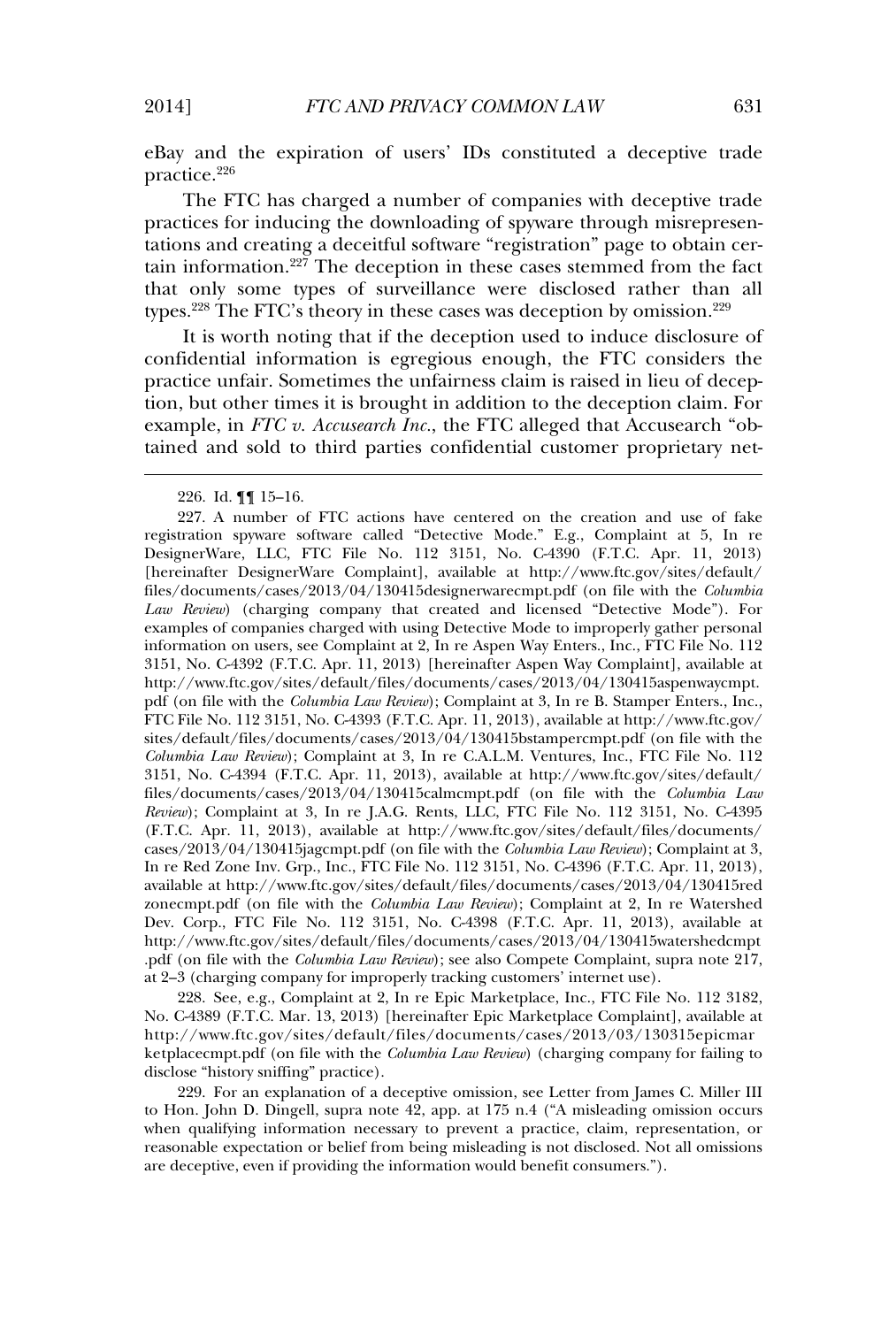work information without the knowledge or consent of the customer."<sup>230</sup><br>According to the FTC, Accusearch used "false pretenses, fraudulent statements, fraudulent or stolen documents or other misrepresentations,<br>statements, fraudulent or stolen documents or other misrepresentations. statements, fraudulent or stolen documents or other misrepresentations, including posing as a customer of a telecommunications carrier, to disclose confidential customer phone records."<sup>231</sup> The FTC settled with disclose confidential customer phone records."231 The FTC settled with the TTC section with<br>other companies for similar allegations of engaging in misrepresentation<br>to induce the disclosure of personal information.<sup>232</sup> to induce the disclosure of personal information.<sup>232</sup>

to induce the disclosure of personal information.<sup>232</sup><br>
In *FTC v. Sun Spectrum Communications Organization, Inc.*, the FTC<br>
alleged that Sun Spectrum induced people to disclose financial data by alleged that Sun Spectrum induced people to disclose financial data by of a financial institution or credit card company.<sup>233</sup> According to the diffusion of a financial institution or credit card company.<sup>233</sup> According to the of a financial institution or credit card company.<sup>233</sup> According to the  $ETC$ , because "Defendants' acts or practices violate Section 521 of the and misleading and misleading acts of products and constitute and constitution of the GLB Act, 15 U.S.C. § 6821," the "Defendants' acts or practices are false and misleading and constitute deceptive acts or practices in violation of on  $5(a)$  of the FTC Act."234

Section 5(a) of the FTC Act."<sup>234</sup><br>In *FTC v. Hill*, the FTC alleged two different kinds of general deception or "inducement" theories: "False Affiliation" and "False Claim of Need to Provide Information.<sup>"235</sup> *Hill* involved a phishing scam where the Need to Provide Information."<sup>235</sup> *Hill* involved a phishing scam where the

230. Complaint for Injunctive and Other Equitable Relief at 5, FTC v. Accusearch

Sun Spectrum Commc'ns Org., Inc., No. 03-CV-8110 (S.D. Fla. Oct. 3, 2005) [hereinafter<br>Sun Spectrum Complaint], available at http://www.ftc.gov/sites/default/files/docu Sun Spectrum Complaint], available at http://www.ftc.gov/sites/default/files/c<br>ments/cases/2004/01/031202cmp0323032.pdf (on file with the *Columbia Law Review*). ments/cases/2004/01/031202cmp0323032.pdf (on file with the Columbia Law Review).

 $234.$  Id. at  $10-11.$ 

234. Id. at 10–11.<br>235. Complaint for Permanent Injunction and Other Equitable Relief at 10–11, FTC<br>235. W. Hill, No. 03-5537 (S.D. Tex. Mar. 22, 2004) [hereinafter Hill Complaint], available at

<sup>230.</sup> Complaint for Injunctive and Other Equitable Relief at 5, FTC v. Accusearch Inc., No. 06-CV-0105 (D. Wyo. Sept. 28, 2007) [hereinafter Accusearch Complaint], Inc., No. 06-CV-0105 (D. Wyo. Sept. 28, 2007) [hereinafter Accusearch Complaint], available at http://www.ftc.gov/sites/default/files/documents/cases/2006/05/060501acc<br>usearchcomplaint.pdf (on file with the *Columbia Law Review*). usearchcomplaint.pdf (on file with the Columbia Law Review).

<sup>231.</sup> Id. at  $4-5$ .

FTC v. Action Research Grp., Inc., No. 6:07-CV-00227-Orl-22UAM, at 3–6 (M.D. Fla. Mar. 18, 2008) (order & settlement), available at http://www.ftc.gov/sites/ (M.D. Fla. Mar. 18, 2008) (order & settlement), available at http://www.ftc.gov/sites/ default/files/documents/cases/2008/05/080528fo.pdf (on file with the *Columbia Law*<br>*Review*) (ordering company to cease deceptive practices and pay fines). Note that  $Review$  (ordering company to cease deceptive practices and pay fines). Note that somewhat similar activity was alleged only to be "unfair" in other cases. E.g., Complaint for Instruction and Other Equitable Relief at 4–5, FTC v. CEO Grp., Inc., No. 06-CV-60602<br>Injunction and Other Equitable Relief at 4–5, FTC v. CEO Grp., Inc., No. 06-CV-60602 (S.D. Fla. Nov. 2, 2007) [hereinafter CEO Grp. Complaint], available at http://www. (S.D. Fla. Nov. 2, 2007) [hereinafter CEO Grp. Complaint], available at http://www. ftc.gov/sites/default/files/documents/cases/2006/05/060501ceogroup-cmplt.pdf *Columbia Law Review*) (alleging fraudulent obtaining of confidential customer<br>file with the *Columbia Law Review*) (alleging fraudulent obtaining of confidential customer<br>phone records was unfair, rather than deceptive, p phone records was unfair, rather than deceptive, practice); Complaint for Injunctive and Other Equitable Relief at 5, FTC v. Info. Search, Inc., No. 1:06-CV-01099-AMD (D. Md. Feb. 22, 2007) [hereinafter Info. Search Complaint], available at http://www.ftc.gov/ Feb. 22, 2007) [hereinafter Info. Search Complaint], available at http://www.ftc.gov/  $($ on file with the *Columbia Law Review*) (same); Complaint for Injunctive and Other Equitable file with the *Columbia Law Review*) (same); Complaint for Injunctive and Other Equitable<br>Relief at 6, FTC v. Integrity Sec. & Investigation Servs., Inc., No. 2:06-CV-241 (E.D. Va. Oct. 3, 2006) [hereinafter Integrity Sec. & Investigation Servs. Complaint], available at http:// 3, 2006) [hereinafter Integrity Sec. & Investigation Servs. Complaint], available at  $http://$ www.ftc.gov/sites/default/files/documents/cases/2006/05/060501-77investigcmplt 7.ftc.gov/sites/default/files/documents/cas<br>(on file with the *Columbia Law Review*) (same). pdf (on file with the *Columbia Law Review*) (same).<br>233. Complaint for Permanent Injunction and Other Equitable Relief at 5–6. FTC v.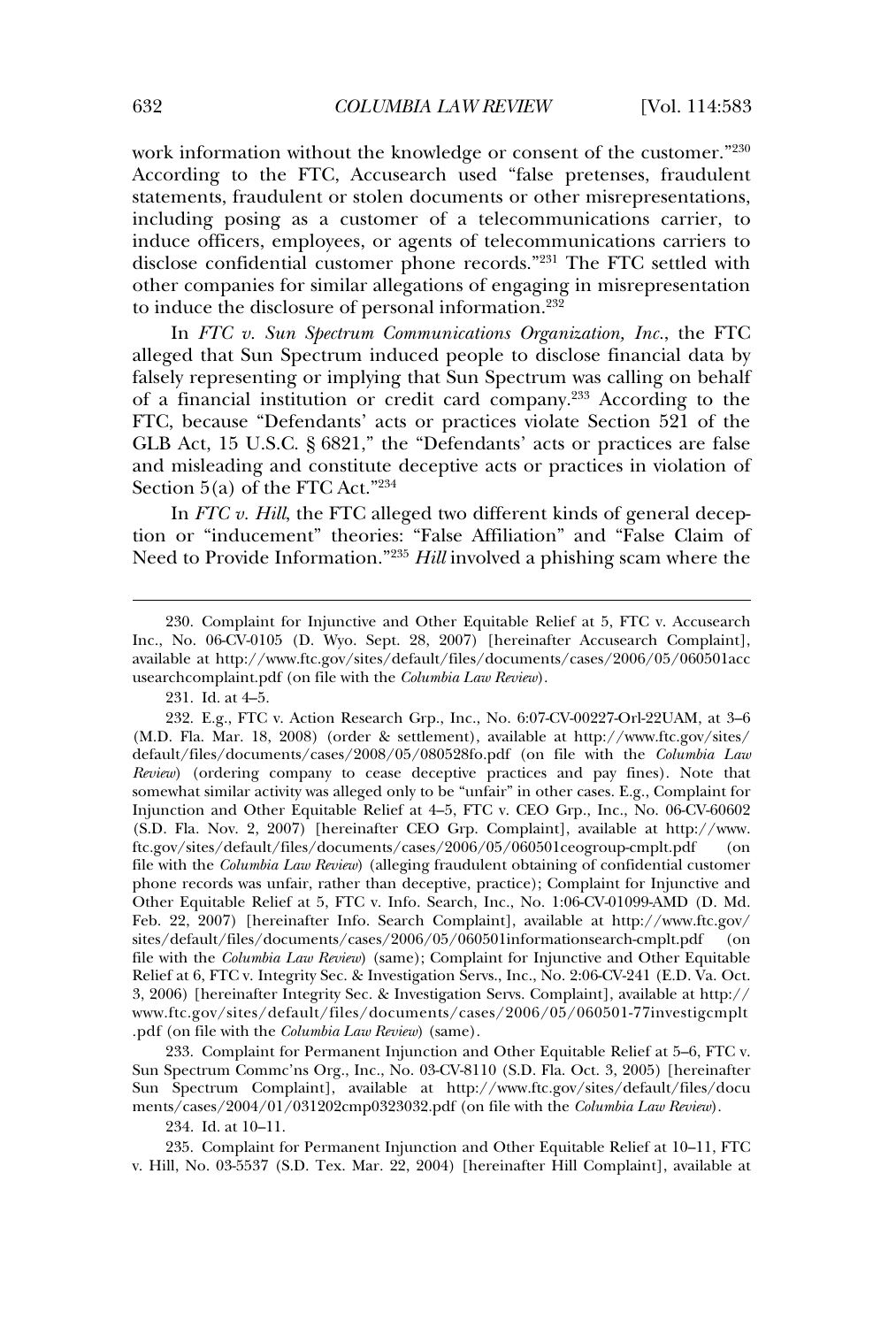in<br>defendant created fake websites that masqueraded as websites of popular defendant created fake websites that masqueraded as websites of popular institutions to trick people into disclosing login credentials and credit card information. Similar allegations of phishing were brought against a misated information. Similar allegations of phishing were brought against a minor in *FTC v. [a Minor]*. There, the FTC also alleged theories of false minor in FTC v. [a Minor]. There, the FTC also alleged theories of false affiliation and misrepresentations in spam emails regarding the need to  $\rm{t}$  ide information.<sup>236</sup>

provide information.<sup>236</sup><br>The FTC also views the act of "pretexting" to be a generally decep-<br>tive practice used to obtain personal information. According to the FTC, pretexting in the term is the complete the control of the second information. According to the FTC, pretexting involves "making various misleading and false statements to pretexting involves "making various misleading and false statements to Freeding institutions and others. Such tactics include calling financial<br>institutions and pretending to be the account holder, thereby inducing the financial institution to disclose private financial information," and, the financial institution to disclose private financial information," and,<br>upon obtaining this private information, selling it.<sup>237</sup> GLBA is in harmony upon obtaining this private information, selling it. $237$  GLBA is in harmony with the FTC's prohibition on pretexting by using a false identity or affilthe act.<sup>238</sup> For example, in *FTC v. Assail, Inc.*, the FTC alleged that the act.<sup>238</sup> For example, in *FTC v. Assail, Inc.*, the FTC alleged that the tive act.<sup>238</sup> For example, in *FTC v. Assail, Inc.*, the FTC alleged that the defendants violated section 521 of GLBA by inducing consumers to defendants violated section 521 of GLBA by inducing consumers to<br>divulge their personal information by misrepresenting their affiliation divulge their personal information by misrepresenting their affiliation<br>with a bank and claiming to be merely "verifying" information.<sup>239</sup> Similar with a bank and claiming to be merely "verifying" information.<sup>239</sup> Similar *FIC v. Corporate*<br> *FTC v. Corporate*<br> *Marketing Solutions, Inc., FTC v. Hill,* and other such cases.<sup>240</sup> Marketing Solutions, Inc., FTC v. Hill, and other such cases.<sup>240</sup>

(alleging acts of misrepresentation).<br>
240. Hill Complaint, supra note 235, at 12–13 (alleging deceptive pretexting of<br>
financial information): Corporate Mktg. Solutions Complaint, supra note 120, at 15–16

http://www.ftc.gov/sites/documents/cases/2004/03/04032222cmp03232cmp03232cmp03232cm http://www.ftc.gov/sites/default/files/documents/cases/2004/03/040322cmp0323<br>102.pdf (on file with the *Columbia Law Review*). 102.pdf (on file with the Columbia Law Review).

For Permanent Injunction and Other Equitable Relief at 6–9, FTC v.<br>
102.pdf (on file with the *Columbia Law Review*).<br>
<sup>[a Minor], No. 03-CV-5275 (C.D. Cal. July 23, 2003), available at http://www.ftc.gov/sites/</sup> [a Minor], No. 03-CV-5275 (C.D. Cal. July 23, 2003), available at http://www.ftc.gov/sites/ default/files/documents/cases/2003/07/phishingcomp.pdf (on file with the *Columbia* Law Review). Law Review).

Law Review).<br>
237. Complaint for Injunction and Other Equitable Relief, FTC v. Rapp, No. 99-WM-<br>
783 (D. Colo. Apr. 21, 1999), available at http://www.ftc.gov/sites/default/files/docu 783 (D. Colo. Apr. 21, 1999), available at http://www.ftc.gov/sites/default/files/docu ments/cases/1999/04/ftc.gov-touchtonecomplaint.htm (on file with the *Columbia Law*<br>Review). Review).

Review).<br>238. See, e.g., Touch Tone Info., Inc., FTC File No. 982 3619, No. 99-WM-783 (D.<br>Colo. June 27, 2000) (Swindle, Comm'r, dissenting), available at http://www.ftc.gov/sites/ Colo. June 27, 2000) (Swindle, Comm'r, dissenting), available at http://www.ftc.gov/sites/ default/files/documents/cases/2000/06/ftc.gov-touchtoneswindle.htm (on file with the default/files/documents/cases/2000/06/ftc.gov-touchtoneswindle.htm (on file with the *Columbia Law Review*) (discussing consistency between GLBA and FTC personal information rule). For other Commissioners' statements in th information rule). For other Commissioners' statements in this case, see Rapp, James J.<br>and Regana L. Rapp d/b/a Touch Tone Info., Inc., FTC, http://www.ftc.gov/os/caselist/ and Regana L. Rapp  $d/b/a$  Touch Tone Info., Inc., FTC, http://www.ftc.gov/os/caselist/ and Regana L. Rapp d/b/a Touch Tone Info., Inc., FTC, http://www.ftc.gov/os/caselist/<br>jamesrapp.shtm (on file with the *Columbia Law Review*) (last updated June 27, 2000)  $\frac{1}{2}$  inks to statements relating to Rapp/Touch Tone case).

For a Sigmulting Units to statements relating to Rapp/Touch Tone case).<br>
1999. Complaint for Injunctive and Other Equitable Relief at 22–23, FTC v. Assail,<br>
1999. Inc., No. W03CA007 (W.D. Tex. Nov. 23, 2004), available at Inc., No. W03CA007 (W.D. Tex. Nov. 23, 2004), available at http://www.ftc.gov/ sites/default/files/documents/cases/2003/01/assailcmp.pdf (on file with the Columbia *Law Review*); see also Complaint for Permanent Injunction and Other Equitable Relief at 4–7, FTC v. GM Funding, Inc., No. 02-1026 DOC (MLGx) (C.D. Cal. Nov. 20, 2003) 4–7, FTC v. GM Funding, Inc., No. 02-1026 DOC (MLGx) (C.D. Cal. Nov. 20, 2003)<br>[hereinafter GM Funding Complaint], available at http://www.ftc.gov/sites/default/files/ [hereinafter GM Funding Complaint], available at http://www.ftc.gov/sites/default/files/ *Columbia Law Review)* (alleging acts of misrepresentation). (alleging acts of misrepresentation).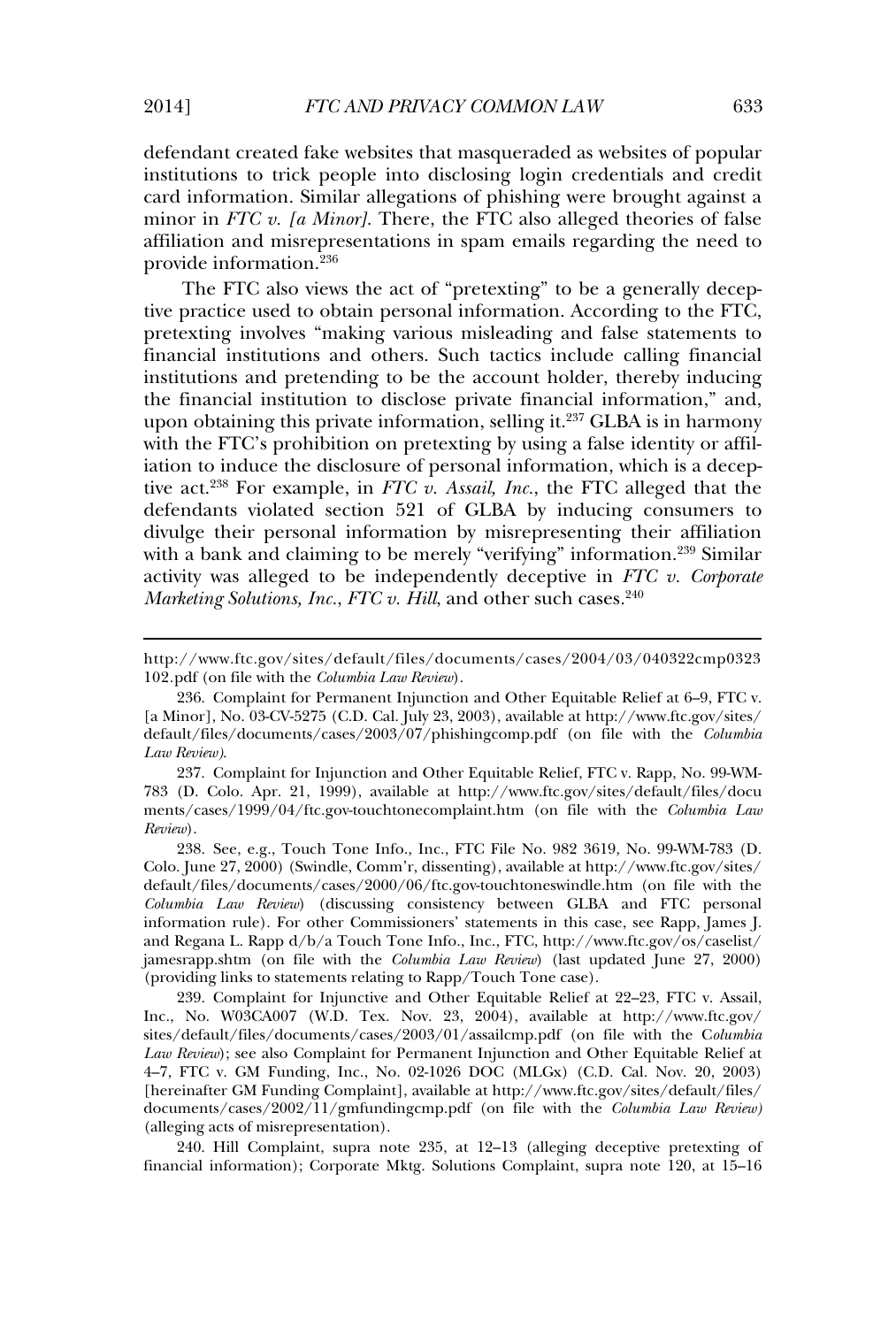*Insufficient Notice.* — One of the most central aspects of the FTC's<br>primar invigandance is a reliance on "notice and choice."<sup>241</sup> A large part privacy jurisprudence is a reliance on "notice and choice."<sup>241</sup> A large part<br>of managing privacy in the United States is providing people with adeprinciply and process is a collected and entired. The data collected and used about them and with a dequate notice about the data collected and used about them and with a quate notice about the data collected and used about them and with a surprising that one of the most important features of the FTC's decep-<br>surprising that one of the most important features of the FTC's decepsurprising that one of the most important features of the FTC's decep- $\epsilon$  is essimilar intervals in the set of the set of the set of the set of the set of the set of the set of  $2^{42}$ 

*III In re Sears Holdings Management Corp.*, Sears disseminated a soft-<br>In *In re Sears Holdings Management Corp.*, Sears disseminated a soft-<br>ware program that, "when installed, runs in the background at all times on consumers' computers and transmits tracked information, including<br>on consumers' computers and transmits tracked information, including nearly program and, where instances, rank in the satisfied information, including<br>nearly all of the Internet behavior that occurs on those computers, to servers maintained on behalf of [Sears]."<sup>243</sup> According to the FTC, "Information collected and transmitted include<sup>[d]</sup>: web browsing, filling shop-<br>mation collected and transmitted include<sup>[d]</sup>: web browsing, filling shopmation collected and transmitted include[d]: web browsing, filling shoponline application forms demonstration for the method paper secure sessions, completing ping baskets, transacting business during secure sessions, completing header information, use of web-based email and instant messaging ser-<br>header information, use of web-based email and instant messaging services."<br>
Reader information, use of web-based email and instant messaging services."<br>
Nices."<sup>244</sup> Although Sears disclosed the tracking in a long licensing agreement and the FTC charged that Sears's disclosure was inadequate and hence<br>ment, the FTC charged that Sears's disclosure was inadequate and hence deceptive. Specifically, Sears disclosed that the application would track<br>deceptive. Specifically, Sears disclosed that the application would track users, the PP changed that concern the material the application would track<br>deceptive. Specifically, Sears disclosed that the application would track<br>users' "online browsing." but the FTC alleged that, in fact, the applica the experience procession.<br>
The secure online browsing sessions and some computer activi-<br>
tion tracked secure online browsing sessions and some computer activi-

alleged misrepresentations for purpose of fraudulently obtaining private information).<br>241. See, e.g., Daniel J. Solove, Privacy Self-Management and the Consent Dilemma,<br>126 Harv. L. Rev. 1880. 1883–84 (2013) [hereinafter. 126 Harv. L. Rev. 1880, 1883–84 (2013) [hereinafter, Solove, Privacy Self-Management]<br>(discussing widespread embrace of notice-and-choice model in United States). But see (discussing widespread embrace of notice-and-choice model in United States). But see (discussing widespread embrace of notice-and-choice model in United States). But see<br>FTC, Protecting Consumer Privacy, supra note 78, at 2 (referencing shortcomings of<br>notice-and-choice model): Ion Leibowitz, Chairman, FTC notice-and-choice model); Jon Leibowitz, Chairman, FTC, Introductory Remarks at the<br>FTC Privacy Roundtable 3 (Dec. 7, 2009), available at http://www.ftc.gov/sites/default/ FTC Privacy Roundtable 3 (Dec. 7, 2009), available at http://www.ftc.gov/sites/default/ files/documents/public\_statements/introductory-remarks-ftc-privacy-roundtable/091207p<br>rivacyremarks.pdf (on file with the *Columbia Law Review*) ("We do feel that the approaches rivacyremarks.pdf (on file with the *Columbia Law Review*) ("We do feel that the approaches<br>we've tried so far—both the notice and choice regime, and later the harm-based we've tried so far—both the notice and choice regim<br>approach—haven't worked quite as well as we would like."). approach-haven't worked quite as well as we would like.").

approach—haven't worked quite as well as we would like.").<br>242. See, e.g., In re H&R Block, Inc., 80 F.T.C. 304, 304–09 (1972) (complaint)<br>(discussing notice-related reasons for FTC violation). (discussing notice-related reasons for FTC violation).

(discussing notice-related reasons for FTC violation).<br>
243. Complaint at 1, In re Sears Holdings Mgmt. Corp., FTC File No. 082 3099, No.<br>
C-4264 (F.T.C. Aug. 31, 2009) [hereinafter Sears Complaint], available at http://ww C-4264 (F.T.C. Aug. 31, 2009) [hereinafter Sears Complaint], available at http://www.ftc. *Columbia Law Review*). Columbia Law Review).

244. Id. at 1-2.

(enumerating reasons for "deceptive

<sup>(</sup>enumerating reasons for "deceptive acts" allegation); First Amended Complaint for<br>Injunctive and Other Equitable Relief at 6–7, FTC v. Garrett, No. H-01-1255 (S.D. Tex. Injunctive and Other Equitable Relief at 6-7, FTC v. Garrett, No. H-01-1255 (S.D. Tex. Mar. 8, 2002) [hereinafter Garrett Complaint], available at http://www.ftc.gov/sites/ default/files/documents/cases/2002/03/discreetdatacmplnt.pdf (on file with the default/files/documents/cases/2002/03/discreetdatacmplnt.pdf (on file with the<br>*Columbia Law Review*) (detailing misrepresentation of privacy measures); Complaint for<br>Injunctive and Other Equitable Relief at 5–6, FTC v. Gu Injunctive and Other Equitable Relief at 5–6, FTC v. Guzzetta, No. 01-2335(DGT) (E.D.N.Y. Feb. 22, 2002) [hereinafter Guzzetta Complaint], available at http://www.ftc. (E.D.N.Y. Feb. 22, 2002) [hereinafter Guzzetta Complaint], available at http://www.ftc. gov/sites/default/files/documents/cases/2001/04/pretextingsmartdatacomplaint.<br>pdf (on file with the *Columbia Law Review*) (alleging defendant's false representations); In pdf (on file with the *Columbia Law Review*) (alleging defendant's false representations); In<br>re Eli Lilly & Co., 133 F.T.C. 763, 764–68 (2002) (complaint) (outlining defendant's re Eli Lilly & Co., 133 F.T.C. 763, 764–68 (2002) (complaint) (outlining defendantle alleged misrepresentations for purpose of fraudulently obtaining private information). alleged misrepresentations for purpose of fraudulently obtaining private information).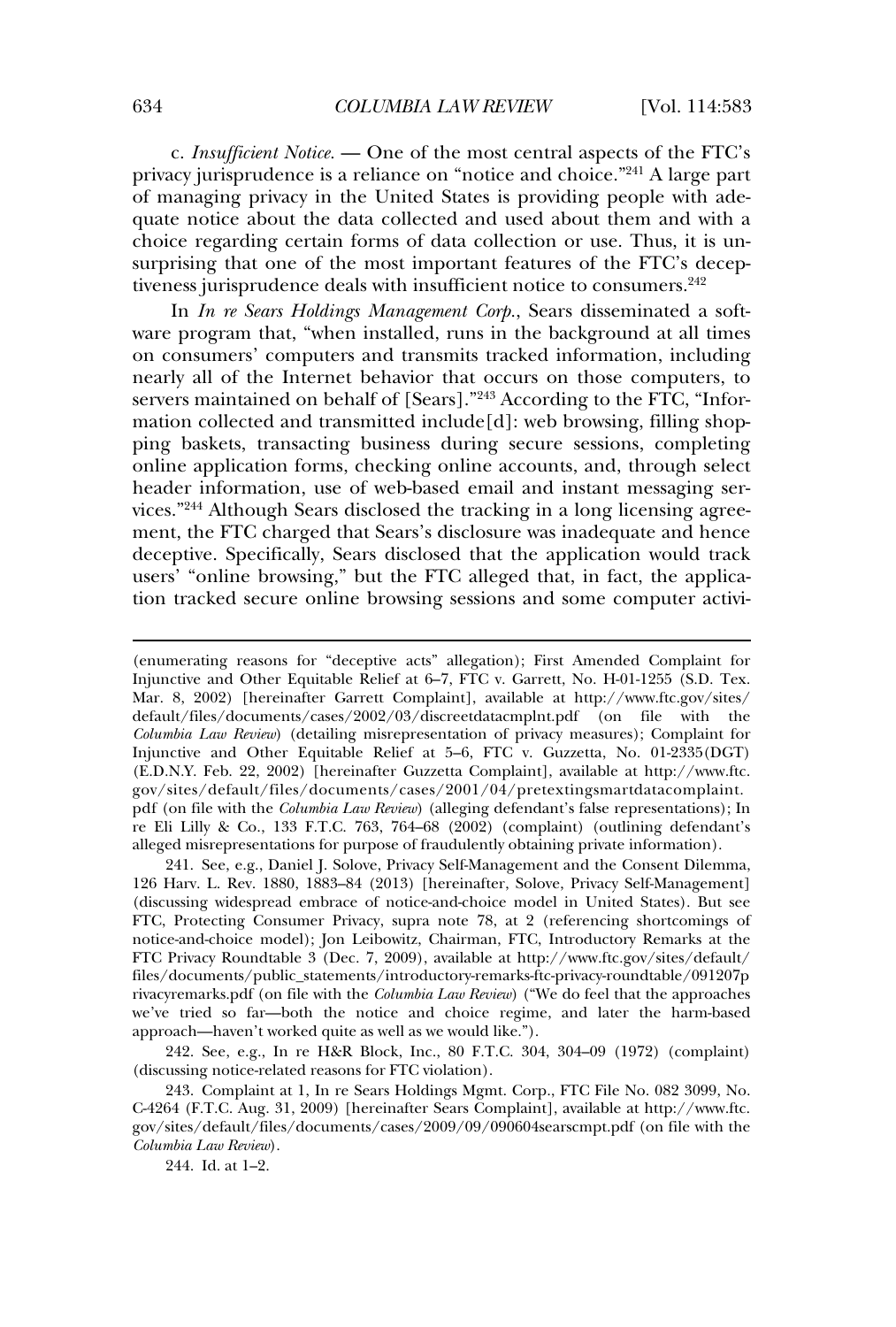$\frac{1}{2}$  ties unrelated to the Internet.<sup>245</sup> Susan Gindin has noted that "the Sears Action is a reminder that the FTC will require enhanced notice particumation."<sup>246</sup> The consent order is also a clear signal that vague language<br>mation."<sup>246</sup> The consent order is also a clear signal that vague language mation."<sup>246</sup> The consent order is also a clear signal that vague language fucked away in dense boilerplate agree<br>fective method of notice to consumers. fective method of notice to consumers. *In In re Facebook, Inc.*, in addition to alleging deceptive promises of

privacy inherent in Facebook's privacy-relatings, the FTC argued that France and the content of the principle system of privacy-related changes in the website.<sup>247</sup> Facebook used a multi-page notice system called a "Privacy website.<sup>247</sup> Facebook used a multi-page notice system called a "Privacy"<br>Wizard" to notify its users of the changes. The Privacy Wizard consisted Wizard" to notify its users of the changes. The Privacy Wizard consisted<br>of an introductory page, "privacy update pages, which required . . . users to choose, via a series of radio buttons, between new privacy settings that<br>to choose, via a series of radio buttons, between new privacy settings that Facebook 'recommended' and the user's 'Old Settings,' for ten types of Facebook 'recommended' and the user's 'Old Settings,' for ten types of profile information," and "a confirmation page, which summarized the profile information," and "a confirmation page, which summarized the profile information," and "a confirmation page, which summarized the user's updated Privacy Settings."<sup>248</sup> According to the FTC, the Privacy Wizard failed to disclose the fact that users could no longer limit the visi-<br>Wizard failed to disclose the fact that users could no longer limit the visi-Wizard failed to disclose the fact that users could no longer limit the visibility of certain parts of their profile to some third parties. The FTC ned this to be a deceptive trade practice.<sup>249</sup>

deemed this to be a deceptive trade practice.<sup>249</sup><br>
In *FTC v. Frostwire, LLC*, the FTC alleged the company misrepre-<br>
sented its privacy practices in its user interface and, in a separate count. found that it failed to notify consumers adequately regarding how its file-<br>found that it failed to notify consumers adequately regarding how its filesomed has printely practices in her deer internate and, in a separate count,<br>found that it failed to notify consumers adequately regarding how its file-<br>sharing software operated, including the fact that downloaded files w sharing software operated, including the fact that downloaded files were shared publicly by default as well as the fact that the software "would pubnetwork and store in the store in the store in the store when  $\frac{1}{2}$  in the store in the store in the Gnutella Folders even after consumers previously downloaded from the Gnutella<br>network and stored in 'unshared' folders even after consumers de-<br>selected the Share Finished Downloads setting in the Options-Sharing selected the Share Finished Downloads setting in the Options-Sharing  $\log$  box."<sup>250</sup> dialog box."<sup>250</sup><br>In *FTC v. Echometrix, Inc.*, the FTC alleged that the broad statement

contained in the defendant's privacy policy—"[Sentry] uses information

248. Id. at  $7-8$ .

248. Id. at 7–8.<br>249. Id. at 9 ("Facebook failed to disclose . . . adequately, that, following the . . .<br>Privacy Changes, users could no longer restrict access to their [personal information] by Privacy Changes, users could no longer restrict access to their [personal information] by using privacy settings previously available to them. Facebook also failed to disclose . . . using privacy settings previously available to them. Facebook also failed to disclose adequately[] that the . . . Privacy Changes overrode existing user privacy settings . . . ."). adequately[] that the  $\dots$  Privacy Changes overrode existing user privacy settings  $\dots$ ").

<sup>245.</sup> Id. at 5.245. Id. at 5.

Nobody Reads Your Privacy Policy or Online Contract? Lessons Learned and Questions Raised by the FTC's Action Against Sears, 8 Nw. J. Tech. & Intell. Learned and Que<br>Prop. 1, 5 (2009). Prop. 1, 5 (2009).

Prop. 1, 5 (2009).<br>247. Complaint at 7–9, In re Facebook, Inc., FTC File No. 092 3184, No. C-4365<br>(F.T.C. July 27, 2012) [hereinafter Facebook Complaint], available at http://www.ftc.gov/ (F.T.C. July 27, 2012) [hereinafter Facebook Complaint], available at http://www.ftc.gov/ *Columbia Law Review*). Columbia Law Review).

adequately[] that the . . . Privacy Changes overrode existing user privacy settings . . . .").<br>250. Complaint for Permanent Injunction and Other Equitable Relief at 19, FTC v.<br>Frostwire, LLC, No. 1:11-cv-23643 (S.D. Fla. O Frostwire, LLC, No. 1:11-cv-23643 (S.D. Fla. Oct. 12, 2011) [hereinafter Frostwire 10/111011frostwirecmpt.pdf (on file with the *Columbia Law Review*).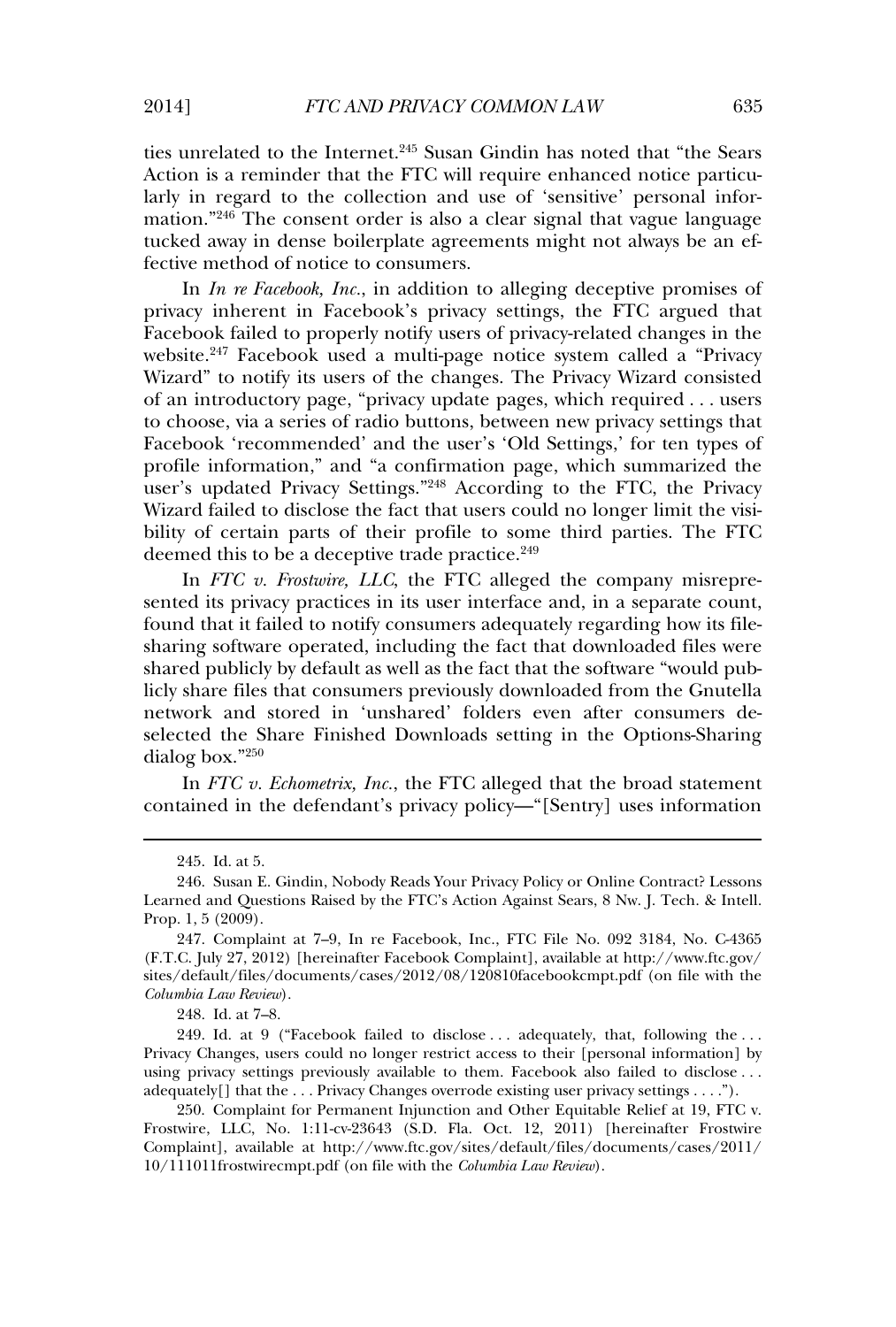for the following general purposes: to customize the advertising and con-<br>tent\_vou\_see[,] . . . improve\_our\_services[,] . . . conduct\_research,\_and tent you see[,]... improve our services[,]... conduct research, and variety of the control of the control of the control of the provide anonymous reporting for internal and external clients"—was too vague to adequately disclose that information monitored and collected vague to adequately disclose that information monitored and collected shared with third parties.<sup>251</sup> Thus, according to the FTC, the purchasers<br>shared with third parties.<sup>251</sup> Thus, according to the FTC, the purchasers shared with third parties. $251$  Thus, according to the FTC, the purchasers the defendant's computer monitoring software "were unaware that<br>their children's computer activity, obtained in connection with the opertheir children's computer activity, obtained in connection with the operation of Sentry, w[as] fed into a database being promoted to  $\text{ceters.}$ " $^{252}$ 

marketers."<sup>252</sup><br>In *In re Sony BMG Music Entertainment*, the FTC alleged that Sony<br>BMG failed to provide notice to consumers that its software package on BMG failed to provide notice to consumers that its software package on defendant's CD would transmit to Sony the albums consumers were play-Interactive retrieve the software consumers and the software play-<br>ing. The software would retrieve from Sony images and promotional ing. The software would retrieve from Sony images and promotional proposes to display on consumers' computers.<sup>253</sup> According to the FTC this insufficient notice constituted a deceptive practice.<sup>254</sup><br>this insufficient notice constituted a deceptive practice.<sup>254</sup> this insufficient notice constituted a deceptive practice.<sup>254</sup>

this insufficient notice constituted a deceptive practice.<sup>254</sup><br>d. *Data Security*. — Data security is often a case of broken promises,<br>but it has developed into something more over the years.<sup>255</sup> Even vague promises of security such as providing more over the years.<sup>255</sup> Even vague<br>promises of security such as providing "reasonable security measures to promises of security such as providing "reasonable security measures to protect against unauthorized access to or unauthorized alteration, discloprotect against unauthorized access to or unauthorized alteration, discloaction.<sup>256</sup> The FTC has come to rely on industry standards and other action.<sup>256</sup> The FTC has come to rely on industry standards and other norms to identify a particular set of practices that, taken together, constitute and the security of the security practices that, taken together, constitute adequate security practices for companies collecting personal intute adequate security practices for companies collecting personal in- $\frac{1}{1}$  ation. formation.<br>When the FTC first began to tackle privacy issues, it only dabbled in

data security under a theory of deception. One of the first security-*FTC interested* and the *FTC was FTC v. Rennert*, in which the FTC accused an online pharmacy of falsely representing "to consumers. expressive complements of expressively the FFC accused an online pharmacy of falsely representing "to consumers, expressly or by implication, that the information customers provide to the decased an online prairingly of takes, representing to constanters,<br>expressly or by implication, that the information customers provide to<br>their Web sites is encrypted and that defendants use an SSL secure con-

251. Complaint

254. Id.

254. Id.<br>255. See, e.g., infra Part III.A.2, B.3 (showing FTC increasingly both pleads<br>unfairness and develops substantive baseline standards). unfairness and develops substantive baseline standards).

for Permanent Injunction and Other Equitable Relief at 3–4, FTC v. Echometrix, Inc., No. CV10-5516 (E.D.N.Y. Nov. 30, 2010), available at http://www.ftc. Echometrix, Inc., No. CV10-5516 (E.D.N.Y. Nov. 30, 2010), available at http://www.ftc.<br>gov/sites/default/files/documents/cases/2010/11/101130echometrixcmpt.pdf (on file with the *Columbia Law Review*). with the Columbia Law Review).

<sup>252.</sup> Id. at 4,

Sony BMG Music Entm't, FTC File No. <sup>062</sup> 3019, No. C-4195 (F.T.C. June 28, 2007) [hereinafter Sony BMG Complaint], available at http://www. 4195 (F.T.C. June 28, 2007) [hereinafter Sony BMG Complaint], available at http://www. ftc.gov/sites/default/files/documents/cases/2007/01/070130cmp0623019.pdf (on file with the *Columbia Law Review*). with the Columbia Law Review).

unfairness and develops substantive baseline standards).<br>
256. Compete Complaint, supra note 217, at 4, 6 ("[R]espondent has represented . . .<br>
that it employs reasonable and appropriate measures to protect data obtained f that it employs reasonable and appropriate measures to protect data obtained from<br>consumers from unauthorized access. In truth and in fact . . . respondent did not [do so].  $\begin{split} \text{consumes from unauthorized access. In truth and in fact . . . responde} \text{Therefore, the representation . . . was, and is, false or misleading . . . .".} \end{split}$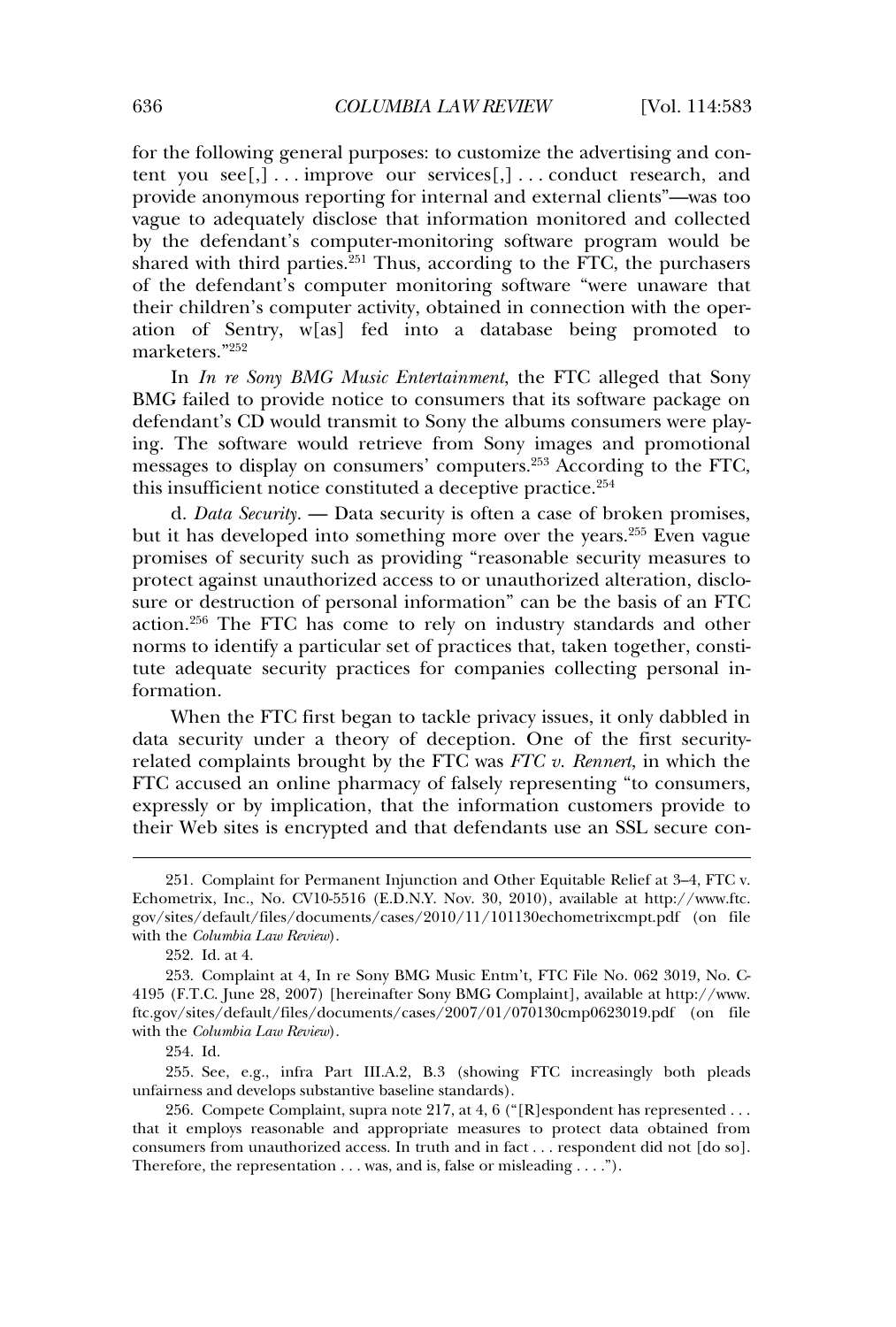nection when transmitting this information over the Internet."<sup>257</sup> In an-<br>other early action, the previously referenced *In re Eli Lilly & Co*. case, the Following the main manner of the method.<br>
The charged Eli Lilly with failing to honor a promise of having "security<br>
FTC charged Eli Lilly with failing to honor a promise of having "security extracting action, the previously referenced in to the ling C core case, the<br>FTC charged Eli Lilly with failing to honor a promise of having "security<br>measures in place, including the use of industry standard secure socket layer encryption (SSL), to protect the confidentiality of any of Your<br>layer encryption (SSL), to protect the confidentiality of any of Your In the same in place, including the tase of matter  $\frac{1}{258}$  The confidentiality of any of Your V  $\frac{1}{258}$  The FTC alleged that Eli Lilly did Information that you volunteer  $\ldots$ .<sup>258</sup> The FTC alleged that Eli Lilly did mplement proper security safeguards. $259$ 

not implement proper security safeguards.<sup>259</sup><br>In the early 2000s, the FTC initiated a flurry of activity around secu-<br>with prophet curreled curing its primary cases.<sup>260</sup> One of the most prominent actions was *In re Microsoft Corp.*, where the FTC alleged that nent actions was In re Microsoft Corp., where the FTC alleged that  $\frac{1}{2}$  security by employing sufficient measures reasonable and appropriate  $\frac{1}{2}$  and  $\frac{1}{2}$  and  $\frac{1}{2}$  and  $\frac{1}{2}$  and  $\frac{1}{2}$  and  $\frac{1}{2}$  and  $\frac{1}{2}$  and  $\frac{1}{2}$  and  $\frac{1}{2}$  and  $\frac{1}{2}$  and  $\$ example control control of the circumstances to maintain and protect the privacy and confi-<br>under the circumstances to maintain and protect the privacy and confiunder the circumstances to maintain and protect the privacy and conficonnection with the Passport and Passport Wallet services."<sup>261</sup><br>connection with the Passport and Passport Wallet services."<sup>261</sup>

258. In re Eli Lilly & Co., 133 F.T.C. 763, 765 (2002) (complaint).<br>259. Id. at 767 ("For example, respondent failed to provide appropriate training for<br>its employees regarding consumer privacy and information security ... its employees regarding consumer privacy and information security...and failed to<br>implement appropriate checks and controls on the process .... Respondent's failure to implement appropriate measures also violated certain of its own written policies."). implement appropriate measures also violated certain of its own written policies."). implement appropriate measures also violated certain of its own written policies.").<br>260. E.g., Genica Complaint, supra note 216, at 2–3 ("In truth and in fact,

respondents did not implement reasonable and appropriate measures to protect<br>consumer information against unauthorized access."): Complaint at 2–3, In re Life Is consumer information against unauthorized access."); Complaint at 2–3, In re Life Is<br>Good, Inc., FTC File No. 072 3046, No. C-4218 (F.T.C. Apr. 16, 2008) [hereinafter Life Is Good, Inc., FTC File No. 072 3046, No. C-4218 (F.T.C. Apr. 16, 2008) [hereinafter Life Is<br>Good Complaint], available at http://www.ftc.gov/sites/default/files/documents/cases/ *Cood Complaint], available at http://www.ftc.gov/sites/default/files/documents/cases/*<br>2008/04/080418complaint.pdf (on file with the *Columbia Law Review*); Complaint at 2–3,<br>In re Guidance Software, Inc., FTC File No. 06 Good Complaint], available at http://www.ftc.gov/sites/default/files/documents/cases/ In re Guidance Software, Inc., FTC File No. 062 3057, No. C-4187 (F.T.C. Mar. 30, 2007)<br>[hereinafter Guidance Software Complaint], available at http://www.ftc.gov/ [hereinafter Guidance Software Complaint], available at http://www.ftc.gov/ *Columbia Law Review*) ("[R]espondent engaged in a number of practices that, taken  $Columbia$   $Law$   $Review$ ) ( $*($ R]espondent engaged in a number of practices that, taken together, failed to provide reasonable and appropriate security for sensitive personal together, failed to provide reasonable and appropriate security for sensitive personal<br>information stored on its corporate network."): In re Petco Animal Supplies, Inc., 139 F.T.C. 102, 104–05 (2005) (complaint) (alleging defendant did not provide appropriate security); In re MTS, Inc., 137 F.T.C. 444, 448 (2004) (complaint) (same); In re Guess?, security); In re MTS, Inc., 137 F.T.C. 444, 448 (2004) (complaint) (same); In re Guess?,<br>Inc., 136 F.T.C. 507, 510–11 (2003) (complaint) ("Since at least October 2000, Inc., 136 F.T.C. 507, 510–11 (2003) (complaint) ("Since at least October 2000, Respondents' application and website have been vulnerable to commonly known or Respondents' application and website have been vulnerable to commonly known or<br>reasonably foreseeable attacks from third parties attempting to obtain access to customer information stored in Respondents' databases."); In re Microsoft Corp., 134 F.T.C. 709, information stored in Respondents' databases."); In re Microsoft Corp., 134 F.T.C. 709,<br>712 (2002) (complaint) ("[R]espondent did not maintain a high level of online security by 712 (2002) (complaint) ("[R]espondent did not maintain a high level of online security by measures employing sufficient reasonable and appropriate under  $circumstances \ldots$ ").

*. Microsoft*, 134 F.T.C. at 711 (noting company represented both "[y]our .NET Passport is protected by powerful online security technology and a strict privacy policy" Passport is protected by powerful online security technology and a strict privacy policy"<br>and "[v]our .NET Passport information is stored on secure .NET Passport servers that are and "[y]our .NET Passport information is stored on se<br>protected in controlled facilities" (emphasis omitted)).

257. Complaint

for Permanent Injunction and Other Equitable Relief ¶ 43, FTC v. Rennert, No. CV-S-00-0861-JBR (D. Nev. July 12, 2000), available at http://www.ftc. Rennert, No. CV-S-00-0861-JBR (D. Nev. July 12, 2000), available at http://www.ftc. *Columbia Law Review*). Columbia Law Review). nbia Law Review).<br>258. In re Eli Lilly & Co., 133 F.T.C. 763, 765 (2002) (complaint).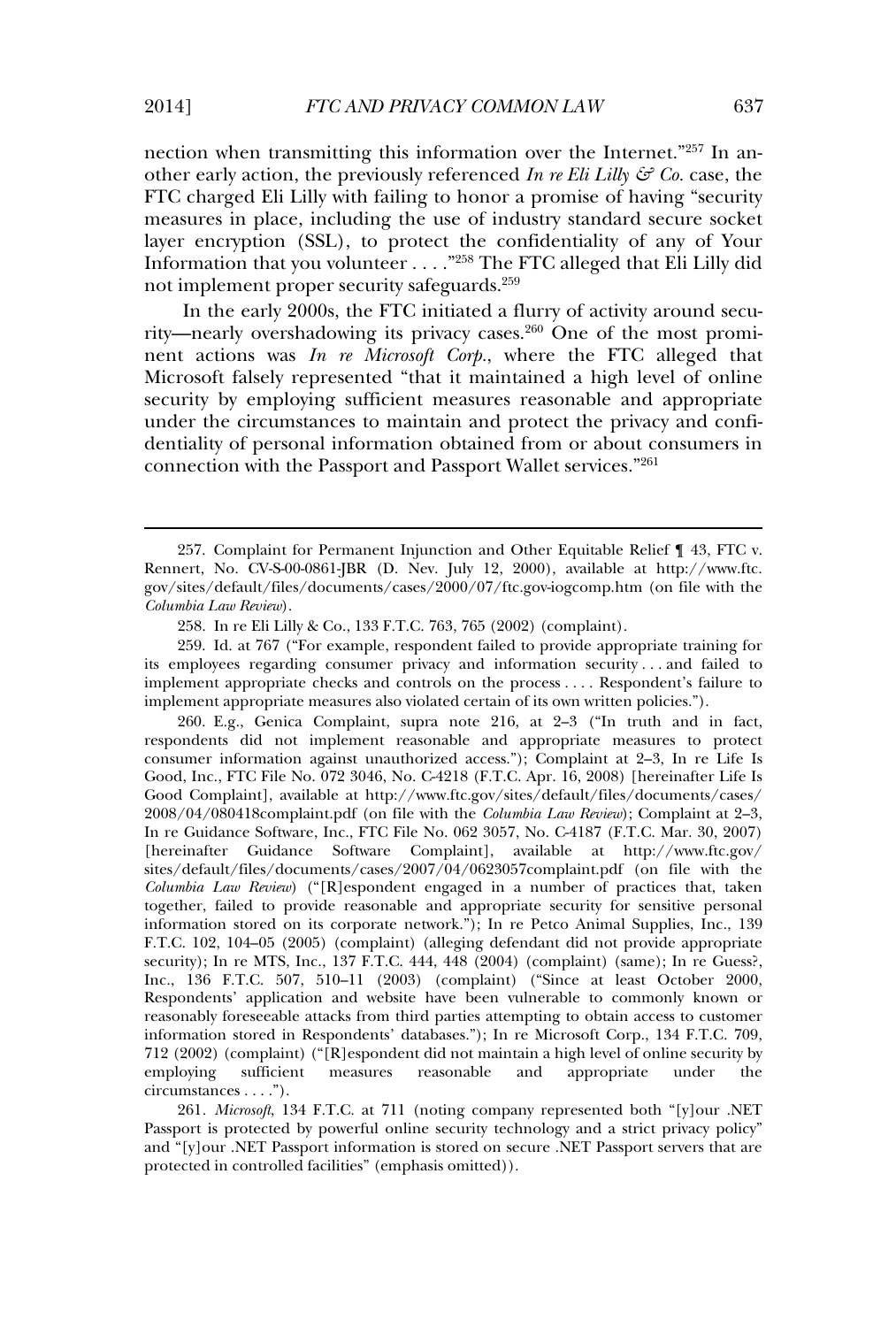Over time, in its security jurisprudence, the FTC began to include<br>allegations of unfair practices along with claims of deception.<sup>262</sup> One of allegations of unfair practices along with claims of deception.<sup>262</sup> One of the most recent examples, *FTC v. Wyndham Worldwide Corp.*,<sup>263</sup> is currently and the most recent examples, FTC v. Wyndham Worldwide Corp.,<sup>263</sup> is currently a indicial decision and is discussed below. awaiting a judicial decision and is discussed below.

awaiting a judicial decision and is discussed below.<br>
2. *Unfairness.* — In many ways, the FTC's unfairness jurisdiction is<br>
quite limited.<sup>264</sup> An "unfair" trade practice is one that "causes on is likely quite limited.<sup>264</sup> An "unfair" trade practice is one that "causes or is likely to cause substantial injury to consumers which is not reasonably avoideffects to consumers themselves and not outweighed by countervailing benefits to consumers or to competition."<sup>265</sup> This test, which has been codifield in section  $5(n)$  of the FTC Act,<sup>266</sup> has come to be known as the field in section  $5(n)$  of the FTC Act,<sup>266</sup> has come to be known as the fied in section 5(<br>"three-part test."<sup>267</sup> "three-part test."267 "three-part test." $^{267}$ <br>The FTC has exercised its unfairness enforcement power judiciously

First Figure cause and security. Early on, the FTC exercised its un-<br>fairness authority quite cautiously and much less frequently than its defairness authority quite cautiously and much less frequently than its de-2000. "Recent years have seen a very tentative increased focus on con-<br>2000. "Recent years have seen a very tentative increased focus on consupplied dialectry. These tangents is excepted to candidary, which gain the year 2000, "Recent years have seen a very tentative increased focus on consumer unfairness, changed in substantive emphasis and forum of applicathe ease, the ease matter of the exercise of the ease with which a complaint can recite the three-part<br>tion. In spite of the ease with which a complaint can recite the three-part tion. In spite of the ease with which a complaint can recite the three-part<br>test, the Commission has shied away from pleading it; but noteworthy test, the Commission has shied away from pleading it; but noteworthy  $\frac{1}{2}$  of  $\frac{1}{2}$  increases the starting to occur.<sup>"268</sup>

 $\overline{\text{This trend of }i}$  increasing pleading of unfairness persists trine is the result of an "evolutionary process" that refines the standard<br>trine is the result of an "evolutionary process" that refines the standard

262. E.g., Complaint at 3, In re

Ceridian Corp., FTC File No. 102 3160, No. C-4325 (F.T.C. June 8, 2011) [hereinafter Ceridian Complaint], available at http://www.ftc.gov/ (F.T.C. June 8, 2011) [hereinafter Ceridian Complaint], available at http://www.ftc.gov/ sites/default/files/documents/cases/2011/06/110615ceridiancmpt.pdf (on file with the *Columbia Law Review*) (charging respondent with unfair practices); Complaint at 3, In re Columbia Law Review) (charging respondent with unfair practices); Complaint at 3, In re<br>Rite Aid Corp., FTC File No. 072 3121, No. C-4308 (F.T.C. Nov. 12, 2010) [hereinafter Rite Aid Corp., FTC File No. 072 3121, No. C-4308 (F.T.C. Nov. 12, 2010) [hereinafter<br>Rite Aid Complaint], available at http://www.ftc.gov/sites/default/files/documents/ Rite Aid Complaint], available at http://www.ftc.gov/sites/default/files/documents/<br>cases/2010/11/101122riteaidcmpt.pdf (on file with the *Columbia Law Review*) (same); cases/2010/11/101122riteaidcmpt.pdf (on file with the *Columbia Law Review*) (same);<br>Complaint at 3, In re CVS Caremark Corp., FTC File No. 072 3119, No. C-4259 (F.T.C. Complaint at 3, In re CVS Caremark Corp., FTC File No. 072 3119, No. C-4259 (F.T.C.)<br>June 18, 2009) [hereinafter CVS Caremark Complaint], available at http://www.ftc.gov/ June 18, 2009) [hereinafter CVS Caremark Complaint], available at http://www.ftc.gov/ sites/default/files/documents/cases/2009/06/090623cvscmpt.pdf (on file with the sites/default/files/documents/cases/2009/06/090623cvscmpt.pdf (on file with the Columbia Law Review) (same); In re BJ's Wholesale Club, Inc., 140 F.T.C. 465, 468 (2005)  $\text{hplain}$  (same). plaint) (same).<br>263. Wyndham Complaint, supra note 122, at 5.

<sup>263.</sup> Wyndham Complaint, supra note 122, at 5.<br>
264. 15 U.S.C. § 45(n) (2012) (limiting severely FTC's authority to declare act or practice unlawful on unfairness grounds). practice unlawful on unfairness grounds).

<sup>265.</sup> Id.

<sup>265.</sup> Id.<br>266. FTC Act Amendments of 1994. Pub. L. No. 103-312, § 9, 108 Stat. 1691, 1695 ified as amended at  $15$  U.S.C.  $\S$   $45(n)$ ).

<sup>(</sup>codified as amended at 15 U.S.C.  $\S$  45(n)).<br>
267. The three parts are (1) substantial injury, (2) that is not reasonably avoidable,<br>
267. The three parts are (1) substantial injury, (2) that is not reasonably avoidable, and (3) balancing with countervailing benefits. See, e.g., FTC v. Direct Mktg. Concepts,<br>Inc., 569 F. Supp. 285, 299 (D. Mass. 2008) (describing three-part test to analyze unfair Inc., 569 F. Supp. 285, 299 (D. Mass. 2008) (describing three-part test to analyze unfair practices).  $\frac{1}{2}$  stephen Calcins, FTC Units, FTC Units, FTC Units, FTC Units, FTC Units, FTC Units, FTC Units, FTC Units, FTC Units, FTC Units, FTC Units, FTC Units, FTC Units, FTC Units, FTC Units, FTC Units, FTC Units, FTC Uni practices).<br>268. Stephen Calkins. FTC Unfairness: An Essay. 46 Wayne L. Rev. 1935. 1937

 $(2000).$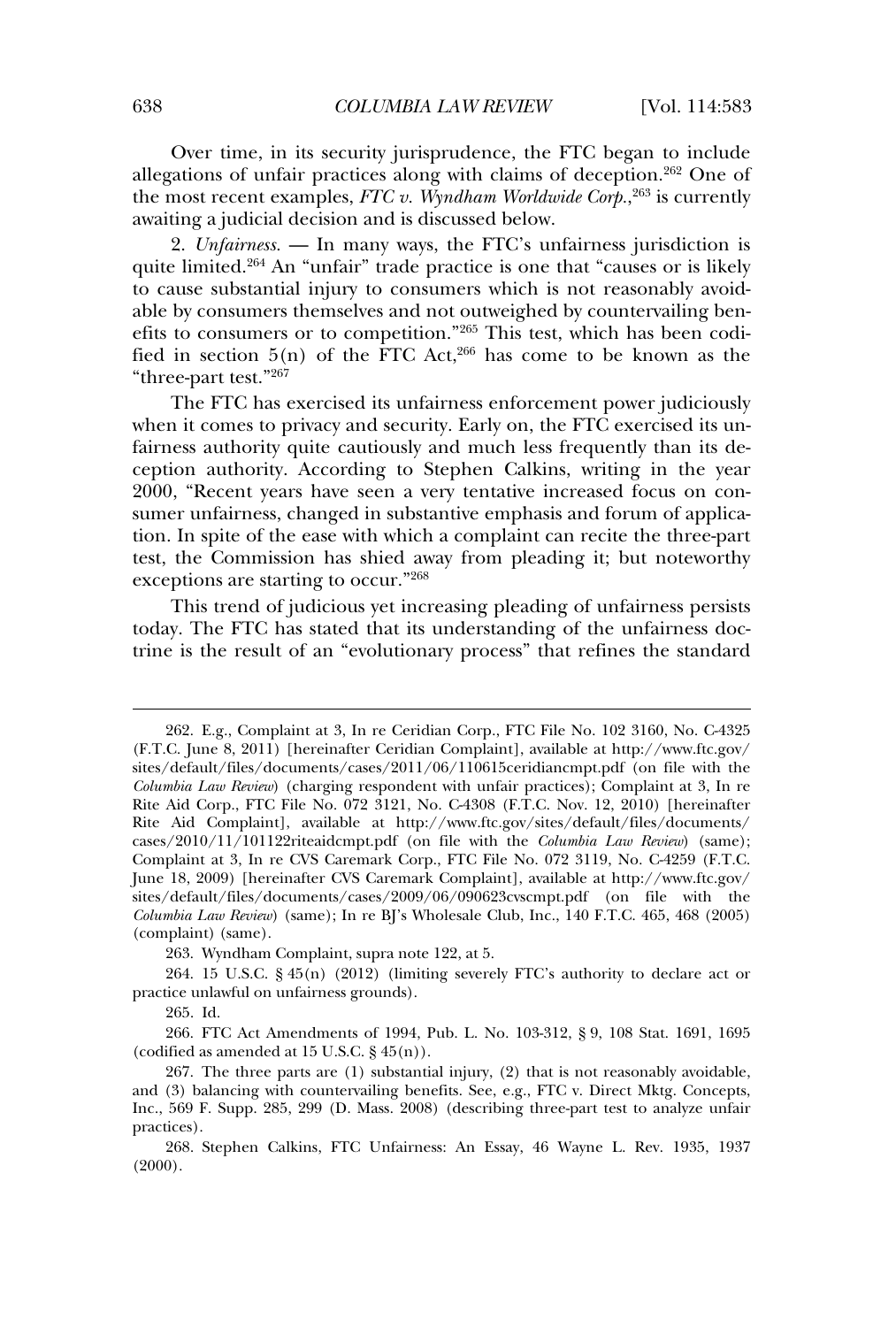over time through cases, rules, and Commission statements.<sup>269</sup> In evaluat-<br>ing whether a trade practice is unfair, the FTC focuses largely on substanthe time anongle cases, rates, and commission satisfactions. The clarities ing whether a trade practice is unfair, the FTC focuses largely on substantial injury to consumers.<sup>270</sup> Monetary, health, and safety risks are com man injury to consumers.<sup>270</sup> Monetary, health, and safety risks are common injuries considered "substantial." but trivial, speculative, emotional, and "other more subjective types of harm" are usually not considered<br>and "other more subjective types of harm" are usually not considered substantial for unfairness purposes.<br>and "other more subjective types of harm" are usually not considered<br>substantial for unfairness numeros  $\frac{271}{71}$  In determining with usually substantial for unfairness purposes.<sup>271</sup> In determining whether an injury is outweighed by any countervailing benefits to consumers or competi- $\frac{1}{2}$  but also the cost to society in general.<sup>272</sup> If consumers could have reasonably avoided the alleged injury, the FTC will not consider a trade reasonably avoided the alleged injury, the FTC will not consider a trade program that we calculate under the FTC will not constant the reasonably avoided the alleged injury, the FTC will not consider a trade prevention when  $\frac{273}{273}$ . The ETC has stated that earthin trade prevention around practice unfair.<sup>273</sup> The FTC has stated that certain trade practices prevent<br>consumers from effective decisionmaking. Indeed, "[m]ost of the consumers from effective decisionmaking. Indeed, "[m]ost of the They are brought, not to second-guess the wisdom of particular con-<br>They are brought, not to second-guess the wisdom of particular consummission's undiances matters are prought ander arese encampathers.<br>They are brought, not to second-guess the wisdom of particular con-<br>sumer decisions, but rather to halt some form of seller behavior that unreasonably creates or takes advantage of an obstacle to the free exercise reasonably creates or takes advantage of an obstacle to the free exercise  $\overline{\mathrm{I}}$ insumer decisionmaking." $^{274}$ % of consumer decision making.<sup>"274</sup><br>In evaluating unfairness, the FTC also considers whether the trade

practice violates established public policy "as it has been established by  $\frac{1}{275}$  While this factor statute, common law, industry practice, or otherwise.<sup>7275</sup> While this factor is usually used to help to determine whether a consumer injury is subis usually used to help to determine whether a consumer injury is subpermany about the perfect and the method is contained in the standard standard, the FTC has stated that "[s]ometimes public policy will independently support a Commission action. This occurs when the policy is station, the contract that it will entirely determine the question of consumer injury, so clear that it will entirely determine the question of consumer injury, so there is little need for separate analysis by the Commission."<sup>276</sup> While nominally the FTC also considers whether a company's conduct was<br>nominally the FTC also considers whether a company's conduct was nominally the FTC also considers whether a company's conduct was<br>"immoral, unethical, oppressive, or unscrupulous," the FTC has stated the this factor of unfairness is "largely duplicative. Conduct that is truly un-<br>this factor of unfairness is "largely duplicative. Conduct that is truly unethis factor of unfairness is "largely duplicative. Conduct that is truly untitled or unscrupulous will almost always injure consumers or violate

269. FTC Policy Statement on Unfairness,

supra note 56; see also 15 U.S.C. § 45(n) (authorizing FTC to "consider established public policies as evidence" when making fairness determinations); Hofmann, supra note 1, §§ 4:3 to :4 (articulating evolving nature fairness determinations); Hofm<br>of FTC's unfairness definition). of FTC's unfairness definition).

<sup>270.</sup> Hofmann, supra note 1,  $\S 4:4$  ("Unjustified consumer injury is the factor that carries the greatest weight in an unfairness analysis. In fact, if the injury to consumers is carries the greatest weight in an unfairness analysis. In fact, if the injusticant enough, it can be the sole basis for a finding of unfairness."). significant enough, it can be the sole basis for a finding of unfairness.").

significant enough, it can be the sole basis for a finding of unfairness.").<br>271. FTC Policy Statement on Unfairness, supra note 56; see also Hofmann, supra<br>note 1. § 4:4 (citing and discussing FTC's policy). note 1, § 4:4 (citing and discussing FTC's policy).

note 1, § 4:4 (citing and discussing FTC's policy).<br>272. FTC Policy Statement on Unfairness, supra note 56. These societal costs exist "in<br>the form of increased paperwork, increased regulatory burdens on the flow of the form of increased paperwork, increased regulatory burdens on the flow of Information, reduced incentives to innovation and capital formation, and similar matters."<br>Id.: see also Hofmann, supra note 1, § 4:4 (discussing FTC's policy). ee also Hofmann, supra note 1, § 4:4 (discussing FTC's p<br>273. FTC Policy Statement on Unfairness, supra note 56.

<sup>273.</sup> FTC Policy Statement on Unfairness, supra note 56.

<sup>274.</sup> Id.

<sup>276.</sup> Id.

<sup>276.</sup> Id.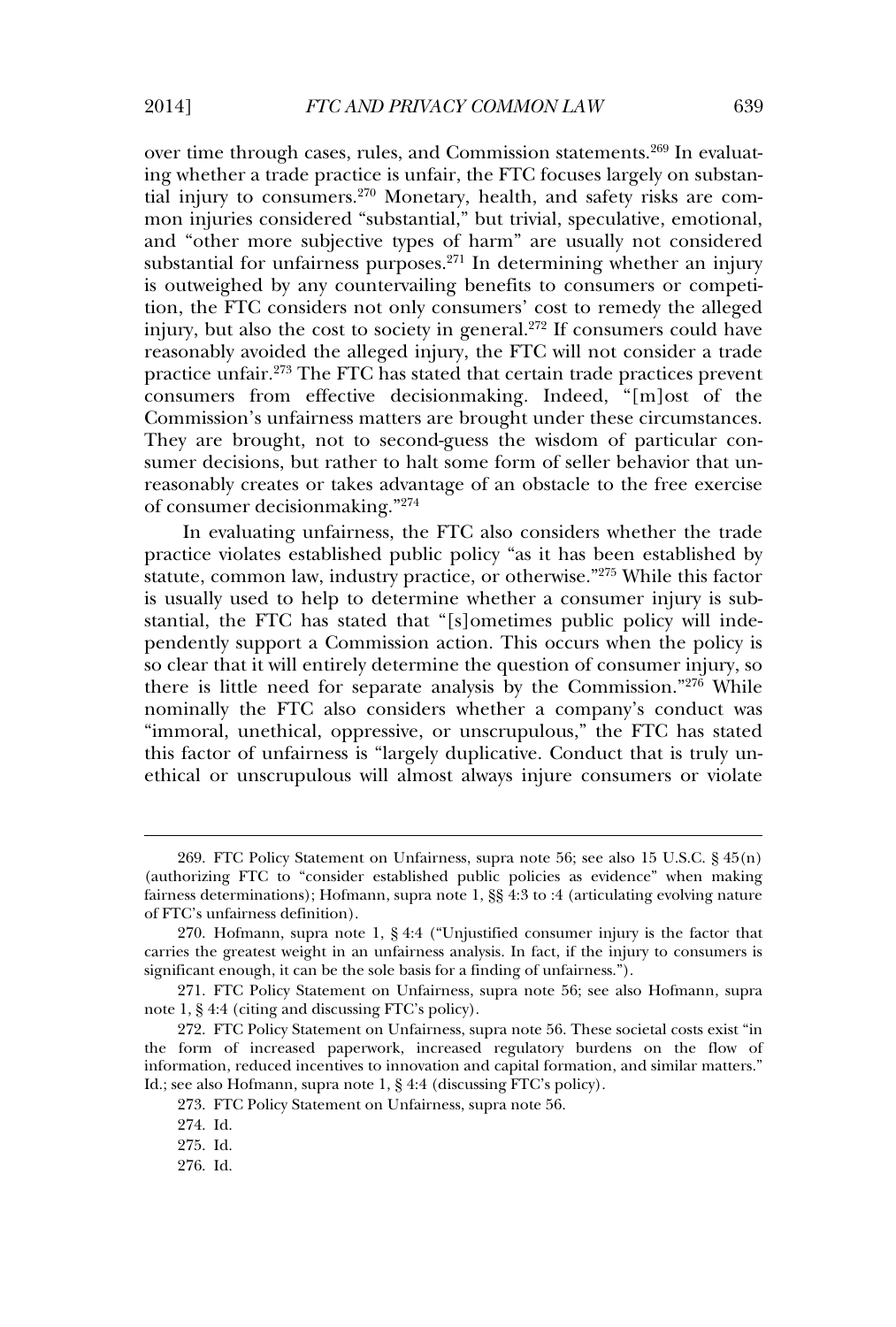public policy as well. The Commission has therefore never relied on [this<br>element] as an independent basis for a finding of unfairness . . . . ."<sup>277</sup> element] as an independent basis for a finding of unfairness . . . .  $\cdot$ <sup>277</sup> pendent basis for a finding of unfairness . . . . "<sup>277</sup><br>need not be a violation of any particular law.<sup>278</sup> In

Unfair conduct need not be a violation of any particular law.<sup>278</sup> In *FTC v. Accusearch Inc.*, the Tenth Circuit stated that "the FTCA enables FTC v. Accusearch Inc., the Tenth Circuit stated that "the FTCA enables the FTC to take action against unfair practices that have not vet been contemplated by more specific laws."<sup>279</sup> Of course, the FTC may look to  $\frac{1}{2}$  contemplated by more specific laws."<sup>279</sup> Of course, the FTC may look to other areas of the law in determining what activity is unfair.<sup>280</sup> For example and the *s* of the law in determining what activity is unfair.<sup>280</sup> For example, in *Accusearch*, the FTC looked to the Telecommunications Act, which restricted the disclosure of an individual's phone records,<sup>281</sup> to find that<br>restricted the disclosure of an individual's phone records,<sup>281</sup> to find that consumers had a reasonable expectation of privacy in their phone reconsumers had a reasonable expectation of privacy in their phone reconsumers had a reasonable expectation of privacy in their phone records for purposes of Section 5.<sup>282</sup> The FTC filed complaints against, and ords for purposes of Section 5.<sup>282</sup> The FTC filed complaints against, and ultimately settled with, Action Research Group and Information Search ultimately settled with, Action Research Group and Information Search  $\text{erv similar theories.}^{283}$ 

on very similar theories.<sup>283</sup><br>Although the FTC has yet to summarize its approach in a unified<br>way, its actions reveal that distinct theories of what constitutes an unfair trade practice have emerged: (1) retroactive policy changes, (2) deceitful  $d$  and  $d$  and  $d$  and  $d$  and  $d$  and  $d$  and  $d$  and  $d$  and  $d$  and  $d$  and  $d$  and  $d$  and  $d$  and  $d$   $d$ ) undata collection,  $(3)$  improper use of data,  $(4)$  unfair design, and  $(5)$  unnformation security practices.

Frait information security practices.<br>
a. *Retroactive Changes.* — According to the FTC, it is unfair to change<br>
the terms that govern personal information that was collected under a previous, different agreement. In *In re Gateway Learning Corp.*, the comprevious, different agreement. In In re Gateway Learning Corp., the company changed its privacy policy to allow the renting of personal data to third parties when previously it had promised that it would not do so.<sup>284</sup> Figure 3. Figure 1. Figure 1. Figure 1. Figure 1. Figure 1. Third parties when previously it had promised that it would not do so.<sup>284</sup><br>Gateway did not inform customers about this change, despite the fact that it explicitly informed its users that "filf at some future time there is a state it explicitly informed its users that "[i]f at some future time there is a

practice as 'unfair.'" (citation omitted)).<br>281. 47 U.S.C. § 222(c)(1), (c)(2), (h)(l) (2006) (restricting usage and disclosure of<br>"customer proprietary network information"). "customer proprietary network information"). omer proprietary network information").<br>282. Accusearch Complaint, supra note 230, at 5.

 FTC v. Action Research Grp., Inc., No. 6:07-CV-0227-ORL-22JGG, at 1 (M.D. Fla. Mar. 18, 2008) (stipulated final order), available at http://www.ftc.gov/sites/default/ Fla. Mar. 18, 2008) (stipulated final order), available at http://www.ftc.gov/sites/default/ Fla. Mar. 18, 2008) (stipulated final order), available at http://www.ftc.gov/sites/default/<br>files/documents/cases/2008/05/080528fo.pdf (on file with the *Columbia Law Review*)<br>(settling charges of unauthorized access and similar activity was alleged only to be "unfair." See CEO Grp. Complaint, supra note 232, similar activity was alleged only to be "unfair." See CEO Grp. Complaint, supra note 232, at 5 (alleging defendant had engaged in "unfair" practices); Info. Search Complaint, supra<br>note 232, at 5 (same); Integrity Sec. & Investigation Servs. Complaint, supra note 232, at 6 note 232, at 5 (same); Integrity Sec. & Investigation Servs. Complaint, supra note 232, at 6  $(same)$ .  $\mathbf{e}$ ). Gateway Decision  $\mathbf{e}$ 

284. Gateway Decision & Order, supra note 85, at 443, 446.

<sup>277.</sup> Id.277. Id.

<sup>277.</sup> Id.<br>278. Indeed, the history of the FTC makes it clear that Congress wanted a kind of<br>extrajudicial enforcement function, with the agency generating expertise in commerce. extrajudicial enforcement function, with the agency generating expertise in commerce.<br>H.R. Rep. No. 63-1142, at 19 (1914) ("It is impossible to frame definitions which embrace H.R. Rep. No. 63-1142, at 19 (1914) ("It is impossible to frame definitions which embrace<br>all unfair practices. There is no limit to human inventiveness in this field. . . . If Congress all unfair practices. There is no limit to human inventiveness in this field...<br>were to adopt the method of definition, it would undertake an endless task."). to adopt the method of definition, it would undertake an endless to 279. FTC v. Accusearch Inc., 570 F.3d 1187, 1194 (10th Cir. 2009).

<sup>279.</sup> FTC v. Accusearch Inc., 570 F.3d 1187, 1194 (10th Cir. 2009).

<sup>279.</sup> FTC v. Accusearch Inc., 570 F.3d 1187, 1194 (10th Cir. 2009).<br>280. See, e.g., id. at 1195 ("[T]he FTC may proceed against unfair practices even if<br>those practices violate some other statute that the FTC lacks authorit those practices violate some other statute that the FTC lacks authority to administer.<br>Indeed, condemnation of a practice in criminal or civil statutes may well mark that Indeed, condemnation of a practice is<br>practice as 'unfair.'" (citation omitted)). practice as 'unfair.'" (citation omitted)).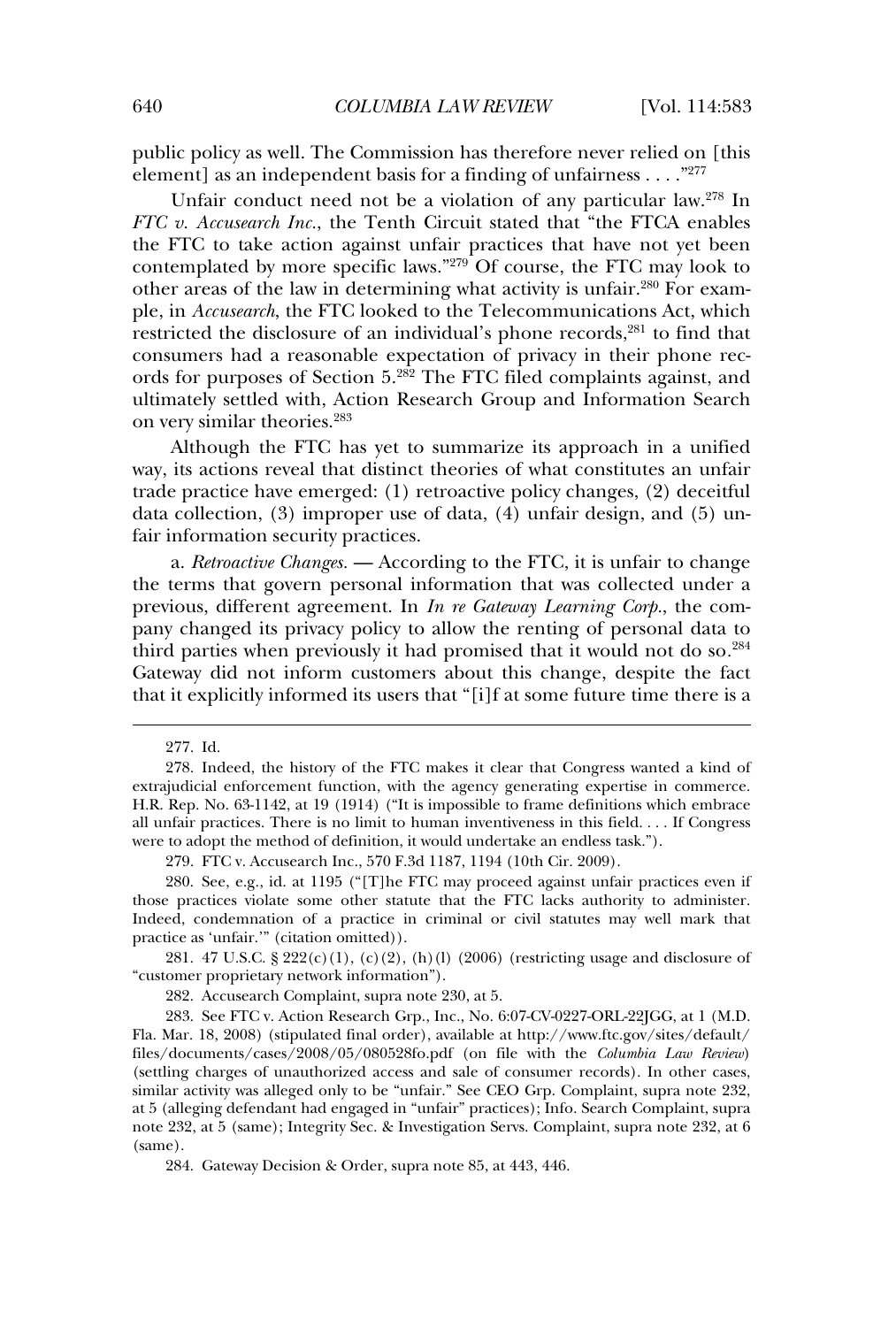material change to our information usage practices that affect [sic] your<br>personally identifiable information, we will notify you of the relevant  $\epsilon$  present change to our information, we will notify you of the relevant phenome  $\frac{285}{100}$ . The FTC explicitly took issue with Gateway's application of changes.<sup>"285</sup> The FTC explicitly took issue with Gateway's application of enarged the FTC expressive contraction of the FTC deemed this retroactive privacy policies.<sup>286</sup> The FTC deemed this retroactive privacy policy change to vacy policies.<sup>286</sup> The FTC deemed this retroactive privacy policy change to For pencion of the FTC also considers retroactive changes to policy, the FTC also considers retroactive changes to privacy settings to constitute an FTC also considers retroactive changes to privacy settings to constitute an also considers retroactive changes to privacy<br>ir practice, as in the *In re Facebook*, *Inc.* case.<sup>287</sup> unfair practice, as in the *In re Facebook*, *Inc.* case.<sup>287</sup><br>b. *Deceitful Data Collection*. — The FTC has also developed a theory

ner. In *In re Aspen Way*, the FTC concluded that installing spyware and that it is an unfair act to collect personal information in a deceitful manner. In *In re Aspen Way*, the FTC concluded that installing spyware and example in the term and the control present interesting the acceptance measurement.<br>The *In In re Aspen Way*, the FTC concluded that installing spyware and<br>gathering data without notice was an unfair practice.<sup>288</sup> The FTC gathering data without notice was an unfair practice.<sup>288</sup> The FTC did not giant is complaint that Aspen Way made any privacy-related promises, so use of the spyware presumably did not break a promise of privacy. ises, so use of the spyware presumably did not break a promise of privacy. But the FTC deemed the surreptitious data gathering unfair due to the and the concerns that "lelonsumers cannot reasonably avoid these injuries"<br>and concerns that "[c]onsumers cannot reasonably avoid these injuries because [the surveillance] is invisible to them."<sup>289</sup> The FTC relied upon a because [the surveillance] is invisible to them."289 The FTC relied upon a similar theory of unfairness in a complaint against Sony BMG when it alleged that the company causing its spyware to be downloaded without alleged that the company causing its spyware to be downloaded without  $\frac{1}{2}$ cient notice was, by itself, an unfair practice.<sup>290</sup> sufficient notice was, by itself, an unfair practice.<sup>290</sup><br>In *FTC v. Accusearch, Inc.*, the Tenth Circuit affirmed a summary

in the contribution, the contribution con-<br>stituted an unfair trade practice.<sup>291</sup> According to the FTC, the stituted an unfair trade practice. $291$  According to the FTC, the "[d]efendants have used, or caused others to use, false pretenses, frauduthe precisions carrier as a customer of a telecommunications carrier, to<br>tions, including posing as a customer of a telecommunications carrier, to tions, including posing as a customer of a telecommunications carrier, to  $\frac{d}{dt}$  disclose confidential customer phone records. The act of "pretexting" is disclose confidential quotemer phone records." $292$  The act of "pretexting" disclose confidential customer phone records."292 The act of "pretexting"

288. Aspen Way Complaint, supra note 227, at 4.

289. Id. at 2.

289. Id. at 2.<br>290. Sony BMG Complaint, supra note 253, at 4.

290. Sony BMG Complaint, supra note 253, at 4.<br>291. 570 F.3d 1187, 1201 (10th Cir. 2009) (describing company's practice of<br>soliciting requests for confidential information protected by law and paying researchers soliciting requests for confidential information protect<br>likely to use improper methods to find the information). to use improper methods to find the information).<br>292. Accusearch Complaint, supra note 230, at 4–5.

material change to

<sup>285.</sup> Id. at 445.285. Id. at 445.

<sup>285.</sup> Id. at 445.<br>286. Id. at 499 ("Respondent posted a revised privacy policy containing material<br>changes to its practices that were inconsistent with Respondent's original promise to changes to its practices that were inconsistent with Respondent's original promise to consumers. Respondent retroactively applied such changes to personal information it had consumers. Respondent retroactively appreviously collected from consumers."). previously collected from consumers.").

previously collected from consumers.").<br>
287. Facebook Complaint, supra note 247, at 9 ("[B]y designating certain user<br>
profile information publicly available that previously had been subject to privacy settings, profile information publicly available that previously had been subject to privacy settings, reduced in the Facebook materially changed its promises that users could keep such information private.<br>Facebook retroactively applied these changes to personal information that it had Facebook retroactively applied these changes to personal in<br>previously collected from users, without their informed consent."). ously collected from users, without their informe<br>288. Aspen Way Complaint, supra note 227, at 4.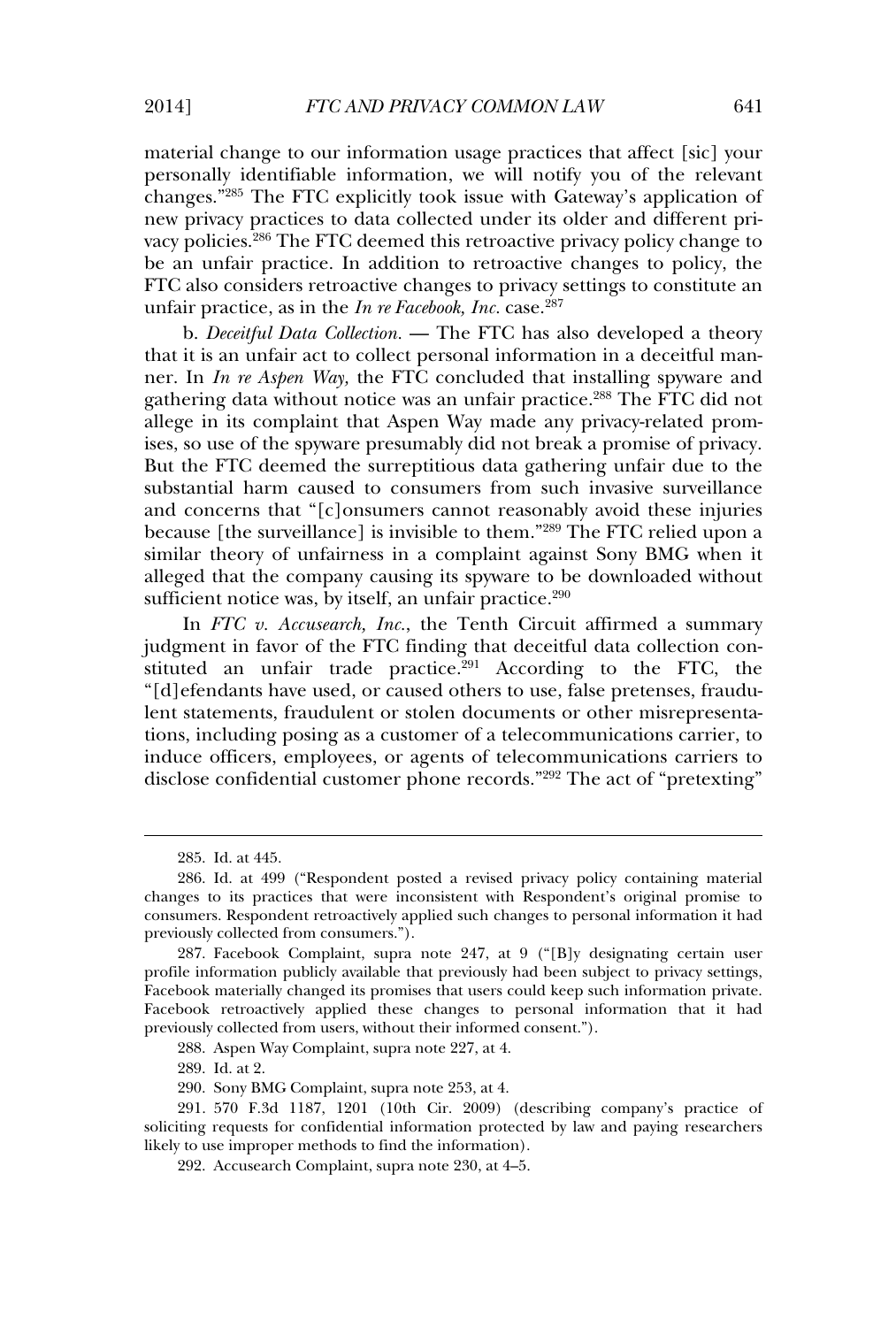is a good example of a practice of data collection that the FTC considers<br>deceitful because the deceit is hidden from consumers. deceitful because the deceit is hidden from consumers.

deceitful because the deceit is hidden from consumers.<br>
c. *Improper Use of Data*. — In several cases, the FTC alleged that in<br>
addition to the wrongful collection of information, the subsequent misaddition to the wrongful collection of information, the subsequent mis-In *Internation* Inc. In *Internation* was unfair. For example, in *In re Aspen Way*<br>*Enterprises, Inc.*, the FTC alleged that "respondent has used information *Enterprises, Inc.*, the FTC alleged that "respondent has used information improperly gathered from consumers to collect or attempt to collect a debt, money, or property pursuant to a consumer rental contract."<sup>293</sup><br>debt, money, or property pursuant to a consumer rental contract."<sup>293</sup> , money, or property pursuant to a consumer rental contract."<sup>293</sup><br>In *FTC v. Hill*, the FTC alleged that defendant used consumers' fi-

In FTC  $v$ . Hill, the FTC alleged that defendant used consumers' fi-In *FTC v. Hill*, the FTC alleged that defendant used consumers' financial and credit card data to "pay for goods or services without the consumers' consent."<sup>294</sup> The FTC asserted that these actions were unfair. In *FTC v* In FTC v. ReverseAuction.com, the FTC alleged that the collection of personal information in violation of eBay's terms of use and subsequent use of that information in violation of eBay's terms of use and subsequent use<br>of that information to send deceptive spam emails was an unfair of that information to send deceptive spam emails was an unfair tice. $295$ 

practice.<sup>295</sup><br>d. *Unfair Design or Unfair Default Settings*. — In several instances, the<br>FTC has found the design of websites and software to be unfair. In *In re Sony BMG Music Entertainment*, digital rights management (DRM) soft-*Sony BMG Music Entertainment*, digital rights management (DRM) softers were unable to find or remove the software through reasonable ef-<br>ers were unable to find or remove the software through reasonable effort.<sup>296</sup> If consumers attempted to remove the software through reasonable effort.<sup>296</sup> If consumers attempted to remove the software, it would render their CD-ROM drive inoperable. The FTC deemed the software design to<br>their CD-ROM drive inoperable. The FTC deemed the software design to their CD-ROM drive inoperable. The FTC deemed the software design to be unfair.<sup>297</sup>  $R_{\text{r}}^{297}$ 

Related to design are the default settings for data sharing, as these shape consumer behavior. In *FTC v. Frostwire, LLC*, the FTC alleged that shape consumer behavior. In FTC  $v$ . Frostwire, LLC, the FTC alleged that Figure Constant Common and Constitution, and States are a consumer computers<br>and the designated for public sharing constituted an unfair design.<sup>298</sup> Users who did not wish to share a large number of files had to go<br>Users who did not wish to share a large number of files had to go the burdens of the burdensome process of protecting the files one at a time by<br>through the burdensome process of protecting the files one at a time by Even the matrix has the state of mage transfer of medicing the state of get<br>through the burdensome process of protecting the files one at a time by<br>unchecking many prechecked boxes designating the files for sharing. unchecking many prechecked boxes designating the files for sharing. The FTC noted that deceitful or obstructionist default settings constitute an unfair design feature.<sup>299</sup>

293. Aspen Way Complaint, supra Maria Complaint, supra Maria Complaint, supra Maria Complaint, supra Maria Com

<sup>293.</sup> Aspen Way Complaint, supra note 227, at 4.<br>294. Hill Complaint, supra note 235, at 12.

<sup>294.</sup> Hill Complaint, supra note 235, at 12.

<sup>294.</sup> Hill Complaint, supra note 235, at 12.<br>295. ReverseAuction.com Complaint, supra note 225. ¶ 17.

<sup>295.</sup> ReverseAuction.com Complaint, supra note 225,  $\P$  17.<br>296. The term DRM is generally used to refer to technological measures that allow<br>digital content owners to control how their content is used. E.g., Julie E. Cohe digital content owners to control how their content is used. E.g., Julie E. Cohen, DRM and<br>Privacy, 18 Berkeley Tech. L.J. 575, 575 (2003) ("In an effort to control the proliferation Privacy, 18 Berkeley Tech. L.J. 575, 575 (2003) ("In an effort to control the proliferation<br>of unauthorized copies, and to maximize profit from information goods distributed over of unauthorized copies, and to maximize profit from information goods distributed over<br>the Internet, copyright owners and their technology partners are designing digital rights the Internet, copyright owners and their technology partners are designing digital rights<br>management ('DRM') technologies that will allow more perfect control over access to and management ('DRM') technologies that will allow more perfect control over access to and  $\overline{p}$  digital files."). of digital files.").<br>297. Sony BMG Complaint, supra note 253, at 4.

<sup>298.</sup> Frostwire Complaint, supra note 250, at 13.

<sup>299.</sup> Id. at 15-16, 19.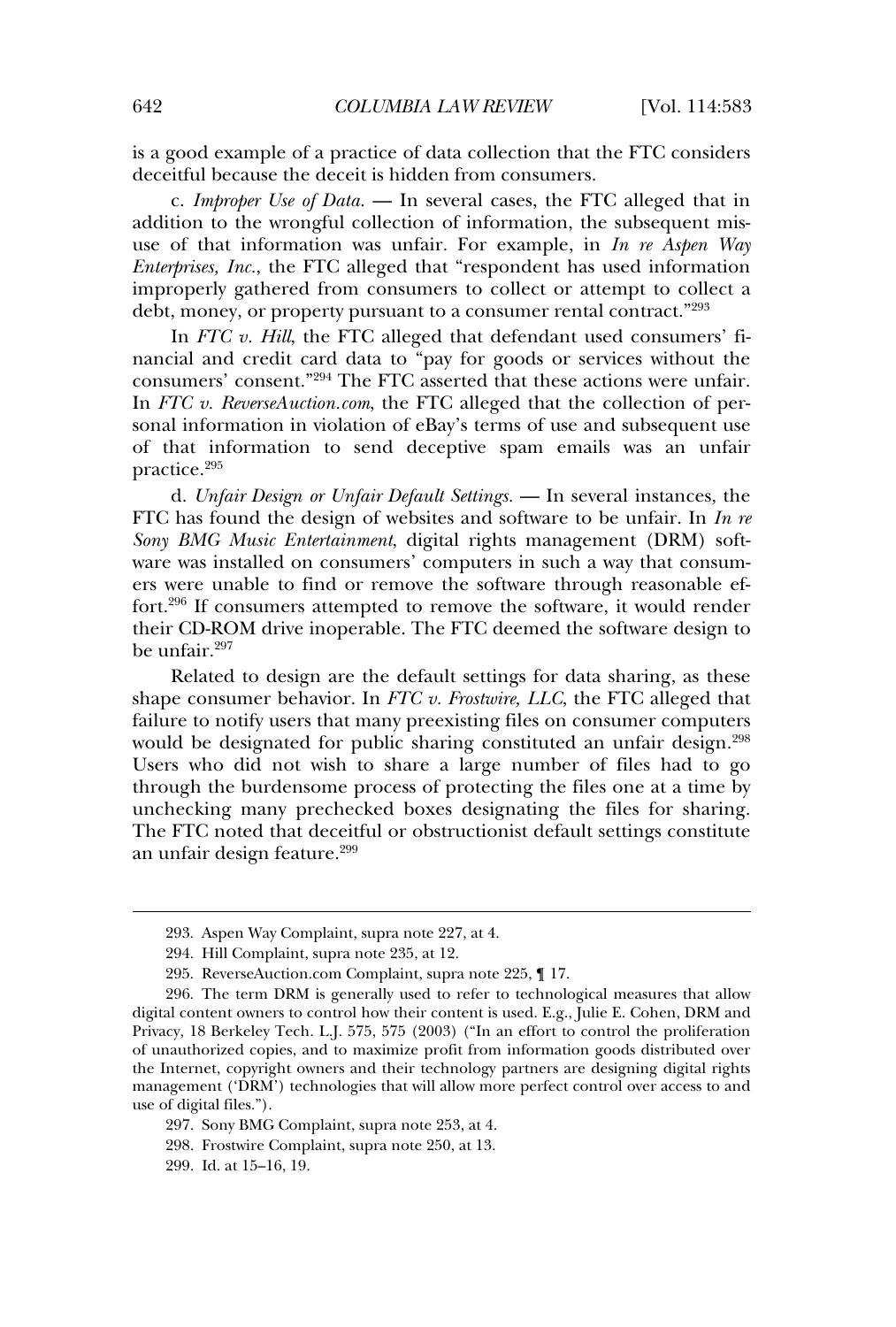*Unfair Data Security Practices.* — As discussed earlier, when compa-nies promise to keep data secure and fail to implement reasonable securitude of engine 2 and security rituation. The diseased carrier, when comparison is promise to keep data secure and fail to implement reasonable security safeguards, the FTC deems this a form of broken promise, and it is classified as a deceptive trade practice. What if no promises to safeguard as a deceptive trade practice. What if no promises to safeguard data security are made? In *United States v. Rental Research Services, Inc.*, the data security are made? In *United States v. Rental Research Services, Inc.*, the data security are made? In United States v. Rental Research Services, Inc., the and security are made. In equal states of radial rasses secure, river, are FTC alleged that the "[d] efendants have not employed reasonable and for sale to its customers, including reasonable policies and procedures to for sale to its customers, including reasonable policies and procedures to (1) verify or authenticate the identities and qualifications of prospective subscribers; or (2) monitor or otherwise identify unauthorized subscribers; or (2) monitor or otherwise identify unauthorized subscribers.  $\frac{1}{2}$  and  $\frac{1}{2}$  and  $\frac{1}{2}$  and  $\frac{1}{2}$  and  $\frac{1}{2}$  and  $\frac{1}{2}$  and  $\frac{1}{2}$  and  $\frac{1}{2}$  and  $\frac{1}{2}$  and  $\frac{1}{2}$  and  $\frac{1}{2}$  and  $\frac{1}{2}$  and  $\frac{1}{2}$  and  $\frac{1}{2}$  and  $\frac{1}{2}$  and  $\frac{1}{2}$  a activity."<sup>300</sup> Although there was no promise of security, the FTC deemed<br>the defendants' lack of adequate security measures to be an unfair the defendants' lack of adequate security measures to be an unfair tice.

practice.<br> *Statutory and Safe Harbor Enforcement*. — The FTC also has brought<br>
a number of enforcement cases under its statutory authority pursuant to a number of enforcement cases under its statutory authority pursuant to Many of these cases are quite similar to the FTC's Section 5 cases because<br>Many of these cases are quite similar to the FTC's Section 5 cases because Many of these cases are quite similar to the FTC's Section 5 cases because the statutes and Safe Harbor have similar requirements to the promises<br>that companies routinely make in their privacy policies. Indeed, the statnot summer and such that securities of the private companies routinely make in their privacy policies. Indeed, the statures often reference Section 5 and deem a violation of statutory requireutes often reference Section 5 and deem a violation of statutory requirea kind of statutory bleed-over into Section 5, as the same activity resulted in a kind of statutory bleed-over into Section 5, as the same activity results in a kind of statutory bleed-over into Section 5, as the same activity results in<br>a dual violation with little indication as to which aspects of the conduct a dual violation with little indication as to which aspects of the conduct a company's actions are also deceptive or unfair.<br>
company's actions are also deceptive or unfair. company's actions are also deceptive or unfair.

 $\frac{1}{10}$  for example, data security is a common provision in privacy policies, For enample, data seems, as a common provision in privacy pension,<br>thus triggering Section 5, but data security also is a requirement in<br>FCRA, GLBA, COPPA, and Safe Harbor. As Ioel Winston, the former director of DPIP, observes, the "FTC strives for consistency in its treatment<br>rector of DPIP, observes, the "FTC strives for consistency in its treatment of practices that might violate different laws that it enforces to the extent<br>of practices that might violate different laws that it enforces to the extent possible."301 He notes that "Section 5 often overlaps with the more specific  $\frac{1}{2}$  of process with the more specific more specific  $\frac{1}{2}$  and  $\frac{1}{2}$  and  $\frac{1}{2}$  and  $\frac{1}{2}$  and  $\frac{1}{2}$  and  $\frac{1}{2}$  and  $\$ cific statutes" and that "the Section 5 often overlaps with the more specific statutes" and that "the Section 5 theory developed in data security example in the cases—that companies that collect personally identifiable information cases—that companies that collect personally identifiable information cases—that companies that collect personally identifiable information (PII) must have reasonable procedures to protect it—borrows heavily<br>from the GLBA Privacy Rule."<sup>302</sup> from the GLBA Privacy Rule."302

from the GLBA Privacy Rule." ${}^{302}$ <br>The FTC's "double dipping," in which it considers activity violative<br>of both a statute over which the FTC has jurisdiction and Section 5, is relatively contact the FIC has jurisdiction and Section 5, is<br>relatively common. For example, almost half of the complaints alleging relatively common. For example, almost half of the complaints alleging violations of COPPA also contained an allegation of deceptive trade prac-

300. Complaint for Civil Penalties, Injunctive and Other Equitable

Relief at 8, United States v. Rental Research Servs., Inc., FTC File No. <sup>072</sup> 3228 (D. Minn. Mar. 5, 2009) States v. Rental Research Servs., Inc., FTC File No. 072 3228 (D. Minn. Mar. 5, 2009)<br>[hereinafter Rental Research Servs. Complaint], available at http://www.ftc.gov/sites/ [hereinafter Rental Research Servs. Complaint], available at http://www.ftc.gov/sites/ default/files/documents/cases/2009/03/090305rrscmpt.pdf (on file with the *Columbia* Law Review). Law Review). *Review*).<br>301. Winston Interview, supra note 180.

<sup>302.</sup> Id.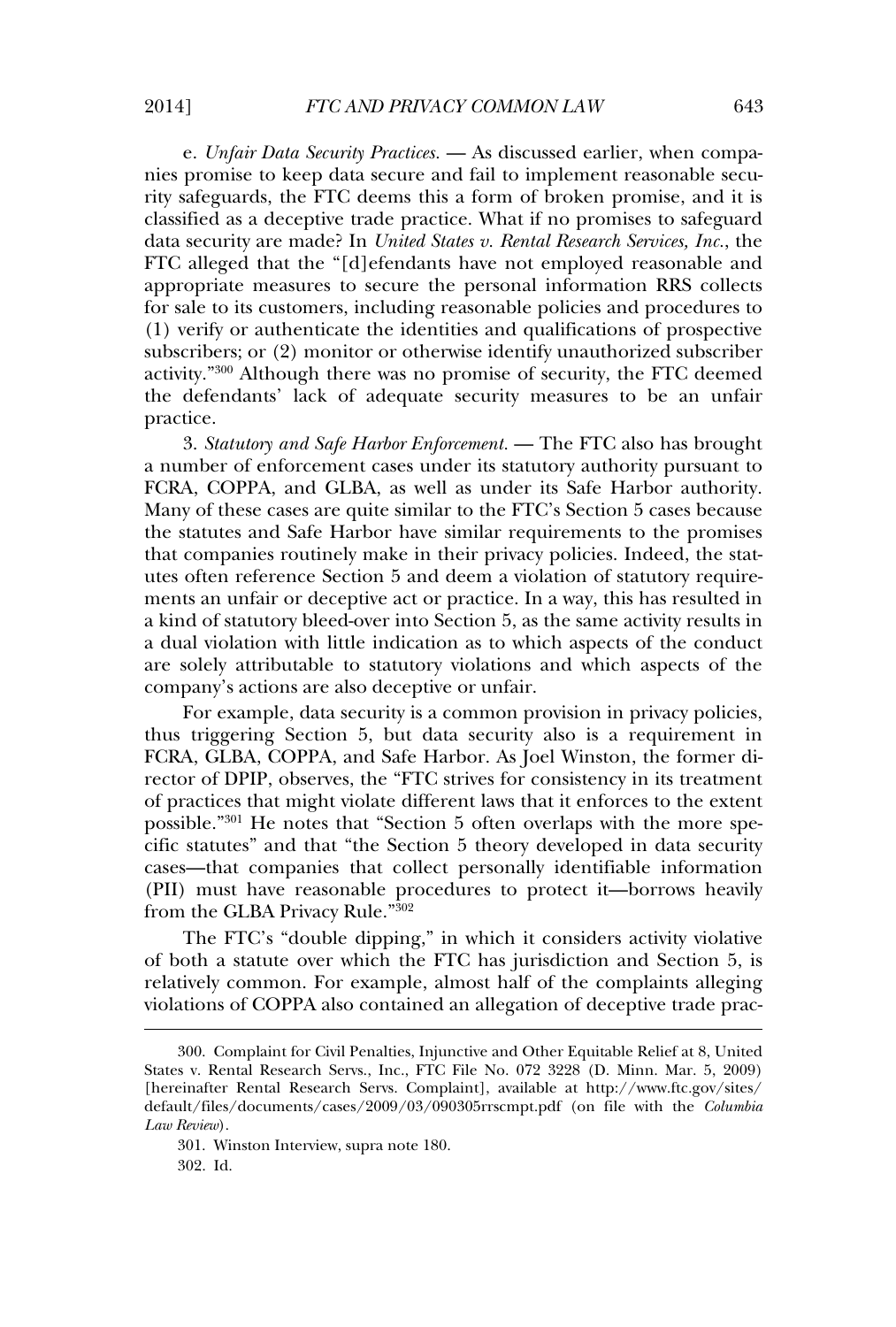## tices. $303$  Almost all of the complaints alleging violations of GLBA also contained an allegation of deceptive or unfair trade practices.<sup>304</sup>

303. E.g., Complaint for Civil Penalties, Permanent Injunction,

303. E.g., Complaint for Civil Penalties, Permanent Injunction, and Other Relief at<br>9–10. United States v. Path, Inc., No. C-13-0448 (N.D. Cal. Feb. 8, 2013) [hereinafter Path 9-10, United States v. Path, Inc., No. C-13-0448 (N.D. Cal. Feb. 8, 2013) [hereinafter Path 02/130201pathinccmpt.pdf (on file with the *Columbia Law Review*) (alleging deceptive 02/130201pathinccmpt.pdf (on file with the *Columbia Law Review*) (alleging deceptive<br>trade practices): Complaint for Civil Penalties, Permanent Injunction, and Other trade practices); Complaint for Civil Penalties, Permanent Injunction, and Other<br>Equitable Relief at 13, United States v. Artist Arena LLC, No. 12-CV-7386 (S.D.N.Y. Oct. 3, 2012) [hereinafter Artist Arena Complaint], available at http://www.ftc.gov/sites/default<br>2012) [hereinafter Artist Arena Complaint], available at http://www.ftc.gov/sites/default/ 2012) [hereinafter Artist Arena Complaint], available at http://www.ftc.gov/sites/default/ files/documents/cases/2012/10/121003artistarenacmpt.pdf (on file with the *Columbia Law Review*) (same); Complaint for Civil Penalties, Permanent Injunction, and Other Relief at 9–10, United States v. RockYou, Inc., No. CV-12-1487 (N.D. Cal. Mar. 27, 2012) [hereinafter RockYou Complaint], available at http://www.ftc.gov/sites/default/files/ [hereinafter RockYou Complaint], available at http://www.ftc.gov/sites/default/files/ *Columbia Law Review*) (same); Complaint for Civil Penalties, Injunctive, and Other Relief at 9, United Review) (same); Complaint for Civil Penalties, Injunctive, and Other Relief at 9, United<br>States v. Godwin, No. 1:11-cv-03846-IOF (N.D. Ga. Feb. 1, 2012) [hereinafter Godwin States v. Godwin, No. 1:11-cv-03846-JOF (N.D. Ga. Feb. 1, 2012) [hereinafter Godwin 11/111108skidekidscmpt.pdf (on file with the *Columbia Law Review*) (same); Complaint for 11/111108skidekidscmpt.pdf (on file with the *Columbia Law Review*) (same); Complaint for 11/111108skidekidscmpt.pdf (on file with the *Columbia Law Review*) (same); Complaint for<br>Civil Penalties, Injunction and Other Relief at 10, United States v. Playdom, Inc., No.<br>SACV11-0724 (C.D. Cal. May 24, 2011) [herein SACV11-0724 (C.D. Cal. May 24, 2011) [hereinafter Playdom Complaint], available at http://www.ftc.gov/sites/default/files/documents/cases/2011/05/110512playdom http://www.ftc.gov/sites/default/files/documents/cases/2011/05/110512playdom<br>cmpt.pdf (on file with the *Columbia Law Review*) (same); Complaint for Civil Penalties,<br>Injunction, and Other Relief at 8. United States v. Icon 1. Injunction, and Other Relief at 8, United States v. Iconix Brand Grp., Inc., No. 09-CIV-<br>8864 (S.D.N.Y. Nov. 5, 2009) [hereinafter Iconix Brand Grp. Complaint], available at http: 8864 (S.D.N.Y. Nov. 5, 2009) [hereinafter Iconix Brand Grp. Complaint], available at http: tecmpt.pdf (on file with the *Columbia Law Review*) (same); Sony BMG Complaint, supra tecmpt.pdf (on file with the *Columbia Law Review*) (same); Sony BMG Complaint, supra note 253, at 4–5 (same); Complaint for Civil Penalties, Injunctive, and Other Relief at 6,<br>United States v. Am. Pop Corn Co., No. C02-4008DEO (N.D. Iowa Feb. 14, 2002) United States v. Am. Pop Corn Co., No. C02-4008DEO (N.D. Iowa Feb. 14, 2002)<br>[hereinafter American Pop Corn Complaint], available at http://www.ftc.gov/sites/ [hereinafter American Pop Corn Complaint], available at http://www.ftc.gov/sites/ default/files/documents/cases/2002/02/popcorncmpnt.pdf (on file with the Columbia<br> *Law Review*) (same); Complaint for Civil Penalties, Injunctive, and Other Relief at 9, Law Review) (same); Complaint for Civil Penalties, Injunctive, and Other Relief at 9,<br>United States v. Lisa Frank, Inc., No. 01-1516-A (E.D. Va. Oct. 2, 2001) [hereinafter Lisa United States v. Lisa Frank, Inc., No. 01-1516-A (E.D. Va. Oct. 2, 2001) [hereinafter Lisa Frank Complaint], available at http://www.ftc.gov/sites/default/files/documents/cases/ Frank Complaint], available at http://www.ftc.gov/sites/default/files/documents/cases/<br>2001/10/Ifcmp.pdf (on file with the *Columbia Law Review*) (same); Complaint for Civil<br>Penalties, Injunctive, and Other Relief at 10–11 No. 01-605-A (E.D. Va. Apr. 19, 2001) [hereinafter Bigmailbox.com Complaint], available No. 01-605-A (E.D. Va. Apr. 19, 2001) [hereinafter Bigmailbox.com Complaint], available at http://www.ftc.gov/sites/default/files/documents/cases/2001/04/bigmailboxcmp.pdf<br>(on file with the *Columbia Law Review*) (same); Toysmart.com Complaint, supra note 27, at (on file with the *Columbia Law Review*) (same); Toysmart.com Complaint, supra note  $27$ , at  $3$  (same). It is not always clear if the FTC is alleging a violation of COPPA, a violation of 3 (same). It is not always clear if the FTC is alleging a violation of COPPA, a violation of 3 (same). It is not always clear if the FTC is alleging a violation of COPPA, a violation of Section 5, or both. For example, in *United States v. W3 Innovations, LLC*, the FTC initially alleged that a violation of the COP practice, yet only appeared to bring one count of violating the COPPA rule against the practice, yet only appeared to bring one count of violating the COPPA rule against the<br>defendant, rather than bringing both a COPPA and Section 5 claim. Complaint for Civil defendant, rather than bringing both a COPPA and Section 5 claim. Complaint for Civil *W3 Indoness (No. 1914)*<br>
1995 (No. 2013), defendant, rather than bringing both a COPPA and Section 5 claim. Complaint for Civil<br>
1995 Permanent Injunction, and Other Relief at 1–4, 7–8, *W3 Innovations*, No. CV11 03958 (N.D. Cal. Sept. 8, 2011), available at http://www.ftc.gov/sites/default/files/<br>documents/cases/2011/08/110815w3cmpt.pdf (on file with the *Columbia Law Review*); see documents/cases/2011/08/110815w3cmpt.pdf (on file with the *Columbia Law Review*); see<br>also Complaint for Civil Penalties, Injunction, and Other Relief at 2–4, 7–8, United States v. Industrious Kid, Inc., No. CV 08 0639 (N.D. Cal. Jan. 30, 2008), available at http://www. v. Industrious Kid, Inc., No. CV 08 0639 (N.D. Cal. Jan. 30, 2008), available at http://www. *Columbia Law Review*); Complaint at 1–4, 8–9, United States v. Xanga.com, Inc., No. 06 CV 6853 (S.D.N.Y. Sep. 7, 2006), available at http://www.ftc.gov/sites/default/files/ 6853 (S.D.N.Y. Sep. 7, 2006), available at http://www.ftc.gov/sites/default/files/ documents/cases/2006/09/xangacomplaint\_image.pdf (on file with the *Columbia Law* documents/cases/2006/09/xangacomplaint\_image.pdf (on file with the *Columbia Law*<br>*Review*) ("Pursuant to Section 18(d)(3) of the FTC Act, 15 U.S.C. § 57a(d)(3), a violation<br>of the [COPPA] Rule constitutes an unfair or dec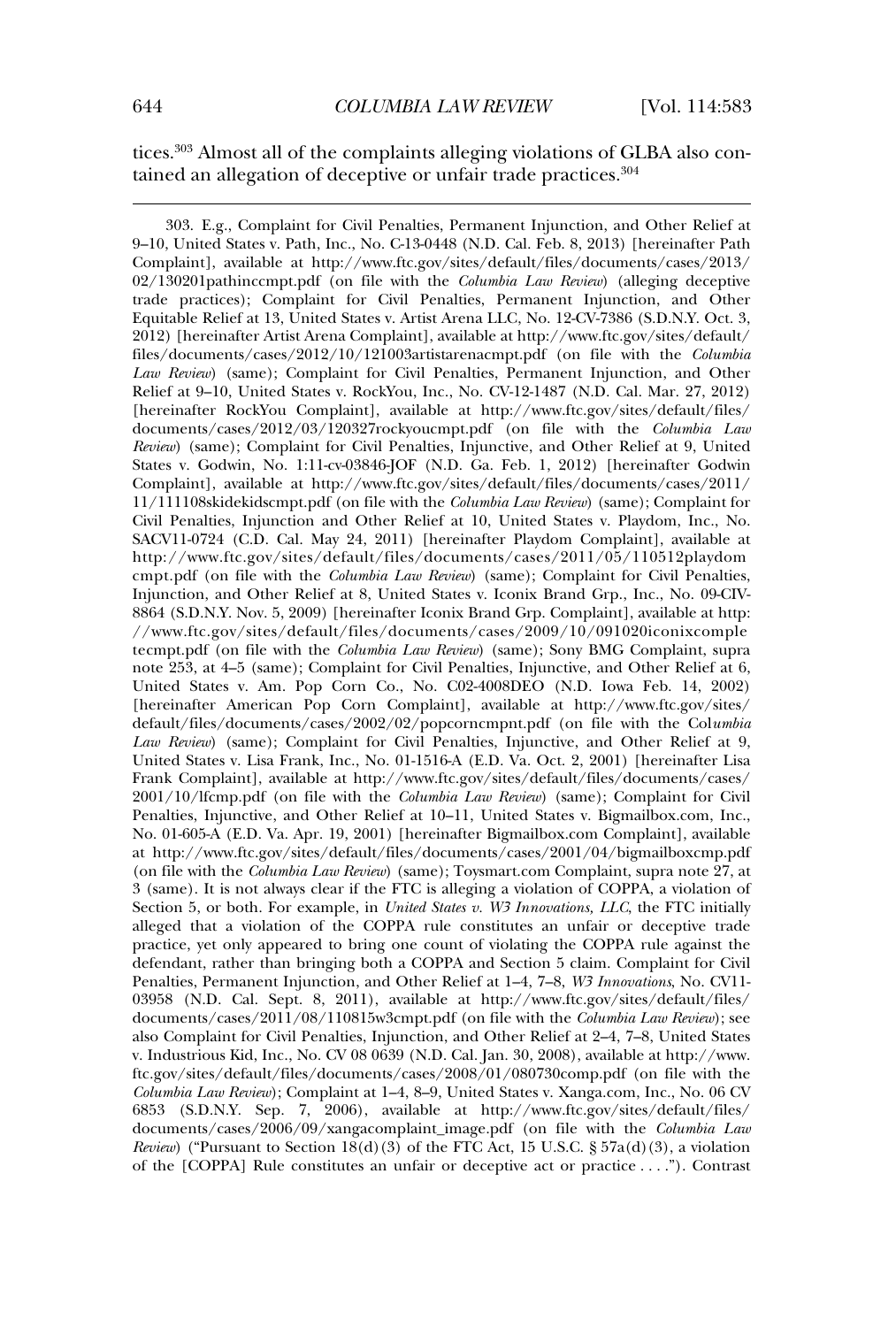*FCRA.* — In many complaints, failure to provide the notice and disclosures required under FCRA also constituted either an unfair or disclosures required under FCRA also constituted either an unfair or<br>deceptive trade practice.<sup>305</sup> Because these cases settled, it was often undeceptive trade practice.<sup>305</sup> Because these cases settled, it was often ununder which theory the FTC was actually asserting its claims.

clear under which theory the FTC was actually asserting its claims.<br>The FCRA's "disposal rule" seemed to guide the FTC's general ap-<br>proach to security. For example, in *FTC v. Navone* the FTC brought a proach to security. For example, in  $FTC$  v. Navone the FTC brought a Frame is seening. For manager, and the FCRA dispose of consumer<br>information under the FCRA disposal rule, as well as a violation of information under the FCRA disposal rule, as well as a violation of on  $5(a)$  as a deceptive promise of security.<sup>306</sup>

The FCRA's "prescreen rule" has strict requirements for short  $\frac{1}{1}$  and  $\frac{1}{1}$  appear on the first page of the first page of the first page of the first page of the first page of the first page of the first page of the first page of the first page of the first page of the fir

principal principal promotional document in the solid proportion in the solid proportion, in the solid problem in the solid problem. The solid problem is a type of the solid problem in the solid problem. The solid problem rivoltes must appear on the nont side of the mst page of the<br>principal promotional document in the solicitation, in a type<br>style that is distinct from the principal type style used on the principal promotional document in the solicitation, in a type<br>style that is distinct from the principal type style used on the<br>same page, and in a type size that is larger than the type size of style that is usunct from the principal type style used on the<br>same page, and in a type size that is larger than the type size of<br>the principal text on the same page, but in no event smaller same page, and m a<br>the principal text or<br>than 12-point type.<sup>307</sup>

of COPPA and Section 5 independent of COPPA violation).<br>304. For examples of complaints also alleging deceptive or unfair trade practices, see,<br>e.g., Complaint at 3. In re Franklin's Budget Car Sales. Inc., FTC File No. 10 e.g., Complaint at 3, In re Franklin's Budget Car Sales, Inc., FTC File No. 102 3094, No. C-<br>4371 (F.T.C. Oct. 3, 2012) [hereinafter Franklin's Budget Car Complaint], available at 4371 (F.T.C. Oct. 3, 2012) [hereinafter Franklin's Budget Car Complaint], available at http://www.ftc.gov/sites/default/files/documents/cases/2012/10/121026franklin *Columbia Law Review*); Complaint at 5, In re Premier Capital Lending, Inc., FTC File No. <sup>072</sup> 3004, No. C-4241 (F.T.C. Dec. 10, 2008) [hereinafter Premier Capital Lending Complaint], available at http://www.ftc.gov/sites/ [hereinafter Premier Capital Lending Complaint], available at http://www.ftc.gov/sites/<br>default/files/documents/cases/2008/12/081206pclcmpt.pdf (on file with the *Columbia* default/files/documents/cases/2008/12/081206pclcmpt.pdf (on file with the *Columbia* Law Review); Complaint at 4, Goal Fin., LLC, FTC File No. 072 3013, No. C-4216 (F.T.C.)<br>Apr. 9, 2008) [hereinafter In re Goal Fin. Complaint], available at http://www.ftc.gov/ Apr. 9, 2008) [hereinafter In re Goal Fin. Complaint], available at http://www.ftc.gov/ sites/default/files/documents/cases/2008/04/080415complaint\_0.pdf (on file with the *Columbia Law Review*); GM Funding Complaint, supra note 239, at 7-9; Complaint at 4, Columbia Law Review); GM Funding Complaint, supra note 239, at 7–9; Complaint at 4, Nations Title Agency, Inc., FTC File No. 052 3117, No. C-4161 (F.T.C. June 19, 2006) Nations Title Agency, Inc., FTC File No. 052 3117, No. C-4161 (F.T.C. June 19, 2006)  $\frac{1}{2}$  [hereinafter Nations Title Agency Complaint], available at http://www.ftc.gov/sites/ default/files/documents/cases/2006/06/0523117nationstitle\_complaint.pdf (on file with default/files/documents/cases/2006/06/0523117nationstitle\_complaint.pdf (on file with the *Columbia Law Review*); In re Superior Mortg. Corp., 140 F.T.C. 926, 930 (2005) (complaint); Sun Spectrum Complaint, supra note 233, at 6; Corporate Mktg. Solutions<br>Complaint, supra note 120, at 13–14; Garrett Complaint, supra note 240, at 6; Guzzetta Complaint, supra note 120, at<br>Complaint, supra note 240, at 6. Complaint, supra note 240, at 6.

<sup>5</sup> and Songhaint Songhaint for Civil Penalties, Permanent Injunction, and Other<br>Equitable Relief at 5–6. United States v. Cent. Credit, LLC, No. 2:10-cv-00565 (D. Nev. Apr. Equitable Relief at 5–6, United States v. Cent. Credit, LLC, No. 2:10-cv-00565 (D. Nev. Apr. 20, 2010), available at http://www.ftc.gov/sites/default/files/documents/cases/2010/04/<br>100422centralcreditcmpt.pdf (on file with the *Columbia Law Review*) (asserting acts in 100422centralcreditempt.pdf (on file with the *Columbia Law Revie*<br>violation of FCRA also constitute unfair or deceptive trade practices). violation of FCRA also constitute unfair or deceptive trade practices).

 FTC v. Navone, No. 2:08-cv-01842 (D. Nev. Dec. 20, 2009), available at http://www.ftc.gov/ FTC v. Navone, No. 2:08-cv-01842 (D. Nev. Dec. 20, 2009), available at http://www.ftc.gov/ *Columbia Law Review*). Columbia Law Review).

Relief at 4, United States v. Metro. Home Mortg., No. CV09-05873 JSL (RZx) (C.D. Cal.

this with other

<sup>—&</sup>lt;br>this with other FTC complaints where both the COPPA rule and Section 5 were alleged to<br>have been violated. E.g., Playdom Complaint, supra, at 9–10 (alleging separate violations have been violated. E.g., Playdom Complaint, supra, at 9–1<br>of COPPA and Section 5 independent of COPPA violation). of COPPA and Section 5 independent of COPPA violation).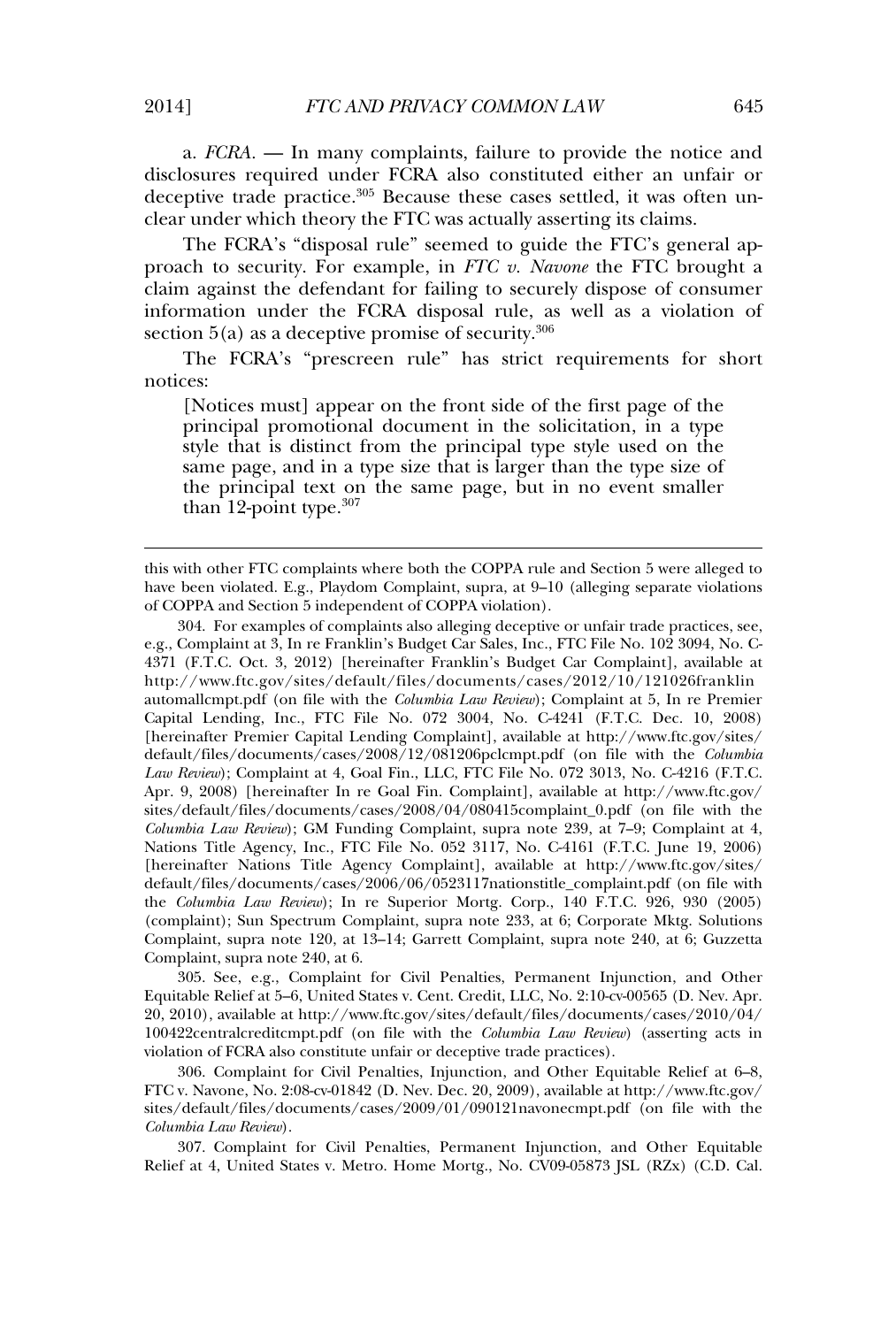articulate very settled to the standard controller in the Shin<br>This requirement was relied upon by the FTC to articulate very specific ice" standards.<sup>308</sup> "notice" standards.<sup>308</sup><br>Similarly, a company was alleged to have violated FCRA—and also to

FIRE ACT FIRE THE CONSUMERT OF THE CONSUMERT SERVICE STATE And the state and the FTC Act—for "obtaining information from a consumer reporting agency FTC Act—for "obtaining information from a consumer reporting agency authorized to be furnished."<sup>309</sup> In several other cases, the FTC has authorized to be furnished."<sup>309</sup> In several other cases, the FTC has charged both FCRA violations as well as FTC Act violations based on the  $\mathrm{F}$  practice. $^{310}$ 

same practice. $310$ <br>It is unclear if the FTC would consider similar activity simply a viola-<br>tion of section 5(a) in other contexts or involving entities not covered by tion of section  $5(a)$  in other contexts or involving entities not covered by FCRA. No complaints brought by the FTC involve such similar activity, information of using misrepresentations to induce disclosure of mation.<sup>311</sup>

information.<sup>311</sup><br>
b. *COPPA*. — The Children's Online Privacy Protection Rule is the<br>
FTC's primary enforcement mechanism under COPPA.<sup>312</sup> According to ETC's primary enforcement mechanism under COPPA.<sup>312</sup> According to<br>the FTC, the rule "requires a subject website operator to meet specific recomplements prior to collecting online, using, or disclosing personal requirements prior to collecting online, using, or disclosing personal  $\frac{1}{100}$  information from children. The children children.  $\frac{1}{2}$  or disclosing personal information from children." $\frac{313}{2}$  COPPA is broad, one opposes that ful notice, transparency, and parental choice and consent requirements,<br>ful notice, transparency, and parental choice and consent requirements.

Oct. 10, 2009) (citing 16 C.F.R. § 642.3(a) (2013)), available at http://www.ftc.gov/sites/

 $308.$  Ld.

 Relief, United States v. Credit Bureau Collection Servs., No. 2:10-cv-00169-ALM-NMK (S.D. Relief, United States v. Credit Bureau Collection Servs., No. 2:10-cv-00169-ALM-NMK (S.D.)<br>Ohio Feb. 24, 2010), available at http://www.ftc.gov/sites/default/files/documents/cases Ohio Feb. 24, 2010), available at http://www.ftc.gov/sites/default/files/documer<br>/2010/03/100303creditcollectioncmpt.pdf (on file with the *Columbia Law Review*). /2010/03/100303creditcollectioncmpt.pdf (on file with the Columbia Law Review).  $r$ equirements violated by material extending the violated by material material material material material material material extending various legal requirements violated by material material material material material ma

epresentations in debt collection practices).

misrepresentations in debt collection practices).<br>
312. For examples of FTC enforcement under COPPA, see Path Complaint, supra<br>
note 303, at 9–10: Artist Arena Complaint, supra note 303, at 11–12: RockYou Complaint. note 303, at 9–10; Artist Arena Complaint, supra note 303, at 11–12; RockYou Complaint,<br>supra note 303, at 9–10: Godwin Complaint, supra note 303, at 7–8: Playdom Complaint, supra note 303, at 9–10; Godwin Complaint, supra note 303, at 7–8; Playdom Complaint,<br>supra note 303, at 9: Iconix Brand Grp. Complaint, supra note 303, at 7–8; American Pop supra note 303, at 9; Iconix Brand Grp. Complaint, supra note 303, at 7-8; American Pop Corn Complaint, supra note 303, at 5–6; Lisa Frank Complaint, supra note 303, at 7–8;<br>Bigmailbox.com Complaint, supra note 303, at 8–9: Toysmart.com Complaint, supra note Bigmailbox.com Complaint, supra note 303, at 8-9; Toysmart.com Complaint, supra note  $13.$ 

Oct. 10, 2009) (citing 16 C.F.R. § 642.3(a) (2013)), available at http://www.ftc.gov/sites/ default/files/documents/cases/2009/08/090818metromortgagecmpt.pdf (on file with the *Columbia Law Review*). the Columbia Law Review).

Relief at 5, United States v. Direct Mktg. Assocs., Corp., No. 2:10-cv-00696-LOA (D. Ariz. Relief at 5, United States v. Direct Mktg. Assocs., Corp., No. 2:10-cv-00696-LOA (D. Ariz.<br>Mar. 29, 2010), available at http://www.ftc.gov/sites/default/files/documents/cases/2010 /03/100330directmarketingcmpt.pdf (on file with the *Columbia Law Review*) ("Pursuant to  $/03/100330$ directmarketingcmpt.pdf (on file with the *Columbia Law Review*) ("Pursuant to  $103/100330$ directmarketingcmpt.pdf (on file with the *Columbia Law Review*) ("Pursuant to section 621(a)(1) of the FCRA, 15 U.S.C. § 1681s(a)(1), the acts and practices alleged herein also constitute unfair or deceptive therein also constitute unfair or  $\epsilon$ <br>the FTC Act, 15 U.S.C.  $\frac{8}{45}$ (a)."). the FTC Act, 15 U.S.C.  $\S$  45(a).").

<sup>313.</sup> Iconix Brand Grp. Complaint, supra note 303, at 3.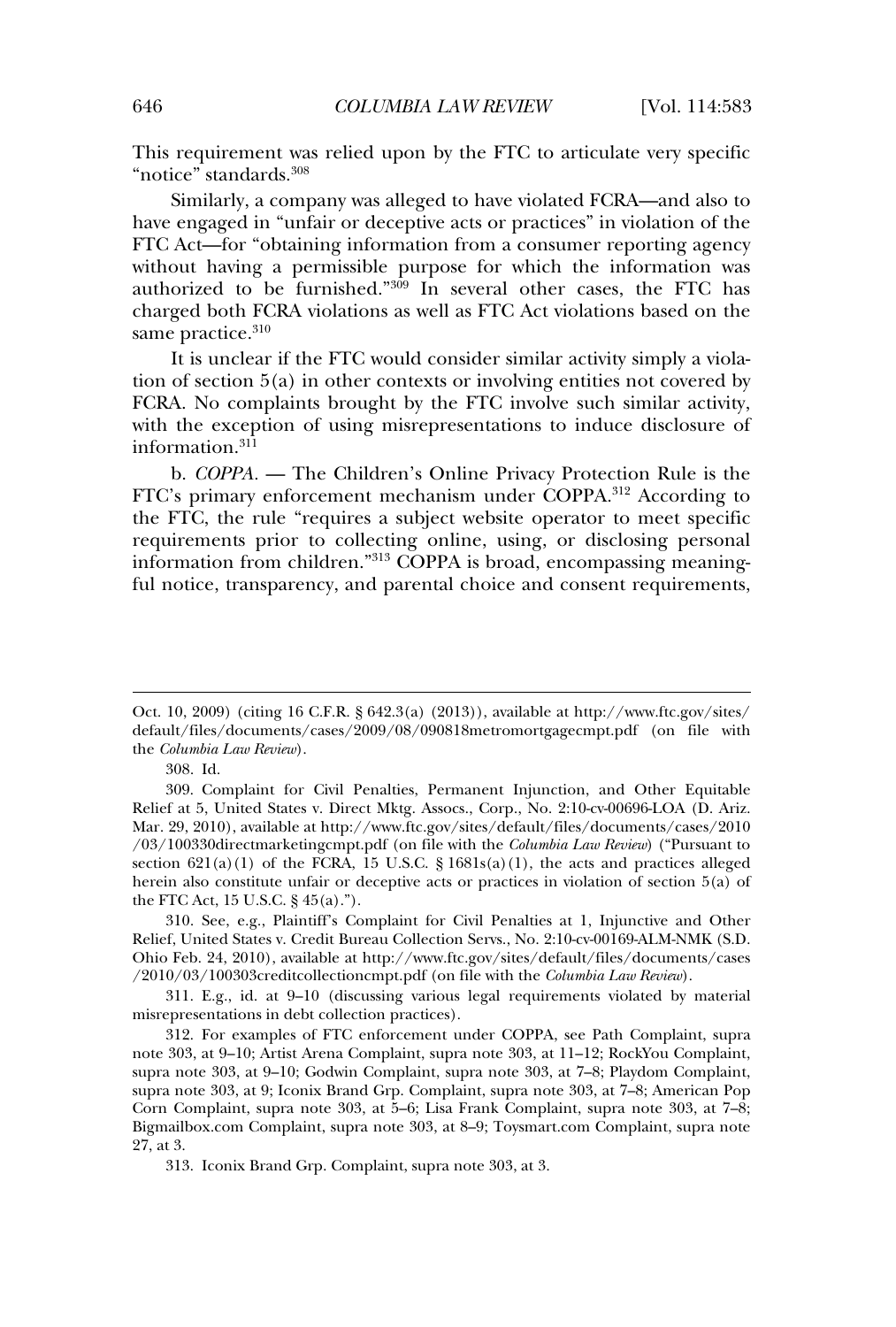as well as security and confidentiality safeguards.<sup>314</sup> COPPA violations also<br>tended to draw large fines, ranging from \$250,000<sup>315</sup> to \$3 million.<sup>316</sup> ed to draw large fines, ranging from  $$250,000^{315}$  to  $$3$  million.<sup>316</sup><br>c. *GLBA*. — The FTC regularly enforces two major rules under

c.  $GLBA$ .  $\longrightarrow$  The FTC regularly enforces two major rules under GLBA, the Safeguards Rule and the Privacy Rule. According to the FTC, GLBA, the Safeguards Rule and the Privacy Rule. According to the FTC, ries of the safeguards Rule "requires financial institutions to protect the security, confidentiality, and integrity of customer information by developing and since the comparison integrity and integrity of customer information by developing<br>a comprehensive written information security program that contains reasometherministrative, which information security program that contains real-<br>a complex example administrative, technical, and physical safeguards."317 The Privacy Rule, as interpreted by the FTC, "requires financial institutions, *inter alia*, Rule, as interpreted by the FTC, "requires financial institutions, *inter alia*, to provide customers with clear and conspicuous notices, both when the<br>to provide customers with clear and conspicuous notices, both when the customer relationship is formed and annually for the duration of the cus-<br>customer relationship is formed and annually for the duration of the custo provide sustaining that accurately individually for the duration of the cus-<br>tomer relationship, that accurately reflect the financial institution's privacuum vacuum vacuum practices."<br>vacy policies and practices."<sup>318</sup> vacy policies and practices."318 vacy policies and practices."<sup>318</sup><br>d. Safe Harbor. — The U.S.-E.U. Safe Harbor Framework is the

en Europe Francon The Electronic Electron in a mechanism by which U.S. companies transfer data outside of the European Union in a way consistent with the E.U. Data Protection<br>Directive.<sup>319</sup> According to the FTC, the Safe Harbor is a "voluntary frame-

Law Review) (imposing civil penalty of \$3 million).<br>
317. In re Nationwide Mortg. Grp., Inc., 139 F.T.C. 245, 246 (2005) (complaint).<br>
These safeguards include: • safeguards include:<br>• Designating one or more employees to coordinate the information security

- program;
- Identifying reasonably foreseeable internal and external risks to the security, confidentiality, and integrity of customer information, and security, confidentiality, and integrity of customer information, a<br>assessing the sufficiency of any safeguards in place to control those risks:
- Designing and implementing information safeguards to control the risks identified through risk assessment, and regularly testing or otherwise identified through risk assessment, and regularly testing or otherwise<br>monitoring the effectiveness of the safeguards' key controls, systems, and monitoring the effectiveness of the safeguards' key controls, systems, and procedures;
- procedures;<br>
 Overseeing service providers, and requiring them by contract to protect<br>
the security and confidentiality of customer information; and
- the security and confidentiality of customer information; and<br>
Figure 1 Evaluating and adjusting the information security program in light of the<br>
results of testing and monitoring, changes to the business operation, and results of testing and monitoring, changes to the business operation, and other relevant circumstances.

 $1246 - 47.$ 

313.4(a), 313.5(a)(1), 313.6(a)(8) (2013). 319. According to the FTC:

319. According to the FTC:

319. According to the FTC:<br>The Directive sets forth EU requirements for privacy and the protection of<br>personal data. Among other things, it requires EU Member States to implement personal data. Among other things, it requires EU Member States to implement<br>legislation that prohibits the transfer of personal data outside the EU, with legislation that prohibits the transfer of personal data outside the EU, with exceptions, unless the European Commission ("EC") has made a determination

<sup>314.</sup> See id. (listing various COPPA requirements).314. See id. (listing various COPPA requirements).

<sup>314.</sup> See id. (listing various COPPA requirements).<br>315. United States v. Iconix Brand Grp., Inc., No. 09 Civ. 8864 (MGC), at 4 (S.D.N.Y.<br>Nov. 5, 2009) (consent decree & order), available at http://www.ftc.gov/sites/default Nov. 5, 2009) (consent decree & order), available at http://www.ftc.gov/sites/default/<br>files/documents/cases/2009/10/091020iconixsonsentorder.pdf (on file with the *Columbia* files/documents/cases/2009/10/091020iconixsonsentorder.pdf (on file with the *Columbia* Law Review) (imposing civil penalty of  $$250,000$ ).  $50,000$ ).<br>No. SACV 11-0724-AG(ANx), at 6 (C.D. Ca. May

<sup>2011) (</sup>consent decree & order), available at http://www.ftc.gov/sites/default/files/ 24, 2011) (consent decree & order), available at http://www.ftc.gov/sites/default/files/ *Columbia Law Review*) (imposing civil penalty of \$3 million). Law Review) (imposing civil penalty of \$3 million).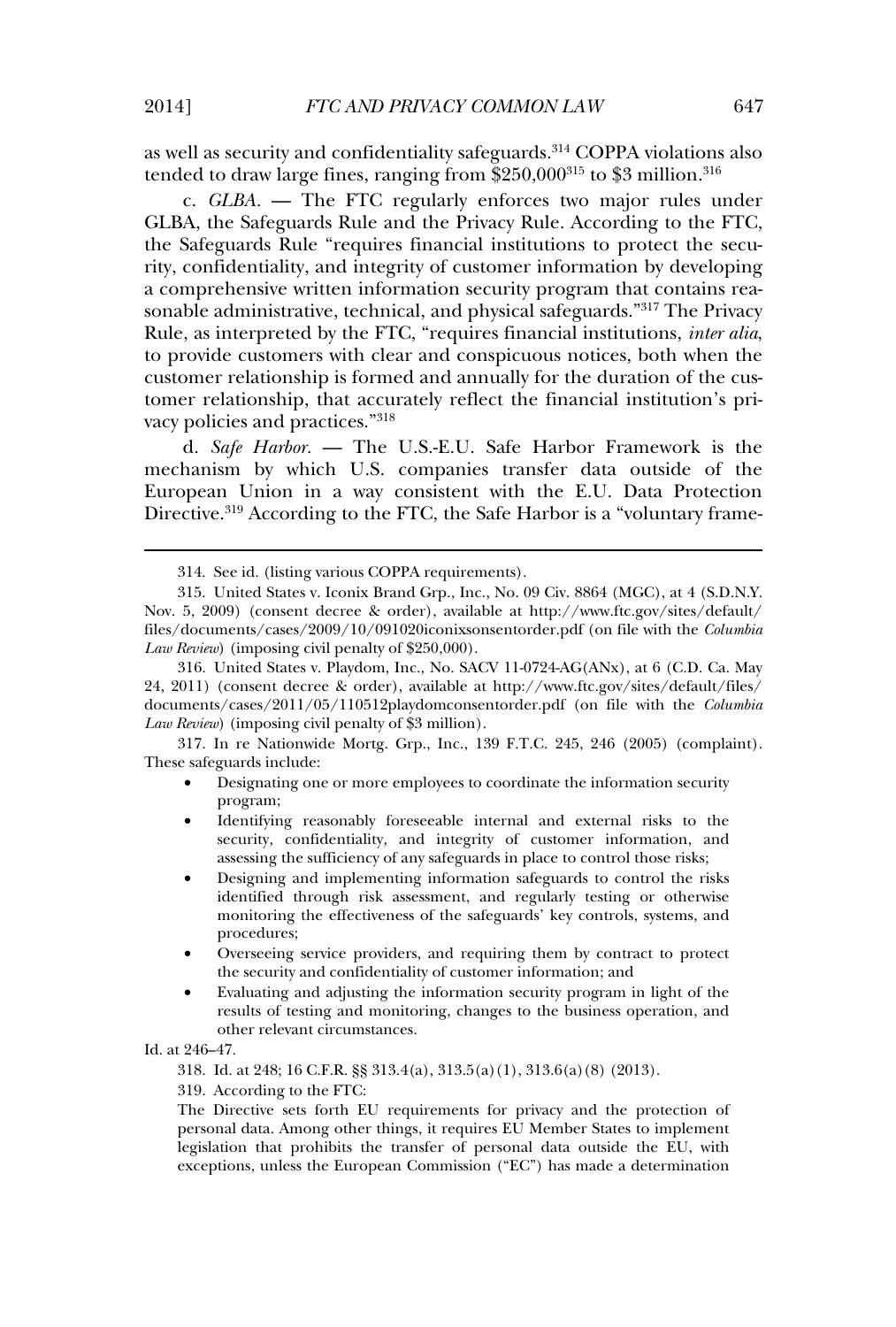work" that "allows U.S. companies to transfer personal data lawfully from<br>the EU to the U.S. To join the Safe Harbor, a company must self-certify the EU to the U.S. To join the Safe Harbor, a company must self-certify<br>to [the Department of] Commerce that it complies with seven principles and related requirements that have been deemed to meet the EU's ade-<br>and related requirements that have been deemed to meet the EU's adeguacy standard."<sup>320</sup> Some of the largest internet companies, including<br>quacy standard."<sup>320</sup> Some of the largest internet companies, including Google, Facebook, and MySpace, were accused by the FTC of failing to<br>Google, Facebook, and MySpace, were accused by the FTC of failing to qualey standard. Some of the hagest member companies, meating<br>Google, Facebook, and MySpace, were accused by the FTC of failing to<br>adhere to the U.S. Safe Harbor principles of notice and choice.<sup>321</sup> adhere to the U.S. Safe Harbor principles of notice and choice. $321$ According to the FTC, the failure of these companies to comply with the Safe Harbor rendered their statements to the contrary in their privacy<br>policies deceptive.<sup>322</sup> policies deceptive.<sup>322</sup>

#### *Developmental Patterns of FTC Privacy Jurisprudence*

that the recipient jurisdiction's laws ensure the protection

Some commentators have criticized the FTC for acting arbitrarily<br>and providing little guidance to companies, especially in its unfairness and providing little guidance to companies, especially in its unfairness<br>authority.<sup>323</sup> But when viewed with the analogy to the common law, the and providing that gandance to companies, especially in the analismess<br>authority.<sup>323</sup> But when viewed with the analogy to the common law, the<br>FTC's jurisprudence has evolved in classic patterns of development. Far from being arbitrary. FTC iurisprudence has grown incrementally and<br>from being arbitrary. FTC jurisprudence has grown incrementally and from being arbitrary, FTC jurisprudence has grown incrementally and predictably.  $\text{ictably.}$  first privacy-related complex were largely based upon  $\mathcal{L}$ 

The FTC's first privacy-related complaints were largely based upon<br>straightforward theories of deception. Companies that made express or straightforward theories of deception. Companies that made express or<br>implied promises simply had to keep them. This could be thought of as a implied promises simply had to keep them. This could be thought of as a kind of "thin" jurisprudence in that it did little more than provide ad-

 $320.$  Id. at  $7.$ 

 File No. 102 3058, No. C-4369 (F.T.C. 321. Complaint at 8, In re MySpace LLC, FTC File No. 102 3058, No. C-4369 (F.T.C.<br>30, 2012) [hereinafter MySpace Complaint], available at http://www.ftc.gov/ sites/default/files/documents/cases/2012/09/120911myspacecmpt.pdf (on file with the sites/default/files/documents/cases/2012/09/120911myspacecmpt.pdf (on file with the Columbia Law Review); Facebook Complaint, supra note 247, at 19; Google Complaint, supra note 219, at 7. Under the notice requirement, a company must disclose "the<br>purposes for which it collects and uses information about them, how to contact the purposes for which it collects and uses information about them, how to contact the purposes for which it collects and uses information about them, how to contact the organization with any inquiries or complaints, the types of third parties to which it discloses the information, and the choices and means discloses the information, and the choices and means the organization offers individuals<br>for limiting its use and disclosure." MySpace Complaint, supra, at 6–7. Under the choice for limiting its use and disclosure." MySpace Complaint, supra, at 6–7. Under the choice<br>requirement, a company "must offer individuals the opportunity to choose (opt out) requirement, a company "must offer individuals the opportunity to choose (opt out) whether their personal information is (a) to be disclosed to a third party or (b) to be used whether their personal information is (a) to be disclosed to a third party or (b) to be used<br>for a purpose that is incompatible with the purpose(s) for which it was originally collected for a purpose that is incompatible with the purpose(s) for which it was originally collected<br>or subsequently authorized by the individual." Id. at 7. These definitions are consistent or subsequently authorized by the individual." Id. at 7. These definitions are consistent across complaints. See, e.g., Facebook Complaint, supra note 247, at 18; Google<br>Complaint supra note 219 at 7. Complaint, supra note 219, at 7.

Complaint, supra note 219, at 7.<br>
322. See, e.g., MySpace Complaint, supra note 321, at 8 (stating, by falsely<br>
representing it complied with Safe Harbor principles. MySpace engaged in "false or representing it complied with Safe Harbor presenting it complied with Safe Harbor pr misleading" behavior constituting deceptive act).

misleading" behavior constituting deceptive act).<br>323. See, e.g., Scott, supra note 21, at 165–71 ("No guidelines exist under which the<br>Commission will act or refrain from acting if a data security breach occurs."); Stegma Explores Commission will act or refrain from acting if a data security breach occurs."); Stegmaier &<br>Bartnick, Psychics, supra note 9, at 687–94 ("Th[e] inherent ambiguity [of unfairness Bartnick, Psychics, supra note 9, at  $687-94$  ("Th[e] in authorityl can be dangerous for regulated entities ....").

that the recipient jurisdiction's laws ensure the protection of such personal data.<br>This determination is commonly referred to as meeting the EU's "adequacy" This determination is commonly referred to as meeting the EU's "adequacy" standard. standard.<br><sup>1</sup>le Complaint, supra note 219, at 6.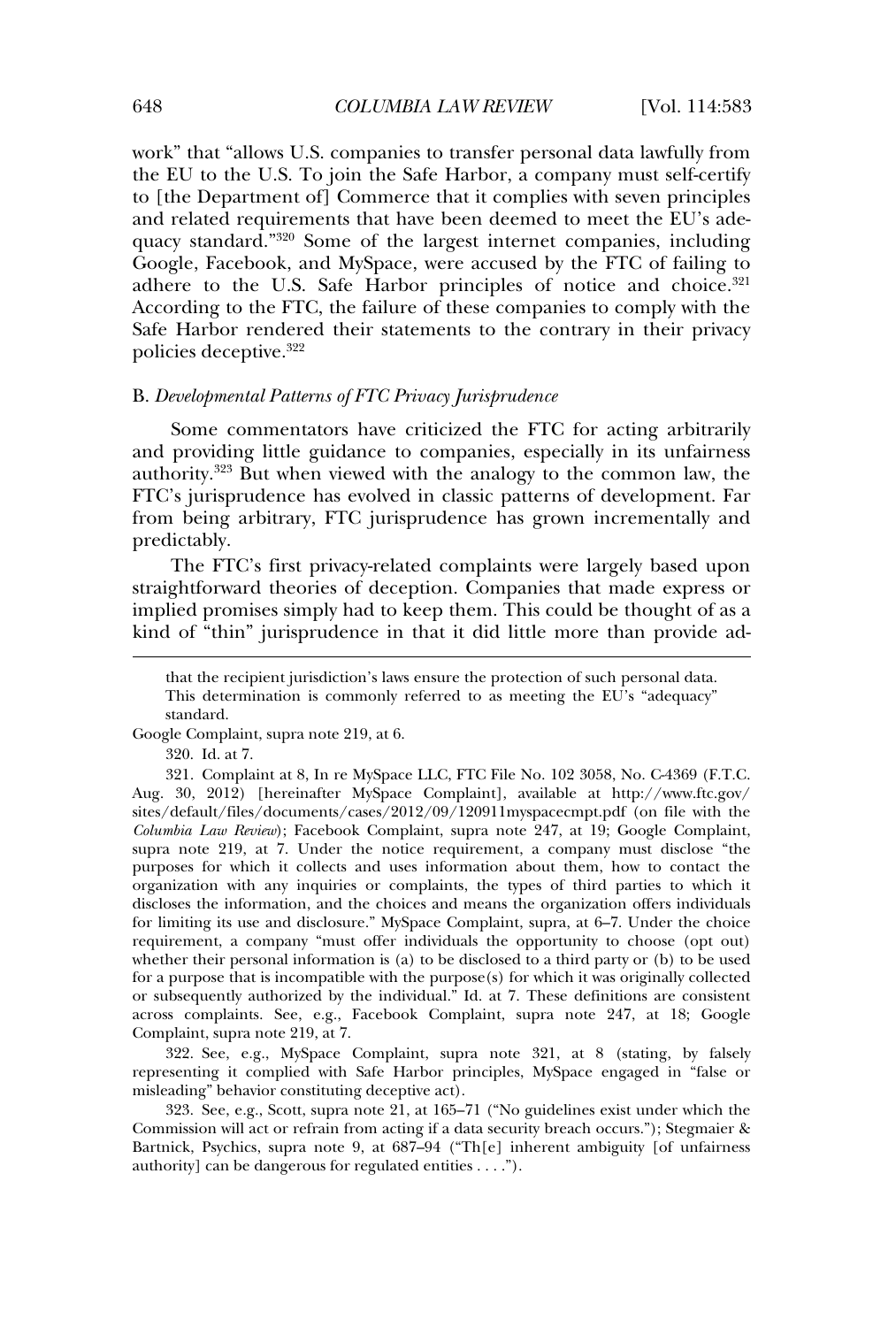ministrative heft behind contract-like promises. But the FTC gradually<br>began developing a body of doctrines that pushed beyond merely punbegan developing a body of doctrines that pushed beyond merely pun- $\frac{1}{\pi}$  ishing broken promises; its privacy jurisprudence began to "thicken." While this development might seem surprising, from a common law pertive it is both natural and predictable.

Incremental evolution of the direction is a gradual and one classic pattern of common law development is a gradual and principles to more specific standards. The direction is typically from general interpretation of doctrine. The direction is typically from general  $\mu$  principles to more specific standards.<sup>324</sup> Interpretations become more expansive over time, as new applications push the boundaries of lanexpansive over time, as new applications push the boundaries of language. Areas of normative consensus often become adopted as standards. expansive sizes three, as then approaches passes the securitative of the<br>guage. Areas of normative consensus often become adopted as standards.<br>And more kinds of activities that interfere with basic norms, even indiand more kinds of activities that interfere with basic norm<br>rectly, become sources of common law liability or restriction. rectly, become sources of common law liability or restriction.

rectly, become sources of common law liability or restriction.<br>The FTC has taken basic and clear violations of the FTC Act and<br>other statutes and has derived a broader regulatory scope and more speother statutes and has derived a broader regulatory scope and more speband standards and has derived a product regulatory scope and more specific regulatory requirements. Specifically, four developmental patterns become regarderly requirements, specifically, from developmental patterns have emerged: (1) general standards have evolved into specific ones and become more rule-like in nature: (2) qualitative indemnents have been incorporated into the law, often based on norms and best practices;<br>incorporated into the law, often based on norms and best practices; incorporated into the law, often based on norms and best practices; (3) baseline standards have emerged; and (4) contributory liability has loped. developed.<br>
1. Evolution from General to Specific Standards. — A clear pattern in

FIC privacy jurisprudence has been the evolution from imposing general<br>standards to specific ones. This trend has occurred in Section 5 enforcestandards to specific ones. This trend has occurred in Section 5 enforcetoward being more specific. If anything, they have become more vague as<br>toward being more specific. If anything, they have become more vague as lawyers have attempted to avoid language that pins companies down on<br>lawyers have attempted to avoid language that pins companies down on specifics. Nevertheless, the FTC has found companies in violation of ratherefore the discription is above any anguage and principal specifics. Nevertheless, the FTC has found companies in viol<br>ther general promises because of some very specific problems. ther general promises because of some very specific problems.

ther general promises because of some very specific problems.<br>Moreover, Section 5 is vague itself, speaking broadly in terms of "de-<br>centius" and "unfair" trade prestiges.<sup>325</sup> But as FTC complaints cite in detail the specific wrongful activities that constitute deception or unfair-<br>detail the specific wrongful activities that constitute deception or unfairness, these terms start to become fleshed out in the privacy context. ness, these terms start to become fleshed out in the privacy context. vacy context.<br>outgrowth of mul-

This kind of development is a natural and logical outgrowth of mulapplications of a particular general standard. Much of this tracks tiple applications of a particular general standard. Much of this tracks<br>the classic "standards versus rules" discussion.<sup>326</sup> The more that standards

324. E.G., Russell B. B. (1941). Russell B. B. (1941). Russell B. (1941). Russell B. (1941). Russell B. (1941

Korobkin, Behavioral Analysis and Legal Form: Rules vs. Standards Revisited, 79 Or. L. Rev. 23, 29 (2000) ("Just as a pure rule can become Standards Revisited, 79 Or. L. Rev. 23, 29 (2000) ("Just as a pure rule can become<br>standard-like through unpredictable exceptions, a pure standard can become rule-like standard-like through unpredictable exceptions, a pure standard can become rule-like agh the judicial reliance on precedent.").

through the judicial reliance on precedent.").<br>  $325. 15 \text{ U.S.C. }$  §  $45(a)(1)$  (2012) ("Unfair methods of competition in or affecting<br>
commerce, and unfair or deceptive acts or practices in or affecting commerce, are hereby declared unlawful."). See generally Overview of FTC Authority, supra note 2 (detailing<br>declared unlawful."). See generally Overview of FTC Authority, supra note 2 (detailing declared unlawful."). See generally Overview<br>general and specific FTC investigatory powers). general and specific FTC investigatory powers).

general and specific FTC investigatory powers).<br>
326. For a broad set of scholarship tackling the standards versus rules debate, see<br>
165. The Optimal Precision of Administrative Rules. 93 Yale L.J. 65–66 (1983); Louis Kaplow, Rules Versus Standards: An Economic Analysis, 42 Duke L.J.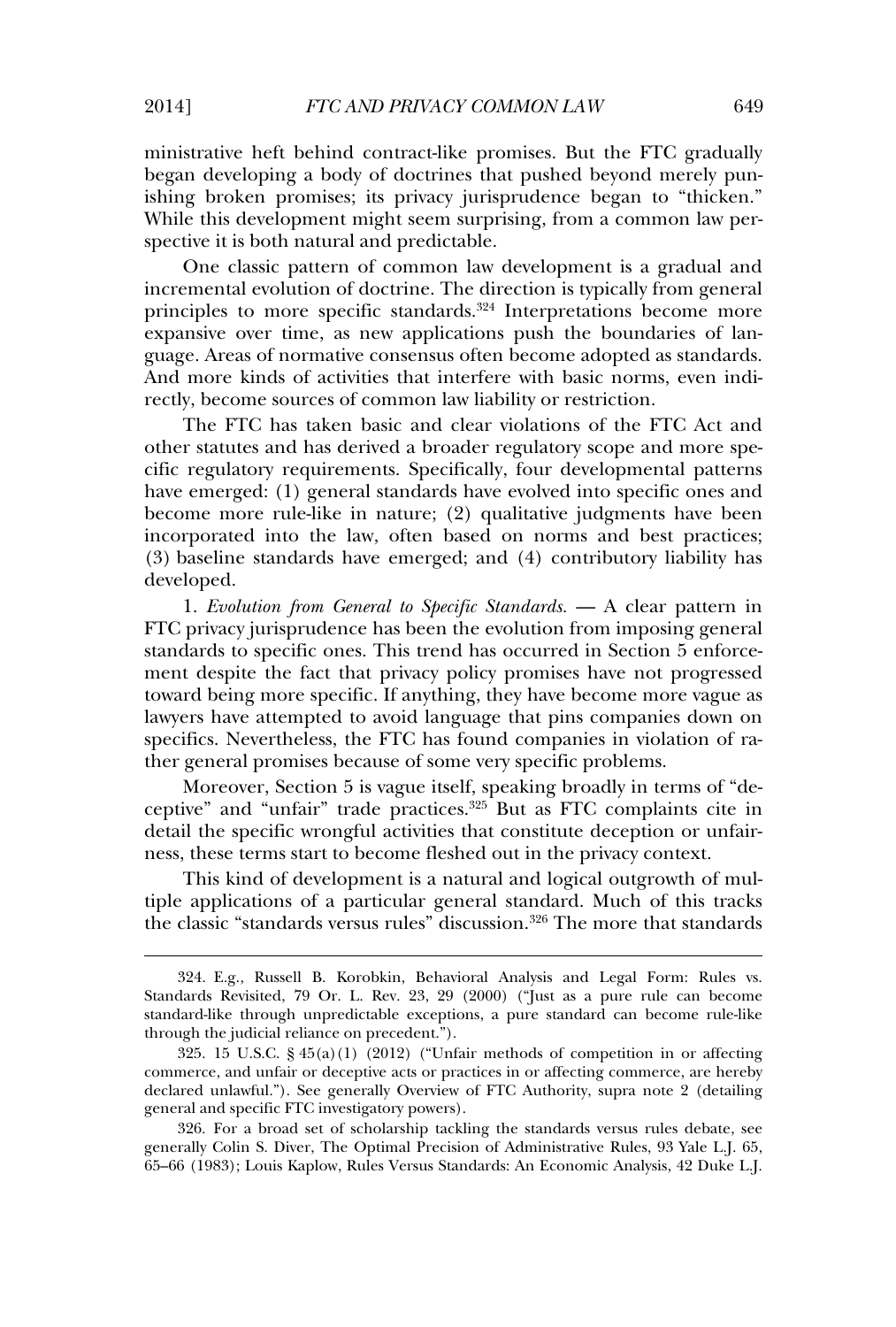are applied in particular disputes, the more they adapt to become like<br>rules. With each application, the standard starts to become more specific.<sup>327</sup> For example, the standard of negligence in tort law has devel-<br>cific.<sup>327</sup> For example, the standard of negligence in tort law has develcific.<sup>327</sup> For example, the standard of no<br>oped many rule-like features over time.<sup>328</sup> oped many rule-like features over time.<sup>328</sup> oped many rule-like features over time.<sup>328</sup> A similar dynamic has occurred with the FTC's jurisprudence on se-

For the companies honored their promises of security. But through a multi-<br>ing companies honored their promises of security. But through a multitude of cases, a detailed list of problematic security practices has<br>tude of cases, a detailed list of problematic security practices has tude of cases, a detailed list of problematic security practices has emerged.  $\text{pred.}$ 

 *FTC v. Wyndham Worldwide Corp.*<sup>329</sup> Defendant Wyndham Worldwide, in FTC v. Wyndham Worldwide Corp.<sup>329</sup> Defendant Wyndham Worldwide,<br>owner and operator of a series of hotels, was accused of failing "to prowhere and operator of a series of hotels, was accused of failing "to provide reasonable and appropriate security for the personal information Find that operator of a series of hotels, this accused of family to provide reasonable and appropriate security for the personal information it collected and maintained ... by engaging in a number of practices that, taken together, unreasonably and unnecessarily exposed consum-<br>that, taken together, unreasonably and unnecessarily exposed consumers' personal data to unauthorized access and theft."<sup>330</sup> Specifically, the<br>ers' personal data to unauthorized access and theft."<sup>330</sup> Specifically, the For a state of the unauthorized access and theft.<sup>330</sup> Specifically, the FTC alleged that Wyndham failed to utilize readily available security existence and the methods to limit access (such as firewalls), stored information in plain<br>methods to limit access (such as firewalls), stored information in plain the discrept of the interest of the contract contract of the security<br>methods to limit access (such as firewalls), stored information in plain<br>text, failed to implement adequate information security policies before connecting local complement adequate information security policies before<br>connecting local computers with customer information to the company's connecting local computers with customer information to the company's Interesting to the computers, failed to remedy known security vulnerabil-<br>ities, failed to use adequate identification and password protocols, failed ities, failed to use adequate identification and password protocols, failed restrict access to the company's network, and failed to fol-<br>to adequately restrict access to the company's network, and failed to fol-<br>low proper incident response procedures.<sup>331</sup>

*Wyndham* is representative of the numerous security-related com-<br>plaints brought by the FTC. Critics allege that the FTC has given very little guidance regarding which security-related activities or failures con-<br>little guidance regarding which security-related activities or failures constrikt an unfair or deceptive trade unity-related activities or failures constitute an unfair or deceptive trade practice.<sup>332</sup> Yet, when viewed collec-

Negligence and the Regulation of Search Cases (Negligence and the Regulation of Search Vegligence and the Regulation of Activity Levels, 21 J. Legal Stud. 319, 321–27 (1992) (arguing courts in negligence cases Activity Levels, 21 J. Legal Stud. 319, 321-27 (1992) (arguing courts in negligence cases rely on statutory standards, customs, and reasonable person standard, making negligence<br>law "heavily and pervasively rule based"); Rabin, Uncertainty, supra note 327, at 440 law "heavily and pervasively rule based"); Rabin, Uncertainty, supra note 327, at 4 (describing, as example, rule against relief for negligent infliction of emotional distress). 329. Wyndham Complaint, supra note 122, at 1.

329. Wyndham Complaint, supra note 122, at 1.

330. Id. at 10.

557,

331. Id. at 10–12.

 & Bartnick, Psychics, supra note 9, at 676 (noting "FTC's declination to use its existing rulemaking authority to clarify its data-security declination to use its existing rulemaking authority to clarify its data-security expectations").

621 (1992); Korobkin, supra note 324, at 56; Eric A. Posner, Standards, Rules, and Social Norms, <sup>21</sup> Harv. J.L. & Pub. Pol'y 101, 116–17 (1997); Kathleen M. Sullivan, The Social Norms, 21 Harv. J.L. & Pub. Pol'y 101, 116-17 (1997); Kathleen M. Sullivan, The Supreme Court, 1991 Term—Foreword: The Justices of Rules and Standards, 106 Hary. L.<br>Rev. 22, 26–27 (1992); Cass R. Sunstein, Problems with Rules, 83 Calif. L. Rev. 953, 957–58 Rev. 22, 26-27 (1992); Cass R. Sunstein, Problems with Rules, 83 Calif. L. Rev. 953, 957-58  $5)$ .

<sup>(1995).&</sup>lt;br>327. See, e.g., Robert L. Rabin, The Pervasive Role of Uncertainty in Tort Law: Rights<br>and Remedies, 60 DePaul L. Rev. 431, 440 (2011) [hereinafter Rabin, Uncertainty] and Remedies, 60 DePaul L. Rev. 431, 440 (2011) [hereinafter Rabin, Uncertainty]<br>(describing how case-specific decisions constrain general standard of negligence in tort (describing how case-specific decisions constrain general standard of negligence in tort  $\overline{3}$  $law$ ).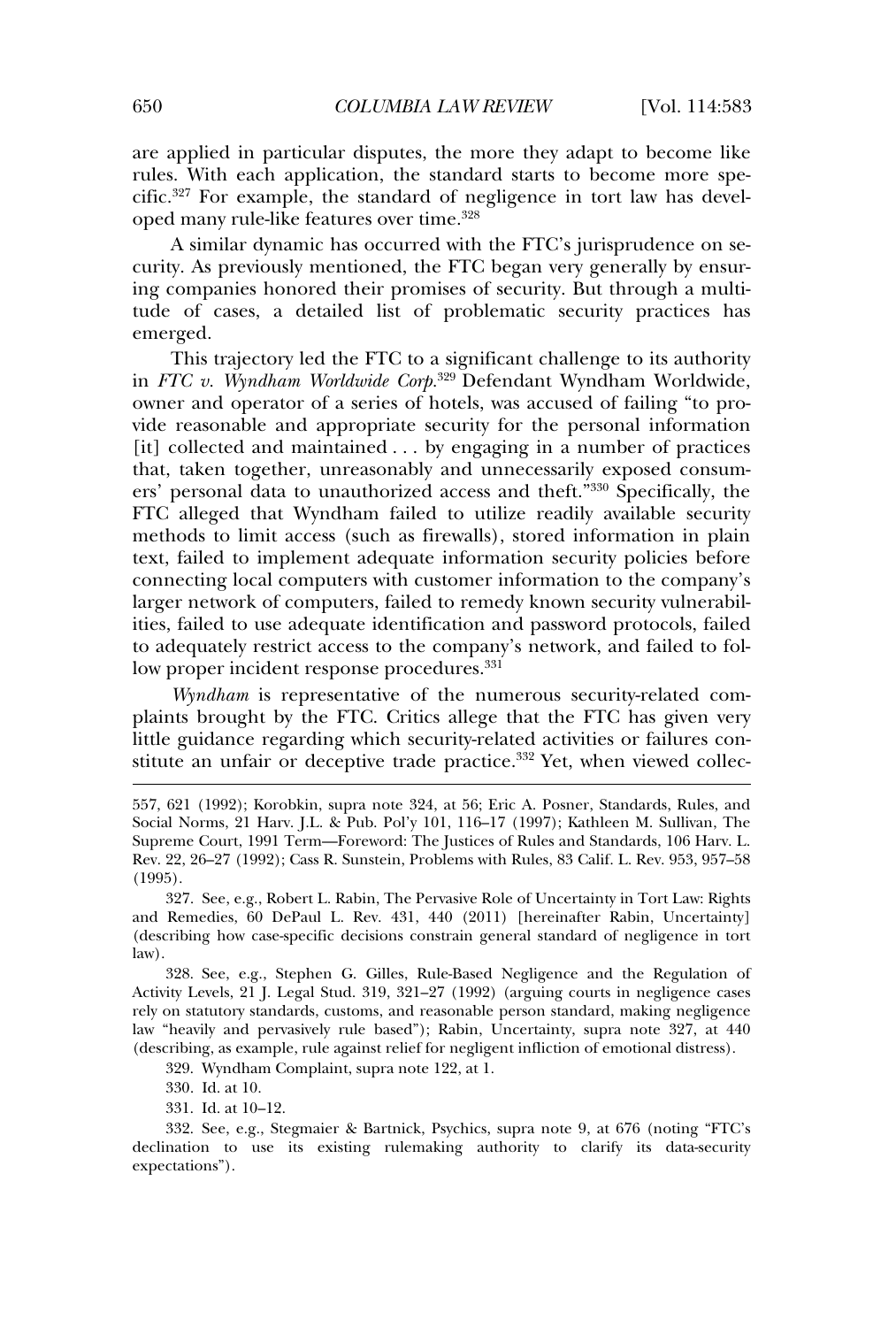tively, the FTC's data security jurisprudence forms a rather detailed list of inadequate security practices: inadequate security practices:

- structure, processes.<br>Allowing data to be vulnerable to common attacks such as Allowing data to be vulnerable to common attacks such as<br>Structured Query Language (SQL) injection attacks and<br>Cross-Site Scripting (XSS) attacks:<sup>333</sup> Cross-Site Scripting (XSS) attacks;<sup>333</sup><br>Lack of encryption (storage of data in plain text)/bad
- encryption;<sup>334</sup>
- Making data easily available (security flaw);<sup>335</sup>

 RockYou Complaint, supra note 303, at 6; Complaint for Civil Penalties, Permanent Injunction, and Other Equitable Relief at 12, 14, United States v. ValueClick, Permanent Injunction, and Other Equitable Relief at 12, 14, United States v. ValueClick, Inc., No. CV08-01711MMM(RZx) (C.D. Cal. filed Mar. 13, 2008) [hereinafter ValueClick Complaint], available at http://www.ftc.gov/sites/default/files/documents/cases/2008/<br>03/080317complaint.pdf (on file with the *Columbia Law Review*); Complaint at 2, In re 03/080317complaint.pdf (on file with the *Columbia Law Review*); Complaint at 2, In re<br>CardSystems Solutions, Inc., FTC File No. 052 3148, No. C-4168 (F.T.C. Sept. 5, 2006) CardSystems Solutions, Inc., FTC File No. 052 3148, No. C-4168 (F.T.C. Sept. 5, 2006) hereinafter CardSystems Complaint], available at http://www.ftc.gov/sites/default/files/ documents/cases/2006/09/0523148cardsystemscomplaint.pdf (on file with the *Columbia*<br> *Law Review*); In re Petco Animal Supplies, Inc., 139 F.T.C. 102, 104–05 (2005)  $Law\; Review$ ); In re Petco Animal Supplies, Inc., 139 F.T.C. 102, (complaint): In re Guess?, Inc., 136 F.T.C. 507, 510–11 (2003) (complaint). (complaint); In re Guess?, Inc., 136 F.T.C. 507, 510-11 (2003) (complaint).

(complaint); In re Guess?, Inc., 136 F.T.C. 507, 510–11 (2003) (complaint).<br>
334. For examples of FTC enforcement based on plain-text data storage and<br>
transmission, see, e.g., Wyndham Complaint, supra note 122, at 10: Ro transmission, see, e.g., Wyndham Complaint, supra note 122, at 10; RockYou Complaint, supra note 303, at 6; Complaint for Permanent Injunction and Other Equitable Relief at supra note 303, at 6; Complaint for Permanent Injunction and Other Equitable Relief at supra note 303, at 6; Complaint for Permanent Injunction and Other Equitable Relief at<br>13, FTC v. LifeLock, Inc., No. 2:10-cv-00530-MGM (D. Ariz. filed Mar. 8, 2010)<br>[hereinafter LifeLock Complaint], available at http://ww [hereinafter LifeLock Complaint], available at http://www.ftc.gov/sites/default/files/ documents/cases/2010/03/100309lifelockcmpt.pdf (on file with the *Columbia Law*<br>*Review*); ValueClick Complaint, supra note 333, at 13; Complaint at 3, In re Cbr Sys., Inc., Review); ValueClick Complaint, supra note 333, at 13; Complaint at 3, In re Cbr Sys., Inc., FTC File No. 112 3120, No. C-4400 (F.T.C. Apr. 29, 2013) [hereinafter Cbr Complaint]. FTC File No. 112 3120, No. C-4400 (F.T.C. Apr. 29, 2013) [hereinafter Cbr Complaint], available at http://www.ftc.gov/sites/default/files/documents/cases/2013/05/130503cbr<br>cmpt.pdf (on file with the *Columbia Law Review*) ("The Cbr laptop and Cbr external hard cmpt.pdf (on file with the *Columbia Law Review*) ("The Cbr laptop and Cbr external hard cmpt.pdf (on file with the *Columbia Law Review*) ("The Cbr laptop and Cbr external hard<br>drive, both of which were unencrypted, contained enterprise network information,<br>including passwords and protocols, that could have f including passwords and protocols, that could have facilitated an intruder's access to Cbr's network . . . ."); Compete Complaint, supra note 217, at 5; Complaint at 4, In re Upromise,<br>Inc., FTC File No. 102 3116, No. C-4351 (F.T.C. Mar. 27, 2012) [hereinafter Upromise Inc., FTC File No. 102 3116, No. C-4351 (F.T.C. Mar. 27, 2012) [hereinafter Upromise Complaint], available at http://www.ftc.gov/sites/default/files/documents/cases/2012/ *Complaint*], available at http://www.ftc.gov/sites/default/files/documents/cases/2012/04/120403upromisecmpt.pdf (on file with the *Columbia Law Review*); In re Lookout Servs., Inc., 151 F.T.C. 532, 535 (2011) (complaint): Inc., 151 F.T.C. 532, 535 (2011) (complaint); Ceridian Complaint, supra note 262, at 2; Twitter Complaint, supra note 140, at 3–4; Genica Complaint, supra note 216, at 2;<br>Complaint at 3, In re TIX Cos., Inc., FTC File No. 072 3055, No. C-4227 (F.T.C. July 29, Complaint at 3, In re TJX Cos., Inc., FTC File No. 072 3055, No. C-4227 (F.T.C. July 29,  $2008$ ) [hereinafter TJX Complaint], available at http://www.ftc.gov/sites/default/files/ documents/cases/2008/08/080801tjxcomplaint.pdf (on file with the *Columbia Law* documents/cases/2008/08/080801tjxcomplaint.pdf (on file with the *Columbia Law*<br>*Review*); Life Is Good Complaint, supra note 260, at 2; Guidance Software Complaint,<br>supra note 260, at 2: Complaint at 2, In re DSW, Inc., F supra note 260, at 2; Complaint at 2, In re DSW, Inc., FTC File No. 052 3096, No. C-4157<br>(F.T.C. Mar. 7, 2006) [hereinafter DSW Complaint], available at http://www.ftc.gov/sites/ (F.T.C. Mar. 7, 2006) [hereinafter DSW Complaint], available at http://www.ftc.gov/sites/ default/files/documents/cases/2006/03/0523096c4157dswcomplaint.pdf (on file with the *Columbia Law Review*); In re BJ's Wholesale Club, Inc., 140 F.T.C. 465, 467 (2005) (complaint); *In re Petco*, 139 F.T.C. at 106; *In re Guess?*, 136 F.T.C. at 512. (complaint); *In re Petco*, 139 F.T.C. at 106; *In re Guess*?, 136 F.T.C. at 512.

(complaint); *In re Petco*, 139 F.T.C. at 106; *In re Guess?*, 136 F.T.C. at 512.<br>335. See, e.g., Franklin's Budget Car Complaint, supra note 304, at 3 ("Information<br>for approximately 95.000 consumers, including, but not numbers, addresses, dates of birth, and drivers' license numbers ('customer files') was mateurs and all the set of birth, and drivers' license numbers ('customer files') was<br>made available on a P2P network. Such information can easily be misused to commit made available on a P2P network. Such information can easily be misused to commit<br>identity theft and fraud."): Complaint at 2, In re EPN, Inc., FTC File No. 112 3143, No. Cidentity theft and fraud."); Complaint at 2, In re EPN, Inc., FTC File No. 112 3143, No. C-<br>4370 (F.T.C. June 7, 2012) [hereinafter EPN Complaint], available at http://www.ftc.gov/ 4370 (F.T.C. June 7, 2012) [hereinafter EPN Complaint], available at http://www.ftc.gov/ sites/default/files/documents/cases/2012/10/121026epncmpt.pdf (on file with the *Columbia Law Review*) ("EPN has engaged in a number of practices that, taken together,

333. E.g.,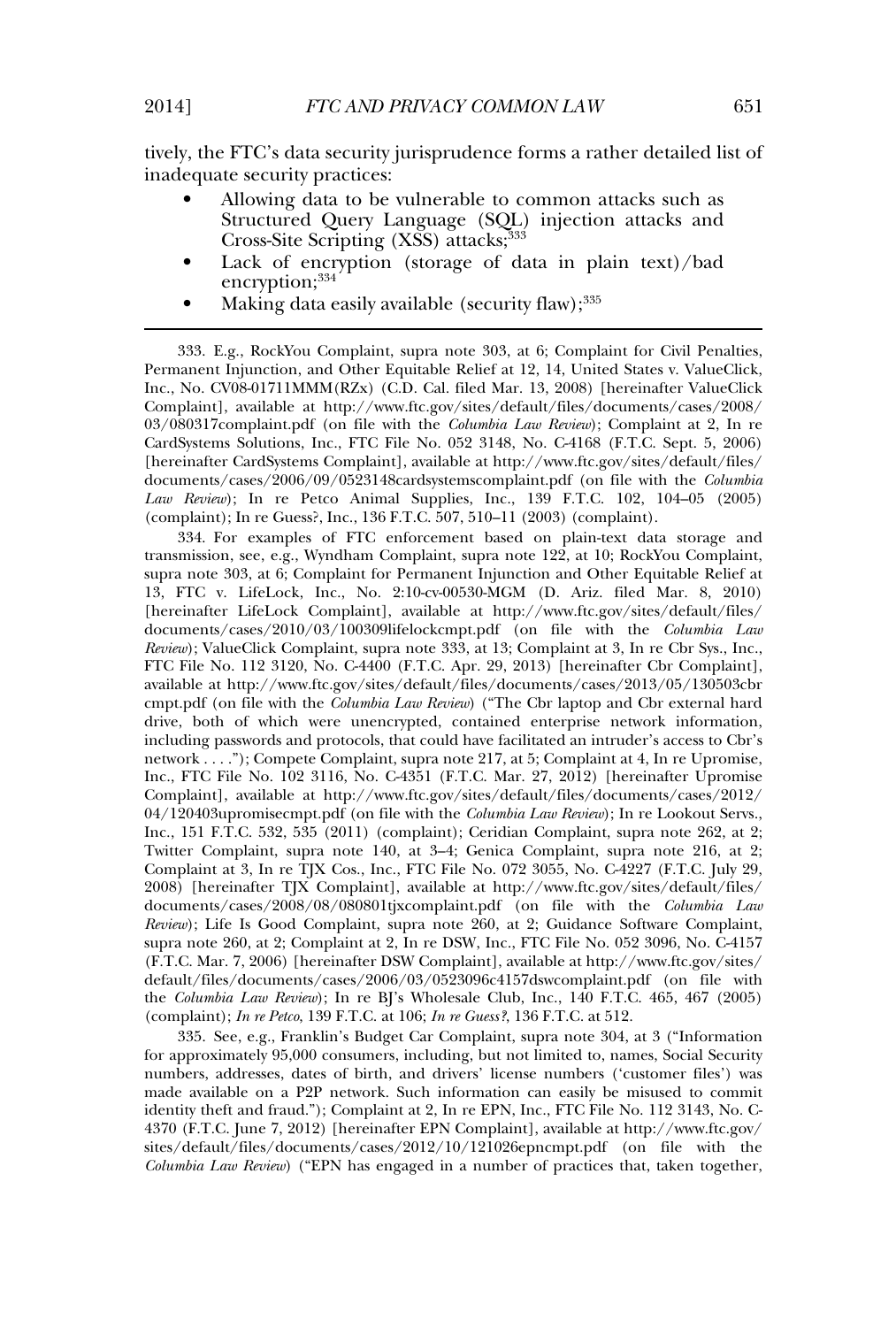- Failure to test the security of a product or process;<sup>336</sup> •
- Failure to test the security of a product or process;<sup>336</sup><br>Failure to implement procedures to find and prevent data vulnerabilities: 337

failed to provide reasonable and appropriate security for personal information on its failed to provide reasonable and appropriate security for personal information on its computers and networks."); *Lookout Servs.*, 151 F.T.C. at 535 ("By typing the precise URL into the browser. [an employee] bypassed the into the browser, [an employee] bypassed the Lookout login page, and was never<br>prompted to provide a valid user credential. The employee then made minimal and easyprompted to provide a valid user credential. The employee then made minimal and easy-<br>to-guess changes to the URL and gained access to the entire I-9 database."): In re MTS, Inc., 137 F.T.C. 444, 448 (2004) (complaint) ("Any visitor to the Tower Web site who<br>Inc., 137 F.T.C. 444, 448 (2004) (complaint) ("Any visitor to the Tower Web site who Inc., 137 F.T.C. 444, 448 (2004) (complaint) ("Any visitor to the Tower Web site who entered a valid order number in the Order Status URL could view certain personal information relating to other Tower consumers, specifically, the consumer's name, billing information relating to other Tower consumers, specifically, the consumer's name, billing<br>and shipping addresses, email address, phone number . . . and all Tower products and shipping addresses, email address, phone number...and all Tower products  $\frac{3}{3}$ hased online.").

336. These complaints largely stemmed from violations of the Safeguards Rule, section 501 of GLBA. E.g., HTC Complaint, supra note 215, at 6 ("HTC could have section 501 of GLBA. E.g., HTC Complaint, supra note 215, at 6 ("HTC could have<br>detected its failure to deactivate the debug code in its CIO Interface had it had adequate detected its failure to deactivate the debug code in its CIO Interface had it had adequate detected its failure to deactivate the debug code in its CIQ Interface had it had adequate<br>processes and tools in place for reviewing and testing the security of its software code.");<br>Upromise Complaint, supra note 334, at ty distribution of the distribution of the distribution of the Targeting Tool.<br>Defore distributing it to consumers or monitor the Targeting Tool's operation thereafter before distributing it to consumers or monitor the Targeting Tool's operation thereafter<br>to verify that the information it collected was consistent with respondent's policies . . . ."); to verify that the information it collected was consistent with respondent's policies . . . .");<br>Complaint at 4, In re Fajilan & Assocs., FTC File No. 092 3089, No. C-4332 (F.T.C. Aug. 17, Complaint at 4, In re Fajilan & Assocs., FTC File No. 092 3089, No. C-4332 (F.T.C. Aug. 17,  $2011$ ) [hereinafter Fajilan Complaint], available at http://www.ftc.gov/sites/default/files/ documents/cases/2011/08/110819statewidecmpt.pdf (on file with the *Columbia Law*<br>*Review*) (alleging violations of Safeguards Rule because respondent failed "to regularly test Review) (alleging violations of Safeguards Rule because respondent failed "to regularly test<br>or monitor the effectiveness of its existing controls and procedures"); Complaint at 3, In or monitor the effectiveness of its existing controls and procedures"); Complaint at 3, In<br>re James B. Nutter & Co., FTC File No. 072 3108, No. C-4258 (F.T.C. May 5, 2009) re James B. Nutter & Co., FTC File No. 072 3108, No. C-4258 (F.T.C. May 5, 2009)<br>[hereinafter Nutter Complaint], available at http://www.ftc.gov/sites/default/files/ documents/cases/2009/06/090616nuttercmpt.pdf (on file with the *Columbia Law Review*)  $\alpha$  documents/cases/2009/06/090616nuttercmpt.pdf (on file with the *Columbia Law Review*) documents/cases/2009/06/090616nuttercmpt.pdf (on file with the *Columbia Law Review*) (same); In re Nationwide Mortg. Grp., Inc., 139 F.T.C. 245, 247–48 (2005) (complaint) (same): In re Sunbelt Lending Servs., Inc., 139 F.  $333$  (same); In re Sunbelt Lending Servs., Inc., 139 F.T.C. 1, 3-4 (2005) (complaint) (same).

337. This includes failure to adequately inventory networked computers and failure to follow incident response procedures by learning from previous attacks. E.g., Wyndham to follow incident response procedures by learning from previous attacks. E.g., Wyndham<br>Complaint, supra note 122, at 11 (citing Wyndham's failure "to remedy known security Complaint, supra note 122, at 11 (citing Wyndham's failure "to remedy known security<br>vulnerabilities" which put information at risk). It also includes a failure to "assess risks" to the consumers' personal information at risk). It also includes a failure to "assess risks" to the consumers' personal information a company collects. E.g., Franklin's Budget Car the consumers' personal information a company collects. E.g., Franklin's Budget Car consumer personal information it collected and stored online"); see also HTC Complaint, superties the 215, at 2 (alleging HTC "engaged in a number of practices that, taken<br>supra note 215, at 2 (alleging HTC "engaged in a number of practices that, taken supra note 215, at 2 (alleging HTC "engaged in a number of practices that, taken together, failed to employ reasonable and appropriate security in the design and customization of the software on its mobile devices"); EPN Complaint, supra note 335, at 2 (asserting several violations including failure to "[a]ssess risks to the consumer personal (asserting several violations including failure to "[a]ssess risks to the consumer personal<br>information it collected and stored online"): Complaint at 2, In re ACRAnet, Inc., FTC File No. 092 3088, No. C-4331 (F.T.C. Aug. 17, 2011) [hereinafter ACRAnet Complaint], File No. 092 3088, No. C-4331 (F.T.C. Aug. 17, 2011) [hereinafter ACRAnet Complaint], available at http://www.ftc.gov/sites/default/files/documents/cases/2011/08/110809acr available at http://www.ftc.gov/sites/default/files/documents/cases/2011/08/110809acr<br>anetcmpt.pdf (on file with the *Columbia Law Review*) (alleging failure to provide<br>reasonable and appropriate security for its consumers reasonable and appropriate security for its consumers' personal information); Fajilan<br>Complaint, supra note 336, at 2 (alleging Fajilan failed to provide reasonable and Complaint, supra note 336, at 2 (alleging Fajilan failed to provide reasonable and<br>appropriate security for its consumers' personal information including failing to "assess appropriate security for its consumers' personal information including failing to "assess<br>the risks of allowing end users with unverified or inadequate security to access consumer the risks of allowing end users with unverified or inadequate security to access consumer<br>reports"): Ceridian Complaint, supra note 262, at 2 (listing practices failing to protect reports"); Ceridian Complaint, supra note 262, at 2 (listing practices failing to protect<br>consumer security such as storing information in "clear, readable text" and failing to "adequately assess the vulnerability of its web applications and network to commonly known or reasonably foreseeable attacks"); Life Is Good Complaint, supra note 260, at <sup>2</sup>

failed to provide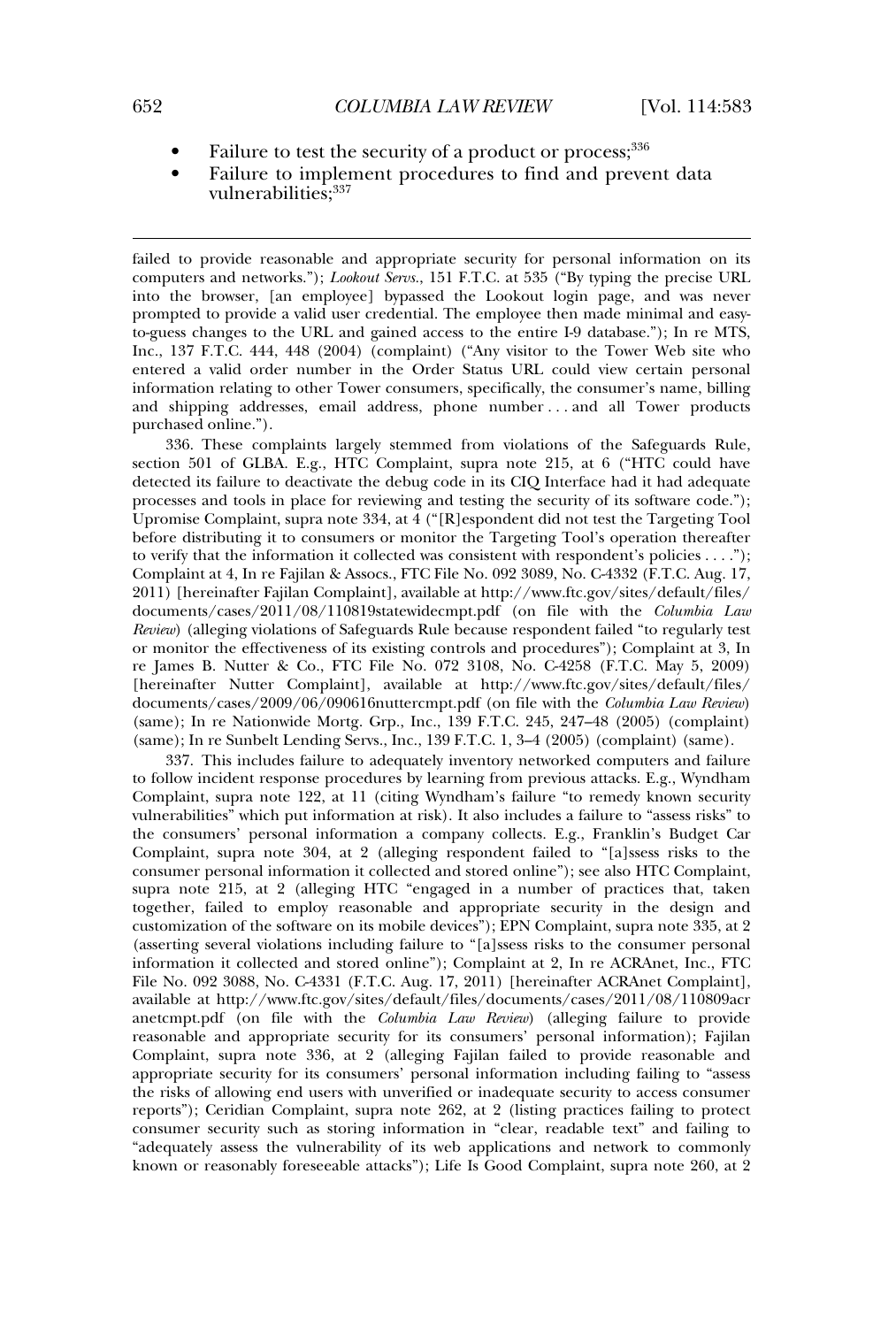- to remedy known security vulnerabilities:<sup>338</sup> •Failure to remedy known security vulnerabilities;<sup>338</sup><br>Failure to implement procedures to detect unauthorized
- Failure to implement procedures to detect unauthorized access: 339 Failure to implement procedures to detect and<br>access;<sup>339</sup><br>Failure to implement procedures to control access to
- $\bullet$ information;<sup>340</sup>
- information;<sup>340</sup><br>Lack of data minimization (kept data for no reason or after<br>it was needed):<sup>341</sup>
- Eack of data *minimature (Kept data for no reason of after*<br>it was needed),<sup>341</sup><br>Failure to implement cheap, easy-to-use, or common indus-<br>try security practices:<sup>342</sup>

<u>reasonable</u><br>The appropriate security for its consumers' (alleging failure to provide reasonable and appropriate security for its consumers'  $\overline{5}$  nal information). personal information).<br>338. For examples of complaints in which the FTC alleged the company failed to

remedy known security vulnerabilities, see, e.g., Wyndham Complaint, supra note 122, at<br>11: ACRAnet Complaint, supra note 337, at 2: Complaint at 3, In re SettlementOne Credit 11; ACRAnet Complaint, supra note 337, at 2; Complaint at 3, In re SettlementOne Credit<br>Co., FTC File No. 082 3208, No. C-4330 (F.T.C. Aug. 17, 2011) [hereinafter SettlementOne Complaint], available at http://www.ftc.gov/sites/default/files/docu SettlementOne Complaint], available at http://www.ftc.gov/sites/default/files/docu ments/cases/2011/08/110819settlementonecmpt.pdf (on file with the *Columbia Law*<br>*Review*); Nutter Complaint, supra note 336, at 2–3; Nations Title Agency Complaint, supra Review); Nutter Complaint, supra note 336, at 2–3; Nations Title Agency Complaint, supra 304, at 3. For examples of FTC claims alleging inadequate detection measures, see, e.g.,  $\frac{339}{4}$ .

339. For examples of FTC claims alleging inadequate detection measures, see, e.g., LifeLock Complaint, supra note 334, at 10; ValueClick Complaint, supra note 333, at 14; Cbr Complaint, supra note 334, at 3; Genica Complai Software Complaint, supra note 260, at 2; DSW Complaint, supra note 334, at 2; *BJ's* Software Complaint, supra note 260, at 2; DSW Complaint, supra note 334, at 2; *BJ's* Wholesale, 140 F.T.C. at 467.

Wholesale, 140 F.T.C. at 467.<br>  $340$ . This requirement appears to simply mirror the FCRA requirement in section<br>  $604(c)$  of identity verification. See Fair Credit Reporting Act § 604(c), 15 U.S.C.  $604(c)$  of identity verification. See Fair Credit Reporting Act  $\S$  604(c), 15 U.S.C.<br> $\S 1681b(c)$  (2012) (defining permissible uses of consumer reports by third parties  $\frac{1681b(c)}{2012}$  (defining permissible uses of consumer reports by third parties<br>initiating creditor insurance transactions); id.  $\frac{8607(a)}{15}$  U.S.C.  $\frac{81681e(a)}{15}$  (requiring initiating creditor insurance transactions); id.  $\S 607(a)$ , 15 U.S.C.  $\S 1681e(a)$  (requiring "[e]very consumer reporting agency [to] make a reasonable effort to verify the identity of a new prospective user and the uses certified by such prospective user prior to furnishing a new prospective user and the uses certified by such prospective user prior to furnishing<br>such user a consumer report"). It appears that, in addition, the FTC considers this an such user a consumer report"). It appears that, in addition, the FTC considers this an<br>unfair practice. E.g., Complaint at 3. In re Equifax Info. Servs. LLC, FTC File No. 102 unfair practice. E.g., Complaint at 3, In re Equifax Info. Servs. LLC, FTC File No. 102<br>3252, No. C-4387 (F.T.C. Mar. 5, 2013), available at http://www.ftc.gov/sites/default/ files/documents/cases/2013/03/130315equifaxcmpt.pdf (on file with the *Columbia Law* files/documents/cases/2013/03/130315equifax cmpt.pdf (on file with the *Columbia Law Review*) (alleging Equifax violated section  $604(c)$  by furnishing consumer reports to parties without permissible purpose to obtain such reports, which constituted "unfair and without permissible purpose to obtain such reports, which constituted "unfair and ptive" acts).

deceptive" acts).<br>
341. For examples of the FTC's stance that the unnecessary retention of data<br>
constitutes an improper security practice, see, e.g., RockYou Complaint, supra note 303, at constitutes an improper security practice, see, e.g., RockYou Complaint, supra note 303, at Is Good Complaint, supra note 260, at 2; DSW Complaint, supra note 334, at 2; *BJ's* Is Good Complaint, supra note 260, at 2; DSW Complaint, supra note 334, at 2; *BJ's* Wholesale, 140 F.T.C. at 468.  $F = 140 \text{ F}$ . T.C. at  $468$ .<br>For examples of the FTC's stance that the failure to implement cheap, easy-to-

342. For examples of the FTC's stance that the failure to implement cheap, easy-to-<br>or common industry security practices constitutes an improper security practice, see, use, or common industry security practices constitutes an improper security practice, see,<br>e.g., Wyndham Complaint, supra note 122, at 10–11; RockYou Complaint, supra note 303, e.g., Wyndham Complaint, supra note 122, at 10–11; RockYou Complaint, supra note 303,<br>at 6: LifeLock Complaint, supra note 334, at 13: HTC Complaint, supra note 215, at 2–3; at 6; LifeLock Complaint, supra note 334, at 13; HTC Complaint, supra note 215, at 2–3;<br>Compete Complaint, supra note 217, at 4–5; Upromise Complaint, supra note 334, at 5–6; Compete Complaint, supra note 217, at 4–5; Upromise Complaint, supra note 334, at 5–6;<br>Ceridian Complaint, supra note 262, at 2; In re Dave & Buster's, Inc., 149 F.T.C. 1450, 1451 (2010) (complaint, supra note 262, at 2; In re Dave & Buster's, Inc., 149 F.T.C. 1450, Complaint at 3–4, Inc., 149 F.T.C. 1450, 1451 (2010) (complaint); Genica Complaint, supra note 216, at 2–3; Complaint at 3–4, In<br>re Reed Elsevier Inc., FTC File No. 052 3094, No. C-4226 (F.T.C. July 29, 2008) re Reed Elsevier Inc., FTC File No. 052 3094, No. C-4226 (F.T.C. July 29, 2008) [hereinafter Reed Elsevier Complaint], available at http://www.ftc.gov/sites/default/files /documents/cases/2008/08/080801reedcomplaint.pdf (on file with the *Columbia Law* 

(alleging failure to provide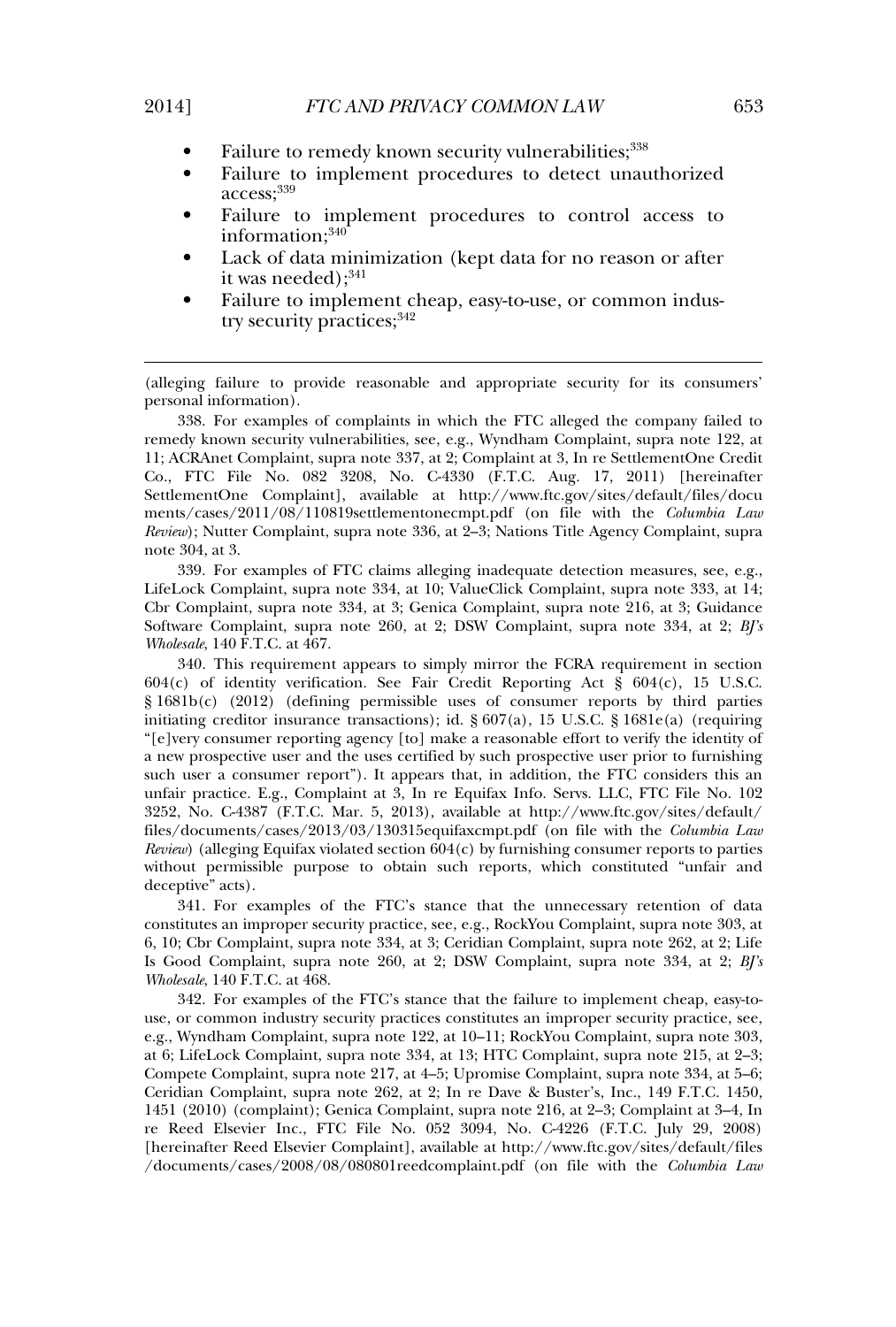- to train employees in proper data security:<sup>343</sup> •Failure to train employees in proper data secu:<br>Failure to manage third party access to data:<sup>344</sup>
- •
- Failure to manage third party access to data;<sup>344</sup><br>Failure to verify and authenticate identity of third party  $\bullet$ recipient; 345
- Failure to monitor data recipients' activity;<sup>346</sup> •
- Failure to monitor data recipients' activity;<sup>346</sup><br>Failure to require by contract third party protection of Failure to securely dispose of data (unsecured<br>Failure to securely dispose of data (unsecured information; $347$ <br>Failure to securely
- $\rm{dumpsters)}{:}^{348}$

*Review*); TJX Complaint, supra note 334, at 2–3; Life Is Good Complaint, supra note 260, at 2. Common examples of such practices or measures are firewalls and segmenting servers. See, e.g., RockYou Complaint, supra note 303, at 6–7 (discussing failure to servers. See, e.g., RockYou Complaint, supra note 303, at 6–7 (discussing<br>segment servers and take inexpensive measures to protect against hacker attack). ent servers and take inexpensive measures to protect against hacker attack).<br>343. For examples of the FTC's articulation of the failure to train employees

343. For examples of the FTC's articulation of the failure to train employees<br>properly, see, e.g., Complaint for Civil Penalties, Permanent Injunction, and Other properly, see, e.g., Complaint for Civil Penalties, Permanent Injunction, and Other<br>Equitable Relief at 5–6, United States v. PLS Fin. Servs., Inc., No. 1:12-cv-08334 (N.D. Ill. requitable Relief at 5–6, United States v. PLS Fin. Servs., Inc., No. 1:12-cv-08334 (N.D. Ill.<br>Oct. 26, 2012) [hereinafter PLS Complaint], available at http://www.ftc.gov/sites/ Oct. 26, 2012) [hereinafter PLS Complaint], available at http://www.ftc.gov/sites/ *Columbia Law Review*); HTC Complaint, supra note 215, at 2; EPN Complaint, supra note Columbia Law Review); HTC Complaint, supra note 215, at 2; EPN Complaint, supra note 335, at 2; Upromise Complaint, supra note 334, at 5; Rite Aid Complaint, supra note 262,<br>at 2–3: CVS Caremark Complaint, supra note 262, at 2: Goal Fin. Complaint, supra note 304, at 2; In re Eli Lilly & Co., 133 F.T.C. 763, 767 (2002) (complaint). Included in this 304, at 2; In re Eli Lilly & Co., 133 F.T.C. 763, 767 (2002) (complaint). Included in this category is a failure to limit employee access to data when such access is not necessary. See, e. Category is a failure to limit employee access to data when such access is not necessary. See, e.g., LifeLock Complaint, supra note 334, at 10 (alleging LifeLock violated Section 5 by, e.g., LifeLock Complaint, supra note 334, at 10 (alleging LifeLock violated Section 5 by, among other acts, "[f]ail[ing] to limit access to personal information ... only to employees and vendors needing access to the information to personal information ...<br>employees and vendors needing access to the information to perform their jobs"). oyees and vendors needing access to the information to perform their jobs").<br>344. For examples of FTC critiques of inadequate third party access control, see, e.g.,

Wyndham Complaint, supra note 122, at 12; Rental Research Servs. Complaint, supra note Wyndham Complaint, supra note 122, at 12; Rental Research Servs. Complaint, supra note 300, at 7; ValueClick Complaint, supra note 333, at 5; Upromise Complaint, supra note 300, at 7; ValueClick Complaint, supra note 333, at 5; Upromise Complaint, supra note 336, at 4–5; ACRAnet Complaint, supra note 337, at 2; Premier Capital Lending Complaint, supra note 304, at 3–4; Nations Title Agency Co Complaint, supra note 304, at 3–4; Nations Title Agency Complaint, supra note 304, at 2.<br>This includes failure to verify and authenticate the identities of third party recipients as This includes failure to verify and authenticate the identities of third party recipients as<br>well as failure to monitor or otherwise identify unauthorized recipient activity. See well as failure to monitor or otherwise identify unauthorized recipient activity. See<br>Complaint for Civil Penalties, Permanent Injunction, and Other Equitable Relief at 4–6, Complaint for Civil Penalties, Permanent Injunction, and Other Equitable Relief at 4–6, United States v. ChoicePoint Inc., No. 06-CV-0198 (N.D. Ga. Feb. 15, 2006) [hereinafter ChoicePoint Complaint], available at http://www.ftc.gov/sites/default/files/documents/ *ChoicePoint Complaint*], available at http://www.ftc.gov/sites/default/files/documents/<br>cases/2006/01/0523069complaint.pdf (on file with the *Columbia Law Review*) (discussing<br>defective verification policies). It includes defective verification policies). It includes general charges of failing to protect<br>information in the hands of third party recipients as well as very specific charges by the FTC such as "[f]ailing to oversee service providers and to require them by contract to FTC such as "[f]ailing to oversee service providers and to require them by contract to implement safeguards to protect respondent's customer information." Nations Title implement safeguards to protect resp<br>Agency Complaint, supra note 304, at 4. Agency Complaint, supra note 304, at 4.

345. See, e.g., ChoicePoint Complaint, supra note 344, at  $4-6$  (admonishing company for accepting contradictory verification documentation). company for accepting contradictory verification documentation).

 $346.$  E.g., id. at  $6-7.$ 

 a violation of the GLBA Safeguards Rule. See, e.g., Nations Title Agency Complaint, supra note 304, at 3–4 (analyzing violations of Safeguards Rule); In re Agency Complaint, supra note 304, at 3–4 (analyzing violations of Safegua<br>Sunbelt Lending Servs., Inc., 139 F.T.C. 1, 2–3 (2005) (complaint) (same). Sunbelt Lending Servs., Inc., 139 F.T.C. 1, 2-3 (2005) (complaint) (same).

Sunbelt Lending Servs., Inc., 139 F.T.C. 1, 2–3 (2005) (complaint) (same).<br>348. See, e.g., PLS Complaint, supra note 343, at 7–8 (alleging inadequate disposal<br>practices): Complaint for Civil Penalties. Injunctive and Other practices); Complaint for Civil Penalties, Injunctive and Other Relief at 4–5, United States<br>v. Am. United Mortg. Co., No. 07C 7064 (N.D. Ill. Dec. 17, 2007), available at http://www. v. Am. United Mortg. Co., No. 07C 7064 (N.D. Ill. Dec. 17, 2007), available at http://www. ftc.gov/sites/default/files/documents/cases/2007/12/071217americanunitedmrtgcmplt.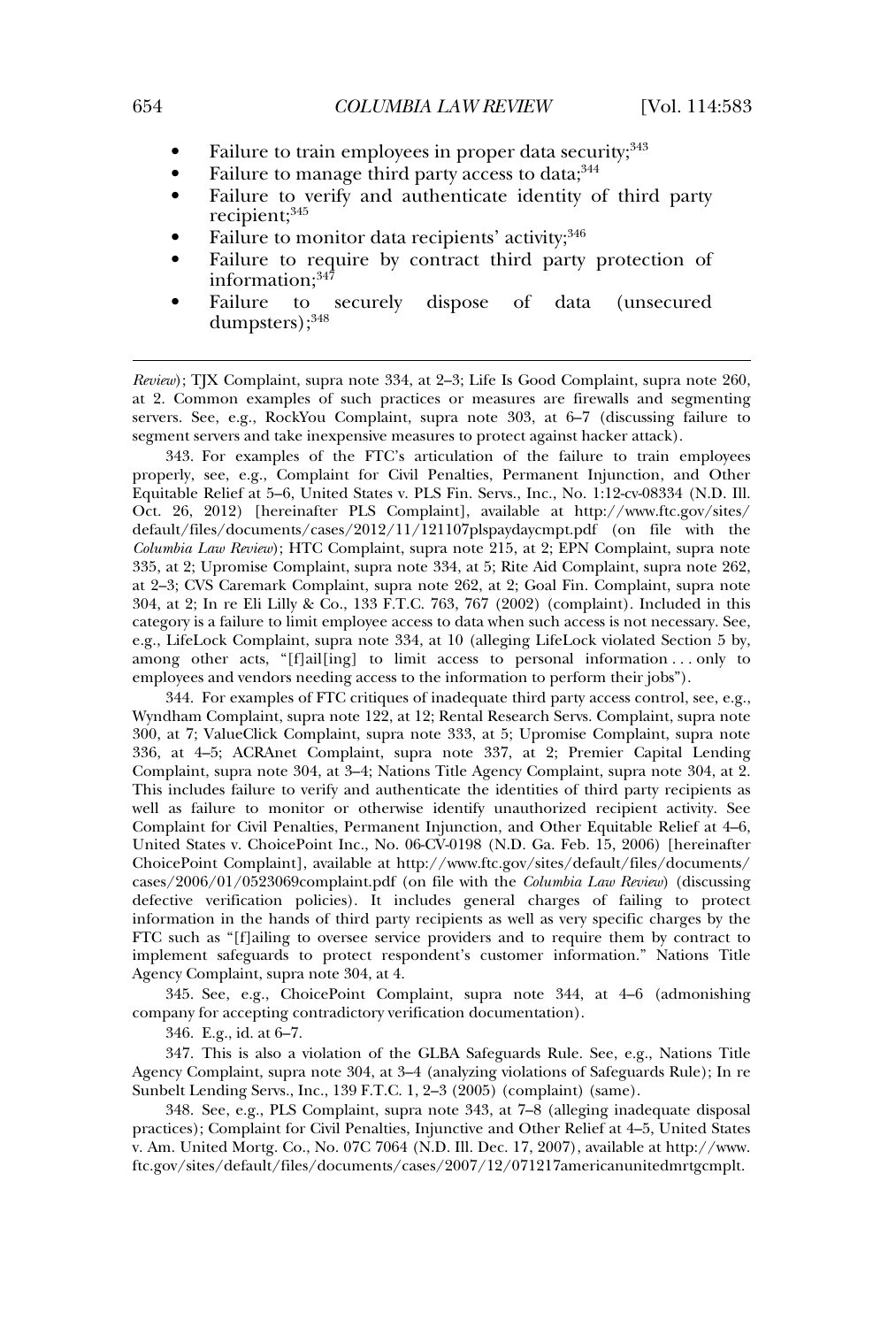- to set up system of public feedback for Failure to set up system of public feedback for vulnerabilities;<sup>349</sup> Failure to set up system of passic recussion in valuerabilities;<sup>349</sup><br>Failure to limit computer connectivity to company's intra-
- net/network; and<sup>350</sup>  $P_{\text{intra}}$  is  $P_{\text{intra}}$  to  $P_{\text{out}}$  and  $P_{\text{out}}$  is  $P_{\text{out}}$  is  $P_{\text{out}}$  and  $P_{\text{out}}$  is  $P_{\text{out}}$  is  $P_{\text{out}}$  and  $P_{\text{out}}$  is  $P_{\text{out}}$  is  $P_{\text{out}}$  is  $P_{\text{out}}$  in  $P_{\text{out}}$  is  $P_{\text{out}}$  is  $P_{\text{out}}$  in  $P_{\text{out}}$
- $mistseps: <sup>351</sup>$ 
	- Used common/known passwords;
	- Did not require users to change passwords;
	- Did not require users to change passwords;<br>• Failed to suspend users after repeated failed login attempts; • Failed to suspend users after repeated<br>attempts;<br>• Allowed username and password sharing;
	-
	- Allowed username and password sharing;<br>• Permitted users to store passwords in unsafe cookies;
	- Permitted users to store passwords in unsafe cookies;<br>• Failed to require user information such as passwords Failed to require user information such as passwords to be encrypted in transit; and
- Allowed new user credentials to be created without<br>
 Allowed new user credentials to be created without<br>
checking them against previously obtained legitimate checking them against previously obtained legitimate credentials.

credentials.<br>
This list of inadequate security practices mirrors the HIPAA Security<br>
Rule, which is one of the most specific data security laws.<sup>352</sup> For example. the HIPAA Security Rule requires organizations to assess and control risk<br>the HIPAA Security Rule requires organizations to assess and control risk by implementing security Rule requires organizations to assess and control risk<br>by implementing security programs,<sup>353</sup> testing the company's data securive in the country can be quite a symmetric of the company's desired in  $\frac{355}{100}$  training security programs,  $\frac{355}{100}$  training employ- $\frac{1}{2}$  erg in data security,<sup>356</sup> and implementing authentication<sup>357</sup> and access-<br>ees in data security.<sup>356</sup> and implementing authentication<sup>357</sup> and access-

to correct discovered vulnerabilities or respond to reported incidents").<br>
350. See, e.g., In re Dave & Buster's, Inc., 149 F.T.C. 1450, 1451 (2010) (complaint)<br>
(asserting defendant "failed to use readily available securi (asserting defendant "failed to use readily available security measures to limit access<br>between in-store networks, such as by employing firewalls or isolating the payment card between in-store networks, such as by employing firewalls or isolating the payment card<br>system from the rest of the corporate network" and "failed to . . limit access to its system from the rest of the corporate network" and "failed to.<br>computer networks through wireless access points on the networks"). computer networks through wireless access points on the networks").

% computer networks through wireless access points on the networks").<br>351. For a detailed exploration of the FTC's interpretation of proper password<br>protocol, see Twitter Complaint, supra note 140, at 3–5; see also Wyndham protocol, see Twitter Complaint, supra note 140, at 3–5; see also Wyndham Complaint,<br>supra note 122, at 10–12 (detailing deficiencies in security measures): LifeLock supra note 122, at 10–12 (detailing deficiencies in security measures); LifeLock<br>Complaint, supra note 334, at 9–11 (same): In re Lookout Servs., Inc. 151 F.T.C. 532, 534– 35 (2011) (complaint) (same); Reed Elsevier Complaint, supra note 342, at 3–4 (same); 35 (2011) (complaint) (same); Reed Elsevier Complaint, supra note 342, at 3-4 (same); 260, TJX Complaint, supra note 334, at 2 (same); Guidance Software Complaint, supra note<br>260, at 2 (same): CardSystems Complaint, supra note 333, at 2 (same): In re BI's Wholesale Club, Inc., 140 F.T.C. 465, 467–68 (2005) (complaint) (same). Wholesale Club, Inc., 140 F.T.C. 465, 467-68 (2005) (complaint) (same).

Wholesale Club, Inc., 140 F.T.C. 465, 467–68 (2005) (complaint) (same).<br>352. See 45 C.F.R. § 164.308–.312 (2013) (prescribing administrative, physical, and<br>technical safeguards for covered entities). ical safeguards for covered entities).<br>353. Id. § 164.308(a)(1)(i), (ii)(A)–(B).

- 353. Id. § 164.308(a)(1)(i),(ii)<br>354. Id. § 164.308(a)(1)(ii)(B).
- 354. Id. § 164.308(a)(1)(<br>355. Id. § 164.308(b)(1).
- 355. Id. § 164.308(b)(1).<br>356. Id. § 164.308(a)(5)(i).
- 356. Id. § 164.308(a)(<br>357. Id. § 164.312(d).

pada <u>pada tersebut (on file with the se</u>

*Columbia Law Review*) (same); Rite Aid Complaint, supra note 262, at 2–3 (same); CVS Caremark Complaint, supra note 262, at 2–3 (same). 2–3 (same); CVS Caremark Complaint, supra note 262, at 2–3 (same).

<sup>349.</sup> See HTC Complaint, supra note 215, at 2 (stating company "failed to implement a process for receiving and addressing security vulnerability reports from third-party<br>researchers, academics or other members of the public, thereby delaying its opportunity to correct discovered vulnerabilities or respond to reported incidents"). to correct discovered vulnerabilities or respond to reported incidents").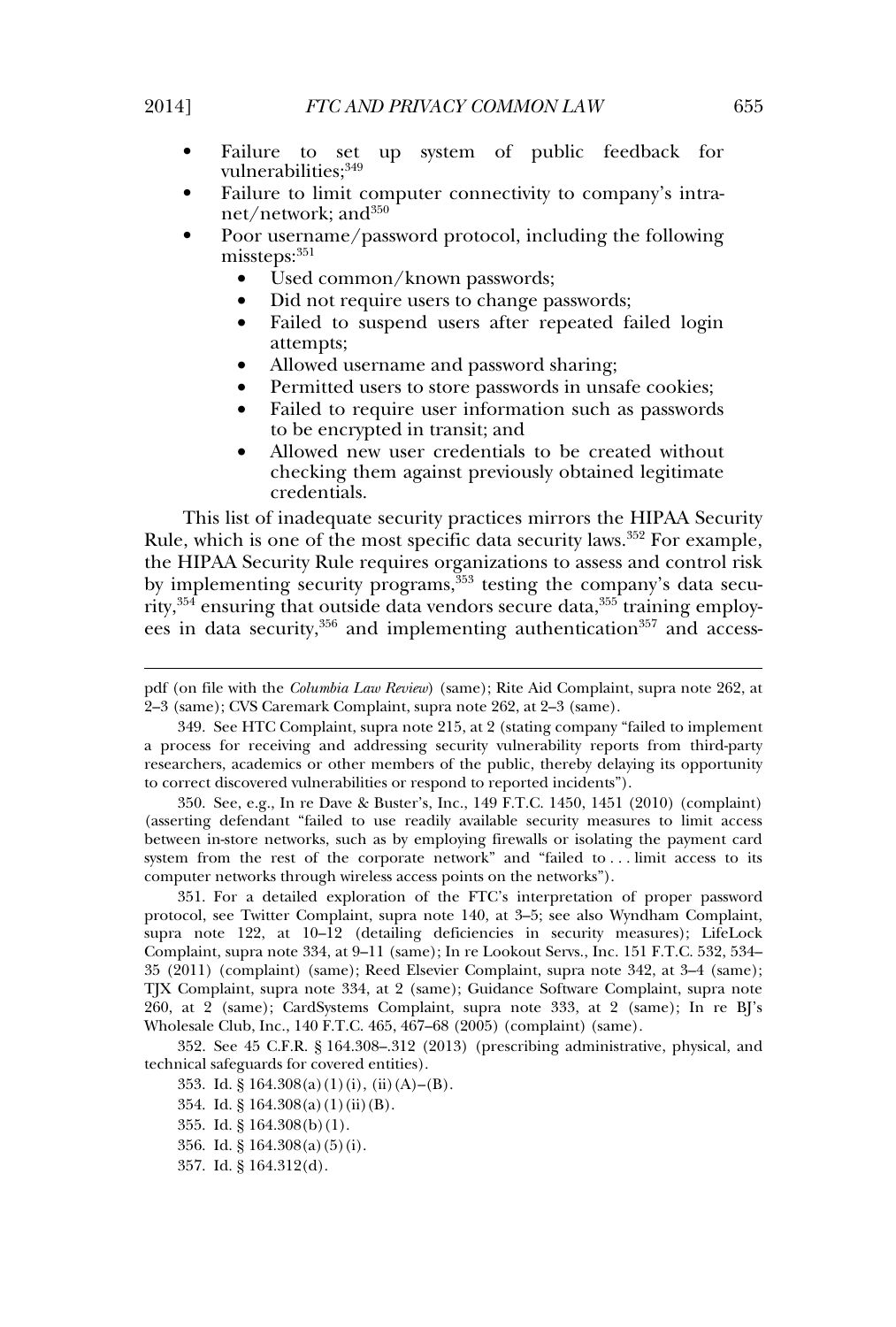control procedures.<sup>358</sup> The Security Rule also requires technical safe-<br>guards, such as identification access controls and encryption.<sup>359</sup> and physical safeguards, such as identification access controls and encryption,<sup>359</sup> and<br>physical safeguards, such as secure data disposal and physical access physical safeguards, such as secure data disposal and physical access  $\text{mards.}^{360}$ 

Many of these requirements were also tethered to the Safeguards<br>Rule of GLBA, particularly when the security promises were vague.<sup>361</sup> It Rule of GLBA, particularly when the security promises were vague.<sup>361</sup> It aggregate of  $\epsilon$  and  $\epsilon$  procedurely measured promises of security promises once any general security or general security or general security of security or general security of security of security or general security of standard for unfairness, the FTC has drawn from the particular require-<br>standard for unfairness, the FTC has drawn from the particular requirestandard for unfairness, the FTC has drawn from the particular requirets of other statutes.

ments of other statutes.<br>
Data security provisions in privacy policies often employ vague language<br>
guage such as "reasonable" security measures, so how can such language have led to such a detailed series of security requirements as listed above?<br>have led to such a detailed series of security requirements as listed above? have led to such a detailed series of security requirements as listed above?

First, the vague language opens the door for the FTC to rely upon<br>industry standards.<sup>362</sup> Vladeck noted that it would be quite rare to "find an FTC data security case where there was a serious argument that the<br>an FTC data security case where there was a serious argument that the security practice met industry norms. Many of the security lapses were<br>security practice met industry norms. Many of the security lapses were egregious by any measure."363<br>egregious by any measure."363 egregious by any measure." $363$ 

egregious by any measure."<sup>363</sup><br>The term "reasonable" in many legal contexts is defined by refer-<br>ence to common practices. For example, the reasonableness inquiry in ence to common practices. For example, the reasonableness inquiry in negligence often draws upon customary practices.<sup>364</sup> In defamation lawsure to comment produces for emarging the conductive and any<br>negligence often draws upon customary practices.<sup>364</sup> In defamation law-<br>suits brought by nonpublic figures, courts often look to industry customs when determining whether a speaker or publisher acted reasonably.<sup>365</sup><br>when determining whether a speaker or publisher acted reasonably.<sup>365</sup>

358. Id. §

 333, at 11 (alleging defendants "did not encrypt sensitive information consistent with industry standards"); Compete not encrypt sensitive information consistent with industry standards"); Compete<br>Complaint, supra note 217, at 5 (alleging respondent "failed to design and implement Complaint, supra note 217, at 5 (alleging respondent "failed to design and implement<br>reasonable information safeguards to control the risks to customer information"); In re reasonable information safeguards to control the risks to customer information"); In re<br>Guess?, Inc., 136 F.T.C. 507, 511 (2003) (complaint) ("The risk of web-based application Guess?, Inc., 136 F.T.C. 507, 511 (2003) (complaint) ("The risk of web-based application attacks is commonly known in the information technology industry, as are simple, publicly attacks is commonly known in the information technology industry, as are simple, publicly available measures to prevent such attacks. Security experts have been warning the available measures to prevent such attacks. Security exp<br>industry about these vulnerabilities since at least 1997 . . . ."). stry about these vulnerabilities since at<br>363. Vladeck Interview, supra note 68.

363. Vladeck Interview, supra note 68.

363. Vladeck Interview, supra note 68.<br>364. See. e.g., Kenneth S. Abraham. Custom. Noncustomary Practice, and Negligence, 109 Colum. L. Rev. 1784, 1785 (2009) ("Admitting custom evidence reflects<br>the idea that recurring patterns of conduct have a bearing on what constitutes reasonable the idea that recurring patterns of conduct have a bearing on what constitutes reasonable  $\left($ ").

care.").<br>365. See, e.g., Gobin v. Glove Publ'g Co., 531 P.2d 76, 84 (Kan. 1975) (applying<br>standard based on local "community" or "similar communities under the existing standard based on local "community" or "similar communities under the existing<br>circumstances"); Malson v. Palmer Broad. Grp., 936 P.2d 940, 942 (Okla. 1997) ("[T]he circumstances"); Malson v. Palmer Broad. Grp., 936 P.2d 940, 942 (Okla. 1997) ("[T]he<br>best evidence of ordinary of [sic] care is the degree of care which ordinarily prudent

164.308(a)(3)(ii)(B), (a)(4)(ii)(B)–(C). 359. Id. § 164.312(a), (d).

<sup>359.</sup> Id. § 164.312<br>360. Id. § 164.310.

<sup>360.</sup> Id. § 164.310.

Agency Complaint, supra note 304, at <sup>4</sup> (alleging deceptive trade practice where defendant who promised in privacy policy "to maintain the deceptive trade practice where defendant who promised in privacy policy "to maintain the confidentiality and integrity of the personal information in its possession ... in confidentiality and integrity of the personal information in its possession...in<br>compliance with federal standards" committed GLBA Safeguards Rule breach by failing to compliance with federal standards"<br>follow specific security procedures). follow specific security procedures).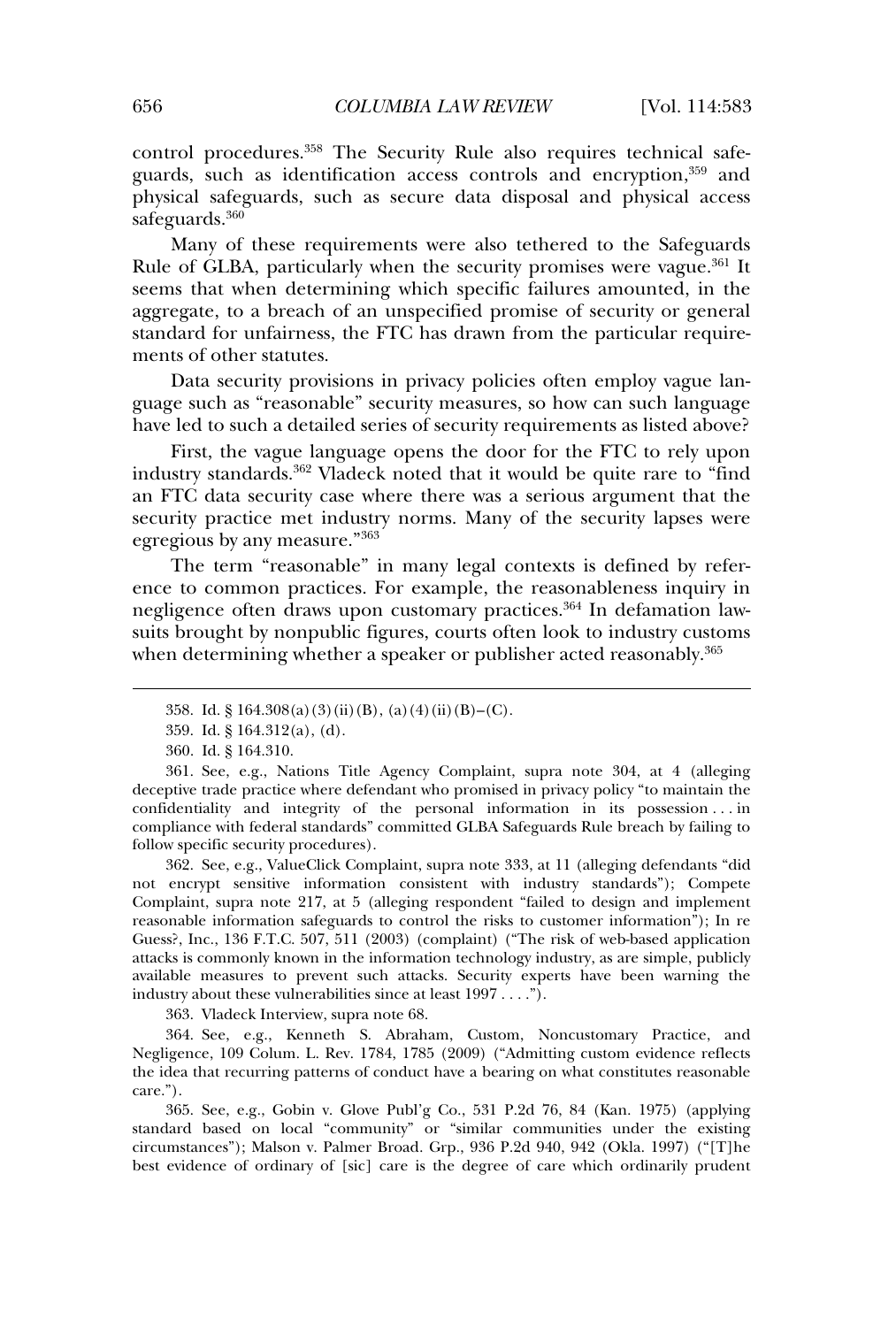second, with regard to data security, there is a consensus that many<br>of the practices listed above are poor security practices.<sup>366</sup> With regard to private the practices listed above are poor security practices.<sup>366</sup> With regard to privacy, what constitutes good practice is more in dispute, although there privacy, what constitutes good practice is more in dispute, although there provide, while constitute good provide a more in dispute, analogue and use are certainly some practices about which consensus has developed. Most are commonly some practices asset which consensus has acceleped from consent should be procured and how data should be used. In these areas,<br>consent should be procured and how data should be used. In these areas, Ecosine common<br>process and how data should be used.<br>the FTC has not propounded any kind of specific standard. the FTC has not propounded any kind of specific standard. the FTC has not propounded any kind of specific standard.<br>Returning to the *Wyndham* case, the defendant's arguments against

FIGURESS CONSULTER FIGURES IN A NATURAL AND SERVERS IN A NATURAl AND INCOMENDATION CONSUMER THE STATE OF THE STATE OF THE STATE OF THE STATE OF THE STATE OF THE STATE OF THE STATE OF THE STATE OF THE STATE OF THE STATE OF FTC jurisprudence has progressed in a natural and logical fashion. One<br>would expect over time for a general standard about data security to be would expect over time for a general standard about data security to be If the progression and it is exactly how the common law works.<br>
Solid progression, and it is exactly how the common law works. itable progression, and it is exactly how the common law works.

itable progression, and it is exactly how the common law works.<br>Other general standards have been moving to specific standards for<br>the FTC. Consider the FTC's definition of "clearly and conspicuously." the FTC. Consider the FTC's definition of "clearly and conspicuously," me TTC. Constant the TTC. Commission creatify and complements),<br>"in a type size and location that are not obscured by any distracting ele-"in a type size and location that are not obscured by any distracting eleand are sufficiently noticeable for an ordinary consumer to read<br>and comprehend, and in a typeface that contrasts with the background and comprehend, and in a typeface that contrasts with the background<br>against which it appears  $\frac{367}{2}$  Compare this to the FTC's more recent aria comprenently, and m a vyperate that contains which are successfulned<br>against which it appears."<sup>367</sup> Compare this to the FTC's more recent enterpretation of "clearly and prominently," which contains four different sections and concerns such specifics as: text size, type, and location; example and concerns such specifics as: text size, type, and location;<br>the volume and cadence of audible communications; the duration of the volume and cadence of audible communications; the duration of and the syntaxial and consistency of products and consistency of productions; the duration of video communications: and the syntax, complexity, and consistency of any language in any medium.<sup>368</sup>

Aug. 12, 1999) (decision & order), available at http://www.ftc.gov/sites/default/files/<br>documents/cases/1999/08/libertydo.pdf (on file with the *Columbia Law Review*). documents/cases/1999/08/libertydo.pdf (on file with the *Columbia Law Review*).

persons, engaged in the same kind of business, customarily have exercised and commonlypersons, engaged in the same kind of business, customarily have exercised and commonly<br>do exercise under similar circumstances." (emphasis omitted)). do exercise under similar circumstances." (emphasis omitted)).

to exercise under similar circumstances." (emphasis omitted)).<br>366. See, e.g., Joint Task Force Transformation Initiative, Nat'l Inst. of Standards &<br>Tech., Information Security: Guide for Assessing the Security Controls i Tech., Information Security: Guide for Assessing the Security Controls in Federal Information Systems and Organizations—NIST Special Publication 800-53A, at 1–3 Information Systems and Organizations-NIST Special Publication 800-53A, at 1-3 (2010), available at http://csrc.nist.gov/publications/nistpubs/800-53A-rev1/sp800-53A-rev1-final.pdf (on file with the *Columbia Law Review*) (setting out best practices for data rev1-final.pdf (on file with the *Columbia Law Review*) (setting out best practices for data<br>security assessment plans within federal government agencies): Joint Task Force security assessment plans within federal government agencies); Joint Task Force<br>Transformation Initiative, Nat'l Inst. of Standards & Tech., Information Security: Guide Transformation Initiative, Nat'l Inst. of Standards & Tech., Information Security: Guide for Conducting Risk Assessments—NIST Special Publication 800-30, at 4–22 (2012), available at http://csrc.nist.gov/publications/nistpubs/800-30-rev1/sp800\_30\_r1.pdf (on available at http://csrc.nist.gov/publications/nistpubs/800-30-rev1/sp800\_30\_r1.pdf (on *Columbia Law Review*) (describing fundamentals of conducting risk<br>file with the *Columbia Law Review*) (describing fundamentals of conducting risk<br>management assessments): Microsoft IT Showcase, Information Security at Mi management assessments); Microsoft IT Showcase, Information Security at Microsoft<br>Overview: Technical White Paper 19–35 (2007) (discussing Microsoft IT security Framework to assist other stakeholders in avoiding poor security practices).<br>Framework to assist other stakeholders in avoiding poor security practices). framework to assist other stakeholders in avoiding poor security practices). framework to assist other stakeholders in avoiding poor security practices).<br>367. In re Liberty Fin. Cos., Inc., FTC File No. 982 3522, No. C-3891, at 2 (F.T.C.

documents/cases/1999/08/libertydo.pdf (on file with the *Columbia Law Review*).<br>
368. In re Scanscout, Inc., File No. 102-3185, No. C-4344, at 2 (F.T.C. Dec. 14, 2011)<br>
(decision & order), available at http://www.ftc.gov/s (decision & order), available at http://www.ftc.gov/sites/default/files/<br>2011/12/111221scanscoutdo.pdf (on file with the *Columbia Law Review*).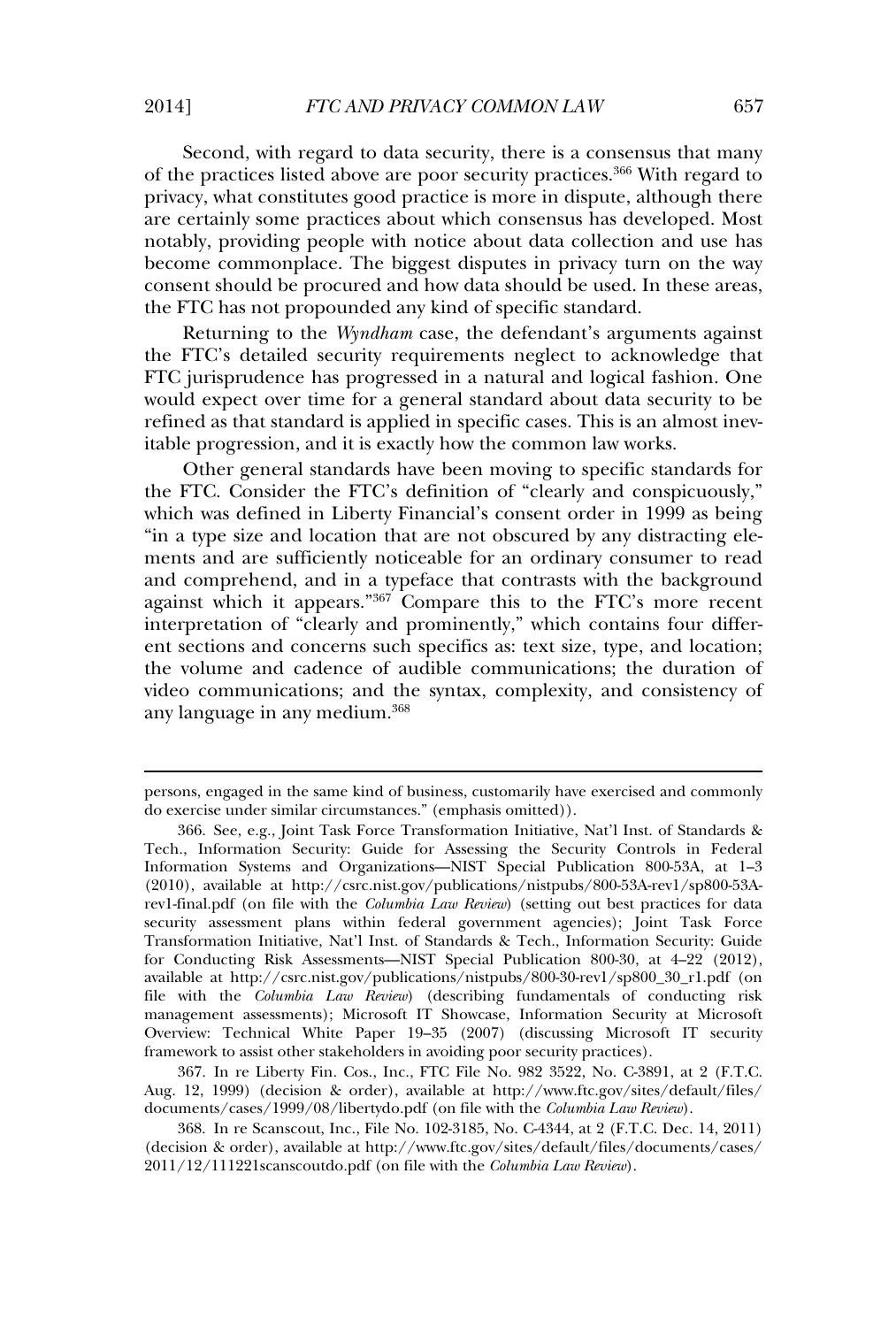The FTC has further bolstered its interpretation of the "clear and conspicuous" requirement by mandating specific text with hyperlinks on conspicuous" requirement by mandating specific text with hyperlinks on the suppressed integration by mandating specific contract in permits on cer-<br>webpages, stating, "We collect information about your activities on cer-<br>tain websites to send you targeted ads. To opt out of our targeted adver tain websites to send you targeted ads. To opt out of our targeted adverhere. Such the FTC furtherment and the FTC further on the further refinements click here."<sup>369</sup> This is a very particular, substantive requirement. notate the network of the set of the set of the set of the set of the FTC further refined this statement, requiring that opt-out mechanisms "require no more than one action by the user (*e.g.*, one click or  $\sum_{n=1}^{\infty}$  change to a browser setting) after the user is directed to such [opt-<br>one change to a browser setting) after the user is directed to such [optone change to a browser setting) after the user is directed to such [optmechanism."370

out] mechanism."<sup>370</sup><br> *I. Incorporation of Qualitative Judgments.* — Although sometimes pri-<br>
vacy policies and statutes establish a qualitative standard, such as "adevacy policies and statutes establish a qualitative standard, such as "adequate" or "reasonable" security, in many cases they do not make any refexplicit the case with notice. Indeed, many privacy policies do not make explicit promises about notice. They may constitute notice, but they do not make any specific promises that people will be no-<br>notice, but they do not make any specific promise that people will be nothe distribution of the matter of the matter of the matter of the motion in the contribution of the motified. Nevertheless, the FTC has concluded in cases that if notice is protified. Nevertheless, the FTC has concluded in cases that if notice is proquality. In essence, the FTC is moving toward requiring "complete" or quality. In essence, the FTC is moving toward requiring "complete" or quality. In essence, the FTC is moving toward requiring "complete" or ingful" notice.

*In re Sears Holdings Management Corp.*, which involved the ineffectiveness of disclosures regarding the existence and scope of spyware fectiveness of disclosures regarding the existence and scope of spyware Fectiveness of disclosures regarding the existence and scope of spyware<br>that were buried in a dense, boilerplate terms-of-use agreement.<sup>371</sup> The<br>FTC here looked beyond formalistic notions of notice and consent to FTC here looked beyond formalistic notions of notice and consent to examine the substance of the transaction, finding that the full scope of surveillance was not disclosed to consumers due to the vague language was and disclosed to consumers due to the vague language the FTC indicated in *In re Epic Marketplace* that history sniffing—gather-<br>the FTC indicated in *In re Epic Marketplace* that history sniffing—gatherthe FTC indicated in *In re Epic Marketplace* that history sniffing—gather-<br>ing browser data about whether webpages were previously viewed—is also ing browser data about whether webpages were previously viewed—is also ing browser data about whether webpages were previously viewed—is also<br>a practice that "would be material to consumers" in deciding whether to<br>ont out of receiving targeted educationments.<sup>373</sup> Thus, according to the opt out of receiving targeted advertisements.<sup>373</sup> Thus, according to the FTC, in light of the company's other statements describing its privacy<br>and online behavioral targeting practices, its failure to disclose the fact and online behavioral targeting practices, its failure to<br>that it engaged in history sniffing was seen as deceptive.

372. Sears Complaint, supra note 243, at  $\frac{5}{5}$  ("[R]espondent has represented, expressly or by implication, that the Application would track consumers' 'online expressly or by implication, that the Application would track consumers' 'online browsing.' Respondent failed to disclose adequately that the software application, when<br>installed, would[] monitor nearly all of the Internet behavior that occurs on consumers' installed, would [] monitor nearly all of the Internet behavior that occurs on consumers'  $323.$  Eq. ( $\ldots$ ).

373. Epic Marketplace Complaint, supra note 228, at 4.

<sup>369.</sup> Id. at 3–4. Id. at 3–4. Id. at 3–4. Id. at 3–4. Id. at 3–4. Id. at 3–4. Id. at 3–4. Id. at 3–4. Id. at 3– 369. Id. at 3-4.

 $370.$  Id. at 4.

Gindin, supra note 246, at 5 ("In the Sears Matter, the FTC indicated that the crux of the issue was the inadequately disclosed Sears Matter, the FTC indicated that the crux of the issue was the inadequately disclosed collection of sensitive data . . . ."); Yan Fang, The Death of the Privacy Policy?: Effective collection of sensitive data . . . ."); Yan Fang, The Death of the Privacy Policy?: Effective<br>Privacy Disclosures After *In re Sears*, 25 Berkeley Tech. L.J. 671, 673 (2010) (supporting Privacy Disclosures After *In re Sears*, 25 Berkeley Teconclusion that Sears engaged in deceptive practices). conclusion that Sears engaged in deceptive practices).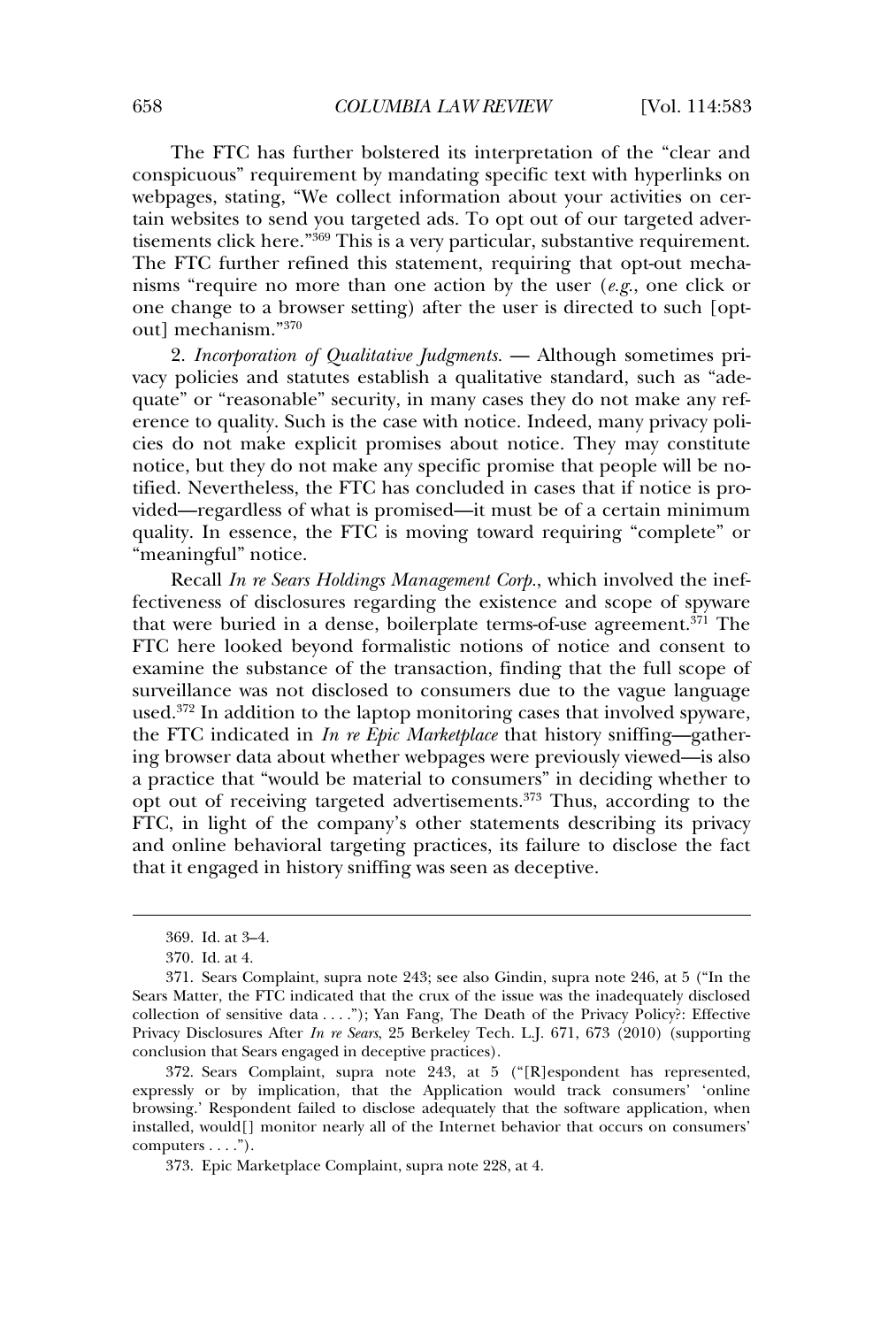In *United States v. Path*, a case involving mobile devices and social<br>software, the FTC again rejected vague, slippery language as effective nothe consumers regarding the collection and use of information, par-<br>tice to consumers regarding the collection and use of information, partice to consumers regarding the collection and use of information, particularly in light of user interfaces that seemed to represent more protecticularly in light of user interfaces that seemed to represent more protective practices.<sup>374</sup> In its privacy policy. Path explicitly provided, "We abundary in aging and aber interfaces and sections to represent more proceed<br>tive practices.<sup>374</sup> In its privacy policy, Path explicitly provided, "We<br>automatically collect *certain information* when you use our site and o services, *such as your Internet Protocol* (IP) address, your operating sys-<br>services, *such as* your Internet Protocol (IP) address, your operating system, the browser type, the address of a referring site and your activity on the browser type, the address of a referring site and your activity on our site."375 Yet the FTC interpreted this statement to mean that "Defend-<br>our site."<sup>375</sup> Yet the FTC interpreted this statement to mean that "Defendand your site.<sup>7375</sup> Yet the FTC interpreted this statement to mean that "Defend-<br>ant informed users that it automatically collected *only* certain inforand informed users that it automatically collected *only* certain information, such as IP address, operating system, browser type, address of referring site, and site activity information."<sup>376</sup> According to the FTC, referring site, and site activity information." $376$  According to the FTC, mation, such as it attances, operating system, 376 According to the FTC,<br>referring site, and site activity information.<sup>376</sup> According to the FTC,<br>Path collected a lot more personal data, including information about<br>users' Lear conceded a for more personal data, metaling information about<br>users' mobile device contacts.<sup>377</sup> Although the allegedly wrongfully col-<br>lected data could technically fall within the language of the privacy policy lected data could technically fall within the language of the privacy policy of what was collected, the FTC deemed the notice incomplete and the solid what was collected, the FTC deemed the notice incomplete and the examples inadequately illustrative of the kinds of data gathered.<sup>378</sup> The examples inadequately illustrative of the kinds of data gathered.<sup>378</sup> The examples inadequately illustrative of the kinds of data gathered.<sup>378</sup> The enamples matequately masculate of the tands of data gashered. The<br>FTC has thus indicated it will reject as inadequate notices that are tech-<br>nically correct vet not sufficiently complete in explaining a company's product that the material contract the material complete in explaining a company's practices. In its consent order with Path, the FTC required that the comparticles. In its consent order with Path, the FTC required that the com-<br>pany disclose the categories of information that will be accessed and colpany disclose the categories of information that will be accessed and colpany absence the categories of information that will be accessed and corrected "separate and apart from any 'privacy policy,' 'terms of use,'<br>'blog.' 'statement of values' page, or other similar document."<sup>379</sup> The Follog, 'statement of values' page, or other similar document."<sup>379</sup> The<br>FTC also required that Path obtain express affirmative consent to access FTC also required that Path obtain express affirmative consent to access bllect this information. $^{380}$ 

or collect this information.<sup>380</sup><br>These cases involve movement beyond formalities. The FTC re-<br>quired more than a promise being formally honored; it looked to quired more than a promise being formally honored; it looked to<br>whether it was carried out in an adequate manner. The FTC required more than whether it was carried out in an adequate manner. The FTC required more than whether practices technically were consistent with a notice; it more than whether practices technically were consistent with a notice; it increased to how completely the notice described the practices. This kind of inquiry requires qualitative iudgments. inquiry requires qualitative judgments.

 $\overline{\phantom{a}}$  The incorporation of qualitative judgments into language that lacks specific qualitative standards or even any qualitative standard is also a natural byproduct of the common law process. By common law process,

374. United States v. Path, Inc., No. 2014. United States v. Path, Inc., No. 2014. United States v. Path, Inc.,

13-cv-00448, at 12 (N.D. Cal. Feb. 8, 2013) [hereinafter Path Consent Decree & Order] (consent decree & order), available at [hereinafter Path Consent Decree & Order] (consent decree & order), available at http://www.ftc.gov/sites/default/files/documents/cases/2013/02/130201pathincd http://www.ftc.gov/sites/default/files/documents/cases/2013/02/130201pathincd<br>o.pdf (on file with the *Columbia Law Review*) (requiring clear and prominent disclosure of<br>categories of information being collected from custo categories of information being collected from customers). tories of information being collected from customers).<br>375. Path Complaint, supra note 303, at 5 (emphases added).

<sup>376.</sup> Id. (emphasis added).

 $377.$  Id. at  $4-5.$ 

 $378.$  Id. at  $5-6, 8$ .

<sup>378.</sup> Id. at 5–6, 8.<br>379. Path Consent Decree & Order, supra note 374, at 12.

<sup>380.</sup> Id.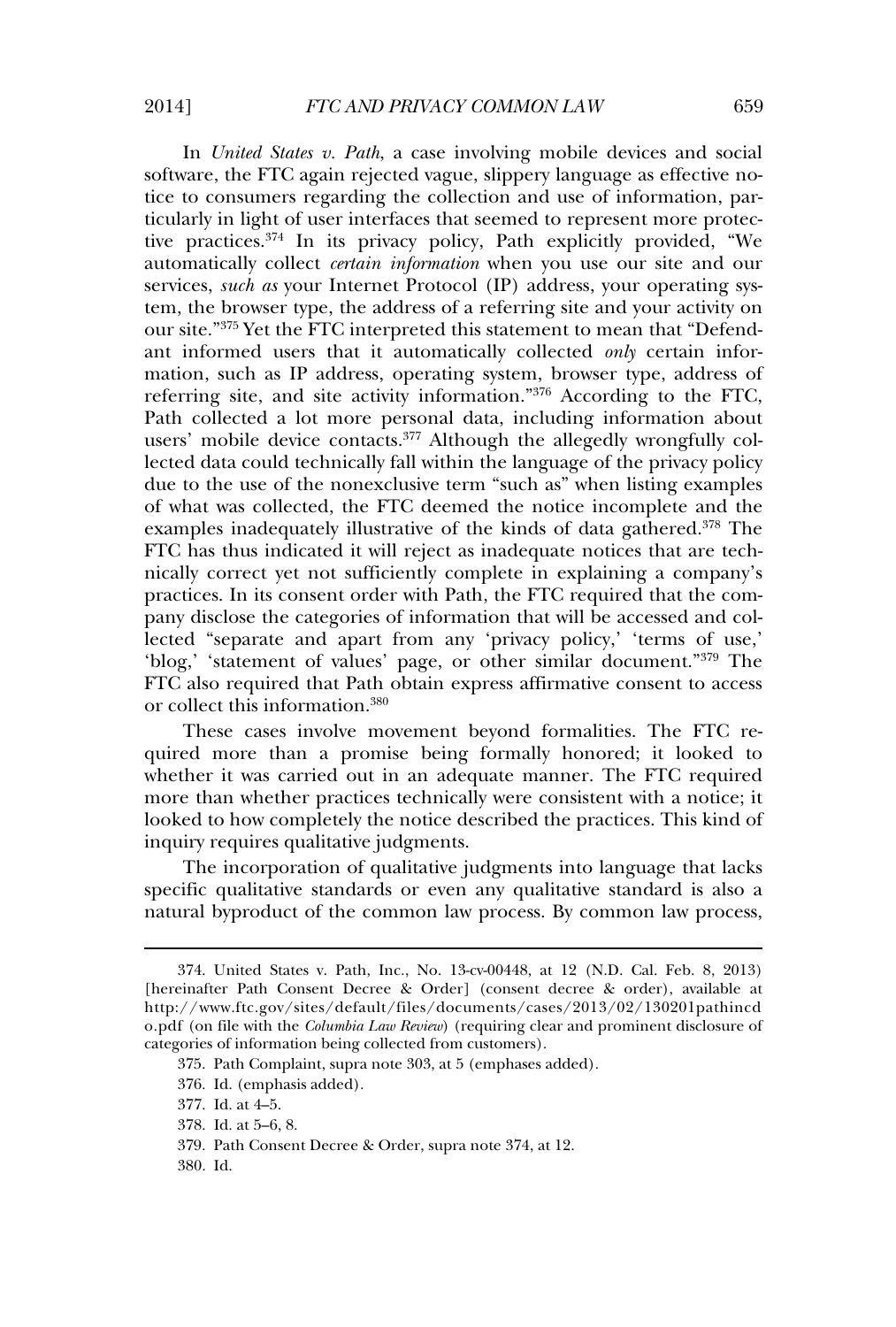this Article is referring not just to judge-made law, but also the body of<br>indicial interpretations of constitutional or statutory language.<sup>381</sup> In any she is the contracted to the precedent of constitutional or statutory language.<sup>381</sup> In any system of precedent, this common law of interpretation will arise. system of precedent, this common law of interpretation will arise.

system of precedent, this common law of interpretation will arise.<br>A notable contrast involves civil law systems, where decisions about<br>statutory provisions are not accorded precedential weight, and each interm is the mass of the provisions are not accorded precedential weight, and each interpretation of the provision need not follow from any previous interpreterpretation of the provision need not follow from any previous interpre-<br>tation.<sup>382</sup> But when statutory or constitutional language is interpreted in the United States, courts are bound to follow the interpretive precedent<br>the United States, courts are bound to follow the interpretive precedent the United States, courts are bound to follow the interpretive precedent established by other judicial decisions, and a common law develops as a gloss around this language.<sup>383</sup> gloss around this language.<sup>383</sup>

gloss around this language.<sup>383</sup><br>A logical extension of any requirement is that it be carried out in a<br>meaningful way. If the law requires "notice." it would be reasonable to meaningful way. If the law requires "notice," it would be reasonable to expect courts to imply some kind of qualitative standard, such as "rea-*Inferiore Collis Companies in Figure 1.1.12 of quantum of summanis, such us four sonable notice*" or "adequate notice." For example, in *In re Aspen Way Enterprises, Inc.*, the FTC required the companies entering into a order to abide by very specific procedures to effectuate notice, including<br>order to abide by very specific procedures to effectuate notice, including the use of icons to notify users when a geolocational tracking feature is<br>the use of icons to notify users when a geolocational tracking feature is of the use of icons to notify users when a geolocational tracking feature is<br>operational.<sup>384</sup> In *United States v. ChoicePoint Inc.*, the FTC accused the data broker of failing to adequately verify the identity of third party data<br>data broker of failing to adequately verify the identity of third party data data broker of failing to adequately verify the identity of third party data of identification.<sup>385</sup> In *FTC v. ControlScan, Inc.*, the FTC alleged that defendant ControlScan did not take reasonable steps to verify that com-<br>defendant ControlScan did not take reasonable steps to verify that comdefendant ControlScan did not take reasonable steps to verify that companies displaying ControlScan's privacy-related certification "seals" were<br>actually providing the appropriate or promised privacy or security actually providing the appropriate or promised privacy or security protection.<sup>386</sup>

.<br>382. See, e.g., Mary Garvey Algero, The Sources of Law and the Value of Precedent:<br>A Comparative and Empirical Study of a Civil Law State in a Common Law Nation, 65 La. L. Rev. 775, 787 (2005) ("[I]n legal systems based on the civil law tradition, cases are not L. Rev. 775, 787 (2005) ("[I]n legal systems based on the civil law tradition, cases are not formally recognized as a source of law, and the doctrine of stare decisis is not formally recognized as a source of law, and the doctrine of stare decisis is not recognized."): William Tetley, Mixed Jurisdictions: Common Law v. Civil Law, 60 La. L. recognized."); William Tetley, Mixed Jurisdictions: Common Law v. Civil Law, (<br>Rev. 677, 703 (2000) (describing role of statutes as paramount in civil law system). .<br>383. See, e.g., Algero, supra note 382, at 783–86 (explaining under common law,<br>383. See, e.g., Algero, supra note 382, at 783–86 (explaining under common law,

383. See, e.g., Algero, supra note 382, at 783–86 (explaining under common law, indees must "apply the law as it has been set out in one prior case when the prior decision judges must "apply the law as it has been set out in one prior case when the prior decision<br>was made by a court that is higher than, and sometimes equal to, the court rendering the was made by a court that is higher than, and sometimes equal to, the court rendering the  $\frac{3}{8}$  and  $\frac{3}{8}$  are  $\frac{3}{8}$ . ent decision").<br>384. Aspen Way Agreement & Order, supra note 154, at 5.

385. ChoicePoint Complaint, supra note 344, at 4–6.

386. Complaint for Permanent Injunction and Other Equitable Relief at 8–10, FTC v.<br>ControlScan, Inc., No. 1:10-cv-00532 (N.D. Ga. Mar. 8, 2010) [hereinafter ControlScan

381. See Scott<br>381. See Scott Scott

Brewer, Exemplary Reasoning: Semantics, Pragmatics, and the Rational Force of Legal Argument by Analogy, 109 Harv. L. Rev. 923, 936 n.30 (1996) Rational Force of Legal Argument by Analogy, 109 Harv. L. Rev. 923, 936 n.30 (1996) Rational Force of Legal Argument by Analogy, 109 Harv. L. Rev. 923, 936 n.30 (1996) (noting term "common law" "can refer to valid legal rules whose principal immediate source of authority is judicial," as well as "*method* source of authority is judicial," as well as "*method* of legal decision a court uses, whatever<br>the court takes as its principal source of authority for the decision"): David A. Strauss, the court takes as its principal source of authority for the decision"); David A. Strauss,<br>Common Law Constitutional Interpretation, 63 U. Chi. L. Rev. 877, 885 (1996) ("[O]ur Common Law Constitutional Interpretation, 63 U. Chi. L. Rev. 877, 885 (1996) ("[O]ur<br>written constitution has, by now, become part of an evolutionary common law system, and written constitution has, by now, become part of an evolutionary common law system, and<br>the common law—rather than any model based on the interpretation of codified law the common law—rather than any model based on the interpretation of codified provides the best way to understand the practices of American constitutional law."). 382. See, e.g., Mary Garvey Algero, The Sources of Law and the Value of Precedent:<br>382. See, e.g., Mary Garvey Algero, The Sources of Law and the Value of Precedent: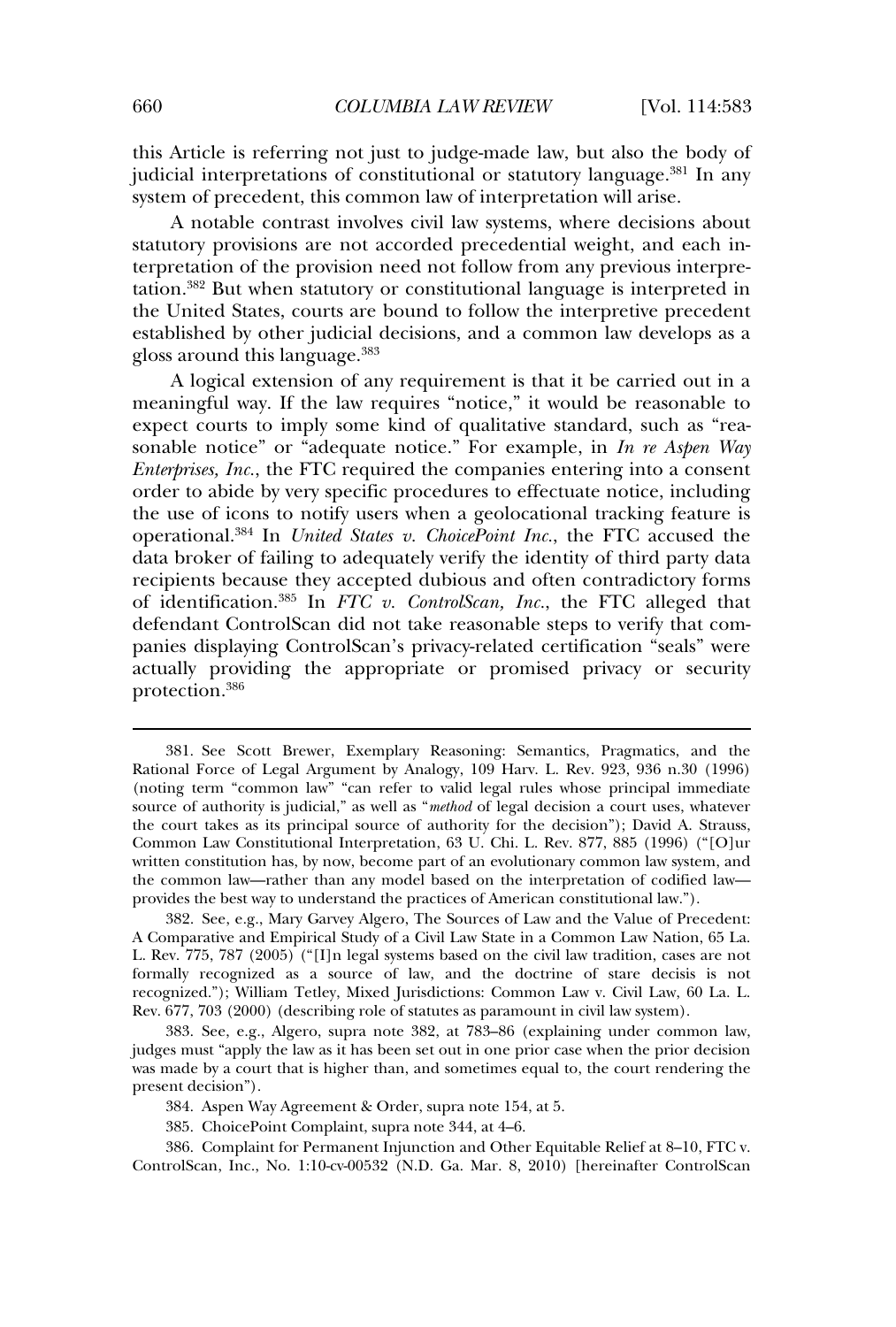Another qualitative judgment inherent in the FTC jurisprudence is<br>the importance of "opt in" as a consumer preference and a strong disfavoring of default settings that make personal data "publicly accessible."<br>
favoring of default settings that make personal data "publicly accessible." In *FIC v. Frostwire, LLC*, the FTC found that the default setting of "public"<br>In *FTC v. Frostwire, LLC*, the FTC found that the default setting of "public In FTC v. Frostwire, LLC, the FTC found that the default setting of "public" In *I*<sub>1</sub> c or *I*<sub>2</sub> columnation, the consent and the decrease setting of public sharing" for preexisting files on consumer computers was problematic.<sup>387</sup> In *I*<sub>n</sub> *i*<sub>n</sub> *n i*<sub>2</sub> Aspen Way, the companies signing the In In re Aspen Way, the companies signing the consent decree were proconsumers without first obtaining "affirmative express consent."<sup>388</sup> Simi-<br>consumers without first obtaining "affirmative express consent."<sup>388</sup> Similarly, in *In re Gateway Learning Corp.*, the FTC required that the company obtained which the establishing annually express consent. Such<br>larly, in *In re Gateway Learning Corp.*, the FTC required that the company<br>obtain opt-in consent from individuals to material changes in its privacy obtain opt-in consent from individuals to material changes in its privacy  $\alpha$  involving data collected prior to the change. $^{389}$ policy involving data collected prior to the change.<sup>389</sup><br>3. *Establishing Baseline Standards*. — Beyond infusing vague standards

in the more qualitative content, the FTC cases have evolved from enforcing promises to developing more substantive baseline standards that have become nearly independent of the statements made in privacy policies.<br>become nearly independent of the statements made in privacy policies. become nearly independent of the statements made in privacy policies. These baseline standards are based upon industry norms and consumer  $\text{rctations.}^{390}$ 

For example, the FTC now appears to require baseline security practices for all companies that deal with personal information and prohibits certain kinds of invasive information collection and use without properties certain kinds of invasive information collection and use without proper certain kinds of invasive information collection and use without proper<br>position properties regardless of the ovietness of a privacy policy.<sup>391</sup> In particular, the FIFTLE BETTLE CONSERVED TO BE SERVED THE UPPER THE SERVED OF PLACE.<br>FTC began to bring complaints against companies engaging in unfair FTC began to bring complaints against companies engaging in unfair<br>data security practices without any violation of published privacy policies. data security practices without any violation of published privacy policies. measures to protect the protection of personal data constitution of personal personal personal constant that failing to implement "reasonable security measures" to protect personal data constituted an unfair act or practice<br>under Section 5.<sup>392</sup> For example, in *In re Dave & Buster's, Inc.*, the FTC's

- 387. Frostwire Complaint, supra note 250, at 13.<br>388. Aspen Way Agreement & Order, supra note 154, at 5.<br>389. Gateway Decision & Order, supra note 85, at 469.
- 389. Gateway Decision & Order, supra note 85, at 469.

389. Gateway Decision & Order, supra note 85, at 469.<br>390. See, e.g., ValueClick Complaint, supra note 333, at 11, 13 (explicitly referencing  $\frac{1}{200}$  defendant's failure to follow industry security standards); In re Guess?, Inc., 136 F.T.C. 507, 511 (2003) (complaint) (describing defendant's failure to prevent attacks through<br>simple measures commonly known within industry). simple measures commonly known within industry).

simple measures commonly known within industry).<br>
391. See, e.g., Aspen Way Agreement & Order, supra note 154, at 4–5 (outlining<br>
notice and consent requirements separate and apart from any existing privacy policy). 392. Compare Franklin's Budget Car Complaint, supra note 304, at 3 (P2P software

392. Compare Franklin's Budget Car Complaint, supra note 304, at 3 (P2P software case based upon deception), with EPN Complaint, supra note 335, at 2–3 (P2P software case based upon deception), with EPN Complaint, supra note  $335$ , at  $2-3$  (P2P software based upon unfairness). The practices identified as problematic were very similar. In based upon unfairness). The practices identified as problematic were very similar. In *Franklin's*, the company promised, "We restrict access to non public personal information about you to only those employees who need to about you to only those employees who need to know that information to provide<br>products and services to you. We maintain physical, electronic, and procedural safe guards products and services to you. We maintain physical, electronic, and procedural safe guards<br>that comply with federal regulations to guard non public personal information." but in fact had allowed the informations to guard non public personal information," but in fact had allowed the information to be shared on a P2P network. Franklin's Budget Car fact had allowed the information to be shared on a P2P network. Franklin's Budget Car fact had allowed the information to be shared on a P2P network. Franklin's Budget Car<br>Complaint, supra note 304, at 2–3. In *EPN*, the FTC made a similar allegation about<br>sharing customers through a P2P network, but did no sharing customers through a P2P network, by<br>policy. EPN Complaint, supra note 335, at 2–3.

 $\overline{\phantom{a}}$  and  $\overline{\phantom{a}}$  are https://ftc.gov/sites/documents/cases/2010/02/2010/02/2010/02/2010 100225controlscancmpt.pdf (on file with the *Columbia Law Review*). 100225controlscancmpt.pdf (on file with the *Columbia Law Review*).

<sup>387.</sup> Frostwire Complaint, supra note 250, at 13.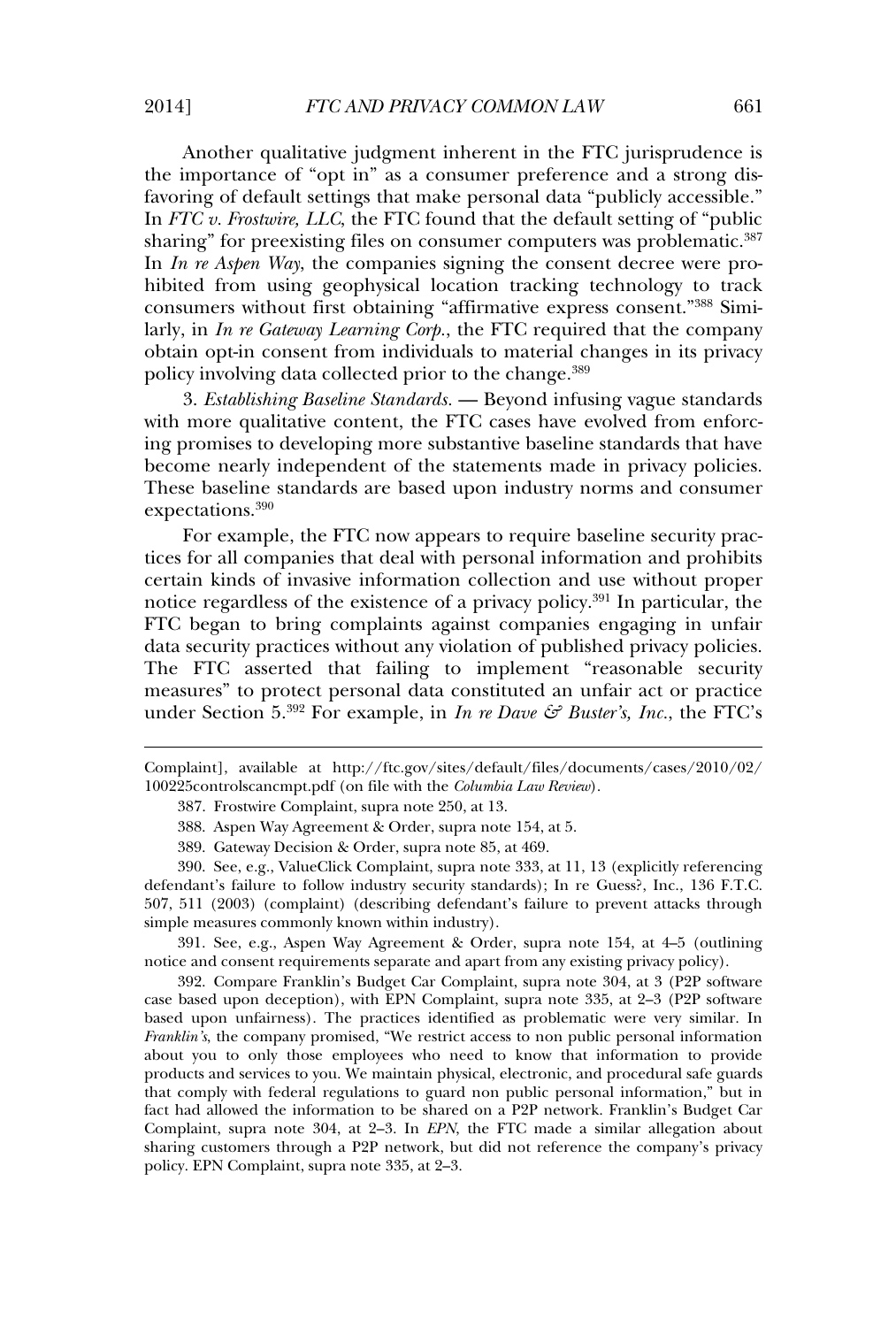complaint made no reference to any security-related representation by<br>Dave & Buster's. Yet the Commission alleged that the failure of Dave & Buster's "to employ reasonable and appropriate security measures to pro-<br>Buster's "to employ reasonable and appropriate security measures to protect personal information" was an unfair practice.<sup>393</sup> In *In re BJ's Wholesale colub tect personal information*" was an unfair practice.<sup>393</sup> In *In re BI's Wholesale*  $\frac{C_{lib}}{C_{lib}}$ , Inc., the FTC brought an unfairness action against a company for inadequate security practices.<sup>394</sup> The FTC's action was not based on any failure to live up to a promise of good security. Nor was there a statute<br>failure to live up to a promise of good security. Nor was there a statute mate place seems, practices. The TTC's determined has not stated on any failure to live up to a promise of good security. Nor was there a statute mandating that BI's Wholesale Club provide good data security. Instead, the FTC concluded that providing inadequate security was an unfair<br>the FTC concluded that providing inadequate security was an unfair provide good data security. Instead,<br>the FTC concluded that providing inadequate security was an unfair<br>practice. Thus, even without a promise of security or a statutory requirement of security, companies still have an obligation to keep data secure. Fractice. Thus, even mandated promise or security or a suitates, require<br>ment of security, companies still have an obligation to keep data secure.<br>Essentially, the FTC has mandated adequate data security as a baseline Essentially, the FTC has mandated adequate data security as a baseline standard.  $\mathbf{d}$  and  $\mathbf{d}$ 

A progression to baseline standards is part of the common law pro-Looks to societal norms when composing a standard.<sup>395</sup> Indeed, in many<br>looks to societal norms when composing a standard.<sup>395</sup> Indeed, in many other areas of law, as industry standards develop, failure to adhere to<br>other areas of law, as industry standards develop, failure to adhere to the makes it increasingly likely that those failing to adhere to them makes it increasingly likely that those failing to adhere to them will be deemed negligent.<sup>396</sup><br>be deemed negligent.<sup>396</sup> be deemed negligent.<sup>396</sup> be deemed negligent. $396$ <br>In the domain of data privacy and security, over the past fifteen years

 $h_{\text{max}}$  are becoming to the privacy more certain privacy practices has developed, as the field come more professionalized and certain privacy practices have become more common. The FTC has begun to look to these standards to establish a baseline standard of care when it comes to personal data. For establish a baseline standard of care when it comes to personal data. For extrablish a baseline standard of care when it comes to personal data. For example, in *United States v. ValueClick, Inc.*, the FTC alleged that the deexample, in United States v. ValueClick, Inc., the FTC alleged that the dethings, using a "nonstandard, promise of adequate security by, among other things, using a "nonstandard, proprietary form of encryption" instead of things, using a "nonstandard, proprietary form of encryption" instead of "the type of extensively-tested algorithms found in industry-standard sys $t_{\text{th}}$  tems. The extensively-tested algorithms found in industry-standard sys-<br> $t_{\text{cm}}$  and  $t_{\text{cm}}$  and  $t_{\text{cm}}$  are constant that this proprietary encryption "utilized a simtems." $397$  The FTC found that this proprietary encryption "utilized a simple alphabetic substitution system that was subject to significant  $\mathsf{crabilities."}^{398}$ 

vulnerabilities."<sup>398</sup><br>Once standards become well established, there is an expectation<br>that companies follow them, and they may readily become implicit within and the broader set of promises. Moreover, people begin to expect that these a broader set of promises. Moreover, people begin to expect that these<br>standards are followed, and a large part of privacy involves managing standards are followed, and a large part of privacy involves managing people's expectations.

393. In re Dave

& Buster's, Inc., 149 F.T.C. 1450, 1452 (2010) (complaint). 394. In re BJ's Wholesale Club, Inc., 140 F.T.C. 465, 468 (2005) (complaint).

<sup>394.</sup> In re BJ's Wholesale Club, Inc., 1<br>395. E.g., Cross, supra note 171, at 25.

<sup>395.</sup> E.g., Cross, supra note 171, at 25.

Restatement (Second) of Torts § 295A (1965) ("In determining whether conduct is negligent, the customs of the community, or of others under like conduct is negligent, the customs of the community, or of others under like<br>circumstances, are factors to be taken into account ...,"). See generally Richard A. circumstances, are factors to be taken into account ...."). See generally Richard A. Epstein, The Path to *The T.J. Hooper*: The Theory and History of Custom in the Law of Epstein, The Path to *The T.J. Hooper*: The Theory and History of Custom in the Tort. 21 J. Legal Stud. 1, 16–36 (1992) (discussing custom in American tort law). 397. ValueClick Complaint, supra note 333, at 11.

<sup>397.</sup> ValueClick Complaint, supra note 333, at 11.

<sup>398.</sup> Id.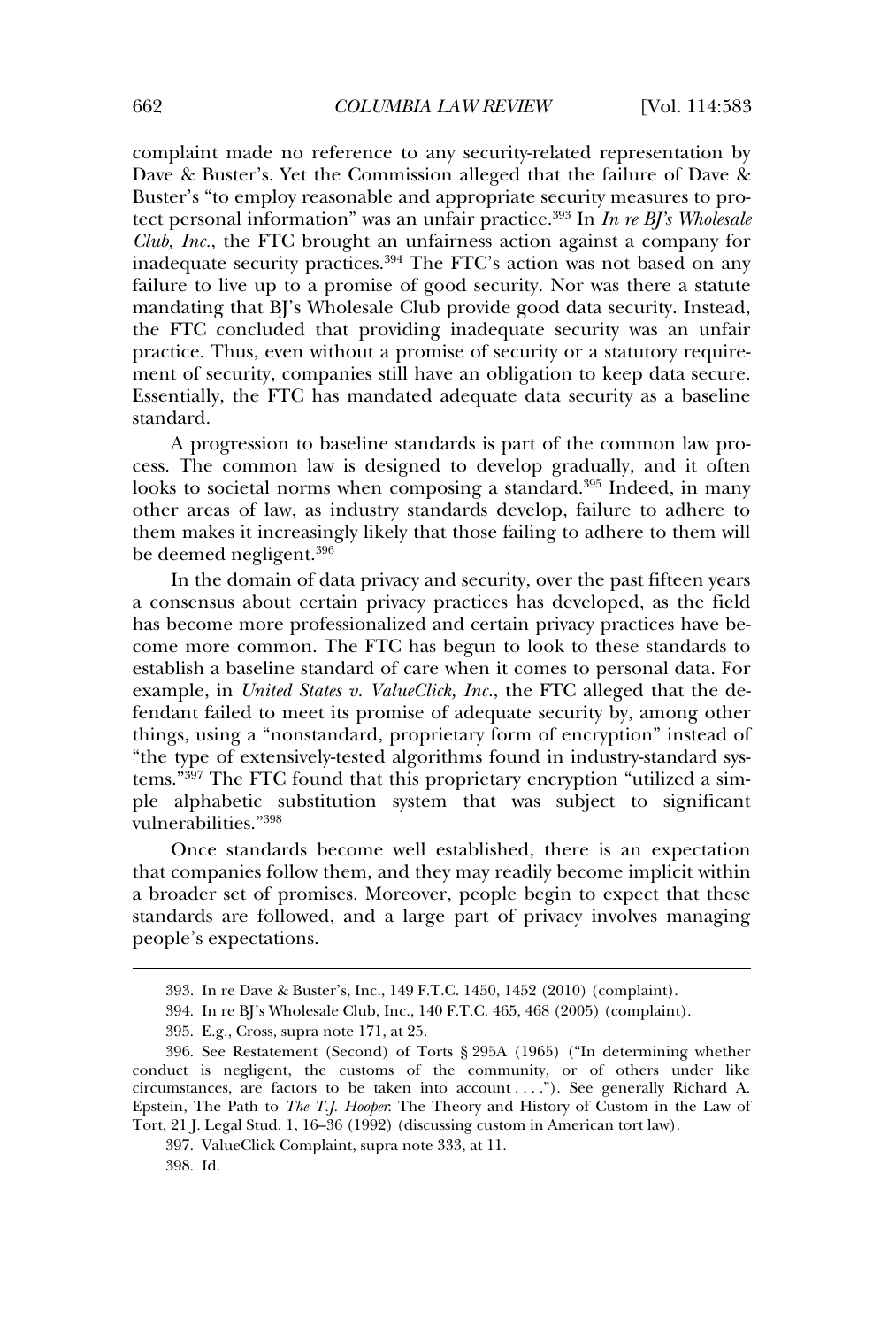*Recognizing Indirect Liability.* — Another trend in FTC privacy juris-prudence has been to recognize liability arising in part from the promprudence has been to recognize liability arising in part from the prompractice that seem to reesging masing arising in part from the premises of others. The FTC has initiated enforcement actions against companies that violate other companies' terms of use or privacy policies rather than any promises these companies make themselves. The FTC<br>rather than any promises these companies make themselves. The FTC has also initiated actions against those who furnish companies with the FTC<br>has also initiated actions against those who furnish companies with the means to commit unfair or deceptive acts or practices.<br>means to commit unfair or deceptive acts or practices. means to commit unfair or deceptive acts or practices. means to commit unfair or deceptive acts or practices.<br>In *In re Vision I Properties, LLC*, the FTC contended that a company

engaged in an unfair practice by violating the privacy policy of another company.<sup>399</sup> Here, Vision One licensed "shopping cart software and provide [d] related services to thousands of small online retail merchants."<sup>400</sup><br>vide [d] related services to thousands of small online retail merchants."<sup>400</sup> vide<sup>[d]</sup> related services to thousands of small online retail merchants." $400$ consumers the consumers of the merchants of shall carter communications.  $t$  consumers used Vision One's "shopping cart" software. The merchants<br>that used Vision One's software often had privacy policies.<sup>401</sup> According that used Vision One's software often had privacy policies.<sup>401</sup> According<br>to the FTC, the shopping cart and checkout pages generated by Vision One's software looked like they were part of the merchants' sites, but One's software looked like they were part of the merchants' sites, but Find to disclose to consumers "that the information entered on them is<br>not subject to the merchant privacy policies or that it will be shared with that it will be shared with the merchant privacy policies or that it will be shared with third parties for morketing purposes." $402$  The FTC alleged that "consumers reasonably expect that the merchants' privacy policies that "consum-<br>ers reasonably expect that the merchants' privacy policies cover information consumers provide" on the shopping cart pages and the collection consumers provide" on the shopping cart pages, and the collecmation consumers provide" on the shopping cart pages, and the collection of consumer information and subsequent sharing of that inforpolicies constituted an unfair trade practice.<sup>403</sup><br>policies constituted an unfair trade practice.<sup>403</sup> policies constituted an unfair trade practice.<sup>403</sup> policies constituted an unfair trade practice.<sup>403</sup><br>Facilitating the wrongful conduct of another also triggers FTC con-

Facilitating the wrongful conduct of another also triggers FTC condemnation. In *FTC* v. Accusearch, LLC, the FTC claimed that Accusearch Facilitated violations of the Telecommunications Act even though<br>Accusearch did not commit the violations itself.<sup>404</sup> In In a Designat<sup>IV</sup>ance *International Commit the violations itself.<sup>404</sup> In <i>In re DesignerWare,*<br> *LLC*, the FTC alleged:  $LLC$ , the FTC alleged: , the FTC alleged:<br>By furnishing others with the means to engage in the unfair

practices  $\ldots$  respondents have provided the means and instrupractices... respondents have provided the means and misute-<br>mentalities for the commission of unfair acts and practices and<br>thus have caused or are likely to cause substantial injury to consumers that cannot be reasonably avoided and is not out-<br>sumers that cannot be reasonably avoided and is not outsumers that cannot be reasonably avoided and is not outweighed by countervailing benefits to consumers competition.<sup>405</sup>

399. In region I proposed the Vision I proposed the Vision I proposed the Vision I proposed the Vision I propos<br>Setting the Vision I proposed the Vision I proposed the Vision I proposed the Vision I proposed the Vision I p

403. Id. at 299.<br>404. Accusearch Complaint, supra note 230, at 3–5.<br>405. DesignerWare Complaint, supra note 227, at 7.

<sup>399.</sup> In re Vision I Props., LLC, 139 F.T.C. 296, 297–99 (2005) (complaint).

<sup>400.</sup> Id. at 297.

<sup>401.</sup> Id.

<sup>402.</sup> Id. at 298-99.

<sup>403.</sup> Id. at 299.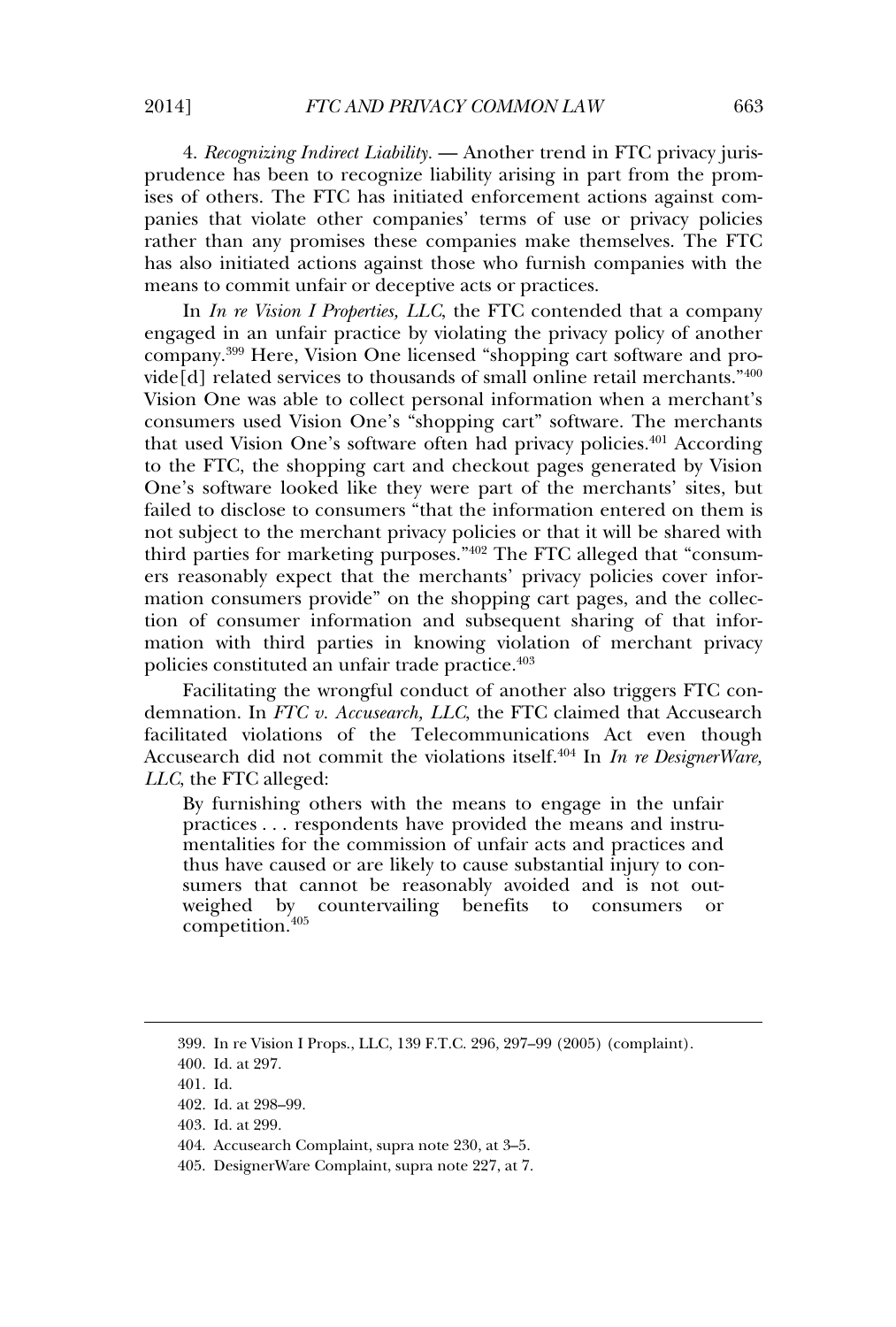In *In re MySpace LLC*, the FTC concluded that sharing non-personally<br>identifiable information (PII) with third parties who can use it to obtain In the engage case, the TTC constructed that sharing help<br>identifiable information (PII) with third parties who can use it<br>PII was constructive sharing of PII.<sup>406</sup> Thus, there was deception. PII was constructive sharing of PII. $406$  Thus, there was deception. PII was constructive sharing of PII.<sup>406</sup> Thus, there was deception.<br>A related twist arose via the Facebook action, in which the FTC

by apps that contradicts Facebook's promises about the privacy or secu-<br>by apps that contradicts Facebook's promises about the privacy or secuby apps that contradicts Face<br>rity practices of these apps."<sup>407</sup> rity practices of these apps." $407$ rity practices of these apps."<sup>407</sup><br>The cases alleging violations of another company's terms of use are

for the cases anging treations of another company of terms of the archive are<br>not a very controversial step for the FTC to take. Recognizing a violation<br>for furnishing means for others to violate Section 5 pushes into new tory with respect to privacy jurisprudence—indirect liability that depends<br>for furnishing means for others to violate Section 5 pushes into new terri-<br>tory with respect to privacy iurisprudence—indirect liability that depe For rainising means for others to whate seeder e-passies the field term<br>tory with respect to privacy jurisprudence—indirect liability that depends<br>upon the actions of others. However, "means and instrumentalities" theupon the actions of others. However, "means and instrumentalities" theories are common in other areas of FTC jurisprudence, such as in the  $\frac{1}{2}$  commission's antifraud complaints again.<br>
www.seformanid schemes.<sup>408</sup> These cases veyors of pyramid schemes.<sup>408</sup> These cases also rest upon a theory of indi-

 $\mathcal{A}$  , at 406. MySpace Complaint, supra note 321, at 4–6 (describing  $M$ 

Heview).<br>108. See, e.g., FTC v. Mentor Network, Inc., No. SACV 96-1004 LHM (EEx), at 4<br>(C.D. Cal. Mar. 18, 1997) (stipulated final judgment & order), available at http://www.ftc. (C.D. Cal. Mar. 18, 1997) (stipulated final judgment & order), available at http://www.ftc. gov/sites/default/files/documents/cases/1997/03/mentor.pdf (on file with the *Columbia*<br>*Law Review*) (enjoining defendants from "advertising, promoting, offering for sale, or sale *Law Review*) (enjoining defendants from "advertising, promoting, offering for sale, or sale<br>of any chain or pyramid marketing program"): In re Schmidt, FTC File No. 972 3308, No. of any chain or pyramid marketing program"); In re Schmidt, FTC File No. 972 3308, No.<br>C-3834, at 3 (F.T.C. Nov. 3, 1998) (decision & order), available at http://www.ftc. C-3834, at 3 (F.T.C. Nov. 3, 1998) (decision & order), available at http://www.ftc. *Columbia Law Review*) (ordering respondent to "cease and desist from engaging, *Columbia Law Review*) (ordering respondent to "cease and desist from engaging, participating, or assisting in any manner or capacity whatsoever in any Prohibited participating, or assisting in any manner or capacity whatsoever in any Prohibited<br>Marketing Program"): Complaint for Injunctive and Other Equitable Relief at 17–18, FTC v. Landmark Clearing, Inc., No. 4:11-cv-00826 (E.D. Tex. Dec. 15, 2011), available at v. Landmark Clearing, Inc., No. 4:11-cv-00826 (E.D. Tex. Dec. 15, 2011), available at http://www.ftc.gov/sites/default/files/documents/cases/2012/01/120105landmarkcmpt. http://www.ftc.gov/sites/default/files/documents/cases/2012/01/120105landmarkcmpt.<br>pdf (on file with the *Columbia Law Review*) (alleging defendant's debit transaction service<br>was "unfair or deceptive act[] or practice[1") at 6, FTC v. Martinez, No. 00-12701-CAS (C.D. Cal. Dec. 4, 2000), available at http:// at 6, FTC v. Martinez, No. 00-12701-CAS (C.D. Cal. Dec. 4, 2000), available at http:// *Columbia Law Review*) ("By providing false identification templates that are used to *Columbia Law Review*) ("By providing false identification templates that are used to facilitate fraudulent activity ... Defendant has provided the means and instrumentalities facilitate fraudulent activity . . . Defendant has provided the means and instrumentalities<br>for the commission of deceptive acts and practices."); Complaint for Injunctive and Other for the commission of deceptive acts and practices."); Complaint for Injunctive and Other<br>Equitable Relief at 3–6, FTC v. Five Star Auto Club, Inc., No. 99-CV-1693 (S.D.N.Y. June Equitable Relief at 3-6, FTC v. Five Star Auto Club, Inc., No. 99-CV-1693 (S.D.N.Y. June fivestarcmp.pdf (on file with the *Columbia Law Review*) (describing defendants' pyramid fivestarcmp.pdf (on file with the *Columbia Law Review*) (describing defendants' pyramid<br>scheme): Complaint for Permanent Injunction and Other Equitable Relief at 5, FTC v. scheme); Complaint for Permanent Injunction and Other Equitable Relief at 5, FTC v.<br>Martinelli, No. 399-CV-1272 (D. Conn. July 7, 1999), available at http://www.ftc.gov/sites/ Martinelli, No. 399-CV-1272 (D. Conn. July 7, 1999), available at http://www.ftc.gov/sites/ default/files/documents/cases/1999/07/dpmarketingcmp.pdf (on file with the *Columbia Law Review*) (alleging pyramid scheme).

<sup>406.</sup> MySpace Complaint, supra note 321, at 4–6 (describing MySpace's undisclosed PII sharing policies as material to consumers in their enrollment and use of the site). For<br>more information on PII, see Paul M. Schwartz & Daniel I. Solove. The PII Problem: more information on PII, see Paul M. Schwartz & Daniel J. Solove, The PII Problem:<br>Privacy and a New Concept of Personally Identifiable Information, 86 N.Y.U. L. Rev. 1814, Privacy and a New Concept of Personally Identifiable Information, 86 N.Y.U. L. Rev. 1814,<br>1816 (2011), which states, "PII is one of the most central concepts in privacy regulation. It 1816 (2011), which states, "PII is one of the most central concepts in privacy regulations."<br>defines the scope and boundaries of a large range of privacy statutes and regulations." defines the scope and boundaries of a large range of privacy statutes and regulations."

defines the scope and boundaries of a large range of privacy statutes and regulations."<br>407. In re Facebook, Inc., FTC File No. 092 3184, No. C-4365, at 1 (F.T.C. Aug. 10,<br>2012) (statement of the Commission), available at 2012) (statement of the Commission), available at http://www.ftc.gov/sites/default/files/ documents/cases/2012/08/120810facebookstmtcomm.pdf (on file with the *Columbia Law*<br>*Review*). Review).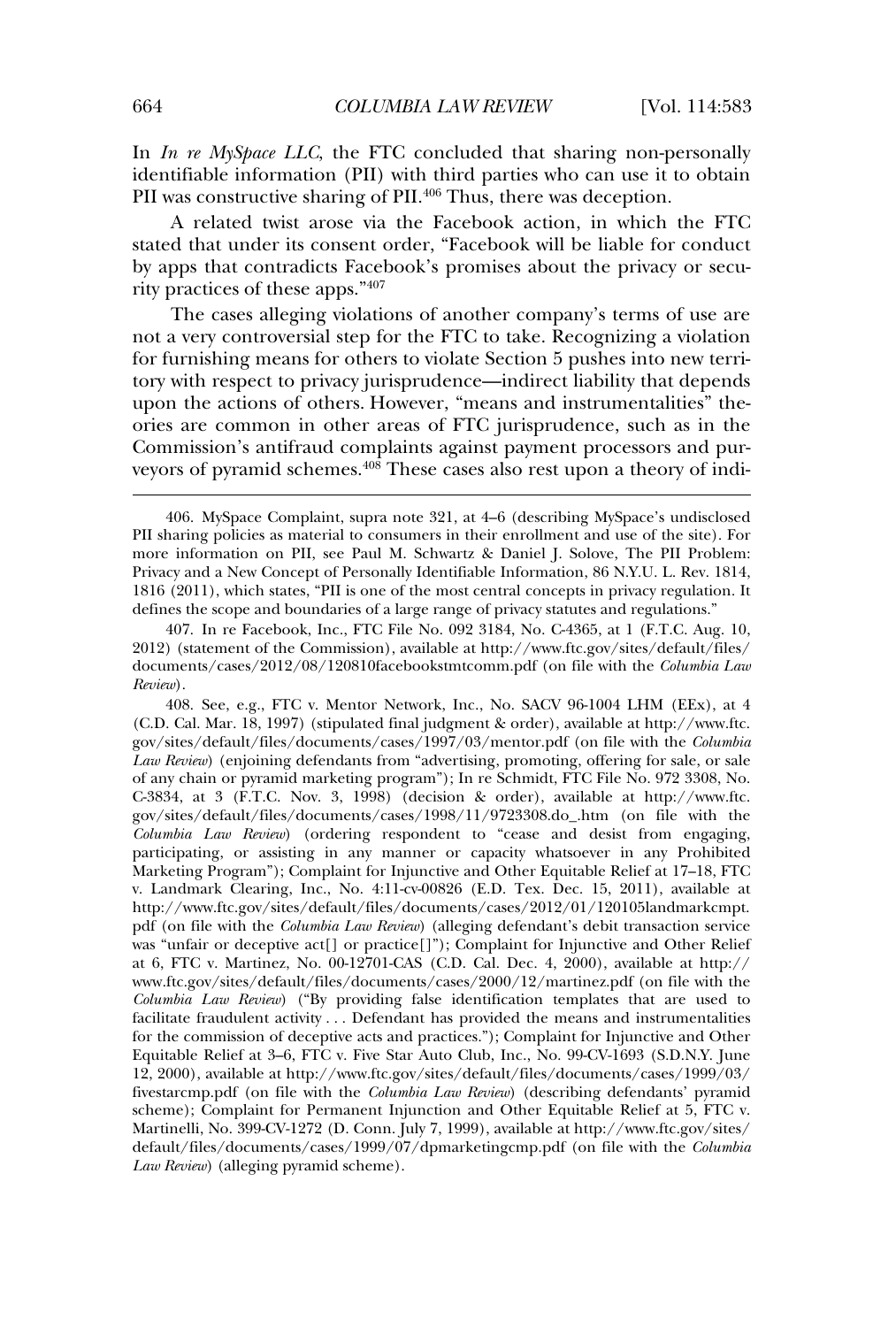rect liability that is relatively common in the law. $409$  For example, tort law  $\frac{1}{100}$  and  $\frac{1}{100}$  interventing between the conduction of the conduction of the lability of negligent risk-generating behavior that leads to notes, "Courts permit recovery in such cases because the defendant party methods of the party in such cases because the defendant<br>notes, "Courts permit recovery in such cases because the defendant<br>naved the way for the third party to injure another. They justify imposing liability on the enabling actor due to the deterrence gaps—the difficulty in the enabling actor due to the deterrence gaps—the difficulty liability on the enabling actor due to the deterrence gaps—the difficulty finding and punishing the criminal in order to deter would-be tort-<br>feasors.<sup>"411</sup> Citron continues. "Courts have also recognized theories of Liability against those who gather or communicate information on the lability against those who gather or communicate information on the theory that their actions negligently, recklessly, knowingly, or purpose-<br>theory that their actions negligently, recklessly, knowingly, or purposetheory that their actions negligently, recklessly, knowingly, or purposefacilitated criminal conduct." $412$ 

fully facilitated criminal conduct."<sup>412</sup><br>This theory is also analogous to theories of contributory copyright<br>infringement. In copyright law, companies can be held secondarily liable infringement. In copyright law, companies can be held secondarily liable  $f(x) = \frac{1}{2} \int_{0}^{x} \int_{0}^{x} \int_{0}^{x} \int_{0}^{x} \int_{0}^{x} \int_{0}^{x} \int_{0}^{x} \int_{0}^{x} \int_{0}^{x} \int_{0}^{x} \int_{0}^{x} \int_{0}^{x} \int_{0}^{x} \int_{0}^{x} \int_{0}^{x} \int_{0}^{x} \int_{0}^{x} \int_{0}^{x} \int_{0}^{x} \int_{0}^{x} \int_{0}^{x} \int_{0}^{x} \int_{0}^{x} \int_{0}^{x} \int_{0}^{x} \int_{0}^{x} \$ the tributorily by intentionally inducing or encouraging direct infringement.<br>tributorily by intentionally inducing or encouraging direct infringement. and infringes vicariously inducing or encouraging direct infringement,<br>and infringes vicariously by profiting from direct infringement while declining to exercise the right to stop or limit it."<sup>414</sup> Secondary liability is not unity the controller provided for by statute, but rather, is a well-established common law<br>not provided for by statute, but rather, is a well-established common law principle.<sup>415</sup> Software companies have been found secondarily liable for principle.<sup>415</sup> Software companies have been found secondarily liable for

 $\overline{\phantom{a}}$  . See Robert L. Rabin, E. Rabin, E. Rabin, E. Rabin, E. Rabin, E. Rabin, E. Rabin, E. Rabin, E. Rabin, E. Rabin, E. Rabin, E. Rabin, E. Rabin, E. Rabin, E. Rabin, E. Rabin, E. Rabin, E. Rabin, E. Rabin, E. Rab

1836–37 (2010).<br>412. Id. at 1838 ("Thus, in *Remsburg v. Docusearch*, a stalker killed a woman after<br>obtaining the woman's work address from the defendant, a data broker. The court found obtaining the woman's work address from the defendant, a data broker. The court found<br>that the broker had a duty to exercise reasonable care in releasing information to third that the broker had a duty to exercise reasonable care in releasing information to third parties, due to the risk of criminal misconduct." (citing Remsburg v. Docusearch, Inc., 816  $1001$  (N.H.  $2003$ ))).

A.2d 1001 (N.H. 2003))).<br>413. See, e.g., Jay Dratler, Jr., Common-Sense (Federal) Common Law Adrift in a<br>Statutory Sea, or Why *Grokster* Was a Unanimous Decision, 22 Santa Clara Computer & Statutory Sea, or Why *Grokster* Was a Unanimous Decision, 22 Santa Clara Computer &<br>High Tech. L.J. 413, 434 (2006) ("[S]econdary liability in copyright is federal common High Tech<br>law . . . . ").  $\frac{1}{2}$ . Metro-Goldwyn-Mayer Studios, Inc. v. Groeping, Inc. v. Groeping, Inc. 913, 913, 914 (2005).

414. Metro-Goldwyn-Mayer Studios, Inc. v. Grokster, Ltd., 545 U.S. 913, 914 (2005).<br>415. See, e.g., id. ("Although '[t]he Copyright Act does not expressly render anyone

415. See, e.g., id. ("Although '[t]he Copyright Act does not expressly render anyone liable for [another's] infringement,' these secondary liability doctrines emerged from liable for [another's] infringement,' these secondary liability doctrines emerged from<br>common law principles and are well established in the law." (quoting Sony Corp. v. common law principles and are well established in the law." (quoting Sony Corp. v. Universal City Studios, Inc., 464 U.S. 417, 434 (1984))); see also Kalem Co. v. Harper<br>Bros., 222 U.S. 55, 62–63 (1911) (explaining basis for defendant's indirect liability); Bros., 222 U.S. 55, 62–63 (1911) (explaining basis for defendant's indirect liability);<br>Gershwin Publ'g Corp., v. Columbia Artists Mgmt., 443 F.2d 1159, 1161–62 (2d Cir. 1971) Gershwin Publ'g Corp., v. Columbia Artists Mgmt., 443 F.2d 1159, 1161–62 (2d Cir. 1971)<br>("Although the Act does not specifically delineate what kind of degree of participation in ("Although the Act does not specifically delineate what kind of degree of participation in<br>an infringement is actionable, it has long been held that one may be liable for copyright an infringement is actionable, it has long been held that one may be liable for copyright<br>infringement even though he has not himself performed the protected composition."): 3 infringement even though he has not himself performed the protected composition."); 3<br>Melville B. Nimmer & David Nimmer, Nimmer on Copyright § 12.04[A] (2005) ("[A] long

Torts, <sup>49</sup> DePaul L. Rev. 435, 441–42 (1999) ("[T]he erosion of the proximate cause limitation for intervening acts can be regarded as ("[T]he erosion of the proximate cause limitation for intervening acts can be regarded as<br>a temporal shift in moral sensibilities from a more individualistic era to one in which tort a temporal shift in moral sensibilities from a more individualistic era to one in which tort law ... increasingly reflects more expansive notions of responsibility for the conduct of  $law \dots$  increasingly reflects more expansive notions of responsibility for the conduct of  $(\text{rs.}^n)$ .

<sup>410.</sup> Id. at  $437 \text{ n.}14$ .

<sup>411.</sup> Danielle Keats Citron, Mainstreaming Privacy Torts, 98 Calif. L. Rev. 1805,  $-37(2010)$ .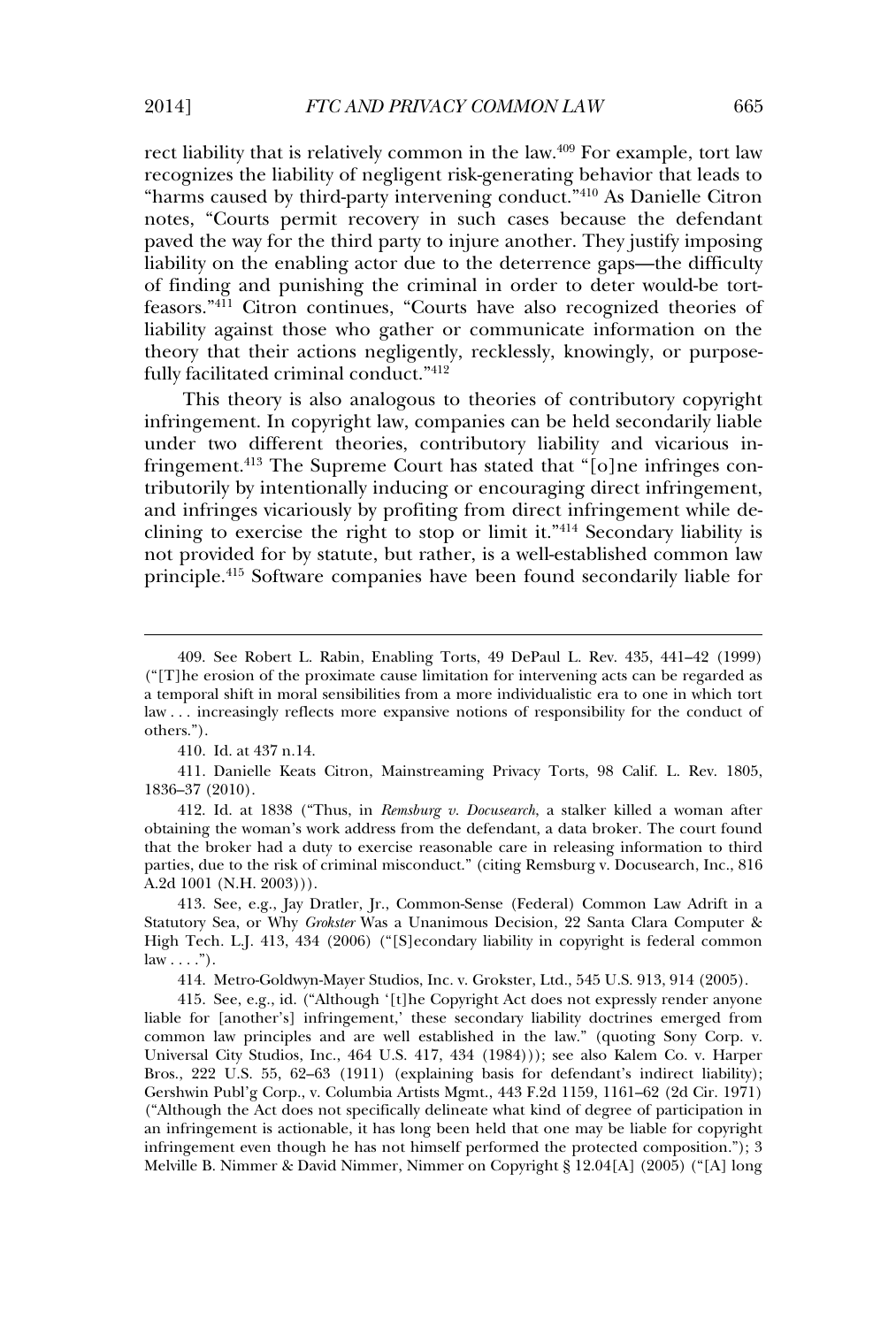$t_0$  froviding the means for copyright infringement under these theories.<sup>416</sup> The most popular examples are the peer-to-peer file-sharing software<br>The most popular examples are the peer-to-peer file-sharing software *Metro-Goldwyn-Mayer Studios, Inc. v. Grokster, Ltd.*, the Court indicated that contributory liability should be Example the Countries of the Court indicated that contributory liability should be analyzed in light of "rules of fault-based liability derived from the comanalyzed in light of "rules of fault-based liability derived from the com $law.$ "<sup>418</sup> mon law."<sup>418</sup><br>The FTC appears to be using similar theories of responsibility and

specifically allege a wrongful "intent" for others to engage in deceptive or specifically allege a wrongful "intent" for others to engage in deceptive or specifically allege a wrongful "intent" for others to engage in deceptive or The FTC has the common law principles provide for imputed intent<sup>419</sup> The FTC has thus followed the common<br>ries of liability toward more indirect ones. ries of liability toward more indirect ones.

# TOWARD A MORE COMPLETE PRIVACY REGULATORY REGIME

TV. TOWARD A MOKE COMPLETE FRIVACY REGULATORY REGIME<br>The FTC has not fully exerted its powers or pushed the logical ex-<br>tensions of its theories. Until recently, the FTC has largely limited itself tensions of its theories. Until recently, the FTC has largely limited itself<br>to the four corners of privacy policies, but it could readily expand be-France of the correction of privacy policies, but it could readily expand be-<br>vond privacy policies, which have increasingly become less relevant in yond privacy policies, which have increasingly become less relevant in Figure 1992, and their privacy expectations and manage their privacy<br>across websites, apps, and other services. across websites, apps, and other services. across websites, apps, and other services.<br>The implications of the FTC's expansion of enforcement and shift to

The implications of the FTC's expansion of enforcement and shift to consumer expectations over company representations are profound. For example, regarding deception, given the FTC's refusal to allow compa-<br>nies to exploit consumer ignorance and create a false sense of trust thangue, regarding deception, given the TTCs related to different completions to exploit consumer ignorance and create a false sense of trust through language and architecture, is it possible that the FTC could esthrough language and architecture, is it possible that the FTC could es-<br>tablish an affirmative duty on the part of companies to combat the ignotablish an affirmative duty on the part of companies to combat the ignoseem to be the stirring of a much more complete and substantial more complete and false assumptions of consumers? The FTC's actions certainly gime than simply and simply requiring companies to follow their promises.

series of cases

series of cases under both the 1909 Act and the current Act imposes liability . . . for acts of<br>infringement committed by others."). infringement committed by others.").

infringement committed by others.").<br>116. E.g., A&M Records, Inc. v. Napster, Inc., 239 F.3d 1004, 1022, 1024 (9th Cir.<br>2001) (finding likelihood of successful copyright infringement claim against file-sharing software provider based on both contributory and vicarious liability). 417. *Grokster*, 545 U.S. at 919–20; *Napster*, 239 F.3d at 1011.

<sup>417.</sup> Grokster, 545 U.S. at 919-20; Napster, 239 F.3d at 1011. 417. *Grokster*, 545 U.S. at 919–20; *Napster*, 239 F.3d at 1011.<br>418. *Grokster*, 545 U.S. at 934–35.

<sup>418.</sup> *Grokster*, 545 U.S. at 934–35.<br>419. See, e.g., id. (discussing jurisprudence of common law imputed intent); DeVoto<br>y. Pac. Fid. Life Ins. Co., 618 F.2d 1340, 1347 (9th Cir. 1980) ("Tort law ordinarily imputes v. Pac. Fid. Life Ins. Co., 618 F.2d 1340, 1347 (9th Cir. 1980) ("Tort law ordinarily imputes<br>to an actor the intention to cause the natural and probable consequences of his to an actor the intention to cause the natural and probable consequences of his conduct."): Restatement (Second) of Torts § 8A cmt. b (1965) ("If the actor knows that conduct."); Restatement (Second) of Torts § 8A cmt. b (1965) ("If the actor knows that the consequences are certain, or substantially certain, to result from his act, and still goes the consequences are certain, or substantially certain, to result from his act, and ahead, he is treated by the law as if he had in fact desired to produce the result.").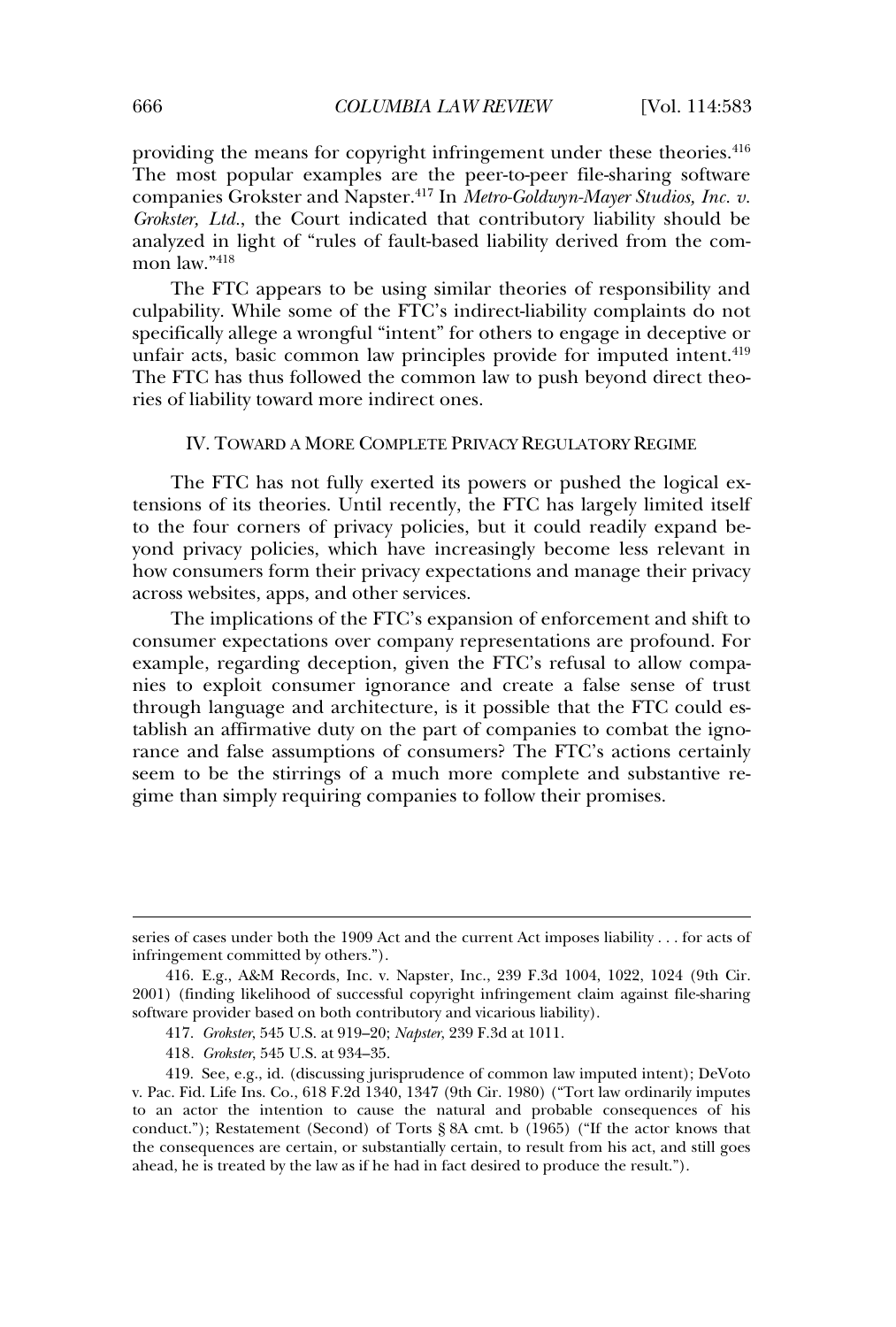$\frac{1}{2}$ 

### From Broken Promises to Broken Expectations

A. *From Broken Promises to Broken Expectations*<br>Although the FTC began enforcing broken *promises* of privacy, its fo-<br>cus seems to have shifted to broken *expectations* of consumer privacy. The shift might seem subtle, but it is dramatic in effect. Instead of the core<br>shift might seem subtle, but it is dramatic in effect. Instead of the core Figures of the state state of stream in the interest of statement of the correction being what was promised, which largely focuses on a company's language, the core question has become what was expected, which in-<br>language, the core question has become what was expected, which inquestion being that this promised, timen targer, rocalled on a company standard anguage, the core question has become what was expected, which incorporates the universe of preexisting consumer backgrounds, norms, anguage, are ever question has become what was expected, which in<br>corporates the universe of preexisting consumer backgrounds, norms,<br>and dispositions, as well as elements of design, functionality, and other and dispositions, as well as elements of design, functionality, and other nonlinguistic factors besides privacy-related statements that shape a con- $\overrightarrow{rs}$  expectations.

sumer's expectations.<br>
The FTC could simply look at what a company's polices and<br>
design/architecture are and compare that with the company's actions. design/architecture are and compare that with the company's actions.<br>But it is not doing that. Instead, it seems to be taking consumers as it But it is not doing that. Instead, it seems to be taking consumers as it exploited a new desing main masses of collections, contextual norms, and finds them, full of preexisting expectations, contextual norms, and cognitive limitations, and prohibiting companies from exploiting these mptions and rational ignorance.

assumptions and rational ignorance.<br>
Social science research reveals that consumers do not read or under-<br>
stand privacy policies, are heavily influenced by the way choices are stand privacy policies, are heavily influenced by the way choices are Framed, and harbor many preexisting assumptions that are incorrect.<sup>420</sup> for example, according to one study, " $64\%$  [of the people surveyed] do For example, according to one study, "64% [of the people surveyed] do mation about what a supermarket is allowed to sell other companies information about what they buy" and 75% falsely believe that when "a website mation about what they buy" and 75% falsely believe that when "a website has a privacy policy, it means the site will not share my information with other websites and companies." $421$ other websites and companies."<sup>421</sup>

If the FTC takes into account the growing evidence about how concomparison their expectations, then it could increasingly demand that sumers form their expectations, their research mercalingly demand that<br>companies engage in practices that will correct mistaken consumer as-<br>sumptions. Or at the very least not exploit such assumptions. Existing forms of notice might not be deemed sufficient because the empirical<br>forms of notice might not be deemed sufficient because the empirical forms of notice might not be deemed sufficient because the empirical  $\overline{\text{F}}$  ence shows that consumers are not really being notified.

The FTC has thus far pushed lightly into this territory. In re Sears The FTC has thus far pushed lightly into this territory. *In re Sears Holdings Management Corp.* involved a notice deemed inadequate because consumers were likely not to be aware of it. But the empirical evidence shows that traditional privacy policies are also not being read or under-<br>shows that traditional privacy policies are also not being read or under-

Solove, Privacy Self-Management, supra note 241, at 1883–88 (describing problems uninformed consumers have reading and comprehending privacy (describing problems uninformed consumers have reading and comprehending privacy  $\frac{1}{2}$ .  $\frac{1}{2}$ policies).<br>
21 (June 2005) (421, Joseph Turow et al., Open to Exploitation: American Shoppers Online and

Offline 3 (June 2005) (unpublished manuscript), available at http://repository.upenn.<br>edu/asc\_papers/35 (on file with the *Columbia Law Review*); see also Joseph Turow et al., edu/asc\_papers/35 (on file with the *Columbia Law Review*); see also Joseph Turow et al.,<br>Contrary to What Marketers Say, Americans Reject Tailored Advertising and Three Activities that Enable It 21 (Sept. 29, 2009) (unpublished manuscript), available at http:// Activities that Enable It 21 (Sept. 29, 2009) (unpublished manuscript), available at http://<br>ssrn.com/abstract=1478214 (on file with the *Columbia Law Review*) (finding 62% of ssrn.com/abstract=1478214 (on file with the *Columbia Law Review*) (finding 62% of respondents think following statement is true and  $16\%$  "don't know": "If a website has a respondents think following statement is true and 16% "don't know": "If a website has a<br>privacy policy, it means that the site cannot share information about you with other privacy policy, it means that the site cannot share informanies, unless you give the website your permission").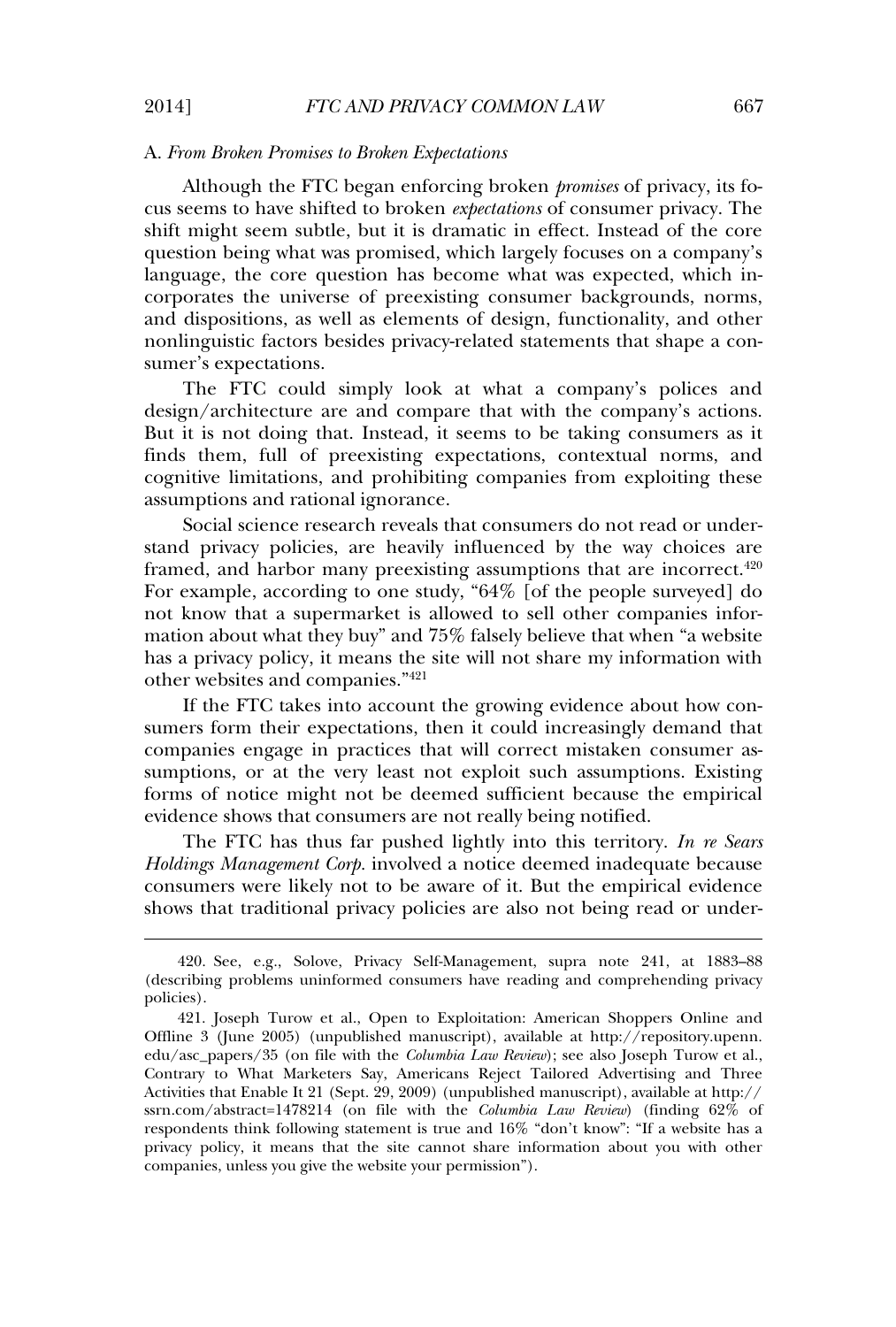stood.<sup>422</sup> The FTC has not followed the empirical evidence to the fullest<br>extent. But the foundation and rationale certainly exist for the FTC to do solidation. The ring has not followed the empirical entances is the ranked<br>extent. But the foundation and rationale certainly exist for the FTC to do<br>so. And if it were to do so, many common practices with regard to notice so. And if it were to do so, many commonly and choice might be deemed deceptive. and choice might be deemed deceptive.

and choice might be deemed deceptive.<br>
Under this view of deception, the deception would not stem from<br>
any malice on the part of companies. The deception would simply be the any malice on the part of companies. The deception would simply be the effect of particular practices on consumers with flawed assumptions and itive biases.

cognitive biases.<br>
One of the issues with the FTC's gradual embrace of "deceptive ef-<br>
fect" is that it somewhat conflicts with portions of the FTC's formal policy statement on deceptive determines of the FTC's procedure of the FTC's formal policy<br>statement on deception.<sup>423</sup> In discussing the materiality of representathe FTC state is subsequent to the statement on deception.<sup>423</sup> In distances the FTC stated the following: tions, the FTC stated the following:

s, the FTC stated the following:<br>
Where the seller knew, or should have known, that an ordinary<br>
consumer would need omitted information to evaluate the product or sener knew, or should have known, that all ordinary<br>consumer would need omitted information to evaluate the<br>product or service, or that the claim was false, materiality will be product or service, or that the claim was false, materiality will be<br>product or service, or that the claim was false, materiality will be<br>presumed because the manufacturer intended the information presumed because the manufacturer intended the information presumed because the manufacturer intended the miormation<br>or omission to have an effect. Similarly, when evidence exists of omission to have an effect. Similarly, when evidence exists<br>that a seller intended to make an implied claim, the<br>Commission will infer materiality.<sup>424</sup> Commission will infer materiality.<sup>424</sup> Commission will infer materiality. $4^{24}$ <br>This statement seems to focus on the intent of the company. Yet else-

the statement some to rock on the intent of the company's receive<br>where in the FTC's statements on deception, and in its jurisprudence,<br>the FTC focuses almost squarely on the effect of a company's act on a consumer and  $\overline{25}$  consumers would seem to provide the effect of a company's act on a company's  $\overline{25}$ . consumer.<sup> $425$ </sup> This focus would seem to provide that a company's practice could be deceptive regardless of whether the company intended to mislead the consumer. lead the consumer.<br>The FTC should clarify its deceptive trade practices iurisprudence by

Intert to deceive during the deceptive made practices gamp practice by<br>clearly defining the role that a company's knowledge of deception or<br>intent to deceive plays in liability under Section 5. Given the theories articulated in the FTC's complaints, it would be reasonable for the FTC<br>articulated in the FTC's complaints, it would be reasonable for the FTC to explicitly create two different categories of deception: (1) deceptive<br>to explicitly create two different categories of deception: (1) deceptive Interaction and the TTCs complaints, it would be reasonable for the TTCs<br>to explicitly create two different categories of deception: (1) deceptive<br>intent and (2) deceptive effect. Deceptive intent could require that the intent and  $(2)$  deceptive effect. Deceptive intent could require that the the company knew or should have known that its actions would likely deceive<br>the consumer. A theory of "deceptive effect" would not require intent to deceive or knowledge of deceptive effect" would not require intent to<br>deceive or knowledge of deception, but would involve cases where common consumer mistaken assumptions and cognitive biases lead to incor-<br>mon consumer mistaken assumptions and cognitive biases lead to incorrecette of intertage of deception, such hours interto cases interestent<br>mon consumer mistaken assumptions and cognitive biases lead to incor-<br>rect understandings about a company's privacy practices. Companies would have an obligation to use reasonable means to correct wrong con-<br>would have an obligation to use reasonable means to correct wrong consumer assumptions and account for the cognitive issues. Companies<br>sumer assumptions and account for the cognitive issues. Companies

 $\frac{1}{2}$ 

Solove, Privacy Self-Management, supra note 241, at 1886 (noting "people operate under woefully incorrect assumptions" about their privacy). "people operate under woefully incorrect assumptions" about their privacy).

<sup>176.</sup>423. Letter from James C. Miller III to Hon. John D. Dingell, supra note 42, app. at  $\frac{1}{2}$ 176. 424. Id. app. at 182.

<sup>424.</sup> Id. app. at 182.<br>425. E.g., id. app. at 177 ("The Commission believes that to be deceptive the<br>representation. omission or practice must be likely to mislead reasonable consumers representation, omission or practice must be likely to mislead reasonable consumers under the circumstances.").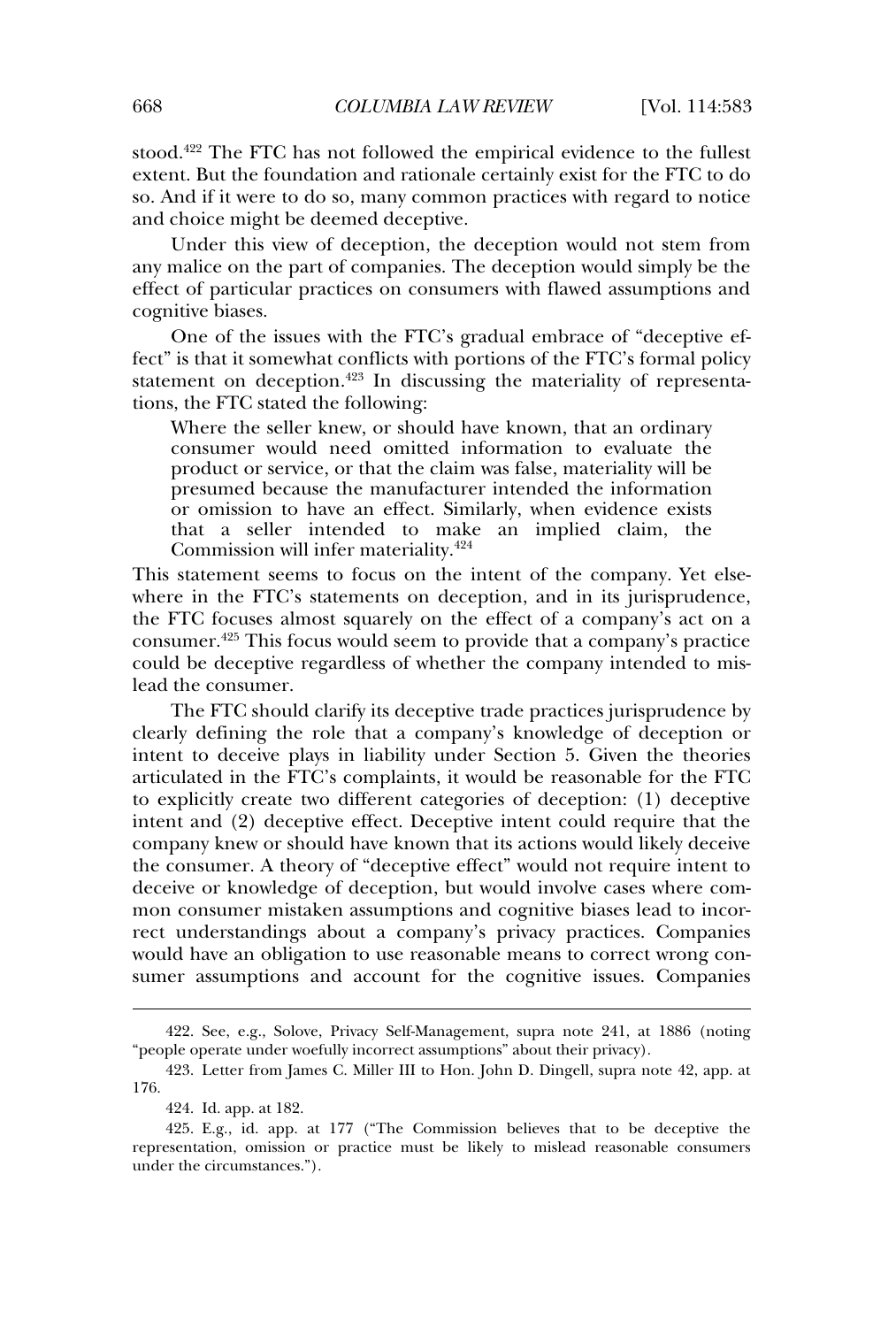$\frac{1}{2}$ 

where  $\mathcal{L}_{\mathcal{A}}$  are correct all misnomers and fix all correct all  $\mathcal{L}_{\mathcal{A}}$  and fix all contributions and fix all contributions and fix all contributions are compared to the contributions of  $\mathcal{L}_{\mathcal{A}}$ 

would not be required to correct all misnomers and fix all cognitive diffiwould not be required to correct all misnomers and fix all cognitive difficulties, but they would no longer be able to ignore them and gain an advantage an ough and emsence

## Beyond the Four Corners of Privacy Policies

B. Beyond the Four Corners of Privacy Policies<br>The FTC could push more boldly beyond the four corners of privacy<br>policies to examine holistically the context of a consumer's experience policies to examine holistically the context of a consumer's experience with a company. The FTC has already moved in this direction, consistent<br>with its other decades-old advertising cases that do not limit deception to specific forms. The FTC has already moved in and alreaded, conditioned<br>specific forms. The FTC has made it clear that it looks beyond privacy positive to find promises and representations in any context that would<br>policies to find promises and representations in any context that would policies to find promises and representations in any context that would longer the end of the inquiry, as actions for deception have been based<br>longer the end of the inquiry, as actions for deception have been based  $\frac{1}{20}$  on expectations created by materials, user the solutions for deception have been based<br>longer the trials, user manuals,  $\frac{426}{20}$  pop-up where the state is a constant of the set of the state of the state of the state of the state of the state of  $v_{\rm max}$  is an analyze of the state of the state of the state of the state of the state of the state of the stat on expectations created by marketing materials, user manuals,<sup>426</sup> pop-up<br>windows,<sup>427</sup> emails,<sup>428</sup> privacy settings,<sup>429</sup> icons,<sup>430</sup> and various other<br>aspects of a website's or software program's design.<sup>431</sup> The actio aspects of a website's or software program's design. $431$  The actions also norms, and the preexisting knowledge likely held by consumers to determine consumer expectations.<br>determine consumer expectations. determine consumer expectations.

The FTC has further clarified its deception jurisprudence, stating that while express representations by themselves can be deceptive, implied representations can also be found deceptive by determining

HTC Complaint, supra note 215, at 8 (asserting HTC user manuals created false expectation that users would be notified when third party application required access false expectation that users would be notified when third party application required access  $\frac{1}{2}$  are not information).

<sup>427.</sup> E.g., Aspen Way Complaint, supra note  $227$ , at 4 (alleging pop-up notices deceptively led consumers to believe they were from trusted software providers). deceptively led consumers to believe they were from trusted software providers).

deceptively led consumers to believe they were from trusted software providers).<br>428. E.g., Artist Arena Complaint, supra note 303, at 13 (alleging defendant falsely<br>represented through emails that it would not collect per represented through emails that it would not collect personal information from children but parental consent).

without parental consent).<br>429. E.g., Facebook Complaint, supra note 247, at 9 (alleging Facebook failed to<br>adequately disclose changes to privacy settings, which constituted deceptive act). adequately disclose changes to privacy settings, which constituted deceptive act).

failed to ensure companies receiving verification seals qualified for them and dates failed to ensure companies receiving verification seals qualified for them and dates ayed on seals falsely suggested daily review of company practices).

displayed on seals falsely suggested daily review of company practices).<br>431. E.g., Path Complaint, supra note 303, at 7–8 (alleging defendant<br>misrepresented privacy policy and improperly gathered personal information of m misrepresented privacy policy and improperly gathered personal information of minors);<br>Complaint for Civil Penalties and Other Relief at 9–10. United States v. Google, Inc., No. Complaint for Civil Penalties and Other Relief at 9–10, United States v. Google, Inc., No.<br>CV 12-04177 HRL (N.D. Cal. Nov. 20, 2012) [hereinafter Google II Complaint], available CV 12-04177 HRL (N.D. Cal. Nov. 20, 2012) [hereinafter Google II Complaint], available at http://www.ftc.gov/sites/default/files/documents/cases/2012/08/120809googlecmpt<br>exhibits.pdf (on file with the *Columbia Law Review*) (alleging violation of FTC Act through exhibits.pdf (on file with the *Columbia Law Review*) (alleging violation of FTC Act through<br>overriding Safari browser's opt-out policy for online data collection through cookies); overriding Safari browser's opt-out policy for online data collection through cookies);<br>Complaint at 3, In re Scanscout, Inc., FTC File No. 102 3185, No. C-4344 (F.T.C. Dec. 14, 2011), available at http://www.ftc.gov/sites/default/files/documents/cases/2011/12/111 2011), available at http://www.ftc.gov/sites/default/files/documents/cases/2011/12/111<br>221scanscoutcmpt.pdf (on file with the *Columbia Law Review*) (alleging violation of FTC 221scanscoutcmpt.pdf (on file with the *Columbia Law Review*) (alleging violation of FTC<br>Act by misrepresenting users' choice to opt out of online data collection): In re Chitika, Inc., 151 F.T.C. 494, 497–98 (2011) (complaint) (alleging defendant violated FTC Act by Inc., 151 F.T.C. 494,  $\overline{497-98}$  (2011) (collecting user data without consent).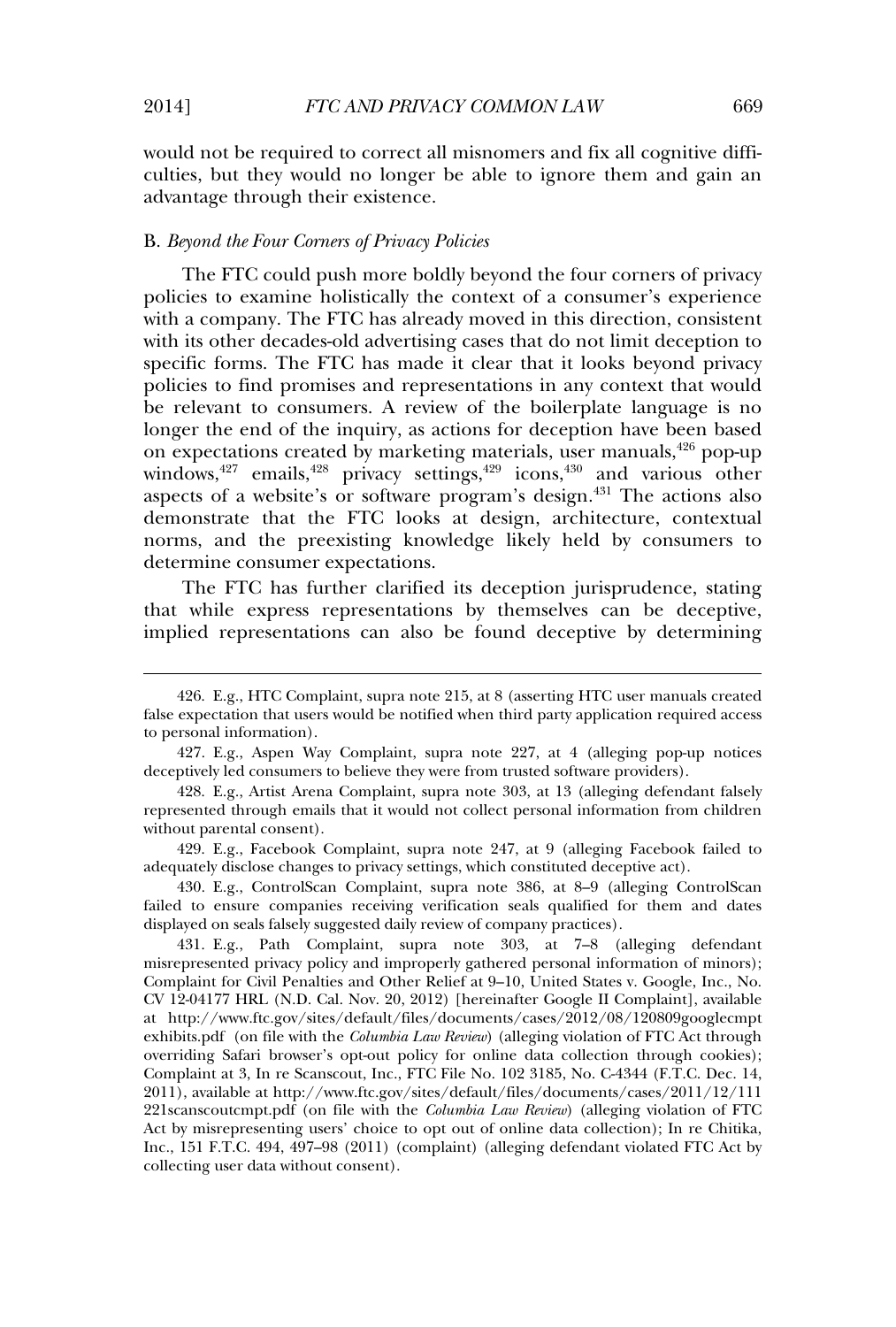meaning "through an examination of the representation itself, including<br>meaning "through an examination of the representation itself, including reduces an evaluation of such factors as the entire document, the juxtaposition of various phrases in the document, the nature of the claim, and the nature  $\frac{d}{dt}$  of the transaction of the transmission. The transmission of the calibration of the transaction  $\frac{n+2}{2}$ . The FTC also stated that it might "require extrinsic extracted private in the assessment, the nature of the claim, and the nature<br>of the transaction.<sup>7432</sup> The FTC also stated that it might "require extrinsic<br>evidence that reasonable consumers reach the implied claims. In al evidence that reasonable consumers reach the implied claims. In all<br>instances, the Commission will carefully consider any extrinsic evidence instances, the Commission will carefully consider any extrinsic evidence  $\sum_{n=1}^{\infty}$  is introduced." $^{433}$ 

<sup>9433</sup><br>
pple of the FTC's move beyond privacy policies is *In re*<br>
<sup>434</sup> There, the FTC considered privacy and security A recent example of the FTC's move beyond privacy policies is *In re*<br>*HTC America, Inc.*<sup>434</sup> There, the FTC considered privacy and security<br>representations made in a user manual for mobile devices regarding the representations made in a user manual for mobile devices regarding the  $\frac{d}{dt}$  is user interface. As well as representations made via the mobile installation of software, as well as representations made via the mobile the report and the representation in the models<br>to report a software error to HTC also allows users to "add location data" to report a software error to HTC also allows users to "add location data"<br>to the submission by checking a button. According to the FTC, "Through to the submission by checking a button. According to the FTC, "Through this user interface. HTC represents that the user's location data will not this user interface, HTC represents that the user's location data will not time the sent to H1  $\text{data.}^{\prime\prime\prime 436}$ 

The FTC filed a complaint against Path, a social networking service, alleged that the that are exampled to determine a similar theory of deceptive user interfaces. Specifically, the FTC alleged that, in its social network application for a mobile operating sysand a site user was given three options upon clicking into the newly<br>added "Add Friends" interface: "'Find friends from your contacts:' 'Find friends from Facebook:' and 'Invite friends from your contacts;' 'Find<br>friends from Facebook:' and 'Invite friends to join Path by email or SMS.'... The new feature allowed the user to search for friends to add<br>SMS.'... The new feature allowed the user to search for friends to add to the user's network." The user to see the user that  $\frac{1}{2}$  and  $\frac{1}{2}$  and  $\frac{1}{2}$  and  $\frac{1}{2}$  and  $\frac{1}{2}$  and  $\frac{1}{2}$  and  $\frac{1}{2}$  and  $\frac{1}{2}$  and  $\frac{1}{2}$  and  $\frac{1}{2}$  and  $\frac{1}{2}$  and  $\frac{1}{2}$  and as a representation that the user's contacts would not be collected and<br>as a representation that the user's contacts would not be collected and state and streamental three-ranged and the user is discussed and<br>as a representation that the user's contacts would not be collected and<br>stored unless the user selected the "Find friends from your contacts" stored unless the user selected the "Find friends from your contacts"  $m.438$ 

option.<sup>438</sup><br>In *United States v. Google, Inc.*, the FTC charged Google with wrong-<br>fully delivering targeted advertisements based upon data gathered in vio-In the state of a user's privacy settings.<sup>439</sup> In that case, the FTC changed coogle wan wrong<br>that delivering targeted advertisements based upon data gathered in vio-<br>lation of a user's privacy settings, <sup>439</sup> In that case, the FTC looked to prioutside of the discrete privacy policings. See the finite case, the FTC resolved to privacy settings and instructions on how to use those settings, which were outside of the privacy policy. Specifically, the FTC alleged that in its "browser instructions," Google represented to users of the Safari web

432. Letter from James C. Letter from James C. Letter from James C. Letter from James C. Letter from James C.

439. Google II Complaint, supra note 431, at 11.

<sup>432.</sup> Letter from James C. Miller III to Hon. John D. Dingell, supra note 42, app. at 176.

 $433.$  Id.

<sup>433.</sup> Id.<br>434. HTC Complaint, supra note 215. at 7–8.

<sup>435.</sup> Id.

<sup>436.</sup> Id. at  $7.$ 

<sup>436.</sup> Id. at 7.<br>437. Path Complaint, supra note 303. at 4.

<sup>437.</sup> Path Complaint, supra note 303, at 4.<br>438. Id. ("Contrary to the representation made by the Path App's user interface . . . ,<br>Defendant automatically collected and stored personal information from the user's Defendant automatically collected and stored personal information from the user's<br>mobile device contacts even if the user had never selected the 'Find friends from your mobile device contacts' option."). contacts' option.").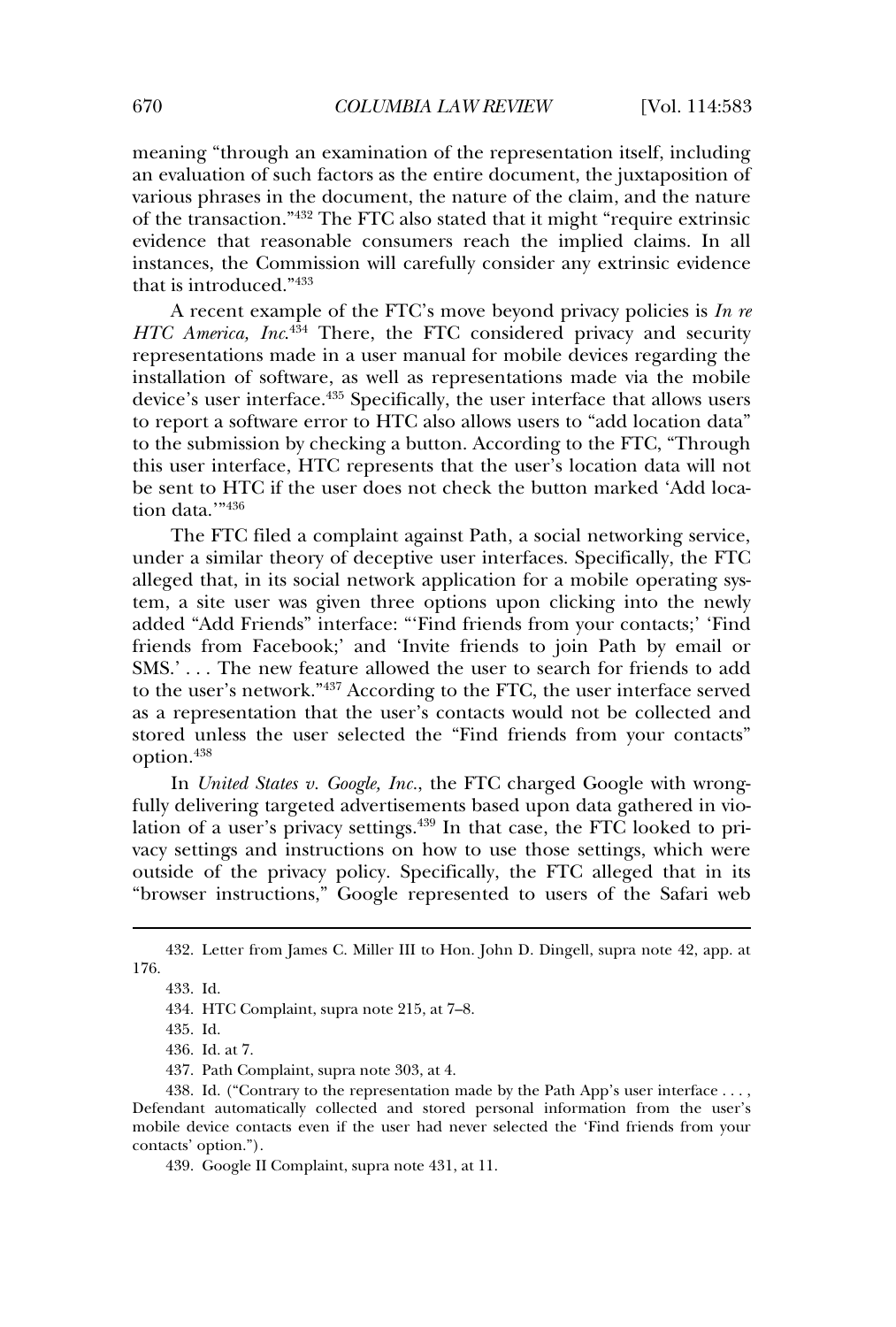the default [privacy-related cookie]<br>Setting, Google would not place DoubleClick Advertising Cookies on a setting, Google would not place DoubleClick Advertising Cookies on a user's browser, collect interest category information from or about the user. or serve targeted advertisements to the user."<sup>440</sup> user, or serve targeted advertisements to the user."440

User, or serve targeted advertisements to the user."<sup>440</sup><br>In *In re Facebook, Inc.*, the FTC alleged that the company's privacy set-<br>tings were deceptive because they gave users the impression, which was supported by language elsewhere on the site such as the privacy home-<br>supported by language elsewhere on the site such as the privacy homeexperience the settings and the settings the interpretation, indicated by language elsewhere on the site such as the privacy home-<br>page, that users could utilize the settings to control who saw their profile  $\frac{1}{2}$  The FTC further alleged that control who say their profile<br>page, that users could utilize the settings to control who say their profile<br>information.<sup>441</sup> The ETC further alleged that shapes to the privacy setinformation.<sup>441</sup> The FTC further alleged that changes to the privacy settings were deceptive because they no longer functioned in the way that appeared to. $442$ they appeared to.<sup>442</sup><br>Marketing and other "external" representations have also been im-

portant in the FTC's privacy jurisprudence. Notably, in determining the statements the company made on its official blog.<sup>443</sup><br>statements the company made on its official blog.<sup>443</sup> statements the company made on its official blog.<sup>443</sup> **INCRED SEARCH SEARCH STANDER IN THE COMMON STANDARY SEARCH STANDARY In** *In te US Search, Inc.***, the FTC looked to standard individual com-**

 $\frac{1}{100}$  is the find deceptive communications  $\frac{44}{100}$  In  $\frac{1}{100}$  in  $\frac{1}{100}$  in  $\frac{1}{100}$  in  $\frac{1}{100}$  in  $\frac{1}{100}$  in  $\frac{1}{100}$  in  $\frac{1}{100}$  in  $\frac{1}{100}$  in  $\frac{1}{100}$  in  $\frac{1}{100}$  in  $\frac{1}{$ *In Rive* 83 states, *Inc.*, the FTC rosted to state and ratifically service<br> *In In te Rite Aid Corp.*, the FTC con-<br> *Sidered general statements made in a marketing brochure seeking con*sidered general statements made in a marketing broch<br>sumers' medical history a deceptive privacy statement.<sup>445</sup> sumers' medical history a deceptive privacy statement.<sup>445</sup>

sumers' medical history a deceptive privacy statement.<sup>445</sup><br>These cases have made it clear that the question of what constitutes<br>a deceptive trade practice is holistic. Not only does the FTC consider a deceptive trade practice is holistic. Not only does the FTC consider representations beyond what exists in a privacy policy, but it considers consumer expectations as well. This raises a number of interesting ques-<br>consumer expectations as well. This raises a number of interesting quesconsumer expectations as well. This raises a number of interesting questions. The first is the extent to which other representations can contrathe terms to give great weight to the boilerplate terms of a contract, the FTC tends to give great weight to the boilerplate terms of a contract, the FTC tends to give great weight to the boilerplate terms of a contract, the FTC culpatory representations buried in dense legalese that run contrary to ex-<br>culpatory representations buried in dense legalese that run contrary to

through their Profile Privacy Settings.").<br>
442. Id. at 9 ("Facebook failed to disclose . . . that . . . users could no longer restrict<br>
access to their [profile information] by using privacy settings previously available access to their [profile information] by using privacy settings previously available to them.<br>Facebook also failed to disclose . . . that the December Privacy Changes overrode existing Facebook also failed to disclose . . . that the December Privacy Changes over<br>user privacy settings that restricted access to a user's [profile information]."). user privacy settings that restricted access to a user's [profile information].").

443. Id. at 12.

443. Id. at 12.<br>444. Complaint at 2–3. In re US Search, Inc., FTC File No. 102 3131, No. C-4317 (F.T.C. Mar. 14, 2011), available at http://www.ftc.gov/sites/default/files/documents/<br>cases/2011/03/110325ussearchcmpt.pdf (on file with the *Columbia Law Review*) (alleging cases/2011/03/110325ussearchcmpt.pdf (on file with the *Columb*<br>company violated FTC Act by deceiving buyers of privacy product). company violated FTC Act by deceiving buyers of privacy product).

% company violated FTC Act by deceiving buyers of privacy product).<br>445. Rite Aid Complaint, supra note 262, at 2 ("Although you have the right not to<br>disclose your medical history. Rite Aid would like to assure you that w disclose your medical history, Rite Aid would like to assure you that we respect and protect your privacy.").

 $\frac{4}{3}$ 440. Id. at  $8-9$ .

<sup>440.</sup> Id. at 8–9.<br>441. Facebook Complaint, supra note 247, at 6 ("Facebook has represented, expressly or by implication, that, through their Profile Privacy Settings, users can restrict expressly or by implication, that, through their Profile Privacy Settings, users can restrict access to their profile information to specific groups.... In truth... users could not restrict access to their profile information to specific groups, such as 'Only Friends' ... restrict access to their profile informat<br>through their Profile Privacy Settings."). through their Profile Privacy Settings.").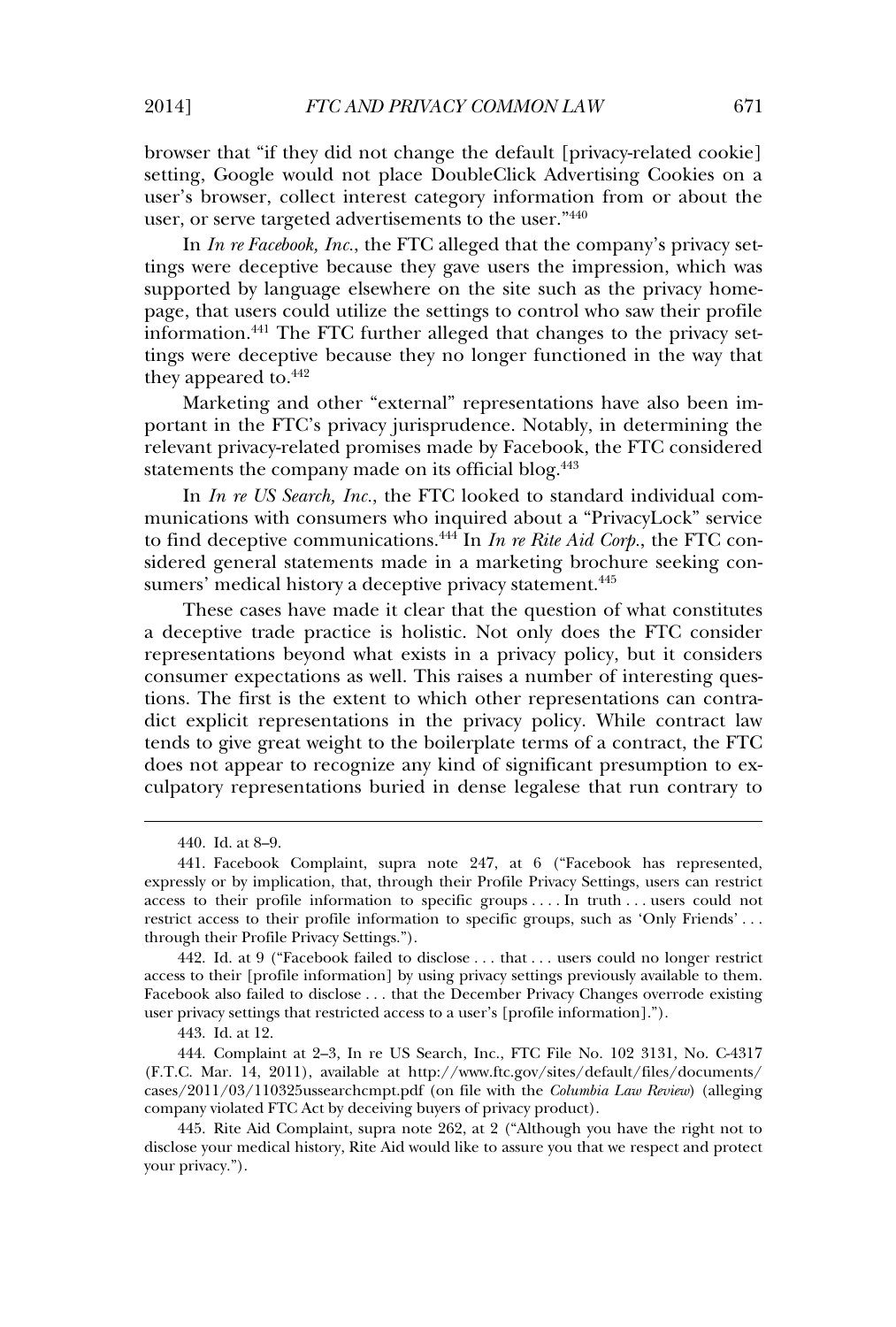other representations or consumer expectations.<sup>446</sup> Additionally, given<br>the predominance of privacy policies for both websites and applications. the predominance of privacy policies for both websites and applications, have some form of a privacy policies for sour websites and approaches,<br>do consumers expect companies that collect personal information to<br>have some form of a privacy policy? If so, is an application's failure to have some form of a privacy policy? If so, is an application's failure to have a privacy policy a deceptive practice? That would seem to create a have a privacy policy a deceptive practice? That would seem to create a  $\lim_{\epsilon \to 0}$  protection for consumers.

baseline protection for consumers.<br>Finally, given the universe of potential privacy-related statements the<br>FTC could have (and has) drawn from to find deception, has there been FTC could have (and has) drawn from to find deception, has there been create consumer trust? In other words, it appears that what a company<br>create consumer trust? In other words, it appears that what a company has promised is simply one factor in a larger approach to determining<br>has promised is simply one factor in a larger approach to determining whether a company has been deceptive. The FTC looks at architecture,<br>whether a company has been deceptive. The FTC looks at architecture, shared norms, and cultural assumptions likely held by consumers to de-<br>shared norms, and cultural assumptions likely held by consumers to dethe consumer and cultural assumptions likely held by consumers to determine consumer expectations. This framework developed by the FTC termine consumer expectations. This framework developed by the FTC would also consider any statement made by the company that consumer, including press releases, advertising, and perhaps even off-<br>consumer, including press releases, advertising, and perhaps even offthe cuff remarks in interviews, such as when Mark Zuckerberg assured<br>the-cuff remarks in interviews, such as when Mark Zuckerberg assured Facebook users that "[p]rivacy is very important to us."<sup>447</sup> Such an ap-<br>Facebook users that "[p]rivacy is very important to us."<sup>447</sup> Such an approcess far between the temperature in the simple broken promises to a potentially substantially substantially substantially substantially substantially substantially substantially substantially. the contract of the contract of the constant of the contract of the providence providence industry standards that have an effect on consumer expectations are now incorporated into the deceptive contexts. expectations are now incorporated into the deceptive contexts.

### $D$ *eveloping Substantive Rules*

 $\frac{4}{\sqrt{2}}$ 

C. *Developing Substantive Rules*<br>The FTC has moved beyond promises to substantive privacy protec-<br>tions, evolving from an almost entirely self-regulatory regime to sometions, evolving from an almost entirely self-regulatory regime to some-<br>thing that resembles more of an actual regulatory regime. In the areas of thing that resembles more of an actual regulatory regime. In the areas of data security and notice, the FTC has already set forth a series of rather<br>detailed requirements. As this Article discussed above, these requiredetailed requirements. As this Article discussed above, these require $t$ s are based in common industry practices.

ments are based in common industry practices.<br>
The past fifteen years have witnessed a profound development<br>
within industry regarding privacy. A set of basic practices has emerged. within industry regarding privacy. A set of basic practices has emerged. pressure effect. Many companies implemented privacy practices that energy in<br>pressure effect. Many companies implemented privacy practices because other companies were doing so. The widespread use of privacy policies<br>other companies were doing so. The widespread use of privacy policies other companies were doing so. The widespread use of privacy policies developed this way.

Sears Complaint, supra note 243, at 5 (alleging company's failure to adequately disclose extent of data collection constituted deceptive practice). adequately disclose extent of data collection constituted deceptive practice).

adequately disclose extent of data collection constituted deceptive practice).<br>447. John Paczkowski, Facebook CEO Mark Zuckerberg in the Privacy Hot Seat at<br>D8. All Things D (June 2, 2010, 4:48 PM), http://allthingsd.com/2 D8, All Things D (June 2, 2010, 4:48 PM), http://allthingsd.com/20100602/mark-zuckerberg-session/ (on file with the *Columbia Law Review*); see also Privacy a Facebook zuckerberg-session/ (on file with the *Columbia Law Review*); see also Privacy a Facebook<br>Priority, Dawn.com (Oct. 18, 2010, 12:00 AM), http://dawn.com/2010/10/18/privacy-a-Priority, Dawn.com (Oct. 18, 2010, 12:00 AM), http://dawn.com/2010/10/18/privacy-a-<br>facebook-priority/ (on file with the *Columbia Law Review*) ("Privacy, I would say, is the facebook-priority/ (on file with the *Columbia Law Review*) ("Privacy, I would say, is the number one most important thing for our company, and we're always listening to feedback,' Randi Zuckerberg, the sister of Facebook co-founder Mark Zuckerberg, said on the first day of the GITEX information and communication technology exhibition.").<br>The first day of the GITEX information and communication technology exhibition.").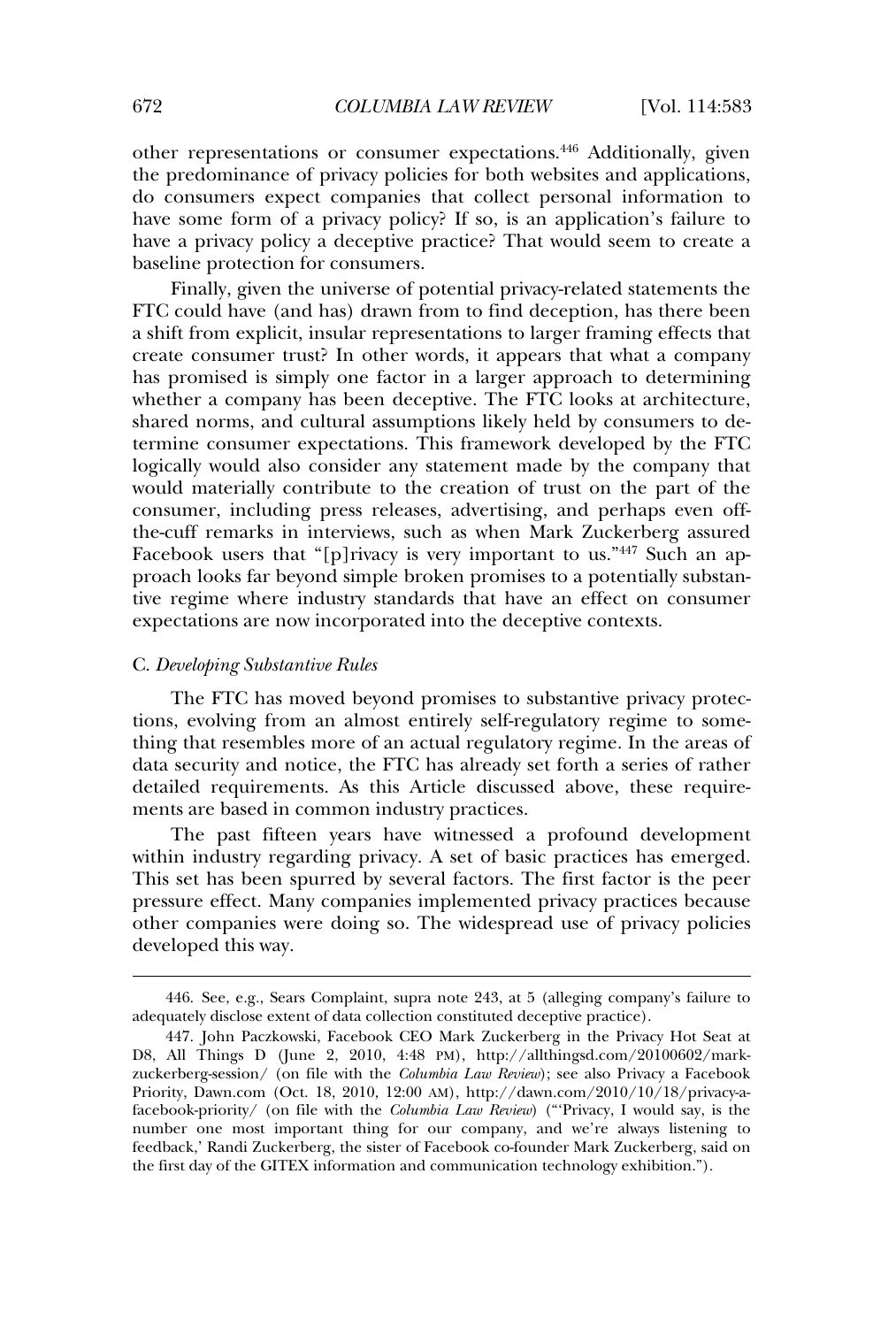Second, regulation in certain industries prompted the practices to develop more broadly. Regarding privacy policies, GLBA and other statdevelop more broadly. Regarding privacy policies, GLBA and other statures have made privacy policies more common by forcing a wide array of cover the control of the matter of the periodic process. The companies to have them. This, in tandem with the peer pressure effect, also have make privacy policies more common by rording a male array or<br>companies to have them. This, in tandem with the peer pressure effect,<br>worked to make more companies adopt privacy policies. The substance For the standards was influenced by regulation. The HIPAA Security Rule<br>of the standards was influenced by regulation. The HIPAA Security Rule And some state laws helped define specific security practices that became and some state laws helped define specific security practices that became and some state laws helped define specific security practices that became  $\sum_{i=1}^{\infty}$ 

the norm.<br>
Third, the Safe Harbor Agreement and the need to comply with the<br>
privacy laws of other countries pushed companies to develop standards. privacy laws of other countries pushed companies to develop standards.

Fourth, the rise of the Chief Privacy Officer and Chief Security Officer positions have led to the development of standards. These pro-Ferences, and bring back consensus knowledge to their institutions.<br>ferences, and bring back consensus knowledge to their institutions. ferences, and bring back consensus knowledge to their institutions. ferences, and bring back consensus knowledge to their institutions.<br>Fifth, the rise of lawyers and consultants specializing in privacy and

these practitioners advise companies about the practices of other these practitioners advise companies about the practices of other panies.

 factors, and more, have resulted in a sharing and pool-ing of knowledge, and consensus has developed around certain practices. norms and customs are emerging.<br>Norms and customs are emerging. Norms and customs are emerging.

Norms and customs are emerging.<br>As these norms and customs develop, the FTC can readily draw from<br>them and enforce them as substantive rules. There are at least two ways them and enforce them as substantive rules. There are at least two ways<br>this can be justified. First, the FTC can view them as implied terms in pri-Figure 1.1 and the contract them as substantine rates. There are at reast the naps<br>this can be justified. First, the FTC can view them as implied terms in pri-<br>vacy policies. Even if not stated, these common practices coul and can be gasanted those are the can now dren as implied terms in privacy policies. Even if not stated, these common practices could become implied because what is "reasonable" is often benchmarked by such implied because what is "reasonable" is often benchmarked by such practices.  $s$  the FTC can view them as expected by consumers by consumers by consumers by consumers by consumers by consumers by consumers by consumers by consumers by consumers by consumers by consumers by consumers by consumers b

second, the FTC can view them as expected by consumers because such practices are common, and consumers usually assume that compathey are understanding and the state of the areas as they are—with flawed assumptions—then the onus shifts to companies to make sure with flawed assumptions—then the onus shifts to companies to make sure that such assumptions are corrected. Companies can deviate from common practices only by issuing a much more salient notice. from common practices only by issuing a much more salient notice.

from common practices only by issuing a much more salient notice.<br>In this way, the FTC could gradually impose a set of sticky default<br>practices that companies can only deviate from if they very explicitly nothe master of the privacy law field develops, so will industry stand-<br>tify consumers. As the privacy law field develops, so will industry stand-FIRENCE AND COMPARTIES CAN DISPONDED TO AND THE ARRY CONSUMERS. As the privacy law field develops, so will industry standards and practices, and this development in turn will justify the FTC's enforcement of these standards and practices. enforcement of these standards and practices. enforcement of these standards and practices.<br>The FTC could see its role in addressing these issues by nudging—

and sometimes pushing—companies to avoid exploiting the fact that people have misconceptions and that people do not read policies.<sup>448</sup>

448. Charles Conservation (1984). Charles Conservation (1984). Charles Conservation (1984). Charles Conservation (

Order, supra note 374, at <sup>12</sup> (ordering company to provide more detailed disclosure of categories of information collected).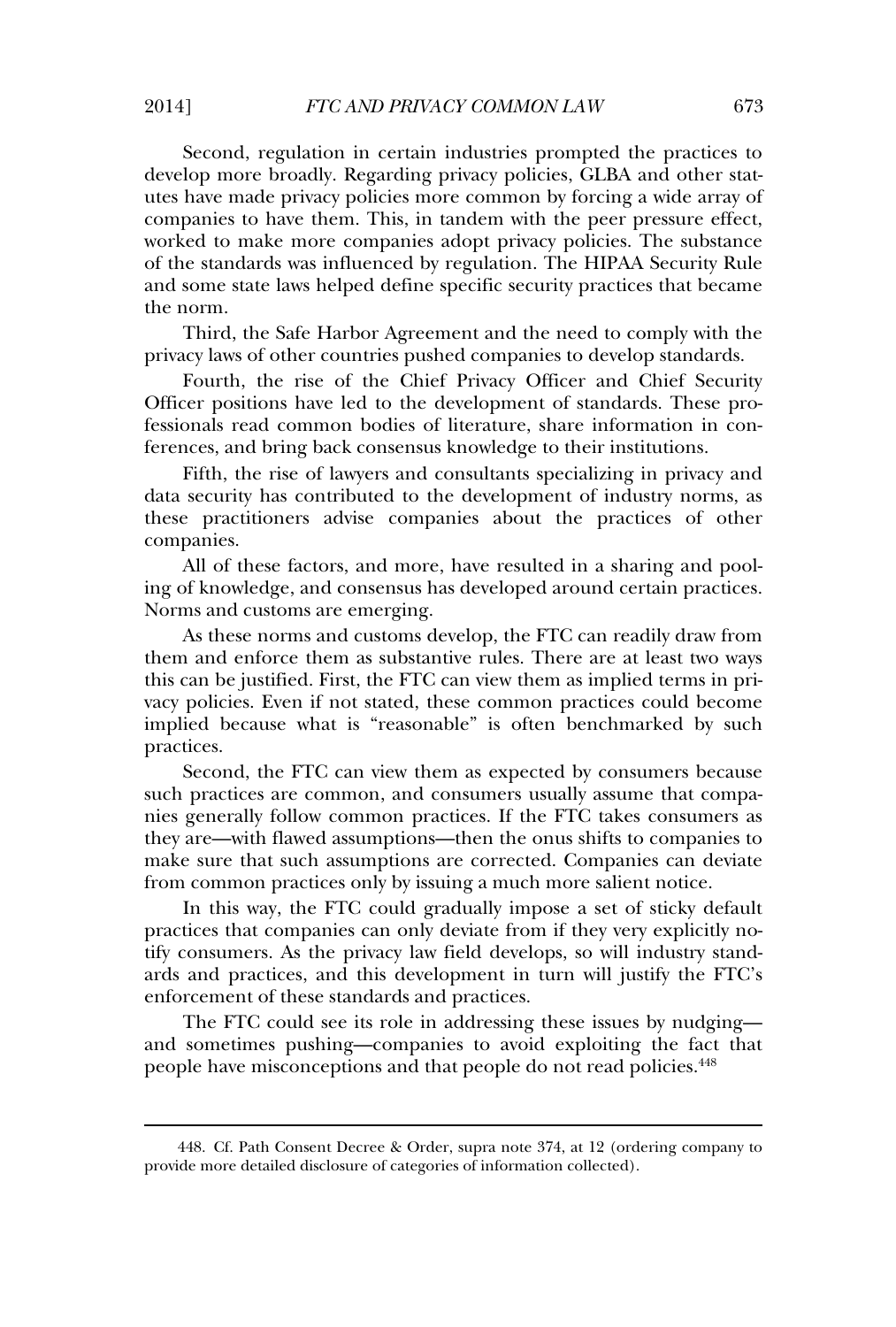Increasingly, privacy policies are shorter and much less detailed in<br>an effort to make them quick to read and simple to understand. The an effort to make them quick to read and simple to understand. The problem is that these policies really do not say much. The FTC can read-Frostein is and dress penetes really do not ally indentified the earl readily add flesh and sinew to these simple, barebones claims. Essentially, the FTC could push industries toward adopting more uniform privacy policies. Despite variations in language, the FTC could impose a standard set<br>cies. Despite variations in language, the FTC could impose a standard set For extra pash materials collard deeping more different privacy pencies. Despite variations in language, the FTC could impose a standard set of meanings for key components, such as access and correction rights. deat 2 depted tandately in anguage, the 110 codia in<br>of meanings for key components, such as access an<br>data collection, data sharing, data security, and so on. data collection, data sharing, data security, and so on.

data collection, data sharing, data security, and so on.<br>
In some cases, the FTC could simply require companies to conform<br>
to industry norms. For example, a number of apps lack privacy policies. The FTC could conceivably conclude that the failure to have a privacy<br>The FTC could conceivably conclude that the failure to have a privacy The FTC could conceivably conclude that the failure to have a privacy policy is either deceptive or unfair because consumers now expect a privacy policy. Unless consumers are explicitly notified that there is no privacy policy. Unless consumers are explicitly notified that there is no privacy policy, the FTC could conclude that consumers are misled because they policy, the FTC could conclude that consumers are misled because<br>they are operating under the assumption that the apps have privacy policies roughly also to the assumption that<br>cies roughly akin to those of other companies. cies roughly akin to those of other companies.

For example, outside the privacy context, the FTC has been very active in articulating standards for "clear and conspicuous" disclosures to tive in articulating standards for "clear and conspicuous" disclosures to saye in the calculating standards for even the integrity of online relationships. Yet, protect consumers and ensure the integrity of online relationships. Yet, From a decorating sumatrial for their and employees a disclosures to<br>protect consumers and ensure the integrity of online relationships. Yet,<br>save a few egregious exceptions,<sup>449</sup> it has surprisingly failed to explicitly<br>i ence a consequent energy released a comprehensive guide to effective digital advertising<br>recently released a comprehensive guide to effective digital advertising example person states: where<br>recently released a comprehen  $\overline{\text{cos}}$  areas.<sup>450</sup> The report states:

osures.<sup>450</sup> The report states:<br>Required disclosures must be clear and conspicuous. In evaluat-<br>ing whether a disclosure is likely to be clear and conspicuous. ing whether a disclosure is likely to be clear and conspicuous, advertisers should consider its placement in the ad and its proxadvertisers should consider its placement in the ad and its prox-<br>imity to the relevant claim. The closer the disclosure is to the<br>claim to which it relates, the better. Additional considerations claim to which it relates, the better. Additional considerations include: the prominence of the disclosure; whether it is unathe disclosure; whether of the disclosure; whether it is dia-<br>voidable; whether other parts of the ad distract attention from<br>the disclosure: whether the disclosure needs to be repeated at the disclosure; whether the disclosure needs to be repeated at voluable, whether blick parts of the automatical attention from<br>the disclosure; whether the disclosure needs to be repeated at<br>different places on a website; whether disclosures in audio mes-<br>sages are presented in an adeq amerent places on a website, whether disclosures in additions-<br>sages are presented in an adequate volume and cadence;<br>whether visual disclosures appear for a sufficient duration: and sages are presented in an adequate volume and eadence,<br>whether visual disclosures appear for a sufficient duration; and<br>whether the language of the disclosure is understandable to the whether the language of the disclosure is understandable to the intended audience.<sup>451</sup>

intended audience. $451$ <br>The report makes no mention of privacy policies as disclosures, despite<br>the commonly argued notion that privacy policies are simply notices.

 $\mathcal{A}_{\mathcal{A}}$  , at 6 (alleging complaint, supporting complaint, supporting company) at 6 (alleging company)  $\mathcal{A}_{\mathcal{A}}$ 

<sup>449.</sup> See, e.g., DesignerWare Complaint, supra note 227, at 6 (alleging company's failure to disclose installation of geophysical tracking software constitutes deceptive<br>practice): Sears Complaint, supra note 243, at 5 (alleging failure to adequately disclose practice); Sears Complaint, supra note  $243$ , at  $5$  (allegent of data collection constitutes deceptive practice). extent of data collection constitutes deceptive practice).

extent of data collection constitutes deceptive practice).<br>450. FTC, Com Disclosures: How to Make Effective Disclosures in Digital Advertising<br>(2013), available at http://www.ftc.gov/os/2013/03/130312dotcomdisclosures.pdf file with the *Columbia Law Review*). file with the *Columbia Law Review*).

<sup>451.</sup> Id. at i-ii.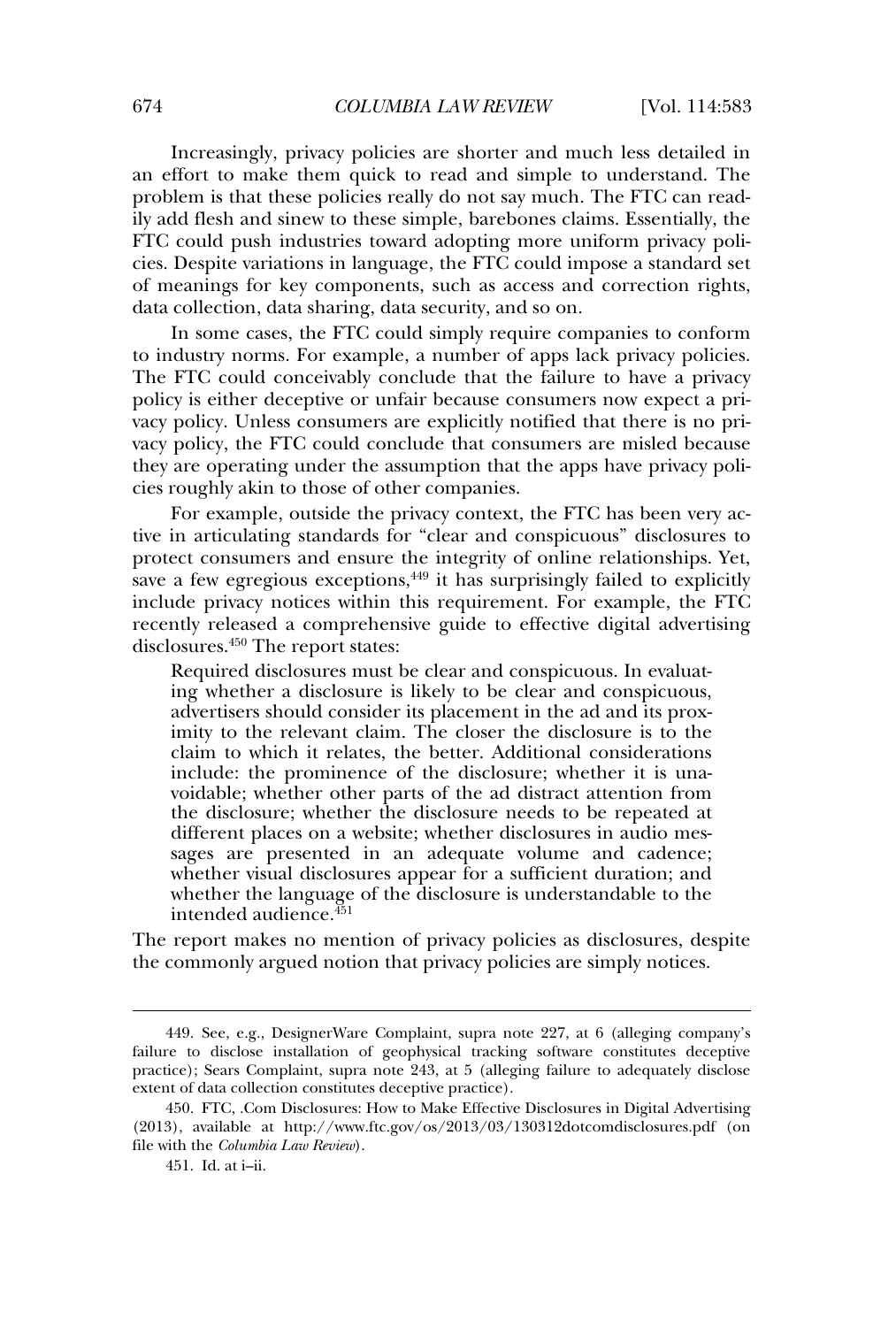The FTC could be particularly effective with its "clear and conspicu-<br>ous" requirement in areas where privacy is threatened by promises or ous" requirement in areas where privacy is threatened by promises or ous requirement in these where privacy is directed by promises of<br>representations in the design of a technology, form, or communication,<br>or lack of information. The report goes on to counsel: or lack of information. The report goes on to counsel:

ck of information. The report goes on to counsel:<br>If a disclosure is necessary to prevent an advertisement from be-<br>ing deceptive, unfair, or otherwise violative of a Commission in a disclosure is necessary to prevent an advertisement from be-<br>ing deceptive, unfair, or otherwise violative of a Commission<br>rule, and it is not possible to make the disclosure clearly and rule, and it is not possible to make the disclosure clearly and<br>conspicuously, then that ad should not be disseminated. This conspicuously, then that ad should not be disseminated. This tonspicuously, their that an should not be disseminated. This<br>means that if a particular platform does not provide an oppor-<br>tunity to make clear and conspicuous disclosures, then that platform should not be used to disseminate advertisements that re-<br>form should not be used to disseminate advertisements that reform should not be used to disseminate advertisements that re- $\frac{1}{2}$  and  $\frac{1}{2}$  and  $\frac{1}{2}$  and  $\frac{1}{2}$  are media number of disclosures.  $\frac{452}{2}$ 

The FTC already requires disclosures to remedy a number of different omissions or misrepresentations, including connections between enent omissions or misrepresentations, including connections between en-<br>dorsers and sellers of products that might affect the credibility of the endorsers and sellers of products that might affect the credibility of the en-<br>dorsement and whether bloggers are receiving material benefits in exchange for reviewing a product or service.<sup>453</sup> The FTC might even con-<br>exchange for reviewing a product or service.<sup>453</sup> The FTC might even conexchange for reviewing a product or service.<sup>453</sup> The FTC might even consider requiring companies to "substantiate" their privacy promises in the same way that it does for statements in advertising regarding "objective" same way that it does for statements in advertising regarding "objective From a comparison of the statements in advertising regarding "objective<br>assertions about the item or service advertised."<sup>454</sup> If a company promises<br>that users can use privacy settings to control who sees their information that users can use privacy settings to control who sees their information, The FTC would have some precedent for requiring that the company<br>"substantiate" that it is keeping this promise. "substantiate" that it is keeping this promise.

Indeed, a privacy substantiation requirement could be an important approach of the  $ETC'$ s new "privacy by design" approach, $455$  which would require companies to engage in ex ante procedures designed to ensure<br>require companies to engage in ex ante procedures designed to ensure require companies to engage in ex ante procedures designed to ensure. that promises are valid at the time they are made, rather than after-thethe procedure of the constant with the consistent with a privacy-by-design approach. These are just examples of how the FTC could justify developing a more<br>These are just examples of how the FTC could justify developing a more These are just examples of how the FTC could justify developing a more These are just examples of how the FTC could justify developing a more substantive requirement for notice. More broadly, the FTC could start these have become rather common and expected by consumers. The<br>these have become rather common and expected by consumers. The these have become rather common and expected by consumers. The more the FTC focuses on consumer expectations, the more it can justify

 $\frac{1}{2}$ 452. Id. at iii.

255.5 (2013); Press Release, FTC Publishes Final Guides Governing Endorsements, Testimonials, FTC (Oct. 5, 2009), http://www.ftc.gov/opa/ Governing Endorsements, Testimonials, FTC (Oct. 5, 2009), http://www.ftc.gov/opa/<br>2009/10/endortest.shtm (on file with the *Columbia Law Review*); Tom Gara, Paid Tweeters 2009/10/endortest.shtm (on file with the *Columbia Law Review*); Tom Gara, Paid Tweeters<br>Beware: The FTC Is Watching, Wall St. J.: Corp. Intelligence (Mar. 12, 2013, 5:37 PM), Beware: The FTC Is Watching, Wall St. J.: Corp. Intelligence (Mar. 12, 2013, 5:37 PM), http://blogs.wsj.com/corporate-intelligence/2013/03/12/paid-tweeters-beware-the-//blogs.wsj.com/corporate-intelligence/2013/03/12/paid-tweeters-beward high (on file with the *Columbia Law Review*).

ftc-is-watching/ (on file with the *Columbia Law Review*).<br>454. In re Thompson Med. Co., 104 F.T.C. 648 app. at 839 (1984) (FTC Policy<br>Statement Regarding Advertising Substantiation), aff'd, 791 F.2d 189 (D.C. Cir. 1986). ment Regarding Advertising Substantiation), aff d, 791 F.2d 189 (D.C. Cir. 1986).<br>455. FTC, Protecting Consumer Privacy, supra note 78, at vii ("Companies should

<sup>455.</sup> FTC, Protecting Consumer Privacy, supra note 78, at vii ("Companies should maintain comprehensive data management procedures throughout the life cycle of their maintain comprehensive data management procedures throughout the life cycle of their products and services.").